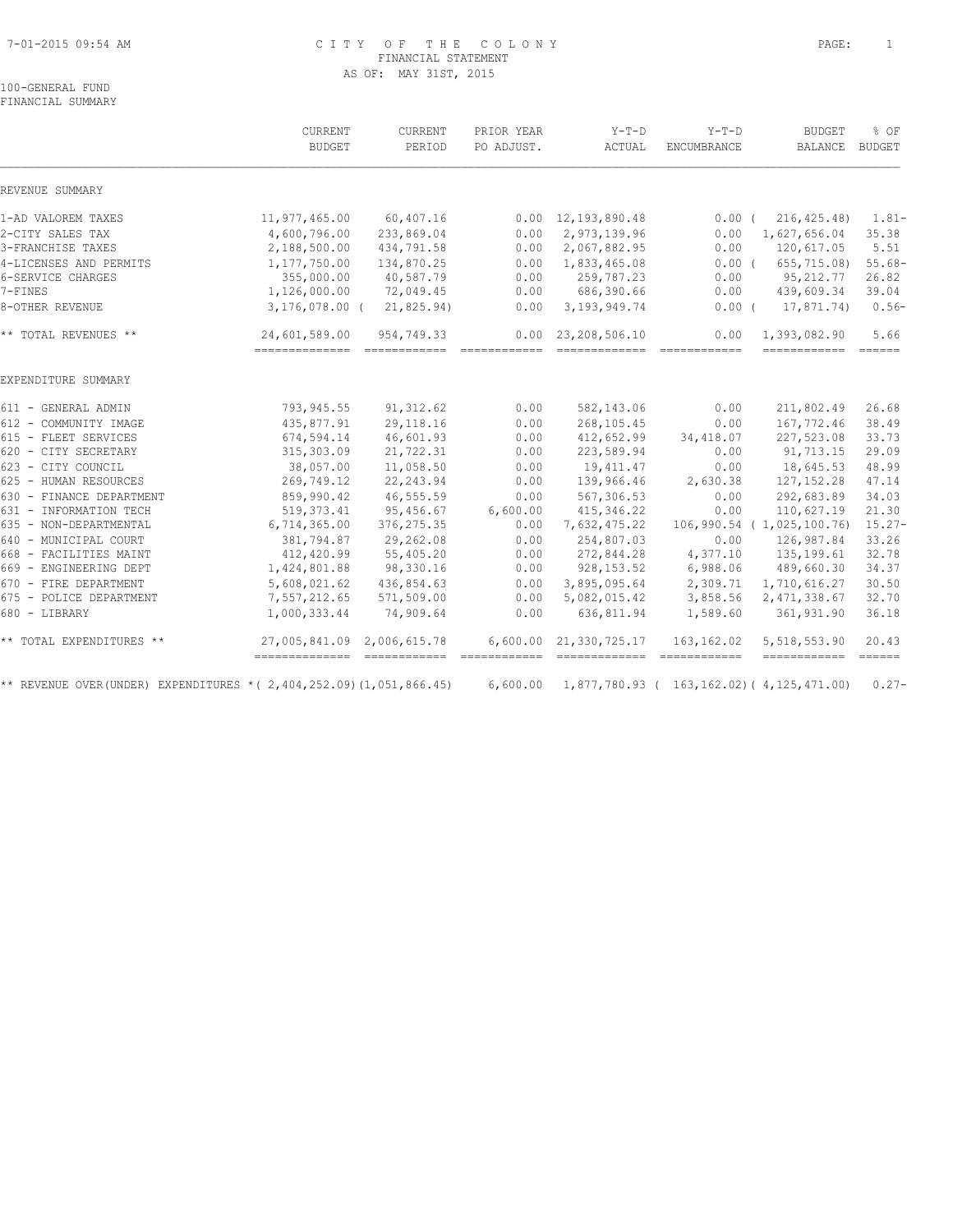# 7-01-2015 09:54 AM C I T Y O F T H E C O L O N Y PAGE: 2 FINANCIAL STATEMENT AS OF: MAY 31ST, 2015

# 100-GENERAL FUND

REVENUES

|                  |                                                              | CURRENT<br><b>BUDGET</b> | CURRENT<br>PERIOD  | PRIOR YEAR<br>PO ADJUST. | $Y-T-D$<br>ACTUAL          | $Y-T-D$<br>ENCUMBRANCE | <b>BUDGET</b><br><b>BALANCE</b>     | % OF<br>BUDGET       |
|------------------|--------------------------------------------------------------|--------------------------|--------------------|--------------------------|----------------------------|------------------------|-------------------------------------|----------------------|
|                  |                                                              |                          |                    |                          |                            |                        |                                     |                      |
| 410000           | 1-AD VALOREM TAXES                                           | 11,898,465.00            |                    |                          | $0.00 \quad 11,952,271.70$ | $0.00$ (               | 53,806.70)                          | $0.45-$              |
| 410010           | CURRENT PROPERTY TAXES                                       | 2,000.00                 | 20,506.79<br>93.75 | 0.00                     | 3,774.09                   | 0.00(                  |                                     | $88.70 -$            |
| 410500           | RENDITION PENALTY REVENUE<br>DELINQUENT PROPERTY TAX         | 25,000.00                | 24,120.86          | 0.00                     | 18,805.27                  | 0.00                   | 1,774.09)<br>6,194.73               | 24.78                |
| 410600           | AG ROLLBACK REVENUE                                          | 2,000.00                 | 11,360.02          | 0.00                     | 164,268.33                 | 0.00(                  | 162, 268.33) 113.42-                |                      |
| 411000           | PENALTY AND INTEREST                                         | 50,000.00                | 4,325.74           | 0.00                     | 54,771.09                  | $0.00$ (               | 4,771.09)                           | $9.54 -$             |
|                  | TOTAL 1-AD VALOREM TAXES                                     | 11,977,465.00            | 60,407.16          |                          | $0.00 \quad 12,193,890.48$ | $0.00$ (               | 216, 425.48                         | $1.81-$              |
|                  | 2-CITY SALES TAX                                             |                          |                    |                          |                            |                        |                                     |                      |
| 420000           | CITY SALES TAX REVENUE                                       | 4,600,796.00             | 233,869.04         | 0.00                     | 2,973,139.96               |                        | $0.00 \quad 1,627,656.04$           | 35.38                |
|                  | TOTAL 2-CITY SALES TAX                                       | 4,600,796.00             | 233,869.04         | 0.00                     | 2,973,139.96               | 0.00                   | 1,627,656.04                        | 35.38                |
|                  | 3-FRANCHISE TAXES                                            |                          |                    |                          |                            |                        |                                     |                      |
| 430000           | ELECTRIC FRANCHISE FEES                                      | 1,159,000.00             | 209, 187.23        | 0.00                     | 979, 938.23                | 0.00                   | 179,061.77                          | 15.45                |
| 431000           | NATURAL GAS FRANCHISE FEES                                   | 125,000.00               | 42,372.47          | 0.00                     | 159, 117.78                |                        | 0.00(34,117.78)                     | $27.29 -$            |
| 432000           | TELEPHONE FRANCHISE FEES                                     | 175,000.00               | 43,741.59          | 0.00                     | 133,673.12                 | 0.00                   | 41,326.88                           | 23.62                |
| 433000           | PEG FEES                                                     | 60,000.00                | 18,919.40          | 0.00                     | 92,268.05                  | $0.00$ (               | 32, 268.05                          | $53.78-$             |
| 433100           | VIDEO SERVICE FRANCHISE FEES                                 | 420,000.00               | 106, 121.85        | 0.00                     | 494,862.96                 | $0.00$ (               | 74,862.96)                          | $17.82 -$            |
| 434000<br>434100 | RESIDENTIAL SANITATION REVEN<br>COMMERCIAL SANITATION REVENU | 160,000.00<br>89,500.00  | 14,449.04<br>0.00  | 0.00<br>0.00             | 115,346.30                 | 0.00                   | 44,653.70                           | 27.91<br>$3.55-$     |
|                  | TOTAL 3-FRANCHISE TAXES                                      | 2,188,500.00             | 434,791.58         | 0.00                     | 92,676.51<br>2,067,882.95  | 0.00                   | $0.00$ ( $3,176.51$ )<br>120,617.05 | 5.51                 |
|                  |                                                              |                          |                    |                          |                            |                        |                                     |                      |
|                  | 4-LICENSES AND PERMITS                                       |                          |                    |                          |                            |                        |                                     |                      |
| 440100           | CODE ENFORCEMENT FEES                                        | 26,000.00                | 130.85             | 0.00                     | 6,860.21                   | 0.00                   | 19,139.79                           | 73.61                |
| 440510           | ENGINEERING INSP OVERTIME FE                                 | 0.00                     | 240.00             | 0.00                     | 7,520.00                   | 0.00(                  | 7,520.00)                           | 0.00                 |
| 441000           | RECREATION PROGRAM REVENUE                                   | 0.00                     | 0.00               | 0.00                     | 1,009.00                   | $0.00$ (               | 1,009.00                            | 0.00                 |
| 443000           | BUILDING PERMITS - NEW HOMES                                 | 490,000.00               | 83, 359. 23        | 0.00                     | 507,681.93                 | 0.00(                  | 17,681.93)                          | $3.61-$              |
| 443500           | COMMERCIAL PERMITS                                           | 150,000.00               | 3,019.93           | 0.00                     | 428,994.13                 | $0.00$ (               | 278,994.13) 186.00-                 |                      |
| 443510           | FLOODPLAIN DEVELOPMENT PERMI                                 | 800.00                   | 0.00               | 0.00                     | 1,000.00                   | 0.00(                  |                                     | $200.00$ ) $25.00 -$ |
| 443520           | GRADING PERMIT                                               | 1,000.00                 | 40.00              | 0.00                     | 5,355.28                   | $0.00$ (               | 4, 355. 28) 435. 53-                |                      |
| 443601           | INSPECTION - DEVELOPER FEES                                  | 100,000.00               | 680.00             | 0.00                     | 225,784.70                 | $0.00$ (               | 125,784.70) 125.78-                 |                      |
| 444000           | BUILDING PERMITS - OTHER                                     | 250,000.00               | 29,592.24          | 0.00                     | 469, 373. 13               | 0.00(                  | 219, 373. 13) 87. 75-               |                      |
| 444500           | CERTIFICATE OF OCCUPANCY                                     | 5,000.00                 | 250.00             | 0.00                     | 4,000.00                   | 0.00                   | 1,000.00                            | 20.00                |
| 445000           | ZONING FEES                                                  | 6,000.00                 | 3,750.00           | 0.00                     | 15,570.00                  | $0.00$ (               | 9,570.00) 159.50-                   |                      |
| 445500           | FIRE FEES                                                    | 15,000.00                | 1,945.00           | 0.00                     | 17,151.60                  | 0.00(                  | $2,151.60$ $14.34-$                 |                      |
| 445600           | PLATTING FEES                                                | 20,000.00                | 5,073.00           | 0.00                     | 38,107.00                  | $0.00$ (               | 18,107.00)                          | $90.54 -$            |
| 446000           | <b>ADOPTION FEES</b>                                         | 3,200.00                 | 180.00             | 0.00                     | 2,440.00                   | 0.00                   | 760.00                              | 23.75                |
| 446001           | SHELTERING FEES                                              | 2,000.00                 | 50.00              | 0.00                     | 945.00                     | 0.00                   | 1,055.00                            | 52.75<br>48.05       |
| 446002<br>446003 | IMPOUND FEES<br>RELEASE OF OWNERSHIP                         | 10,000.00<br>3,000.00    | 665.00<br>260.00   | 0.00<br>0.00             | 5,195.00                   | 0.00<br>0.00           | 4,805.00<br>555.00                  | 18.50                |
| 446004           | VOLUNTARY REGISTRATION FEES                                  | 100.00                   | 0.00               | 0.00                     | 2,445.00<br>70.00          | 0.00                   | 30.00                               | 30.00                |
| 446005           | EUTHANASIA FEES                                              | 1,000.00                 | 60.00              | 0.00                     | 685.00                     | 0.00                   | 315.00                              | 31.50                |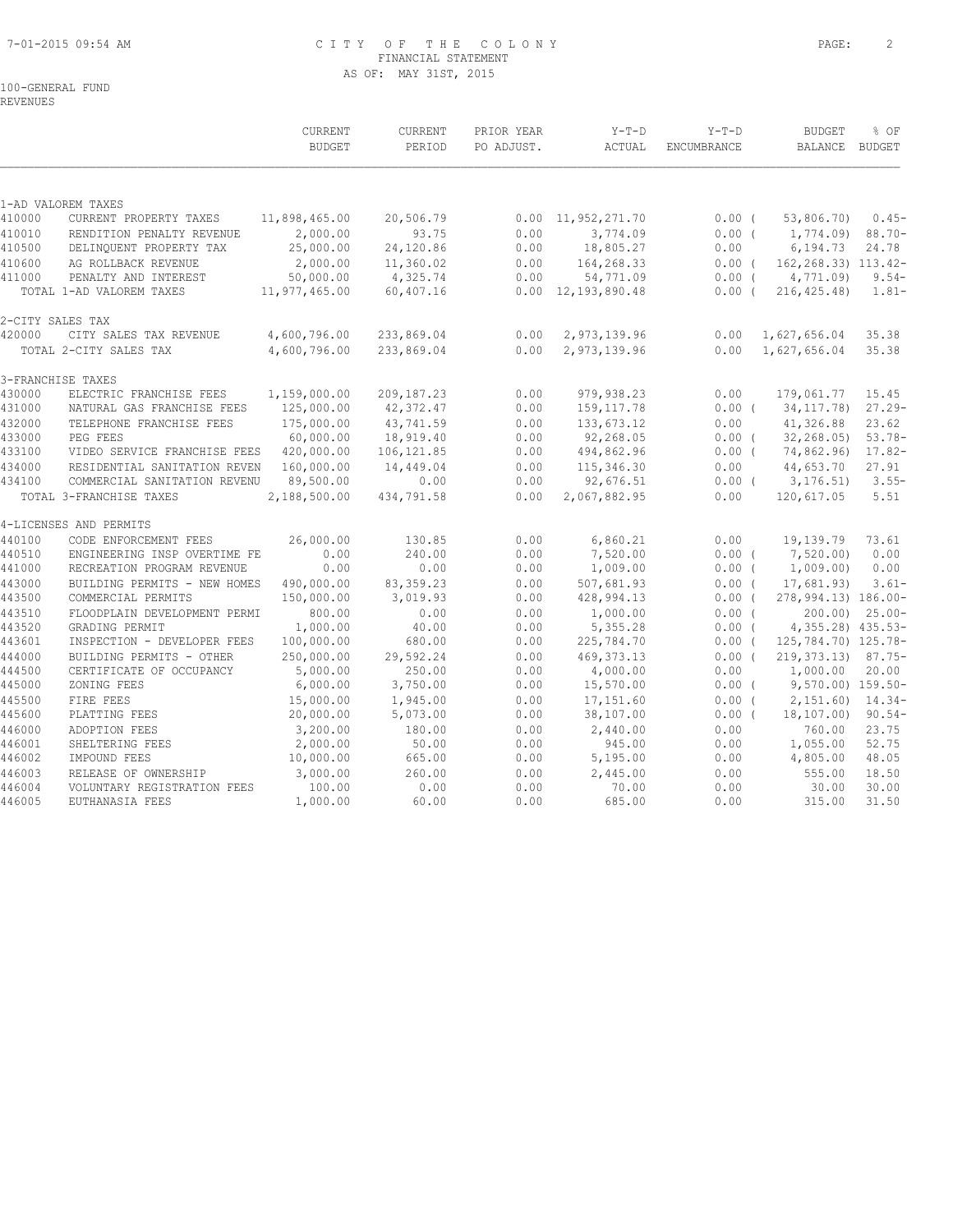#### 7-01-2015 09:54 AM C I T Y O F T H E C O L O N Y PAGE: 3 FINANCIAL STATEMENT AS OF: MAY 31ST, 2015

100-GENERAL FUND

REVENUES

|                   |                                                         | CURRENT<br><b>BUDGET</b> | <b>CURRENT</b><br>PERIOD | PRIOR YEAR<br>PO ADJUST. | $Y-T-D$<br>ACTUAL      | $Y-T-D$<br>ENCUMBRANCE | <b>BUDGET</b><br><b>BALANCE</b> | % OF<br><b>BUDGET</b> |
|-------------------|---------------------------------------------------------|--------------------------|--------------------------|--------------------------|------------------------|------------------------|---------------------------------|-----------------------|
| 446006            | RABIES TEST FEES                                        | 150.00                   | 0.00                     | 0.00                     | 0.00                   | 0.00                   | 150.00                          | 100.00                |
| 446007            | PRIVATE CREMATION FEES                                  | 200.00                   | 0.00                     | 0.00                     | 0.00                   | 0.00                   | 200.00                          | 100.00                |
| 446008            | ANIMAL REMAINS REMOVAL FEES                             | 100.00                   | 0.00                     | 0.00                     | 15.00                  | 0.00                   | 85.00                           | 85.00                 |
| 446010            | SHELTER QUARANTINE FEE                                  | 3,000.00                 | 200.00                   | 0.00                     | 1,175.00               | 0.00                   | 1,825.00                        | 60.83                 |
| 446500            | INCINERATOR REVENUE                                     | 1,000.00                 | 100.00                   | 0.00                     | 975.00                 | 0.00                   | 25.00                           | 2.50                  |
| 447000            | SOLICITORS PERMITS                                      | 1,200.00                 | 0.00                     | 0.00                     | 440.00                 | 0.00                   | 760.00                          | 63.33                 |
| 448000            | HEALTH PERMITS                                          | 82,000.00                | 3,855.00                 | 0.00                     | 84,623.10              | 0.00(                  | 2,623.10                        | $3.20 -$              |
| 449000            | ALCOHOL PERMITS                                         | 7,000.00                 | 1,420.00                 | 0.00                     | 6,050.00               | 0.00                   | 950.00                          | 13.57                 |
|                   | TOTAL 4-LICENSES AND PERMITS                            | 1,177,750.00             | 134,870.25               | 0.00                     | 1,833,465.08           | 0.00(                  | 655,715.08) 55.68-              |                       |
| 5-AQUATIC PARK    |                                                         |                          |                          |                          |                        |                        |                                 |                       |
| 6-SERVICE CHARGES |                                                         |                          |                          |                          |                        |                        |                                 |                       |
| 460000            | AMBULANCE CALLS                                         | 325,000.00               | 36,986.62                | 0.00                     | 232,608.83             | 0.00                   | 92,391.17                       | 28.43                 |
| 460100            | AMBULANCE SUBSCRIPTION REVEN                            | 15,000.00                | 1,596.27                 | 0.00                     | 11,734.75              | 0.00                   | 3,265.25                        | 21.77                 |
| 461000            | SERVICE LIENS                                           | 15,000.00                | 2,004.90                 | 0.00                     | 15,443.65              | $0.00$ (               | 443.65)                         | $2.96-$               |
|                   | TOTAL 6-SERVICE CHARGES                                 | 355,000.00               | 40,587.79                | 0.00                     | 259,787.23             | 0.00                   | 95, 212.77                      | 26.82                 |
| 7-FINES           |                                                         |                          |                          |                          |                        |                        |                                 |                       |
| 470000            | MUNICIPAL COURT                                         | 1,120,000.00             | 71,283.60                | 0.00                     | 681,239.06             | 0.00                   | 438,760.94                      | 39.18                 |
| 471000            | LIBRARY<br>TOTAL 7-FINES                                | 6,000.00<br>1,126,000.00 | 765.85<br>72,049.45      | 0.00<br>0.00             | 5,151.60<br>686,390.66 | 0.00<br>0.00           | 848.40<br>439,609.34            | 14.14<br>39.04        |
|                   |                                                         |                          |                          |                          |                        |                        |                                 |                       |
| 8-OTHER REVENUE   |                                                         |                          |                          |                          |                        |                        |                                 |                       |
| 480000            | INTEREST INCOME                                         | 10,000.00                | 1,230.69                 | 0.00                     | 7,253.59               | 0.00                   | 2,746.41                        | 27.46                 |
| 481000            | MIXED BEVERAGE TAX                                      | 70,000.00                | 0.00                     | 0.00                     | 154,552.45             | 0.00(                  | 84, 552, 45) 120. 79-           |                       |
| 481500            | <b>AUCTION PROCEEDS</b>                                 | $10,000.00$ (            | 41, 612.01)              | 0.00                     | 0.00                   | 0.00                   | 10,000.00 100.00                |                       |
| 481550            | TOWER RENTAL FEES                                       | 251,557.00               | 11,303.75                | 0.00                     | 180,642.50             | 0.00                   | 70,914.50                       | 28.19                 |
| 481552            | NFM RENT - ANNEX BLDG                                   | 15,650.00                | 0.00                     | 0.00                     | 7,825.00               | 0.00                   | 7,825.00                        | 50.00                 |
| 482000            | MISCELLANEOUS REVENUE                                   | 20,000.00                | 3,139.63                 | 0.00                     | 54,704.80              | $0.00$ (               | 34,704.80) 173.52-              |                       |
| 482200<br>482209  | FEDERAL POLICE GRANT REVENUE<br>LEISD SRO REIMBURSEMENT | 1,000.00<br>0.00         | 0.00<br>5,104.50         | 0.00                     | 0.00                   | 0.00                   | 1,000.00 100.00                 |                       |
| 482210            | LISD SRO REIMBURSEMENT                                  | 75,000.00 (              | 5,104.50)                | 0.00<br>0.00             | 5,104.50<br>78,701.00  | $0.00$ (<br>0.00(      | 5, 104.50<br>3,701,00)          | 0.00<br>$4.93-$       |
| 482400            | INSURANCE REIMBURSEMENT                                 | 1,000.00                 | 0.00                     | 0.00                     | 0.00                   | 0.00                   | 1,000.00 100.00                 |                       |
| 482500            | POLICE REPORT REVENUE                                   | 4,000.00                 | 502.00                   | 0.00                     | 3,415.90               | 0.00                   | 584.10                          | 14.60                 |
| 482515            | ALARM FEES                                              | 32,000.00                | 3,610.00                 | 0.00                     | 25,735.00              | 0.00                   | 6, 265.00                       | 19.58                 |
| 483000            | COUNTY LIBRARY                                          | 39,750.00                | 0.00                     | 0.00                     | 29,750.00              | 0.00                   | 10,000.00                       | 25.16                 |
| 483400            | COUNTY AMBULANCE                                        | 21,000.00                | 0.00                     | 0.00                     | 21,144.00              | 0.00(                  | 144.00)                         | $0.69-$               |
| 483600            | COUNTY FIRE                                             | 10,000.00                | 0.00                     | 0.00                     | 10,000.00              | 0.00                   | 0.00                            | 0.00                  |
| 489001            | TRANSFER IN - UTILITY FUND                              | 2,322,406.00             | 0.00                     | 0.00                     | 2,322,406.00           | 0.00                   | 0.00                            | 0.00                  |
| 489005            | TRANSFER IN - CHILD SAFETY F                            | 20,000.00                | 0.00                     | 0.00                     | 20,000.00              | 0.00                   | 0.00                            | 0.00                  |
| 489007            | TRANSFER IN - STORM WTR UTIL                            | 250,000.00               | 0.00                     | 0.00                     | 250,000.00             | 0.00                   | 0.00                            | 0.00                  |
| 489054            | TRANSFER IN - ECONOMIC DEVEL                            | 22,715.00                | 0.00                     | 0.00                     | 22,715.00              | 0.00                   | 0.00                            | 0.00                  |
|                   | TOTAL 8-OTHER REVENUE                                   | 3,176,078.00 (           | 21,825.94)               | 0.00                     | 3, 193, 949. 74        | $0.00$ (               | 17,871.74)                      | $0.56-$               |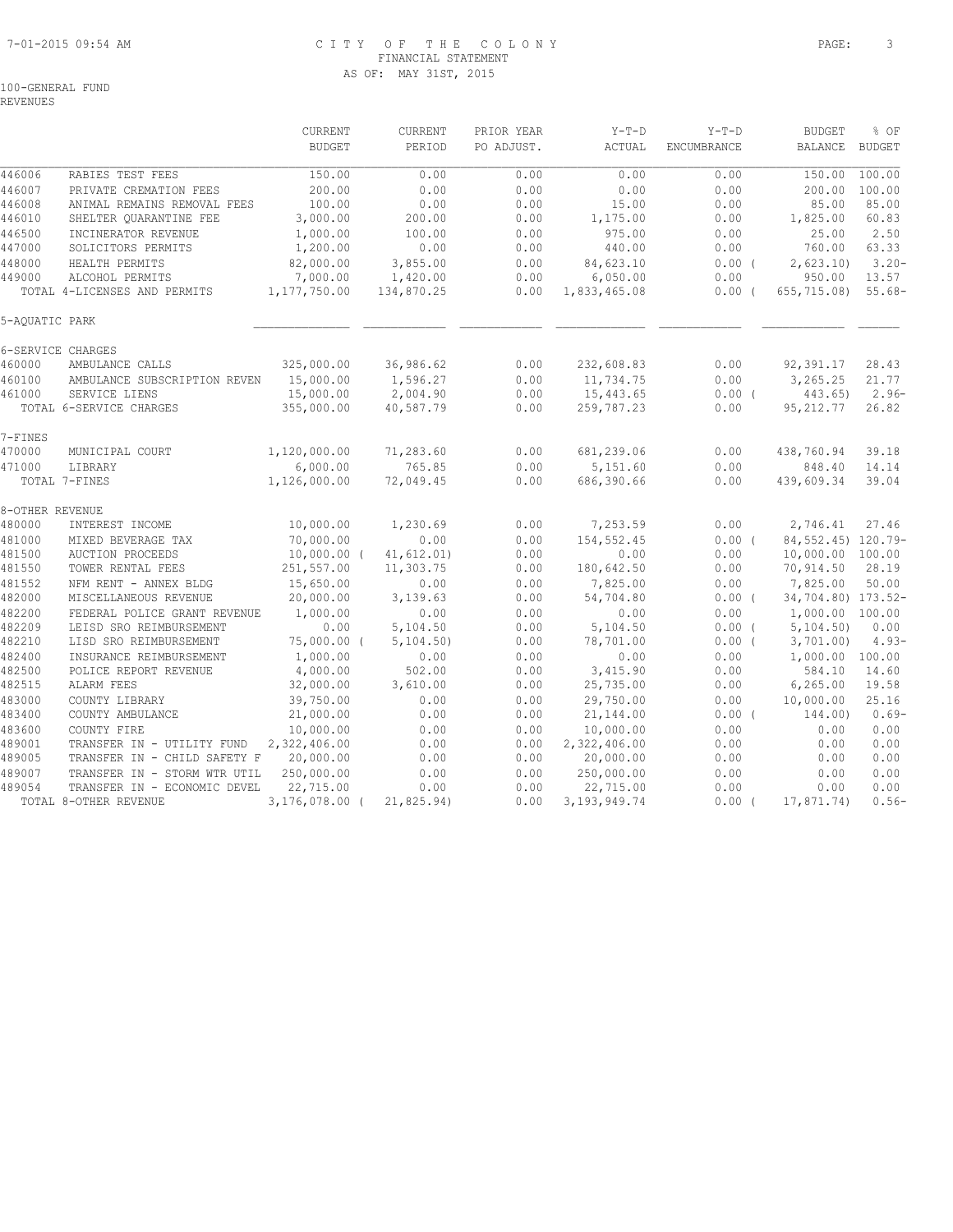#### 7-01-2015 09:54 AM C I T Y O F T H E C O L O N Y PAGE: 4 FINANCIAL STATEMENT AS OF: MAY 31ST, 2015

100-GENERAL FUND REVENUES

| ** TOTAL REVENUES ** | 24,601,589.00 | 954,749.33 |            | $0.00 \quad 23,208,506.10$ |                    | $0.00 \quad 1,393,082.90$ | 5.66   |
|----------------------|---------------|------------|------------|----------------------------|--------------------|---------------------------|--------|
|                      | CURRENT       | CURRENT    | PRIOR YEAR | $Y-T-D$                    | $Y-T-D$            | <b>BUDGET</b>             | % OF   |
|                      | BUDGET        | PERTOD     | PO ADJUST. | ACTUAL                     | <b>ENCUMBRANCE</b> | BALANCE                   | BUDGET |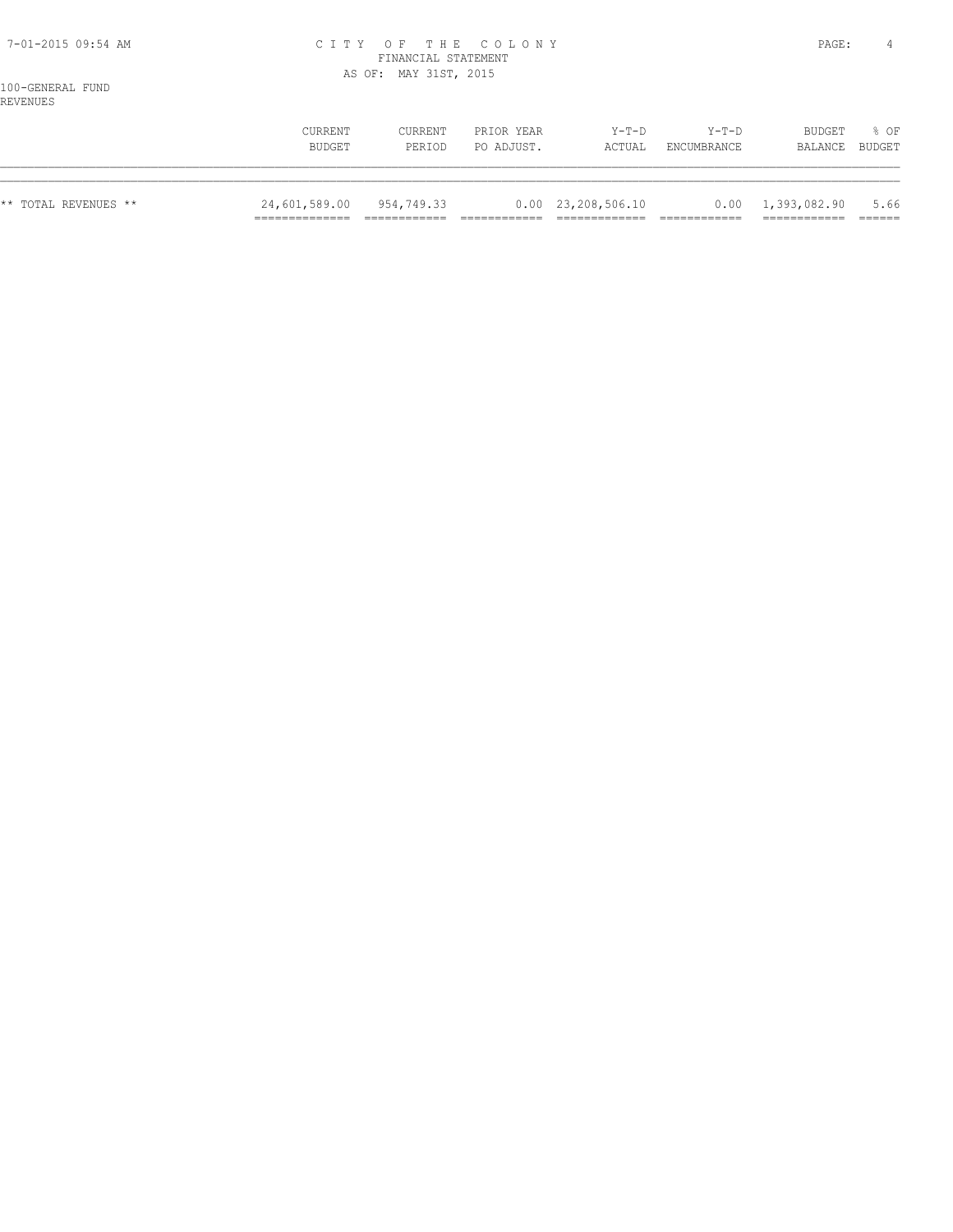# 7-01-2015 09:54 AM C I T Y O F T H E C O L O N Y PAGE: 5 FINANCIAL STATEMENT AS OF: MAY 31ST, 2015

100-GENERAL FUND

611 - GENERAL ADMIN DEPARTMENTAL EXPENDITURES

| CURRENT<br><b>BUDGET</b> | CURRENT<br>PERIOD                                                                                                                  | PRIOR YEAR<br>PO ADJUST. | $Y-T-D$<br>ACTUAL    | $Y-T-D$<br>ENCUMBRANCE | <b>BUDGET</b><br><b>BALANCE</b> | % OF<br>BUDGET                |
|--------------------------|------------------------------------------------------------------------------------------------------------------------------------|--------------------------|----------------------|------------------------|---------------------------------|-------------------------------|
|                          |                                                                                                                                    |                          |                      |                        |                                 |                               |
|                          |                                                                                                                                    |                          |                      |                        |                                 |                               |
| 526,109.58               | 62,935.86                                                                                                                          | 0.00                     | 345,542.50           | 0.00                   | 180,567.08                      | 34.32                         |
| 100.00                   | 0.00                                                                                                                               | 0.00                     | 0.00                 | 0.00                   | 100.00 100.00                   |                               |
| 0.00                     | 0.00                                                                                                                               | 0.00                     | 1,305.00             | $0.00$ (               | 1,305.00                        | 0.00                          |
| 40,235.00                | 4,642.03                                                                                                                           | 0.00                     | 36, 247.43           | 0.00                   | 3,987.57                        | 9.91                          |
| 43,079.75<br>600.00      | 3,729.63<br>0.00                                                                                                                   | 0.00<br>0.00             | 31,830.80<br>551.28  | 0.00<br>0.00           | 11,248.95<br>48.72              | 26.11<br>8.12                 |
| 65,996.22                | 8,277.84                                                                                                                           | 0.00                     | 70,018.71            | 0.00(                  | 4,022.49                        | $6.10 -$                      |
| 12,000.00                | 1,384.62                                                                                                                           | 0.00                     | 11,769.27            | 0.00                   | 230.73                          | 1.92                          |
| 2,000.00                 | 0.00                                                                                                                               | 0.00                     | 44.00                | 0.00                   | 1,956.00                        | 97.80                         |
| 5,000.00                 | 2,469.82                                                                                                                           | 0.00                     | 14,355.54            | 0.00(                  | 9,355.54) 187.11-               |                               |
| 20,500.00                | 99.00                                                                                                                              | 0.00                     | 21,576.37            | $0.00$ (               | 1,076.37                        | $5.25-$                       |
| 715,620.55               | 83,538.80                                                                                                                          | 0.00                     | 533,240.90           | 0.00                   | 182,379.65                      | 25.49                         |
|                          |                                                                                                                                    |                          |                      |                        |                                 |                               |
|                          |                                                                                                                                    |                          |                      |                        |                                 |                               |
|                          | 5,248.64                                                                                                                           | 0.00                     | 35,248.64            | 0.00                   | 24,751.36                       | 41.25                         |
|                          |                                                                                                                                    |                          | 30.32                |                        | 94.68                           | 75.74                         |
|                          |                                                                                                                                    |                          |                      |                        |                                 | 24.52                         |
|                          | 5,642.05                                                                                                                           | 0.00                     | 38,298.09            | 0.00                   | 25,826.91                       | 40.28                         |
|                          |                                                                                                                                    |                          |                      |                        |                                 |                               |
|                          | 0.00                                                                                                                               | 0.00                     | 2,278.24             | $0.00$ (               |                                 | $89.85-$                      |
|                          | 0.00                                                                                                                               | 0.00                     | 87.04                | 0.00                   | 112.96                          | 56.48                         |
|                          | 146.09                                                                                                                             | 0.00                     | 146.09               | 0.00                   | 353.91                          | 70.78                         |
|                          | 7.01                                                                                                                               | 0.00                     | 25.04                | 0.00                   | 74.96                           | 74.96                         |
|                          | 162.02                                                                                                                             | 0.00                     | 162.02               | 0.00                   | 37.98                           | 18.99                         |
| 0.00                     | 19.63                                                                                                                              | 0.00                     | 419.48               | $0.00$ (               | 419.48)                         | 0.00                          |
|                          | 1,797.02                                                                                                                           | 0.00                     | 7,226.16             | 0.00                   | 4,773.84                        | 39.78                         |
|                          | 2,131.77                                                                                                                           | 0.00                     | 10,344.07            | 0.00                   | 3,855.93                        | 27.15                         |
|                          |                                                                                                                                    |                          |                      |                        |                                 |                               |
|                          |                                                                                                                                    |                          |                      |                        |                                 | 0.00                          |
| 0.00                     | 0.00                                                                                                                               | 0.00                     | 260.00               | 0.00(                  | 260.00                          | 0.00                          |
|                          |                                                                                                                                    |                          |                      |                        |                                 |                               |
|                          |                                                                                                                                    |                          |                      |                        |                                 |                               |
|                          | 60,000.00<br>125.00<br>4,000.00<br>64,125.00<br>1,200.00<br>200.00<br>500.00<br>100.00<br>200.00<br>12,000.00<br>14,200.00<br>0.00 | 0.00<br>393.41<br>0.00   | 0.00<br>0.00<br>0.00 | 3,019.13<br>260.00     | 0.00<br>0.00<br>0.00(           | 980.87<br>1,078.24)<br>260.00 |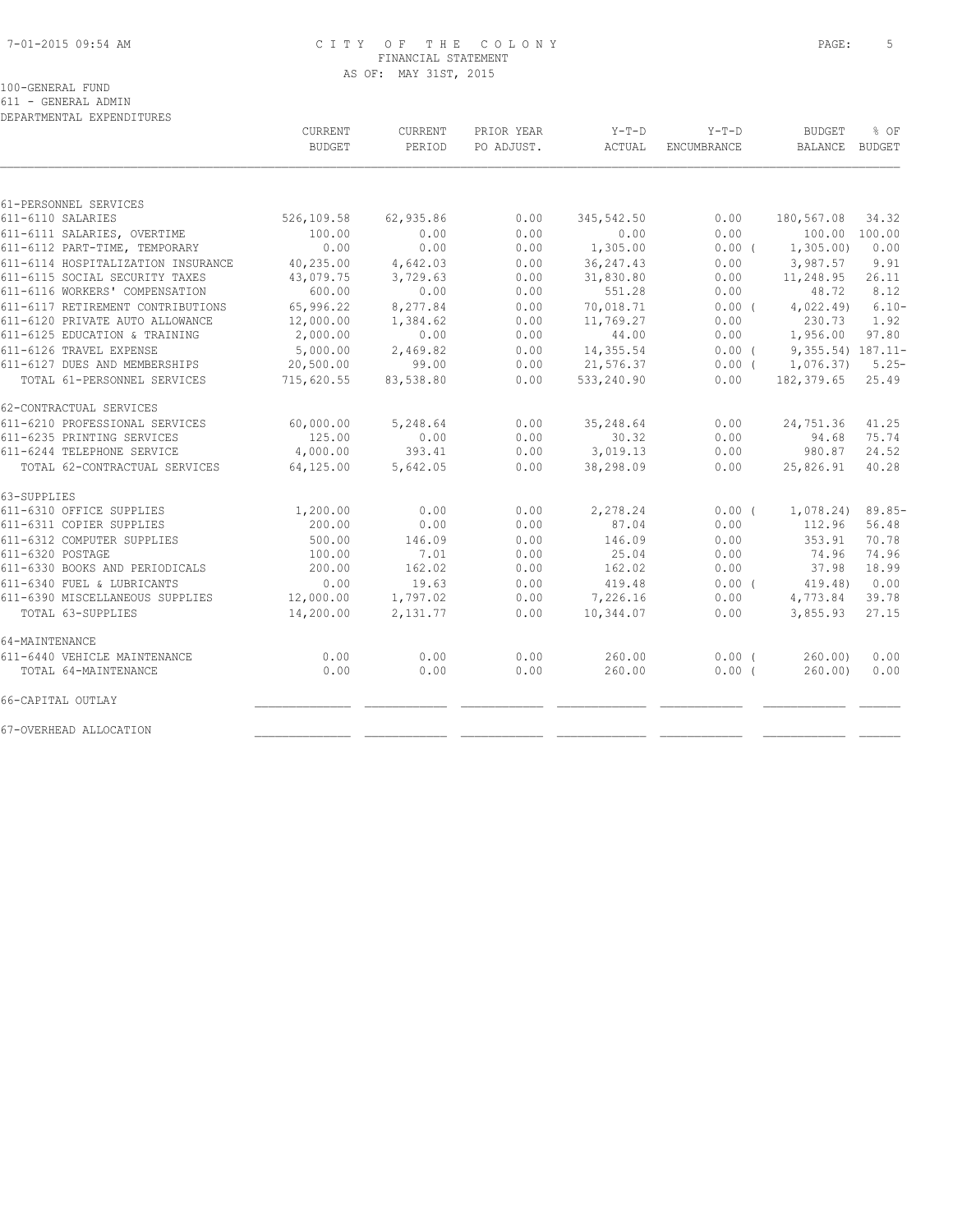| 7-01-2015 09:54 AM        |            | FINANCIAL STATEMENT   | CITY OF THE COLONY |            |             | PAGE:      | 6      |
|---------------------------|------------|-----------------------|--------------------|------------|-------------|------------|--------|
| 100-GENERAL FUND          |            | AS OF: MAY 31ST, 2015 |                    |            |             |            |        |
| 611 - GENERAL ADMIN       |            |                       |                    |            |             |            |        |
| DEPARTMENTAL EXPENDITURES |            |                       |                    |            |             |            |        |
|                           | CURRENT    | CURRENT               | PRIOR YEAR         | Y-T-D      | $Y-T-D$     | BUDGET     | % OF   |
|                           | BUDGET     | PERIOD                | PO ADJUST.         | ACTUAL     | ENCUMBRANCE | BALANCE    | BUDGET |
| 68-SUNDRY CHARGES         |            |                       |                    |            |             |            |        |
| TOTAL 611 - GENERAL ADMIN | 793,945.55 | 91,312.62             | 0.00               | 582,143.06 | 0.00        | 211,802.49 | 26.68  |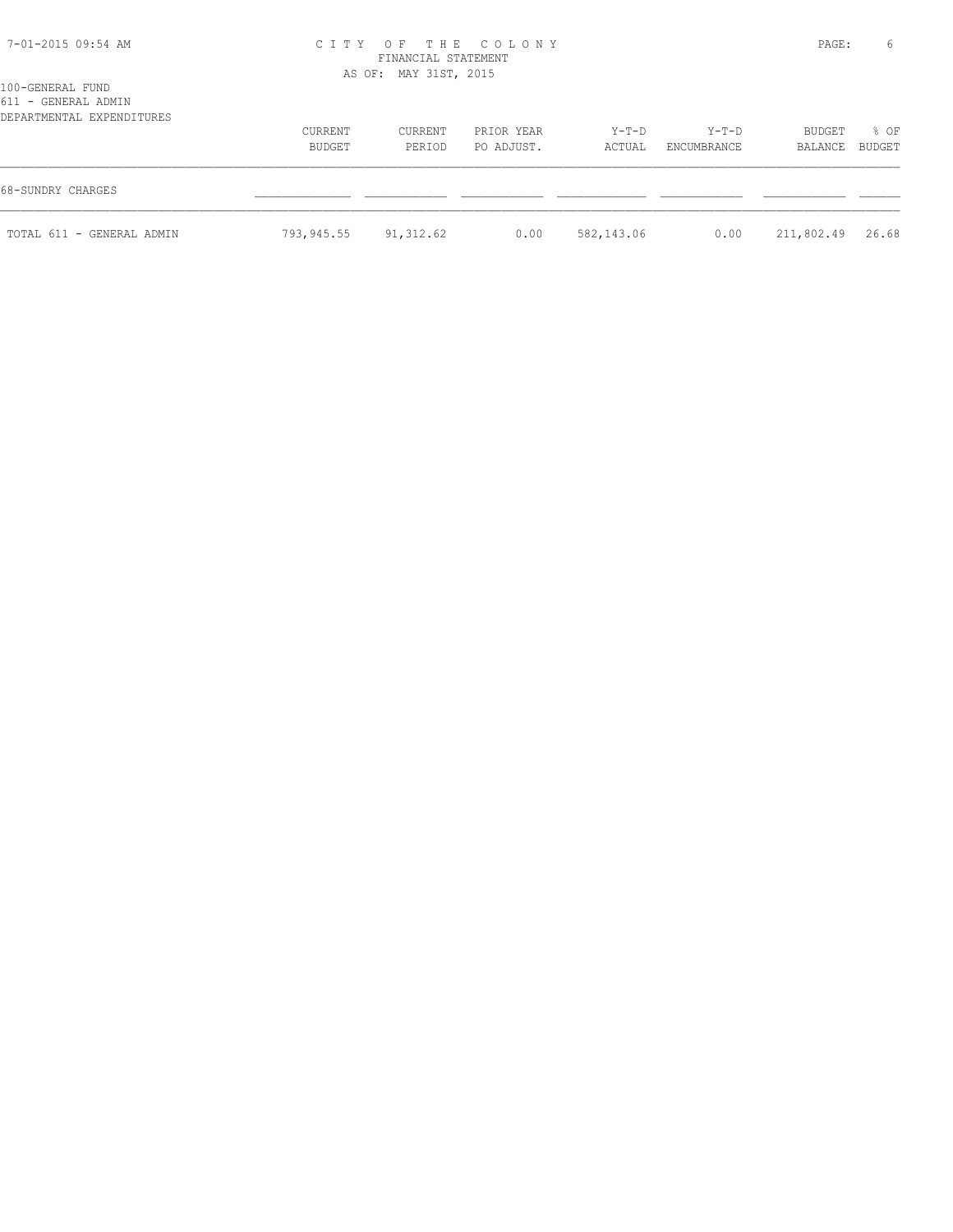# 7-01-2015 09:54 AM C I T Y O F T H E C O L O N Y PAGE: 7 FINANCIAL STATEMENT AS OF: MAY 31ST, 2015

100-GENERAL FUND

612 - COMMUNITY IMAGE

|                                      | CURRENT       | CURRENT   | PRIOR YEAR | $Y-T-D$    | $Y-T-D$            | <b>BUDGET</b>   | % OF     |
|--------------------------------------|---------------|-----------|------------|------------|--------------------|-----------------|----------|
|                                      | <b>BUDGET</b> | PERIOD    | PO ADJUST. | ACTUAL     | <b>ENCUMBRANCE</b> | <b>BALANCE</b>  | BUDGET   |
|                                      |               |           |            |            |                    |                 |          |
| 61-PERSONNEL SERVICES                |               |           |            |            |                    |                 |          |
| 612-6110 SALARIES                    | 263, 141.31   | 20,193.78 | 0.00       | 172,963.63 | 0.00               | 90,177.68       | 34.27    |
| 612-6111 SALARIES, OVERTIME          | 800.00        | 0.00      | 0.00       | 261.34     | 0.00               | 538.66          | 67.33    |
| 612-6114 HOSPITALIZATION INSURANCE   | 40,235.00     | 3,299.32  | 0.00       | 25,733.54  | 0.00               | 14,501.46       | 36.04    |
| 612-6115 SOCIAL SECURITY TAXES       | 21,115.00     | 1,445.15  | 0.00       | 12,529.48  | 0.00               | 8,585.52        | 40.66    |
| 612-6116 WORKERS' COMPENSATION       | 1,250.00      | 0.00      | 0.00       | 1,148.50   | 0.00               | 101.50          | 8.12     |
| 612-6117 RETIREMENT CONTRIBUTIONS    | 33,186.60     | 2,550.50  | 0.00       | 21,960.56  | 0.00               | 11,226.04       | 33.83    |
| 612-6118 UNIFORMS                    | 500.00        | 0.00      | 0.00       | 16.00      | 0.00               | 484.00          | 96.80    |
| 612-6125 EDUCATION & TRAINING        | 2,100.00      | 0.00      | 0.00       | 60.00      | 0.00               | 2,040.00        | 97.14    |
| 612-6126 TRAVEL EXPENSE              | 1,400.00      | 0.00      | 0.00       | 610.10     | 0.00               | 789.90          | 56.42    |
| 612-6127 DUES & MEMBERSHIPS          | 1,200.00      | 274.95    | 0.00       | 772.59     | 0.00               | 427.41          | 35.62    |
| TOTAL 61-PERSONNEL SERVICES          | 364, 927.91   | 27,763.70 | 0.00       | 236,055.74 | 0.00               | 128,872.17      | 35.31    |
| 62-CONTRACTUAL SERVICES              |               |           |            |            |                    |                 |          |
| 612-6213 CONTRACTUAL SERVICES        | 32,000.00     | 360.00    | 0.00       | 5,167.92   | 0.00               | 26,832.08       | 83.85    |
| 612-6235 PRINTING SERVICE            | 1,000.00      | 0.00      | 0.00       | 1,507.54   | 0.00(              | 507.54)         | $50.75-$ |
| 612-6244 TELEPHONE SERVICE           | 2,200.00      | 171.30    | 0.00       | 1,202.27   | 0.00               | 997.73          | 45.35    |
| 612-6275 EQUIPMENT RENTAL            | 1,000.00      | 0.00      | 0.00       | 0.00       | 0.00               | 1,000.00 100.00 |          |
| TOTAL 62-CONTRACTUAL SERVICES        | 36,200.00     | 531.30    | 0.00       | 7,877.73   | 0.00               | 28,322.27       | 78.24    |
| 63-SUPPLIES                          |               |           |            |            |                    |                 |          |
| 612-6310 OFFICE SUPPLIES             | 600.00        | 0.00      | 0.00       | 57.94      | 0.00               | 542.06          | 90.34    |
| 612-6311 COPIER SUPPLIES             | 1,200.00      | 0.00      | 0.00       | 0.00       | 0.00               | 1,200.00 100.00 |          |
| 612-6312 COMPUTER SUPPLIES           | 300.00        | 199.98    | 0.00       | 199.98     | 0.00               | 100.02          | 33.34    |
| 612-6320 POSTAGE                     | 6,500.00      | 307.98    | 0.00       | 2,458.61   | 0.00               | 4,041.39        | 62.18    |
| 612-6322 SMALL TOOLS                 | 200.00        | 0.00      | 0.00       | 0.00       | 0.00               | 200.00          | 100.00   |
| 612-6330 BOOKS & PERIODICALS         | 150.00        | 0.00      | 0.00       | 0.00       | 0.00               | 150.00 100.00   |          |
| 612-6340 FUEL AND LUBRICANTS         | 4,300.00      | 282.29    | 0.00       | 1,204.53   | 0.00               | 3,095.47        | 71.99    |
| 612-6390 MISCELLANEOUS SUPPLIES      | 500.00        | 32.91     | 0.00       | 250.92     | 0.00               | 249.08          | 49.82    |
| TOTAL 63-SUPPLIES                    | 13,750.00     | 823.16    | 0.00       | 4,171.98   | 0.00               | 9,578.02        | 69.66    |
| 64-MAINTENANCE                       |               |           |            |            |                    |                 |          |
| 612-6430 MAINTENANCE - OFC EOUIPMENT | 18,500.00     | 0.00      | 0.00       | 17,500.00  | 0.00               | 1,000.00        | 5.41     |
| 612-6431 MAINTENANCE - GIS           | 2,500.00      | 0.00      | 0.00       | 2,500.00   | 0.00               | 0.00            | 0.00     |
| TOTAL 64-MAINTENANCE                 | 21,000.00     | 0.00      | 0.00       | 20,000.00  | 0.00               | 1,000.00        | 4.76     |
| 66-CAPITAL OUTLAY                    |               |           |            |            |                    |                 |          |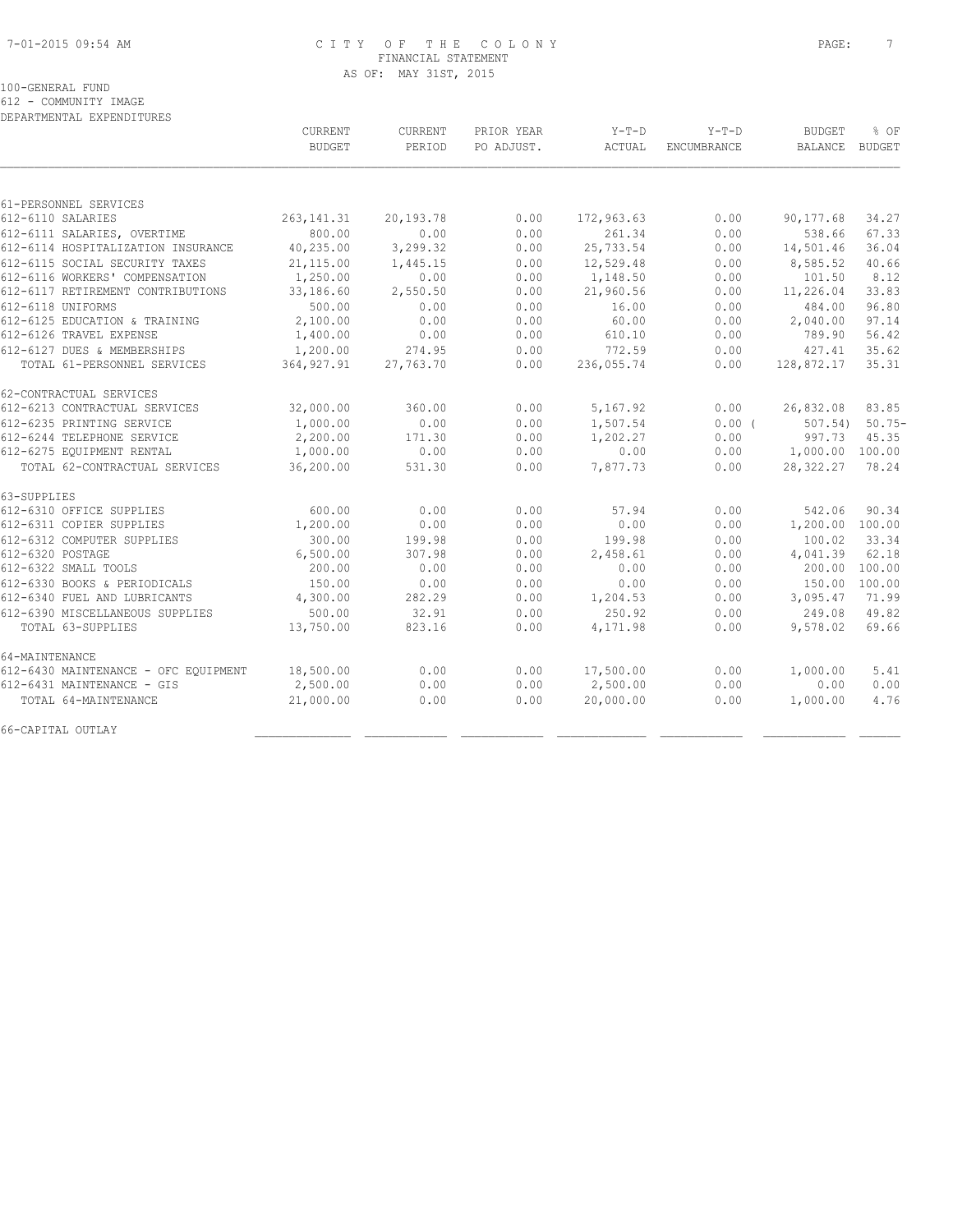| 7-01-2015 09:54 AM |  |  |
|--------------------|--|--|
|--------------------|--|--|

# 7-01-2015 09:54 AM C I T Y O F T H E C O L O N Y PAGE: 8 FINANCIAL STATEMENT

# 612 - COMMUNITY IMAGE

| OIZ - COMMONIII IMAGE<br>DEPARTMENTAL EXPENDITURES | CURRENT<br>BUDGET | CURRENT<br>PERIOD | PRIOR YEAR<br>PO ADJUST. | Y-T-D<br>ACTUAL | Y-T-D<br>ENCUMBRANCE | BUDGET<br>BALANCE | % OF<br>BUDGET |
|----------------------------------------------------|-------------------|-------------------|--------------------------|-----------------|----------------------|-------------------|----------------|
| 67-OVERHEAD ALLOCATION<br>68-SUNDRY CHARGES        |                   |                   |                          |                 |                      |                   |                |
| TOTAL 612 - COMMUNITY IMAGE                        | 435,877.91        | 29,118.16         | 0.00                     | 268,105.45      | 0.00                 | 167,772.46        | 38.49          |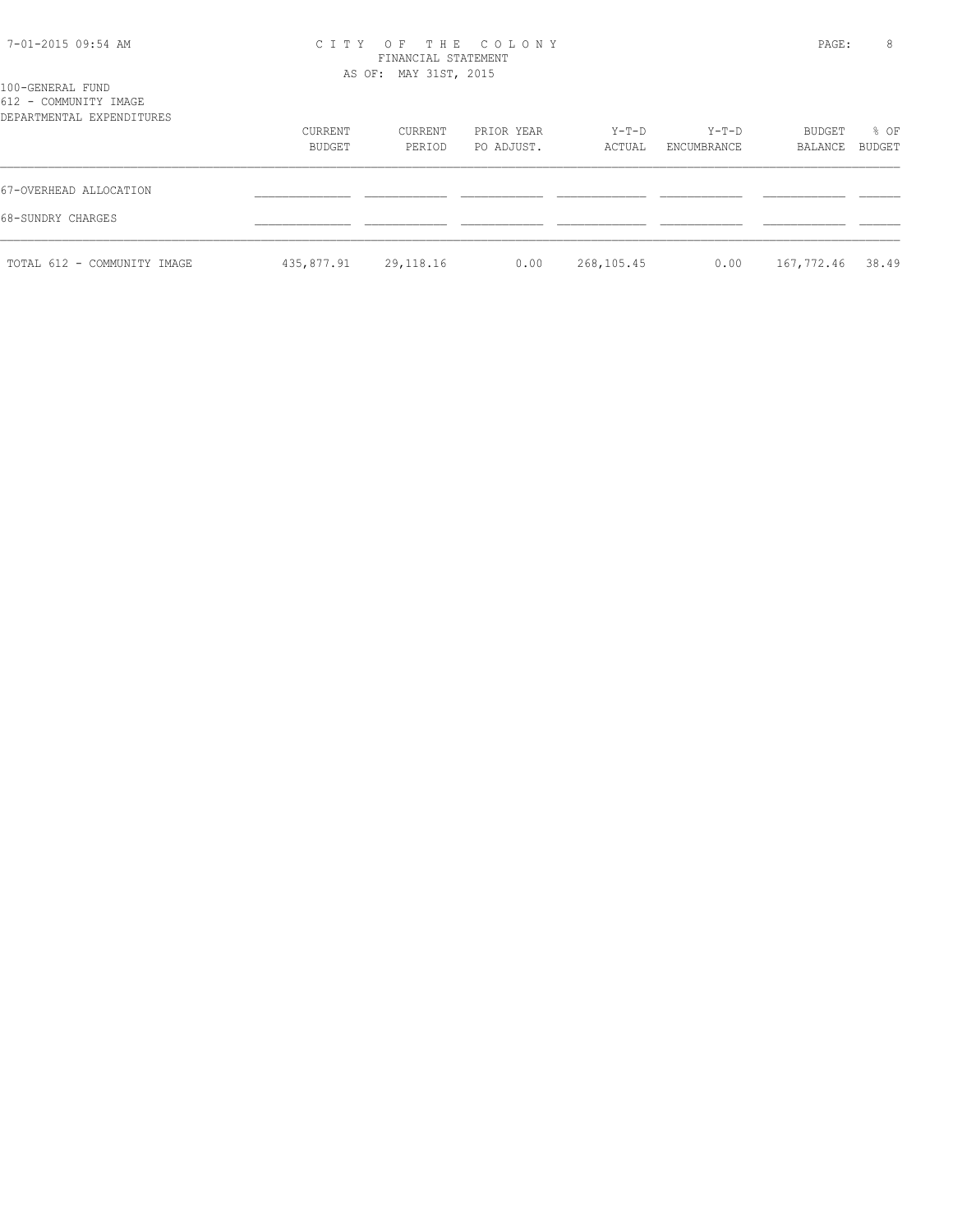# 7-01-2015 09:54 AM C I T Y O F T H E C O L O N Y PAGE: 9 FINANCIAL STATEMENT AS OF: MAY 31ST, 2015

100-GENERAL FUND 615 - FLEET SERVICES

|                                       | CURRENT<br><b>BUDGET</b> | CURRENT<br>PERIOD | PRIOR YEAR<br>PO ADJUST. | $Y-T-D$<br>ACTUAL | $Y-T-D$<br>ENCUMBRANCE | <b>BUDGET</b><br><b>BALANCE</b> | % OF<br>BUDGET |
|---------------------------------------|--------------------------|-------------------|--------------------------|-------------------|------------------------|---------------------------------|----------------|
|                                       |                          |                   |                          |                   |                        |                                 |                |
| 61-PERSONNEL SERVICES                 |                          |                   |                          |                   |                        |                                 |                |
| 615-6110 SALARIES                     | 244,781.56               | 15,350.95         | 0.00                     | 175,278.91        | 0.00                   | 69,502.65                       | 28.39          |
| 615-6111 SALARIES, OVERTIME           | 2,000.00                 | 682.00            | 0.00                     | 5,200.66          | 0.00(                  | $3,200.66)$ 160.03-             |                |
| 615-6111-SALARIES, OVERTIME - FIRE    | 400.00                   | 0.00              | 0.00                     | 0.00              | 0.00                   |                                 | 400.00 100.00  |
| 615-6112 PART-TIME TEMPORARY          | 2,060.00                 | 0.00              | 0.00                     | 0.00              | 0.00                   | 2,060.00 100.00                 |                |
| 615-6114 HOSPITALIZATION INSURANCE    | 40,235.00                | 2,635.22          | 0.00                     | 26, 253.37        | 0.00                   | 13,981.63                       | 34.75          |
| 615-6115 SOCIAL SECURITY TAXES        | 19,580.30                | 1,153.23          | 0.00                     | 13,283.98         | 0.00                   | 6, 296.32                       | 32.16          |
| 615-6116 WORKERS' COMPENSATION        | 5,000.00                 | 0.00              | 0.00                     | 4,594.01          | 0.00                   | 405.99                          | 8.12           |
| 615-6117 RETIREMENT CONTRIBUTIONS     | 31,287.28                | 2,024.96          | 0.00                     | 22,638.47         | 0.00                   | 8,648.81                        | 27.64          |
| 615-6118 UNIFORMS                     | 500.00                   | 20.28             | 0.00                     | 418.98            | 0.00                   | 81.02                           | 16.20          |
| 615-6125 EDUCATION & TRAINING         | 1,500.00                 | 0.00              | 0.00                     | 360.00            | 0.00                   | 1,140.00                        | 76.00          |
| 615-6126 TRAVEL EXPENSE               | 500.00                   | 0.00              | 0.00                     | 0.00              | 0.00                   | 500.00                          | 100.00         |
| TOTAL 61-PERSONNEL SERVICES           | 347,844.14               | 21,866.64         | 0.00                     | 248,028.38        | 0.00                   | 99,815.76                       | 28.70          |
| 62-CONTRACTUAL SERVICES               |                          |                   |                          |                   |                        |                                 |                |
| 615-6213 CONTRACTUAL SERVICES         | 3,000.00                 | 61.68             | 0.00                     | 1,110.24          | 0.00                   | 1,889.76                        | 62.99          |
| 615-6244 TELEPHONE SERVICES           | 1,500.00                 | 119.08            | 0.00                     | 836.97            | 0.00                   | 663.03                          | 44.20          |
| 615-6275 EQUIPMENT RENTAL             | 600.00                   | 0.00              | 0.00                     | 0.00              | 0.00                   |                                 | 600.00 100.00  |
| TOTAL 62-CONTRACTUAL SERVICES         | 5,100.00                 | 180.76            | 0.00                     | 1,947.21          | 0.00                   | 3,152.79                        | 61.82          |
| 63-SUPPLIES                           |                          |                   |                          |                   |                        |                                 |                |
| 615-6310 OFFICE SUPPLIES              | 750.00                   | 0.00              | 0.00                     | 0.00              | 0.00                   | 750.00 100.00                   |                |
| 615-6312 COMPUTER SUPPLIES            | 300.00                   | 0.00              | 0.00                     | 0.00              | 0.00                   | 300.00 100.00                   |                |
| 615-6313 JANITORIAL SUPPLIES          | 300.00                   | 0.00              | 0.00                     | 99.00             | 0.00                   | 201.00                          | 67.00          |
| 615-6320 POSTAGE                      | 100.00                   | 0.00              | 0.00                     | 24.09             | 0.00                   | 75.91                           | 75.91          |
| 615-6322 SMALL TOOLS                  | 4,500.00                 | 493.09            | 0.00                     | 1,092.32          | 0.00                   | 3,407.68                        | 75.73          |
| 615-6322-SMALL TOOLS - FIRE           | 900.00                   | 0.00              | 0.00(                    | 53.91)            | 0.00                   | 953.91                          | 105.99         |
| 615-6330 BOOKS & PERIODICALS          | 1,000.00                 | 0.00              | 0.00                     | 0.00              | 0.00                   | 1,000.00 100.00                 |                |
| 615-6340 FUEL AND LUBRICANTS          | 38,000.00                | 203.60            | 0.00                     | 13, 411.84        | 12,063.40              | 12,524.76                       | 32.96          |
| 615-6340-FUEL - FIRE                  | 57,000.00                | 6,607.77          | 0.00                     | 23,482.84         | 22, 354.67             | 11,162.49                       | 19.58          |
| 615-6345 CHEMICALS                    | 600.00                   | 17.28             | 0.00                     | 741.04            | $0.00$ (               | 141.04)                         | $23.51-$       |
| 615-6346 COMPRESSED GASES             | 300.00                   | 59.97             | 0.00                     | 235.61            | 0.00                   | 64.39                           | 21.46          |
| 615-6360 MEDICAL SUPPLIES             | 100.00                   | 0.00              | 0.00                     | 44.80             | 0.00                   | 55.20                           | 55.20          |
| 615-6390 MISCELLANEOUS SUPPLIES       | $2,000.00$ (             | 6.43)             | 0.00                     | 917.93            | 0.00                   | 1,082.07                        | 54.10          |
| TOTAL 63-SUPPLIES                     | 105,850.00               | 7,375.28          | 0.00                     | 39,995.56         | 34,418.07              | 31,436.37                       | 29.70          |
| 64-MAINTENANCE                        |                          |                   |                          |                   |                        |                                 |                |
| 615-6410 BUILDING MAINTENANCE         | 500.00                   | 0.00              | 0.00                     | 0.00              | 0.00                   | 500.00 100.00                   |                |
| 615-6430 OFFICE EQUIPMENT MAINTENANCE | 300.00                   | 0.00              | 0.00                     | 0.00              | 0.00                   | 300.00 100.00                   |                |
| 615-6440 VEHICLE MAINTENANCE          | 100,000.00               | 5,451.87          | 0.00                     | 49,638.01         | 0.00                   | 50,361.99                       | 50.36          |
| 615-6440-VEHICLE MAINT - FIRE         | 75,000.00                | 8,185.03          | 0.00                     | 52,567.95         | 0.00                   | 22,432.05                       | 29.91          |
| 615-6470 OTHER EQUIPMENT MAINTENANCE  | 40,000.00                | 3,542.35          | 0.00                     | 20,475.88         | 0.00                   | 19,524.12                       | 48.81          |
| TOTAL 64-MAINTENANCE                  | 215,800.00               | 17, 179.25        | 0.00                     | 122,681.84        | 0.00                   | 93, 118.16                      | 43.15          |
|                                       |                          |                   |                          |                   |                        |                                 |                |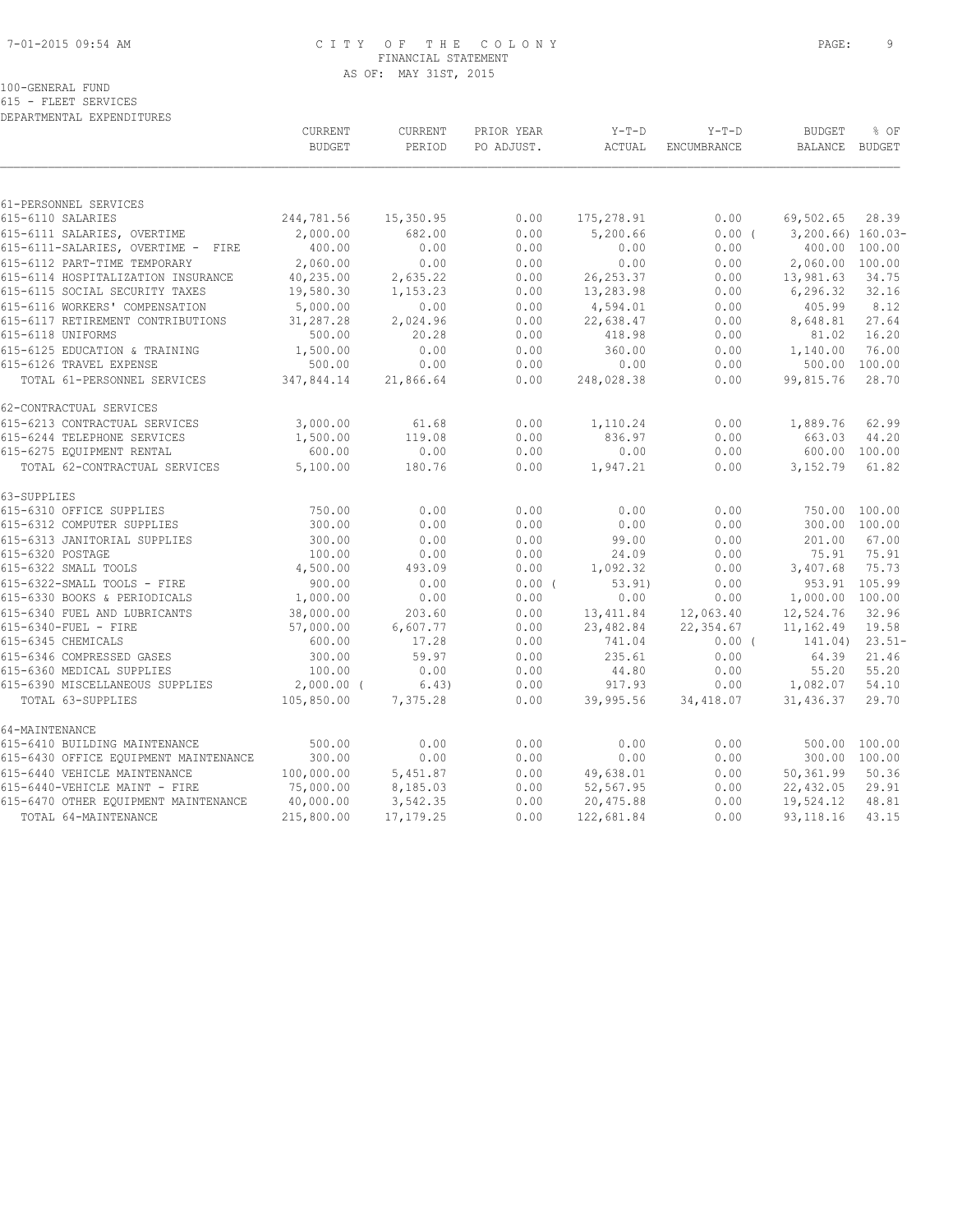| 7-01-2015 09:54 AM |  |  |
|--------------------|--|--|
|--------------------|--|--|

#### 7-01-2015 09:54 AM C I T Y O F T H E C O L O N Y PAGE: 10 FINANCIAL STATEMENT AS OF: MAY 31ST, 2015

| 100-GENERAL FUND |                      |  |
|------------------|----------------------|--|
|                  | 615 - FLEET SERVICES |  |

| DEPARTMENTAL EXPENDITURES  | CURRENT<br>BUDGET | CURRENT<br>PERIOD | PRIOR YEAR<br>PO ADJUST. | Y-T-D<br>ACTUAL | $Y-T-D$<br>ENCUMBRANCE | BUDGET<br>BALANCE | % OF<br>BUDGET |
|----------------------------|-------------------|-------------------|--------------------------|-----------------|------------------------|-------------------|----------------|
| 65-NON-CAPITAL             |                   |                   |                          |                 |                        |                   |                |
| 66-CAPITAL OUTLAY          |                   |                   |                          |                 |                        |                   |                |
| 67-OVERHEAD ALLOCATION     |                   |                   |                          |                 |                        |                   |                |
| TOTAL 615 - FLEET SERVICES | 674,594.14        | 46,601.93         | 0.00                     | 412,652.99      | 34,418.07              | 227,523.08        | 33.73          |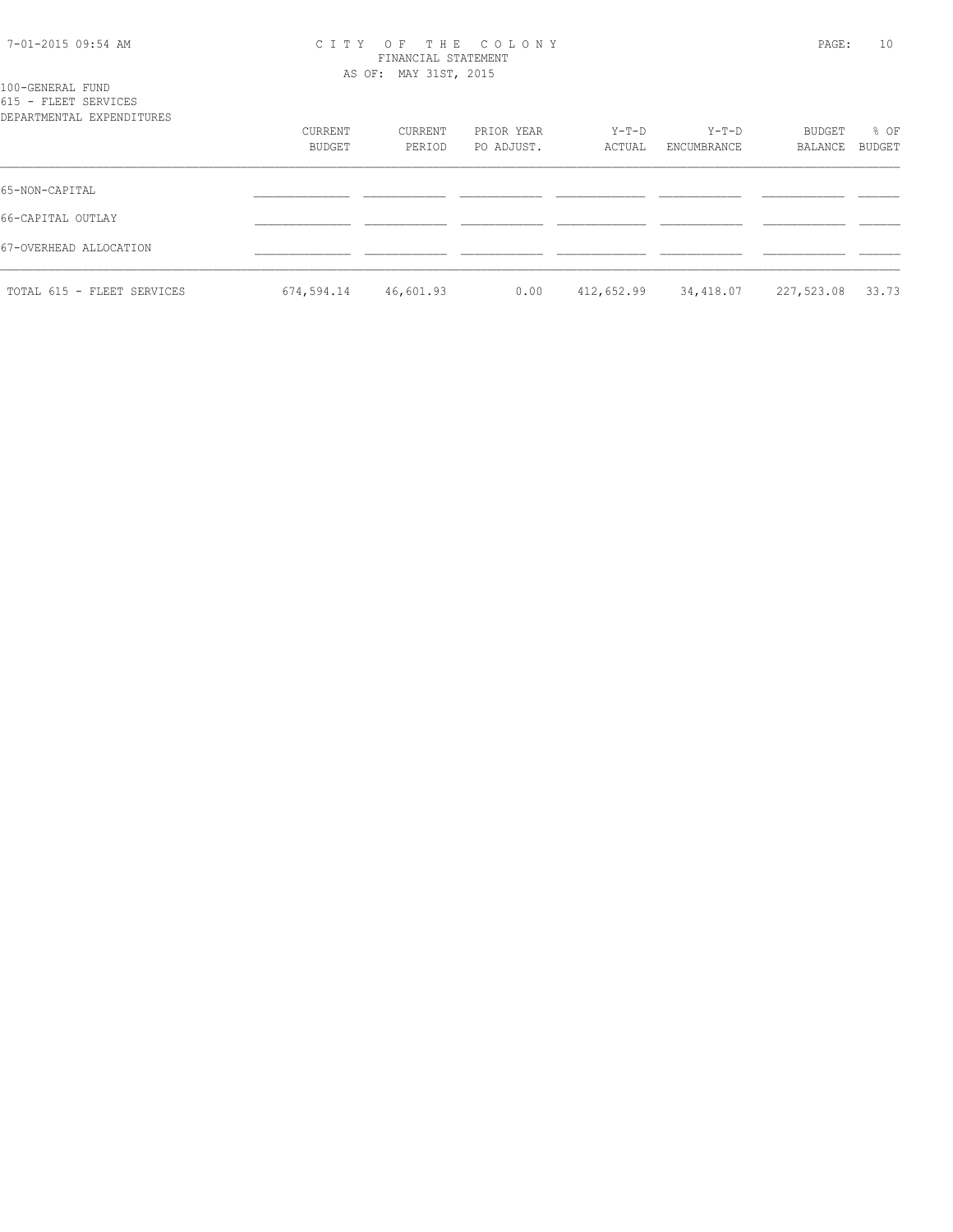#### 7-01-2015 09:54 AM C I T Y O F T H E C O L O N Y PAGE: 11 FINANCIAL STATEMENT AS OF: MAY 31ST, 2015

|  | 100-GENERAL FUND     |
|--|----------------------|
|  | 620 - CITY SECRETARY |

|                                    | CURRENT<br><b>BUDGET</b> | CURRENT<br>PERIOD | PRIOR YEAR<br>PO ADJUST. | $Y-T-D$<br>ACTUAL | $Y-T-D$<br><b>ENCUMBRANCE</b> | <b>BUDGET</b><br><b>BALANCE</b> | % OF<br><b>BUDGET</b> |
|------------------------------------|--------------------------|-------------------|--------------------------|-------------------|-------------------------------|---------------------------------|-----------------------|
|                                    |                          |                   |                          |                   |                               |                                 |                       |
| 61-PERSONNEL SERVICES              |                          |                   |                          |                   |                               |                                 |                       |
| 620-6110 SALARIES                  | 188, 145. 98             | 10,563.01         | 0.00                     | 125,693.52        | 0.00                          | 62,452.46                       | 33.19                 |
| 620-6111 SALARIES, OVERTIME        | 500.00                   | 0.00              | 0.00                     | 0.00              | 0.00                          |                                 | 500.00 100.00         |
| 620-6112 PART-TIME, TEMPORARY      | 0.00                     | 1,059.82          | 0.00                     | 7,735.60          | $0.00$ (                      | 7,735.60)                       | 0.00                  |
| 620-6114 HOSPITALIZATION INSURANCE | 24,141.00                | 1,339.65          | 0.00                     | 14,954.30         | 0.00                          | 9,186.70                        | 38.05                 |
| 620-6115 SOCIAL SECURITY TAXES     | 15,051.39                | 815.22            | 0.00                     | 9,709.60          | 0.00                          | 5,341.79                        | 35.49                 |
| 620-6116 WORKERS' COMPENSATION     | 600.00                   | 0.00              | 0.00                     | 551.28            | 0.00                          | 48.72                           | 8.12                  |
| 620-6117 RETIREMENT CONTRIBUTIONS  | 23,714.72                | 1,334.12          | 0.00                     | 15,805.14         | 0.00                          | 7,909.58                        | 33.35                 |
| 620-6125 EDUCATION & TRAINING      | 3,000.00                 | 300.00            | 0.00                     | 670.00            | 0.00                          | 2,330.00                        | 77.67                 |
| 620-6126 TRAVEL EXPENSE            | 3,200.00                 | 0.00              | 0.00                     | 1,061.23          | 0.00                          | 2,138.77                        | 66.84                 |
| 620-6127 DUES AND MEMBERSHIPS      | 450.00                   | 195.00            | 0.00                     | 445.00            | 0.00                          | 5.00                            | 1.11                  |
| TOTAL 61-PERSONNEL SERVICES        | 258,803.09               | 15,606.82         | 0.00                     | 176,625.67        | 0.00                          | 82, 177.42                      | 31.75                 |
| 62-CONTRACTUAL SERVICES            |                          |                   |                          |                   |                               |                                 |                       |
| 620-6213 CONTRACTUAL SERVICES      | 18,000.00                | 4,527.08          | 0.00                     | 10,540.70         | 0.00                          | 7,459.30                        | 41.44                 |
| 620-6222 ELECTION EXPENSE          | 6,000.00                 | 0.00              | 0.00                     | 16, 147.63        | 0.00(                         | 10, 147. 63) 169. 13-           |                       |
| 620-6236 ADVERTISING AND NOTICES   | 18,500.00                | 588.60            | 0.00                     | 7,988.99          | 0.00                          | 10,511.01                       | 56.82                 |
| 620-6275 EQUIPMENT RENTAL          | 0.00                     | 969.37            | 0.00                     | 969.37            | $0.00$ (                      | 969.37)                         | 0.00                  |
| TOTAL 62-CONTRACTUAL SERVICES      | 42,500.00                | 6,085.05          | 0.00                     | 35,646.69         | 0.00                          | 6,853.31                        | 16.13                 |
| 63-SUPPLIES                        |                          |                   |                          |                   |                               |                                 |                       |
| 620-6310 OFFICE SUPPLIES           | 500.00                   | 0.00              | 0.00                     | 369.77            | 0.00                          | 130.23                          | 26.05                 |
| 620-6311 COPIER SUPPLIES           | 400.00                   | 0.00              | 0.00                     | 344.75            | 0.00                          | 55.25                           | 13.81                 |
| 620-6312 COMPUTER SUPPLIES         | 150.00                   | 0.00              | 0.00                     | 72.30             | 0.00                          | 77.70                           | 51.80                 |
| 620-6320 POSTAGE                   | 300.00                   | 30.44             | 0.00                     | 192.46            | 0.00                          | 107.54                          | 35.85                 |
| 620-6330 BOOKS AND PERIODICALS     | 350.00                   | 0.00              | 0.00                     | 84.00             | 0.00                          | 266.00                          | 76.00                 |
| 620-6335 AWARDS                    | 6,600.00                 | 0.00              | 0.00                     | 4,437.19          | 0.00                          | 2,162.81                        | 32.77                 |
| 620-6390 MISCELLANEOUS SUPPLIES    | 250.00                   | 0.00              | 0.00                     | 384.41            | $0.00$ (                      | 134.41)                         | $53.76-$              |
| TOTAL 63-SUPPLIES                  | 8,550.00                 | 30.44             | 0.00                     | 5,884.88          | 0.00                          | 2,665.12                        | 31.17                 |
| 64-MAINTENANCE                     |                          |                   |                          |                   |                               |                                 |                       |
| 620-6430 OFFICE EQUIPMENT - MAINT. | 5,450.00                 | 0.00              | 0.00                     | 5,432.70          | 0.00                          | 17.30                           | 0.32                  |
| TOTAL 64-MAINTENANCE               | 5,450.00                 | 0.00              | 0.00                     | 5,432.70          | 0.00                          | 17.30                           | 0.32                  |
| 66-CAPITAL OUTLAY                  |                          |                   |                          |                   |                               |                                 |                       |
| 67-OVERHEAD ALLOCATION             |                          |                   |                          |                   |                               |                                 |                       |
| TOTAL 620 - CITY SECRETARY         | 315, 303.09              | 21,722.31         | 0.00                     | 223,589.94        | 0.00                          | 91,713.15                       | 29.09                 |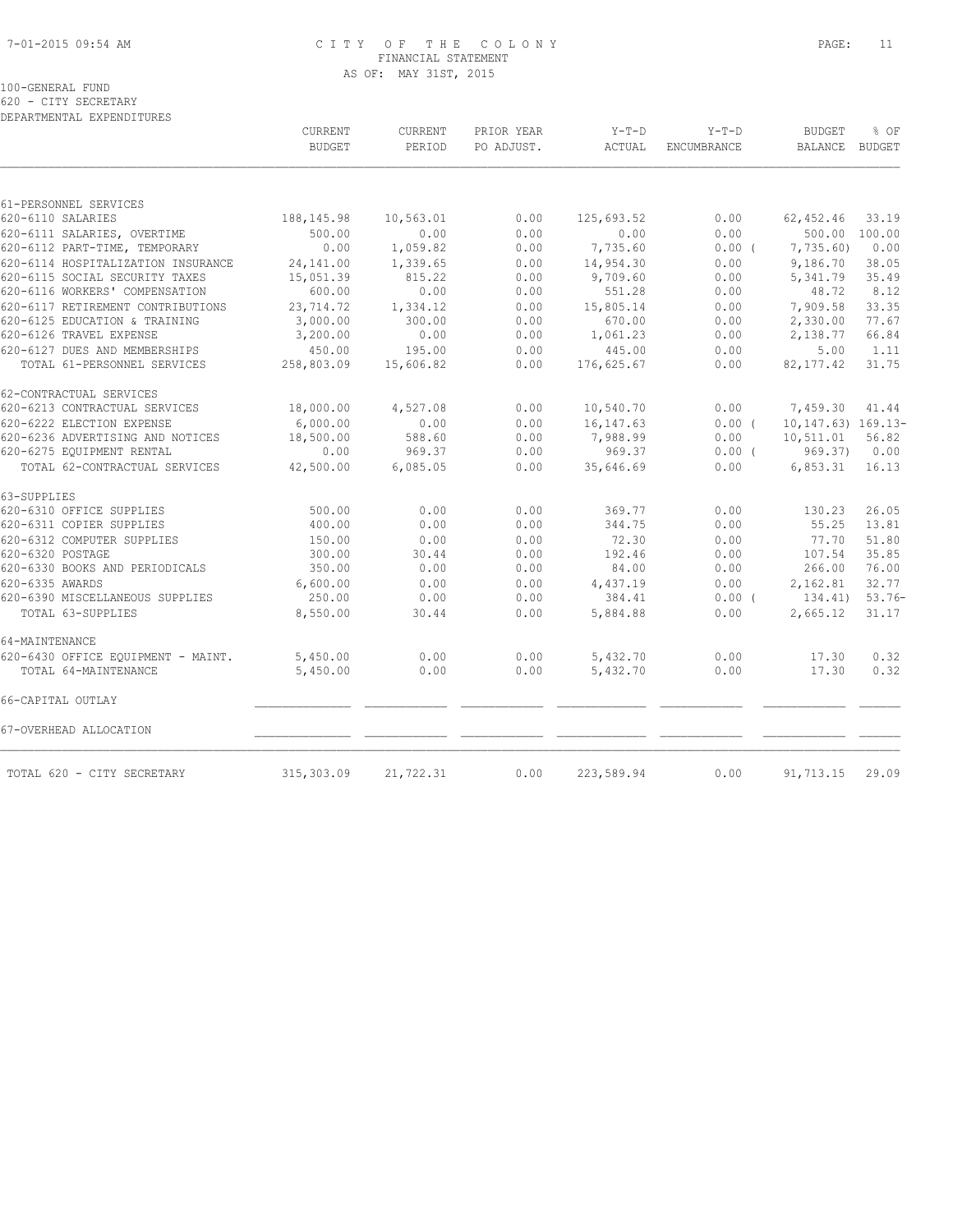# 7-01-2015 09:54 AM C I T Y O F T H E C O L O N Y PAGE: 12 FINANCIAL STATEMENT AS OF: MAY 31ST, 2015

100-GENERAL FUND

623 - CITY COUNCIL

|                                 | CURRENT       | <b>CURRENT</b> | PRIOR YEAR | $Y-T-D$    | $Y-T-D$     | <b>BUDGET</b>  | % OF          |
|---------------------------------|---------------|----------------|------------|------------|-------------|----------------|---------------|
|                                 | <b>BUDGET</b> | PERIOD         | PO ADJUST. | ACTUAL     | ENCUMBRANCE | <b>BALANCE</b> | <b>BUDGET</b> |
|                                 |               |                |            |            |             |                |               |
| 61-PERSONNEL SERVICES           |               |                |            |            |             |                |               |
| 623-6112 SALARIES, PART-TIME    | 8,652.00      | 0.00           | 0.00       | 4,200.00   | 0.00        | 4,452.00       | 51.46         |
| 623-6115 SOCIAL SECURITY TAXES  | 680.00        | 0.00           | 0.00       | 321.30     | 0.00        | 358.70         | 52.75         |
| 623-6118 UNIFORMS               | 200.00        | 0.00           | 0.00       | 0.00       | 0.00        | 200.00         | 100.00        |
| 623-6125 EDUCATION & TRAINING   | 500.00        | 0.00           | 0.00       | 0.00       | 0.00        | 500.00         | 100.00        |
| 623-6126 TRAVEL EXPENSE         | 2,400.00      | 517.94         | 0.00       | 616.94     | 0.00        | 1,783.06       | 74.29         |
| TOTAL 61-PERSONNEL SERVICES     | 12,432.00     | 517.94         | 0.00       | 5,138.24   | 0.00        | 7,293.76       | 58.67         |
| 62-CONTRACTUAL SERVICES         |               |                |            |            |             |                |               |
| 623-6235 PRINTING SERVICES      | 100.00        | 0.00           | 0.00       | 25.15      | 0.00        | 74.85          | 74.85         |
| 623-6244 TELEPHONE SERVICE      | 2,000.00      | 149.85         | 0.00       | 1,168.91   | 0.00        | 831.09         | 41.55         |
| TOTAL 62-CONTRACTUAL SERVICES   | 2,100.00      | 149.85         | 0.00       | 1,194.06   | 0.00        | 905.94         | 43.14         |
| 63-SUPPLIES                     |               |                |            |            |             |                |               |
| 623-6312 COMPUTER SUPPLIES      | 0.00          | 0.00           | 0.00       | 449.00     | 0.00(       | 449.00)        | 0.00          |
| 623-6390 MISCELLANEOUS SUPPLIES | 3,800.00      | 390.71         | 0.00       | 2,630.17   | 0.00        | 1,169.83       | 30.79         |
| TOTAL 63-SUPPLIES               | 3,800.00      | 390.71         | 0.00       | 3,079.17   | 0.00        | 720.83         | 18.97         |
| 64-MAINTENANCE                  |               |                |            |            |             |                |               |
| 66-CAPITAL OUTLAY               |               |                |            |            |             |                |               |
| 67-OVERHEAD ALLOCATION          |               |                |            |            |             |                |               |
| 68-SUNDRY CHARGES               |               |                |            |            |             |                |               |
| 623-6845 GENERAL GOVERNMENT     | 19,725.00     | 10,000.00      | 0.00       | 10,000.00  | 0.00        | 9,725.00       | 49.30         |
| TOTAL 68-SUNDRY CHARGES         | 19,725.00     | 10,000.00      | 0.00       | 10,000.00  | 0.00        | 9,725.00       | 49.30         |
| TOTAL 623 - CITY COUNCIL        | 38,057.00     | 11,058.50      | 0.00       | 19, 411.47 | 0.00        | 18,645.53      | 48.99         |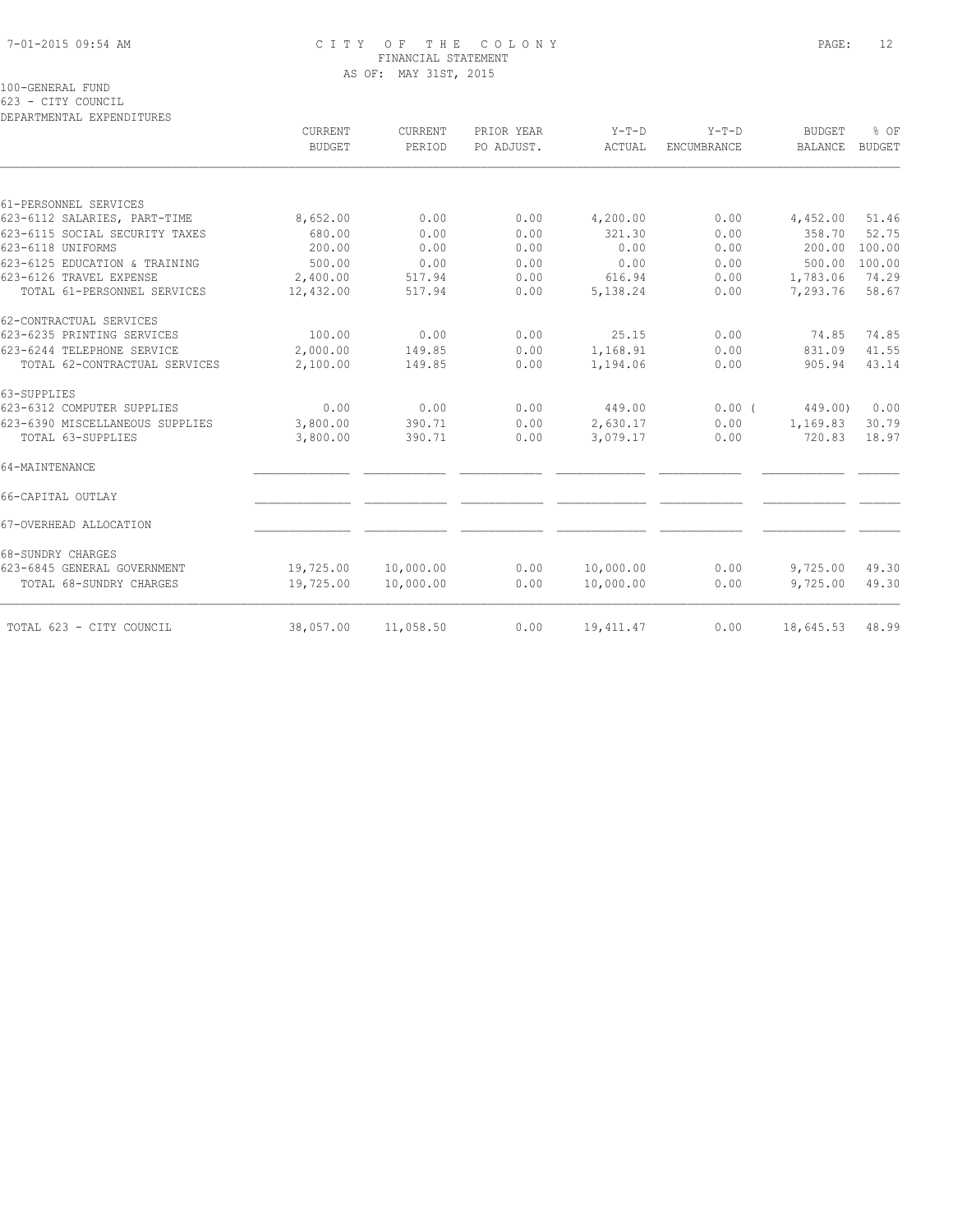# 7-01-2015 09:54 AM C I T Y O F T H E C O L O N Y PAGE: 13 FINANCIAL STATEMENT AS OF: MAY 31ST, 2015

# 100-GENERAL FUND 625 - HUMAN RESOURCES

|                                        | <b>CURRENT</b><br><b>BUDGET</b> | CURRENT<br>PERIOD | PRIOR YEAR<br>PO ADJUST. | $Y-T-D$<br>ACTUAL | $Y-T-D$<br>ENCUMBRANCE | <b>BUDGET</b><br>BALANCE | % OF<br><b>BUDGET</b> |
|----------------------------------------|---------------------------------|-------------------|--------------------------|-------------------|------------------------|--------------------------|-----------------------|
|                                        |                                 |                   |                          |                   |                        |                          |                       |
| 61-PERSONNEL SERVICES                  |                                 |                   |                          |                   |                        |                          |                       |
| 625-6110 SALARIES                      | 163,826.65                      | 12,675.00         | 0.00                     | 78,663.95         | 0.00                   | 85,162.70                | 51.98                 |
| 625-6111 SALARIES, OVERTIME            | 100.00                          | 0.00              | 0.00                     | 0.00              | 0.00                   | 100.00                   | 100.00                |
| 625-6112 SALARIES, PART-TIME TEMPORARY | 2,060.00                        | 0.00              | 0.00                     | 0.00              | 0.00                   | 2,060.00                 | 100.00                |
| 625-6114 HOSPITALIZATION INSURANCE     | 16,094.00                       | 1,352.59          | 0.00                     | 7,935.78          | 0.00                   | 8,158.22                 | 50.69                 |
| 625-6115 SOCIAL SECURITY TAXES         | 13,278.76                       | 957.06            | 0.00                     | 5,974.40          | 0.00                   | 7,304.36                 | 55.01                 |
| 625-6116 WORKERS' COMPENSATION         | 425.00                          | 0.00              | 0.00                     | 390.49            | 0.00                   | 34.51                    | 8.12                  |
| 625-6117 RETIREMENT CONTRIBUTIONS      | 20,864.71                       | 1,600.84          | 0.00                     | 9,897.43          | 0.00                   | 10,967.28                | 52.56                 |
| 625-6119 MEDICAL EXPENSE               | 6,700.00                        | 1,004.50          | 0.00                     | 5,563.50          | 0.00                   | 1,136.50                 | 16.96                 |
| 625-6125 EDUCATION & TRAINING          | 3,000.00                        | 435.00            | 0.00                     | 435.00            | 0.00                   | 2,565.00                 | 85.50                 |
| 625-6126 TRAVEL EXPENSE                | 200.00                          | 520.21            | 0.00                     | 3,441.23          | $0.00$ (               | 3, 241.23) 620.62-       |                       |
| 625-6127 DUES AND MEMBERSHIPS          | 1,000.00                        | 675.00            | 0.00                     | 940.00            | 0.00                   | 60.00                    | 6.00                  |
| TOTAL 61-PERSONNEL SERVICES            | 227,549.12                      | 19,220.20         | 0.00                     | 113,241.78        | 0.00                   | 114,307.34               | 50.23                 |
| 62-CONTRACTUAL SERVICES                |                                 |                   |                          |                   |                        |                          |                       |
| 625-6210 PROFESSIONAL SERVICES         | 0.00                            | 0.00              | 0.00                     | 6,000.00          | $0.00$ (               | 6,000.00)                | 0.00                  |
| 625-6213 CONTRACTUAL SERVICES          | 1,500.00                        | 136.80            | 0.00                     | 904.50            | 0.00                   | 595.50                   | 39.70                 |
| 625-6235 PRINTING SERVICES             | 400.00                          | 0.00              | 0.00                     | 190.61            | 0.00                   | 209.39                   | 52.35                 |
| 625-6236 ADVERTISING AND NOTICES       | 31,000.00                       | 0.00              | 0.00                     | 11,039.40         | 0.00                   | 19,960.60                | 64.39                 |
| 625-6275 EQUIPMENT RENTAL              | 3,000.00                        | 140.77            | 0.00                     | 1,505.46          | 703.85                 | 790.69                   | 26.36                 |
| TOTAL 62-CONTRACTUAL SERVICES          | 35,900.00                       | 277.57            | 0.00                     | 19,639.97         | 703.85                 | 15,556.18                | 43.33                 |
| 63-SUPPLIES                            |                                 |                   |                          |                   |                        |                          |                       |
| 625-6310 OFFICE SUPPLIES               | 1,100.00                        | 1,846.83          | 0.00                     | 4,685.20          | 0.00(                  | 3,585.20) 325.93-        |                       |
| 625-6311 COPIER SUPPLIES               | 800.00                          | 185.77            | 0.00                     | 995.54            | $1,926.53$ (           | 2,122.07) 265.26-        |                       |
| 625-6320 POSTAGE                       | 400.00                          | 51.73             | 0.00                     | 254.94            | 0.00                   | 145.06                   | 36.27                 |
| 625-6330 BOOKS AND PERIODICALS         | 1,000.00                        | 0.00              | 0.00                     | 0.00              | 0.00                   | 1,000.00 100.00          |                       |
| 625-6335 AWARDS                        | 1,000.00                        | 498.00            | 0.00                     | 948.75            | 0.00                   | 51.25                    | 5.13                  |
| 625-6390 MISCELLANEOUS SUPPLIES        | 2,000.00                        | 163.84            | 0.00                     | 200.28            | 0.00                   | 1,799.72                 | 89.99                 |
| TOTAL 63-SUPPLIES                      | 6,300.00                        | 2,746.17          | 0.00                     | 7,084.71          | $1,926.53$ (           | 2,711.24)                | $43.04-$              |
| 64-MAINTENANCE                         |                                 |                   |                          |                   |                        |                          |                       |
| 66-CAPITAL OUTLAY                      |                                 |                   |                          |                   |                        |                          |                       |
| 67-OVERHEAD ALLOCATION                 |                                 |                   |                          |                   |                        |                          |                       |
| TOTAL 625 - HUMAN RESOURCES            | 269,749.12                      | 22, 243.94        | 0.00                     | 139,966.46        | 2,630.38               | 127, 152.28              | 47.14                 |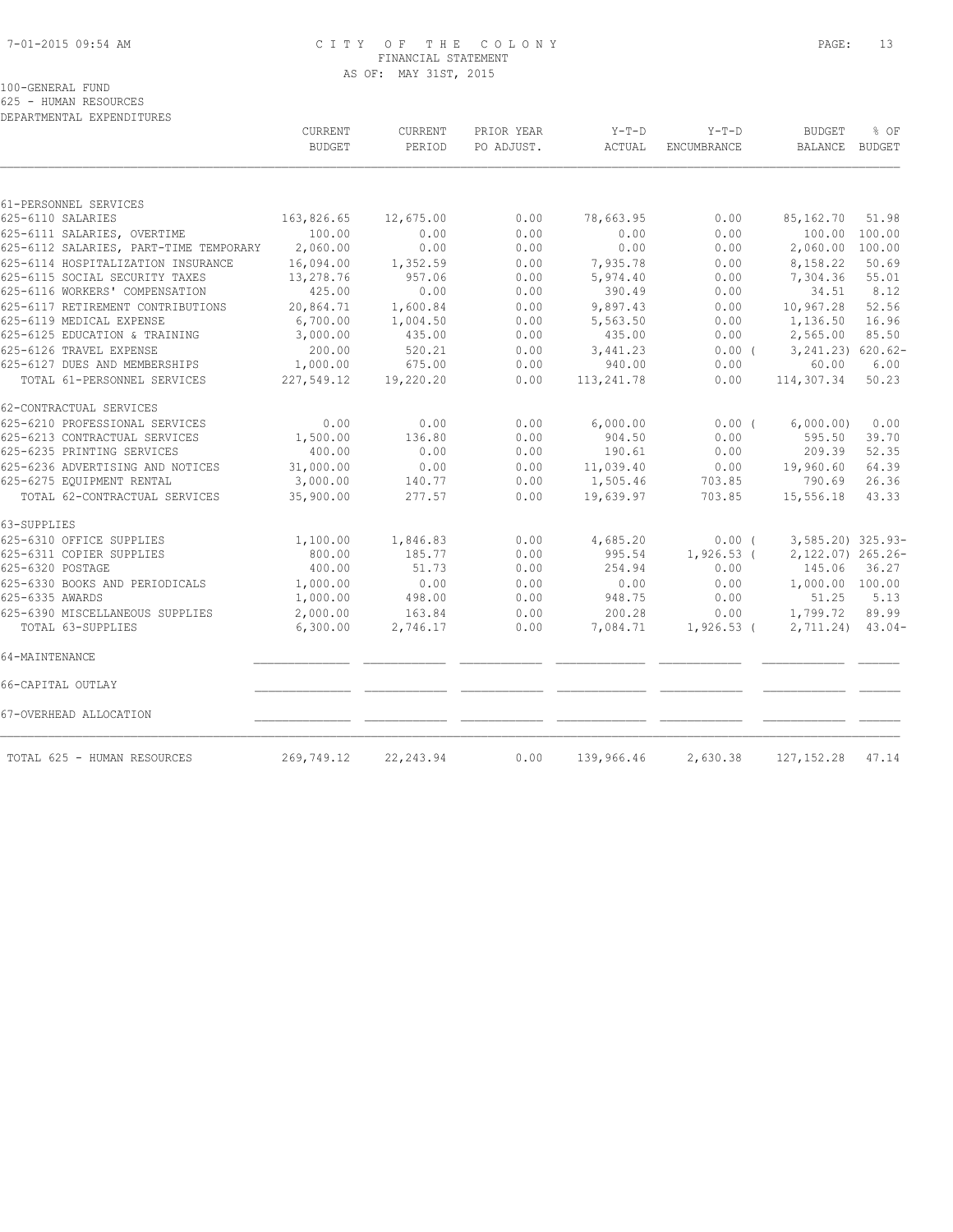64-MAINTENANCE

# 7-01-2015 09:54 AM C I T Y O F T H E C O L O N Y PAGE: 14 FINANCIAL STATEMENT

| TUOT. | ç |
|-------|---|
|       |   |
|       |   |
|       |   |

|                                      |               | AS OF: MAY 31ST, 2015 |            |             |             |                  |          |
|--------------------------------------|---------------|-----------------------|------------|-------------|-------------|------------------|----------|
| 100-GENERAL FUND                     |               |                       |            |             |             |                  |          |
| 630 - FINANCE DEPARTMENT             |               |                       |            |             |             |                  |          |
| DEPARTMENTAL EXPENDITURES            |               |                       |            |             |             |                  |          |
|                                      | CURRENT       | <b>CURRENT</b>        | PRIOR YEAR | $Y-T-D$     | $Y-T-D$     | BUDGET           | % OF     |
|                                      | <b>BUDGET</b> | PERIOD                | PO ADJUST. | ACTUAL      | ENCUMBRANCE | BALANCE          | BUDGET   |
|                                      |               |                       |            |             |             |                  |          |
| 61-PERSONNEL SERVICES                |               |                       |            |             |             |                  |          |
| 630-6110 SALARIES                    | 456,878.13    | 35,297.88             | 0.00       | 299,903.26  | 0.00        | 156,974.87       | 34.36    |
| 630-6114 HOSPITALIZATION INSURANCE   | 48,282.00     | 2,870.77              | 0.00       | 22,425.59   | 0.00        | 25,856.41        | 53.55    |
| 630-6115 SOCIAL SECURITY TAXES       | 36,550.58     | 2,622.28              | 0.00       | 23,270.65   | 0.00        | 13,279.93        | 36.33    |
| 630-6116 WORKERS' COMPENSATION       | 900.00        | 0.00                  | 0.00       | 826.92      | 0.00        | 73.08            | 8.12     |
| 630-6117 RETIREMENT CONTRIBUTIONS    | 57,429.71     | 4,458.11              | 0.00       | 39,086.76   | 0.00        | 18,342.95        | 31.94    |
| 630-6118 UNIFORMS                    | 200.00        | 0.00                  | 0.00       | 0.00        | 0.00        | 200.00           | 100.00   |
| 630-6125 EDUCATION & TRAINING        | 3,500.00      | 0.00                  | 0.00       | 275.00      | 0.00        | 3,225.00         | 92.14    |
| 630-6125-EDUCATION & TRAINING - PYRL | 3,000.00      | 0.00                  | 0.00       | 1,686.00    | 0.00        | 1,314.00         | 43.80    |
| 630-6126 TRAVEL EXPENSE              | 1,500.00      | 0.00                  | 0.00       | 0.00        | 0.00        | 1,500.00         | 100.00   |
| 630-6126-TRAVEL EXPENSE - PYRL       | 1,500.00      | 21.00                 | 0.00       | 662.28      | 0.00        | 837.72           | 55.85    |
| 630-6127 DUES AND MEMBERSHIPS        | 3,500.00      | 505.00                | 0.00       | 1,735.00    | 0.00        | 1,765.00         | 50.43    |
| 630-6127-DUES & MEMBERSHIPS - PYRL   | 500.00        | 0.00                  | 0.00       | 40.00       | 0.00        | 460.00           | 92.00    |
| TOTAL 61-PERSONNEL SERVICES          | 613,740.42    | 45,775.04             | 0.00       | 389, 911.46 | 0.00        | 223,828.96       | 36.47    |
| 62-CONTRACTUAL SERVICES              |               |                       |            |             |             |                  |          |
| 630-6210 PROFESSIONAL SERVICES       | 9,000.00      | 0.00                  | 0.00       | 0.00        | 0.00        | 9,000.00 100.00  |          |
| 630-6212 AUDIT SERVICES              | 63,000.00     | 0.00                  | 0.00       | 70,500.00   | $0.00$ (    | 7,500.00) 11.90- |          |
| 630-6213 CONTRACTUAL SERVICES        | 0.00          | 0.00                  | 0.00       | 223.00      | $0.00$ (    | 223.00           | 0.00     |
| 630-6220 TAX ASSESSMENT SERVICES     | 122,000.00    | 0.00                  | 0.00       | 60,024.80   | 0.00        | 61,975.20        | 50.80    |
| 630-6222 TAX COLLECTION SERVICES     | 9,500.00      | 0.00                  | 0.00       | 9,063.15    | 0.00        | 436.85           | 4.60     |
| 630-6235 PRINTING SERVICES           | 500.00        | 0.00                  | 0.00       | 805.94      | $0.00$ (    | 305.94)          | $61.19-$ |
| 630-6275 EQUIPMENT RENTAL            | 100.00        | 0.00                  | 0.00       | 0.00        | 0.00        | 100.00           | 100.00   |
| TOTAL 62-CONTRACTUAL SERVICES        | 204,100.00    | 0.00                  | 0.00       | 140,616.89  | 0.00        | 63,483.11        | 31.10    |
| 63-SUPPLIES                          |               |                       |            |             |             |                  |          |

630-6310 OFFICE SUPPLIES 1,500.00 60.34 0.00 459.43 0.00 1,040.57 69.37 630-6311 COPIER SUPPLIES 1,000.00 339.90 0.00 339.90 0.00 660.10 66.01 630-6312 COMPUTER SUPPLIES 1,000.00 0.00 0.00 0.00 0.00 1,000.00 100.00 630-6320 POSTAGE 2,400.00 203.62 0.00 1,673.49 0.00 726.51 30.27 630-6330 BOOKS AND PERIODICALS 750.00 ( 43.81) 0.00 0.00 0.00 750.00 100.00 630-6390 MISCELLANEOUS SUPPLIES 500.00 0.00 0.00 128.56 0.00 371.44 74.29 TOTAL 63-SUPPLIES 7,150.00 560.05 0.00 2,601.38 0.00 4,548.62 63.62

630-6430 MAINTENANCE - OFC EQUIPMENT 35,000.00 220.50 0.00 34,176.80 0.00 823.20 2.35 TOTAL 64-MAINTENANCE 35,000.00 220.50 0.00 34,176.80 0.00 823.20 2.35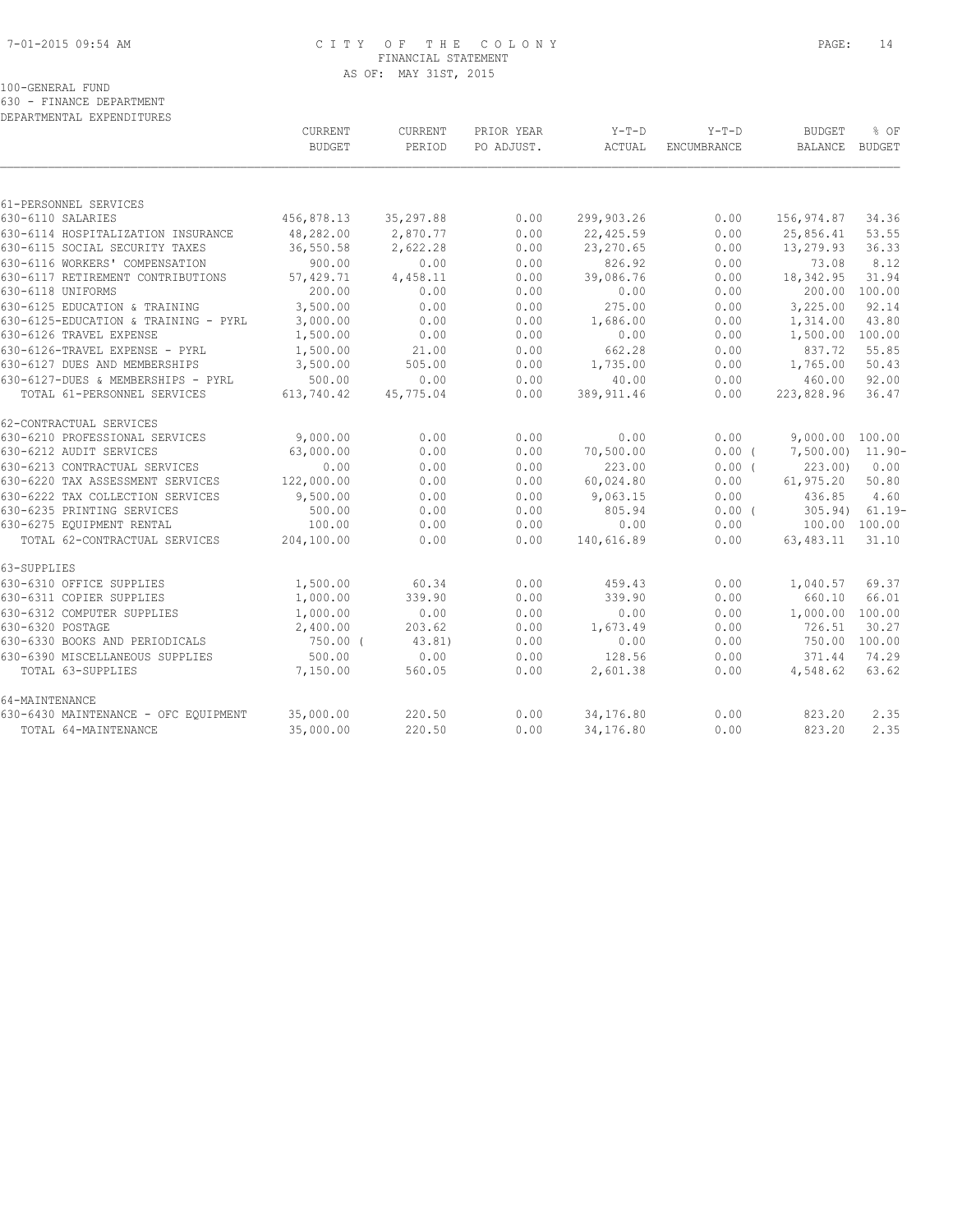#### 7-01-2015 09:54 AM C I T Y O F T H E C O L O N Y PAGE: 15 FINANCIAL STATEMENT AS OF: MAY 31ST, 2015

100-GENERAL FUND 630 - FINANCE DEPARTMENT

| DEPARTMENTAL EXPENDITURES      |                   |                   |                          |                   |                      |                   |                |
|--------------------------------|-------------------|-------------------|--------------------------|-------------------|----------------------|-------------------|----------------|
|                                | CURRENT<br>BUDGET | CURRENT<br>PERIOD | PRIOR YEAR<br>PO ADJUST. | $Y-T-D$<br>ACTUAL | Y-T-D<br>ENCUMBRANCE | BUDGET<br>BALANCE | % OF<br>BUDGET |
| 65-NON-CAPITAL                 |                   |                   |                          |                   |                      |                   |                |
| 66-CAPITAL OUTLAY              |                   |                   |                          |                   |                      |                   |                |
| 67-OVERHEAD ALLOCATION         |                   |                   |                          |                   |                      |                   |                |
| 68-SUNDRY CHARGES              |                   |                   |                          |                   |                      |                   |                |
| TOTAL 630 - FINANCE DEPARTMENT | 859,990.42        | 46,555.59         | 0.00                     | 567,306.53        | 0.00                 | 292,683.89        | 34.03          |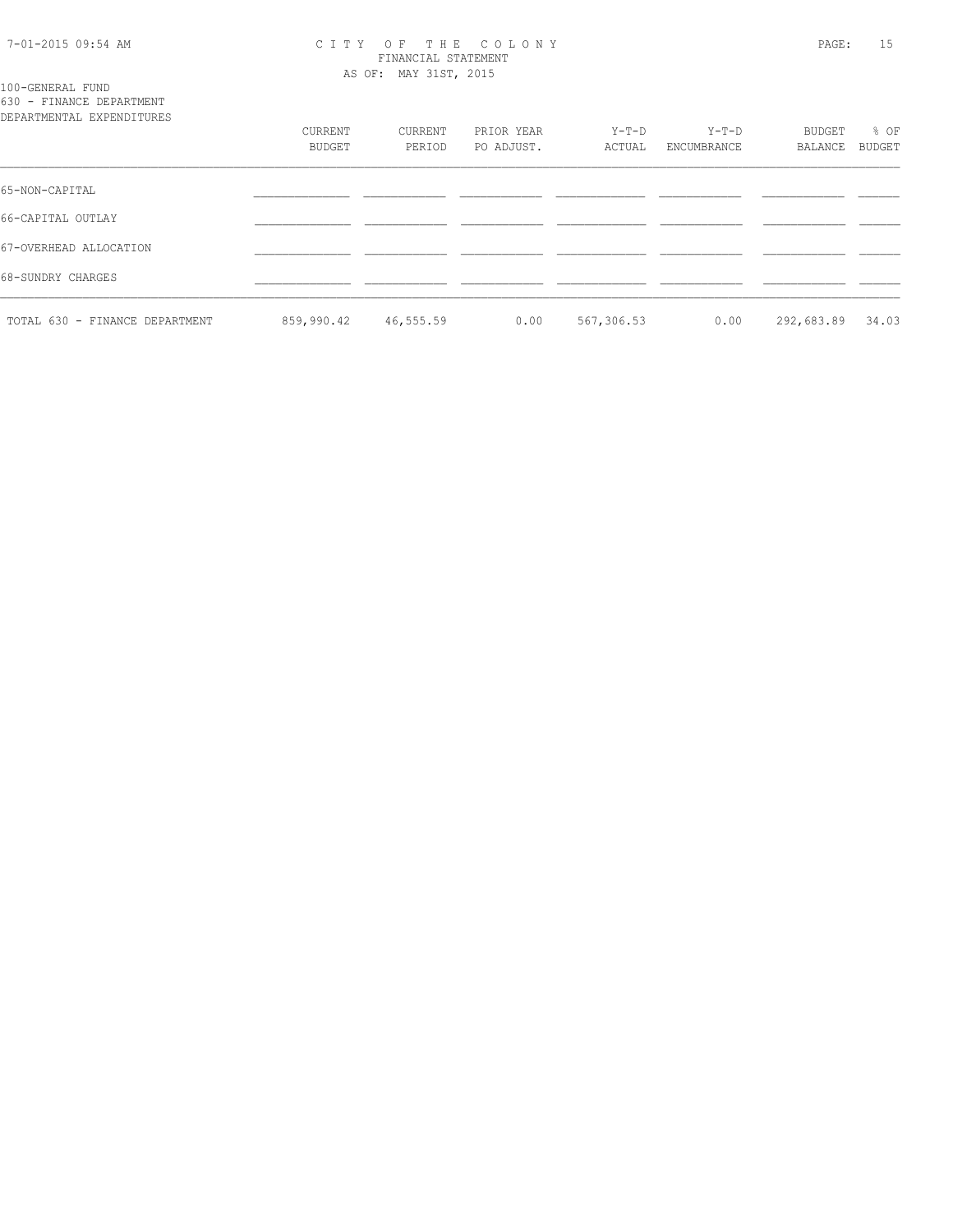# 7-01-2015 09:54 AM C I T Y O F T H E C O L O N Y PAGE: 16 FINANCIAL STATEMENT AS OF: MAY 31ST, 2015

100-GENERAL FUND 631 - INFORMATION TECH

|                                        | CURRENT       | CURRENT    | PRIOR YEAR | Y-T-D      | $Y-T-D$     | <b>BUDGET</b>           | % OF               |
|----------------------------------------|---------------|------------|------------|------------|-------------|-------------------------|--------------------|
|                                        | <b>BUDGET</b> | PERIOD     | PO ADJUST. | ACTUAL     | ENCUMBRANCE | BALANCE BUDGET          |                    |
|                                        |               |            |            |            |             |                         |                    |
| 61-PERSONNEL SERVICES                  |               |            |            |            |             |                         |                    |
| 631-6110 SALARIES                      | 218,434.16    | 16,831.44  | 0.00       | 144,786.28 | 0.00        | 73,647.88               | 33.72              |
| 631-6111 SALARIES, OVERTIME            | 9,000.00      | 0.00       | 0.00       | 3,814.34   | 0.00        | 5,185.66                | 57.62              |
| 631-6114 HOSPITALIZATION INSURANCE     | 24,150.00     | 2,008.56   | 0.00       | 15,701.79  | 0.00        | 8,448.21                | 34.98              |
| 631-6115 SOCIAL SECURITY TAXES         | 18,216.58     | 1,168.70   | 0.00       | 10,488.55  | 0.00        | 7,728.03                | 42.42              |
| 631-6116 WORKERS' COMPENSATION         | 710.00        | 0.00       | 0.00       | 652.35     | 0.00        | 57.65                   | 8.12               |
| 631-6117 RETIREMENT CONTRIBUTION       | 28,622.67     | 2,125.80   | 0.00       | 18,662.69  | 0.00        | 9,959.98                | 34.80              |
| 631-6125 EDUCATION & TRAINING          | 1,000.00      | 0.00       | 0.00       | 2,275.00   | $0.00$ (    | $1, 275.00$ ) $127.50-$ |                    |
| 631-6126 TRAVEL EXPENSE                | 1,000.00      | 1,003.82   | 0.00       | 1,353.03   | 0.00(       |                         | $353.03$ $35.30 -$ |
| 631-6127 DUES AND MEMBERSHIPS          | 400.00        | 0.00       | 0.00       | 400.00     | 0.00        | 0.00                    | 0.00               |
| TOTAL 61-PERSONNEL SERVICES            | 301,533.41    | 23, 138.32 | 0.00       | 198,134.03 | 0.00        | 103,399.38              | 34.29              |
| 62-CONTRACTUAL SERVICES                |               |            |            |            |             |                         |                    |
| 631-6210 PROFESSIONAL SERVICES         | 102,000.00    | 9,962.50   | 6,600.00   | 112,777.50 | $0.00$ (    | 4, 177, 50)             | $4.10 -$           |
| 631-6213 CONTRACTUAL SERVICES          | 2,500.00      | 0.00       | 0.00       | 14.99      | 0.00        | 2,485.01                | 99.40              |
| 631-6235 PRINTING SERVICES             | 0.00          | 0.00       | 0.00       | 10.86      | 0.00(       | 10.86)                  | 0.00               |
| 631-6244 TELEPHONE SERVICE             | 500.00        | 0.00       | 0.00       | 227.94     | 0.00        | 272.06                  | 54.41              |
| 631-6275 EQUIPMENT RENTAL              | 40.00         | 0.00       | 0.00       | 0.00       | 0.00        | 40.00 100.00            |                    |
| TOTAL 62-CONTRACTUAL SERVICES          | 105,040.00    | 9,962.50   | 6,600.00   | 113,031.29 | $0.00$ (    | $1,391,29$ $1,32-$      |                    |
| 63-SUPPLIES                            |               |            |            |            |             |                         |                    |
| 631-6310 OFFICE SUPPLIES               | 1,500.00      | 0.00       | 0.00       | 482.01     | 0.00        | 1,017.99                | 67.87              |
| 631-6311 COPIER SUPPLIES               | 900.00        | 0.00       | 0.00       | 0.00       | 0.00        | 900.00 100.00           |                    |
| 631-6312 COMPUTER SUPPLIES             | 0.00          | 0.00       | 0.00       | 39.97      | 0.00(       | 39.97                   | 0.00               |
| 631-6316 COMPUTER SUPPLIES - HARDWARE  | 13,000.00     | 299.00     | 0.00       | 4,569.98   | 0.00        | 8,430.02                | 64.85              |
| 631-6317 COMPUTER SUPPLIES - SOFTWARE  | 1,000.00      | 0.00       | 0.00       | 21.98      | 0.00        | 978.02                  | 97.80              |
| 631-6320 POSTAGE                       | 50.00         | 0.00       | 0.00       | 297.55     | 0.00(       | 247.55) 495.10-         |                    |
| 631-6322 SMALL TOOLS                   | 250.00        | 0.00       | 0.00       | 162.90     | 0.00        | 87.10                   | 34.84              |
| 631-6330 BOOKS AND PERIODICALS         | 300.00        | 0.00       | 0.00       | 19.95      | 0.00        | 280.05                  | 93.35              |
| 631-6390 MISCELLANEOUS SUPPLIES        | 500.00        | 24.90      | 0.00       | 92.13      | 0.00        | 407.87                  | 81.57              |
| TOTAL 63-SUPPLIES                      | 17,500.00     | 323.90     | 0.00       | 5,686.47   | 0.00        | 11,813.53               | 67.51              |
| 64-MAINTENANCE                         |               |            |            |            |             |                         |                    |
| 631-6430 OFFICE EQUIPMENT - MAINTENANC | 1,300.00      | 0.00       | 0.00       | 0.00       | 0.00        | 1,300.00 100.00         |                    |
| 631-6431 MAINTENANCE - GIS             | 1,000.00      | 0.00       | 0.00       | 0.00       | 0.00        | 1,000.00 100.00         |                    |
| 631-6452 MAINTENANCE-SOFTWARE APPLIC   | 93,000.00     | 62,031.95  | 0.00       | 98,494.43  | $0.00$ (    | $5,494.43$ $5.91-$      |                    |
| TOTAL 64-MAINTENANCE                   | 95,300.00     | 62,031.95  | 0.00       | 98,494.43  | 0.00(       | 3, 194, 43)             | $3.35-$            |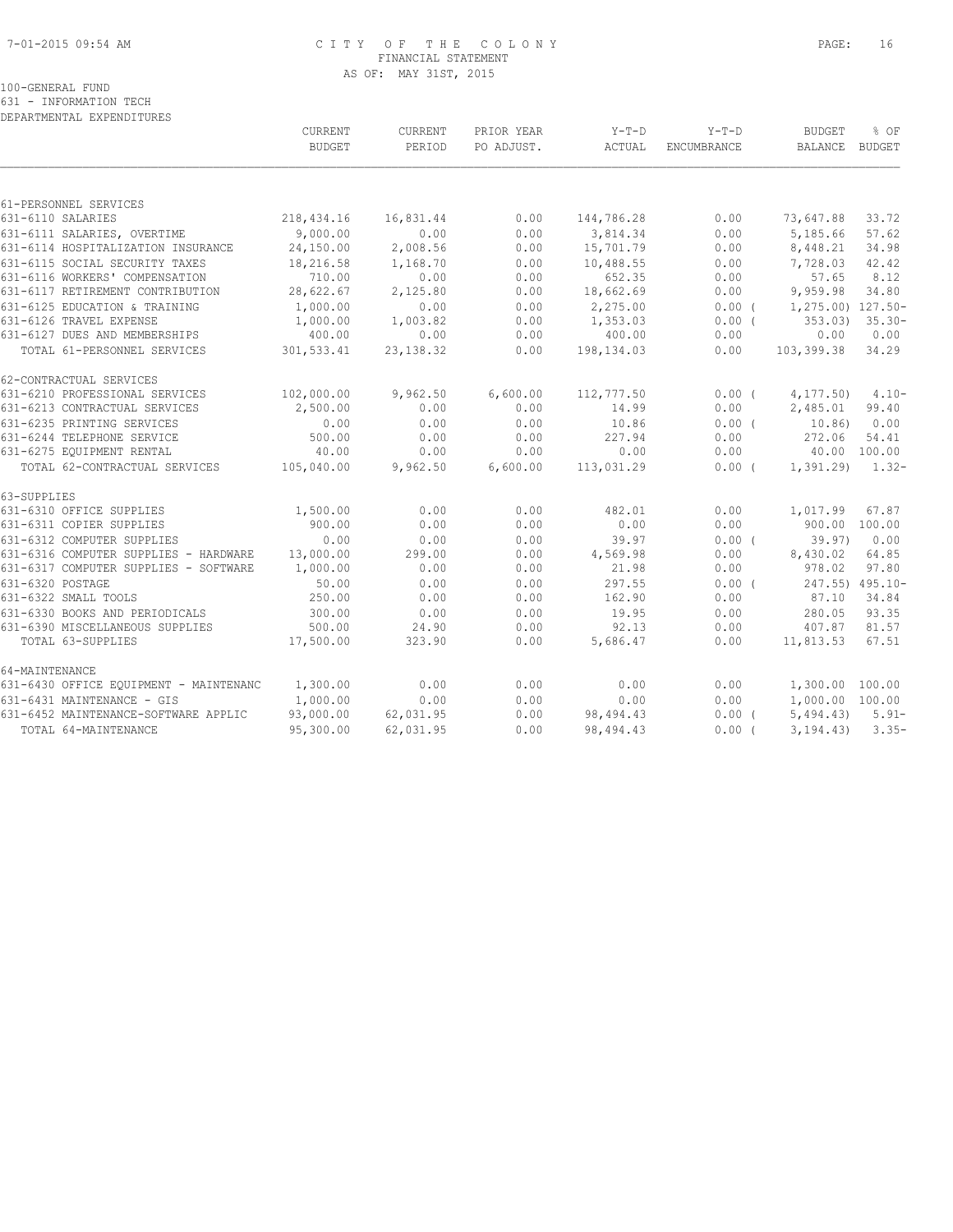| 7-01-2015 09:54 AM |  |  |
|--------------------|--|--|
|--------------------|--|--|

#### 7-01-2015 09:54 AM C I T Y O F T H E C O L O N Y PAGE: 17 FINANCIAL STATEMENT AS OF: MAY 31ST, 2015

| 100-GENERAL FUND       |                           |
|------------------------|---------------------------|
| 631 - INFORMATION TECH |                           |
|                        | DEPARTMENTAL EXPENDITURES |

| DEPARTMENTAL EXPENDITURES    |            |           |            |            |             |                  |        |
|------------------------------|------------|-----------|------------|------------|-------------|------------------|--------|
|                              | CURRENT    | CURRENT   | PRIOR YEAR | Y-T-D      | $Y-T-D$     | BUDGET           | % OF   |
|                              | BUDGET     | PERIOD    | PO ADJUST. | ACTUAL     | ENCUMBRANCE | BALANCE          | BUDGET |
|                              |            |           |            |            |             |                  |        |
| 65-NON-CAPITAL               |            |           |            |            |             |                  |        |
| 66-CAPITAL OUTLAY            |            |           |            |            |             |                  |        |
| 67-OVERHEAD ALLOCATION       |            |           |            |            |             |                  |        |
|                              |            |           |            |            |             |                  |        |
| TOTAL 631 - INFORMATION TECH | 519,373.41 | 95,456.67 | 6,600.00   | 415,346.22 | 0.00        | 110,627.19 21.30 |        |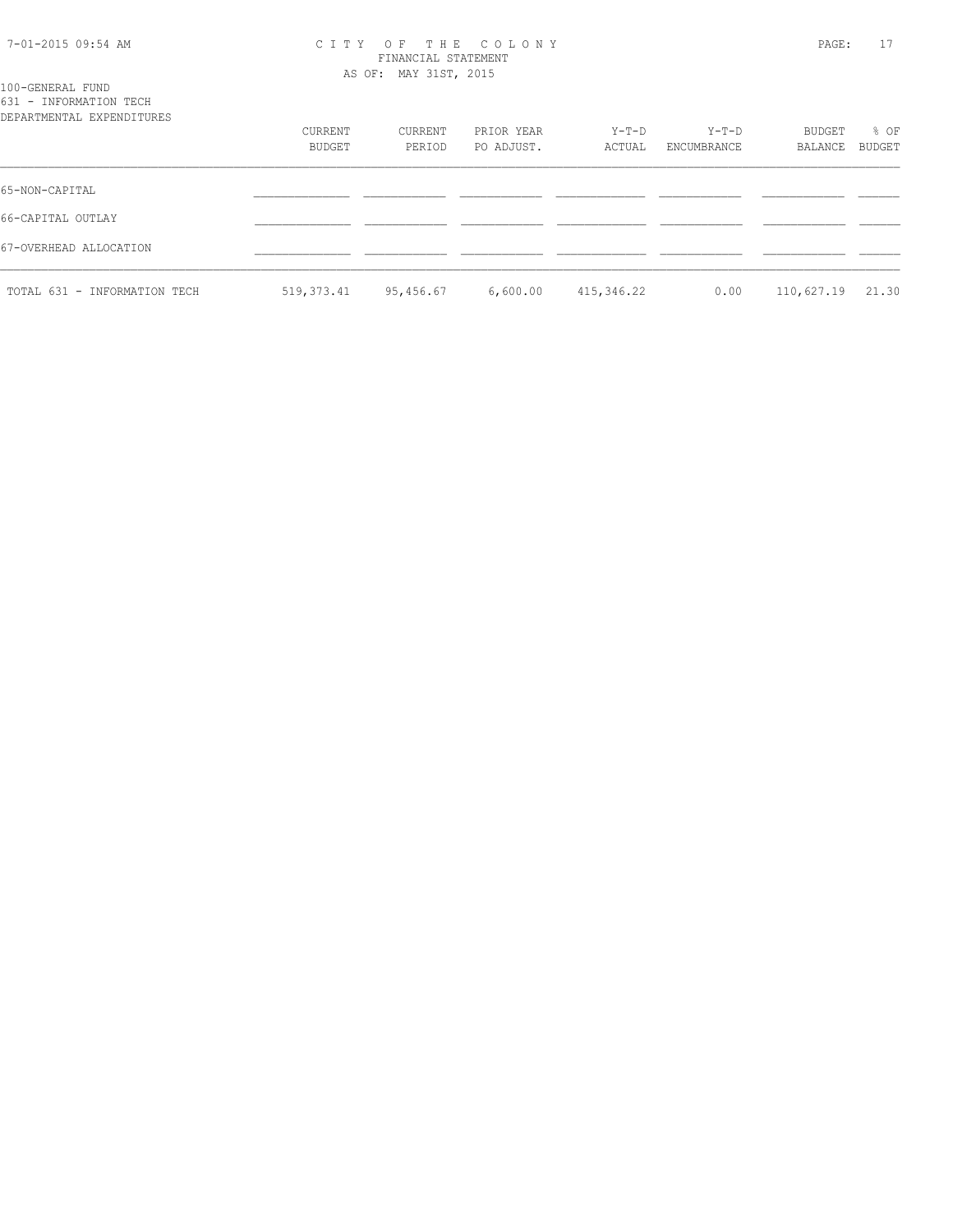#### 7-01-2015 09:54 AM C I T Y O F T H E C O L O N Y PAGE: 18 FINANCIAL STATEMENT AS OF: MAY 31ST, 2015

# 100-GENERAL FUND

635 - NON-DEPARTMENTAL

| DEPARTMENTAL EXPENDITURES |  |
|---------------------------|--|
|                           |  |

|                                        | CURRENT       | <b>CURRENT</b> | PRIOR YEAR | Y-T-D        | $Y-T-D$     | <b>BUDGET</b>        | % OF            |
|----------------------------------------|---------------|----------------|------------|--------------|-------------|----------------------|-----------------|
|                                        | <b>BUDGET</b> | PERIOD         | PO ADJUST. | ACTUAL       | ENCUMBRANCE | BALANCE              | BUDGET          |
|                                        |               |                |            |              |             |                      |                 |
| 61-PERSONNEL SERVICES                  |               |                |            |              |             |                      |                 |
| 635-6113 UNEMPLOYMENT COMPENSATION     | 10,000.00     | 0.00           | 0.00       | 0.00         | 0.00        | 10,000.00 100.00     |                 |
| 635-6126 BIGGEST LOSER COMPETITION     | 3,000.00      | 100.00         | 0.00       | 453.88       | 0.00        | 2,546.12             | 84.87           |
| 635-6127 DUES AND MEMBERSHIPS          | 16,500.00     | 0.00           | 0.00       | 7,123.20     | 0.00        | 9,376.80             | 56.83           |
| TOTAL 61-PERSONNEL SERVICES            | 29,500.00     | 100.00         | 0.00       | 7,577.08     | 0.00        | 21,922.92            | 74.31           |
| 62-CONTRACTUAL SERVICES                |               |                |            |              |             |                      |                 |
| 635-6210 PROFESSIONAL SERVICES         | 4,500.00      | 0.00           | 0.00       | 0.00         | 0.00        | 4,500.00 100.00      |                 |
| 635-6211 LEGAL SERVICES                | 200,000.00    | 14,770.99      | 0.00       | 99,470.61    | 0.00        | 100,529.39           | 50.26           |
| 635-6213 CONTRACTUAL SERVICES          | 11,000.00     | 127.50         | 0.00       | 11,067.00    | $0.00$ (    | 67.00                | $0.61-$         |
| 635-6214 JANITORIAL SERVICES           | 100,000.00    | 17,207.78      | 0.00       | 63,900.12    | 42,749.88 ( | 6,650.00             | $6.65-$         |
| 635-6241 ELECTRICITY                   | 1,650,000.00  | 137,656.54     | 0.00       | 1,181,160.65 | 0.00        | 468,839.35           | 28.41           |
| 635-6243 NATURAL GAS SERVICE           | 38,000.00     | 835.97         | 0.00       | 36, 152.30   | 0.00        | 1,847.70             | 4.86            |
| 635-6244 TELEPHONE SERVICE             | 63,000.00     | 6,352.23       | 0.00       | 52,267.15    | 0.00        | 10,732.85            | 17.04           |
| 635-6246 WATER/SEWER SERVICE           | 375,000.00    | 10,859.39      | 0.00       | 126,384.66   | 0.00        | 248,615.34           | 66.30           |
| 635-6250 LIABILITY INSURANCE           | 75,000.00     | 0.00           | 0.00       | 68,952.80    | 0.00        | 6,047.20             | 8.06            |
| 635-6251 PROPERTY INSURANCE            | 70,000.00     | 0.00           | 0.00       | 75,642.04    | 0.00(       | 5,642.04)            | $8.06-$         |
| 635-6253 AUTOMOBILE INSURANCE          | 55,000.00     | 0.00           | 0.00       | 42,502.60    | 0.00        | 12,497.40            | 22.72           |
| 635-6275 EOUIPMENT RENTAL              | 20,200.00     | 443.41         | 0.00       | 11,929.43    | 7,369.90    | 900.67               | 4.46            |
| 635-6290 INTEREST EXPENSE              | 500.00        | 0.00           | 0.00       | 0.00         | 0.00        | 500.00               | 100.00          |
| TOTAL 62-CONTRACTUAL SERVICES          | 2,662,200.00  | 188,253.81     | 0.00       | 1,769,429.36 | 50,119.78   | 842,650.86           | 31.65           |
| 63-SUPPLIES                            |               |                |            |              |             |                      |                 |
| 635-6310 OFFICE SUPPLIES               | 500.00        | 0.00           | 0.00       | 48.68        | 0.00        | 451.32               | 90.26           |
| 635-6311 COPIER SUPPLIES               | 5,500.00      | 721.03         | 0.00       | 6, 296.87    | 472.20 (    | 1,269.07             | $23.07-$        |
| 635-6320 POSTAGE                       | 200.00        | 0.00           | 0.00       | 608.00       | $0.00$ (    |                      | 408.00) 204.00- |
| 635-6336 EMPLOYEE RECOGNITION          | 5,000.00      | 0.00           | 0.00       | 2,878.06     | 0.00        | 2,121.94             | 42.44           |
| 635-6340 FUEL AND LUBRICANTS           | 600.00        | 0.00           | 0.00       | 0.00         | 0.00        |                      | 600.00 100.00   |
| 635-6389 MISCELLANEOUS BUILDING SUPPLI | 5,000.00      | 49.95          | 0.00       | 349.65       | 0.00        | 4,650.35             | 93.01           |
| 635-6390 MISC. SUPPLIES                | 5,000.00      | 716.34         | 0.00       | 8,215.63     | $0.00$ (    | $3, 215.63$ $64.31-$ |                 |
| TOTAL 63-SUPPLIES                      | 21,800.00     | 1,487.32       | 0.00       | 18,396.89    | 472.20      | 2,930.91             | 13.44           |
| 64-MAINTENANCE                         |               |                |            |              |             |                      |                 |
| 635-6410 BUILDING MAINTENANCE          | 1,500.00      | 90.00          | 0.00       | 720.00       | 0.00        | 780.00               | 52.00           |
| 635-6430 OFFICE EQUIPMENT - MAINT.     | 3,000.00      | 0.00           | 0.00       | 2,800.00     | 0.00        | 200.00               | 6.67            |
| TOTAL 64-MAINTENANCE                   | 4,500.00      | 90.00          | 0.00       | 3,520.00     | 0.00        | 980.00               | 21.78           |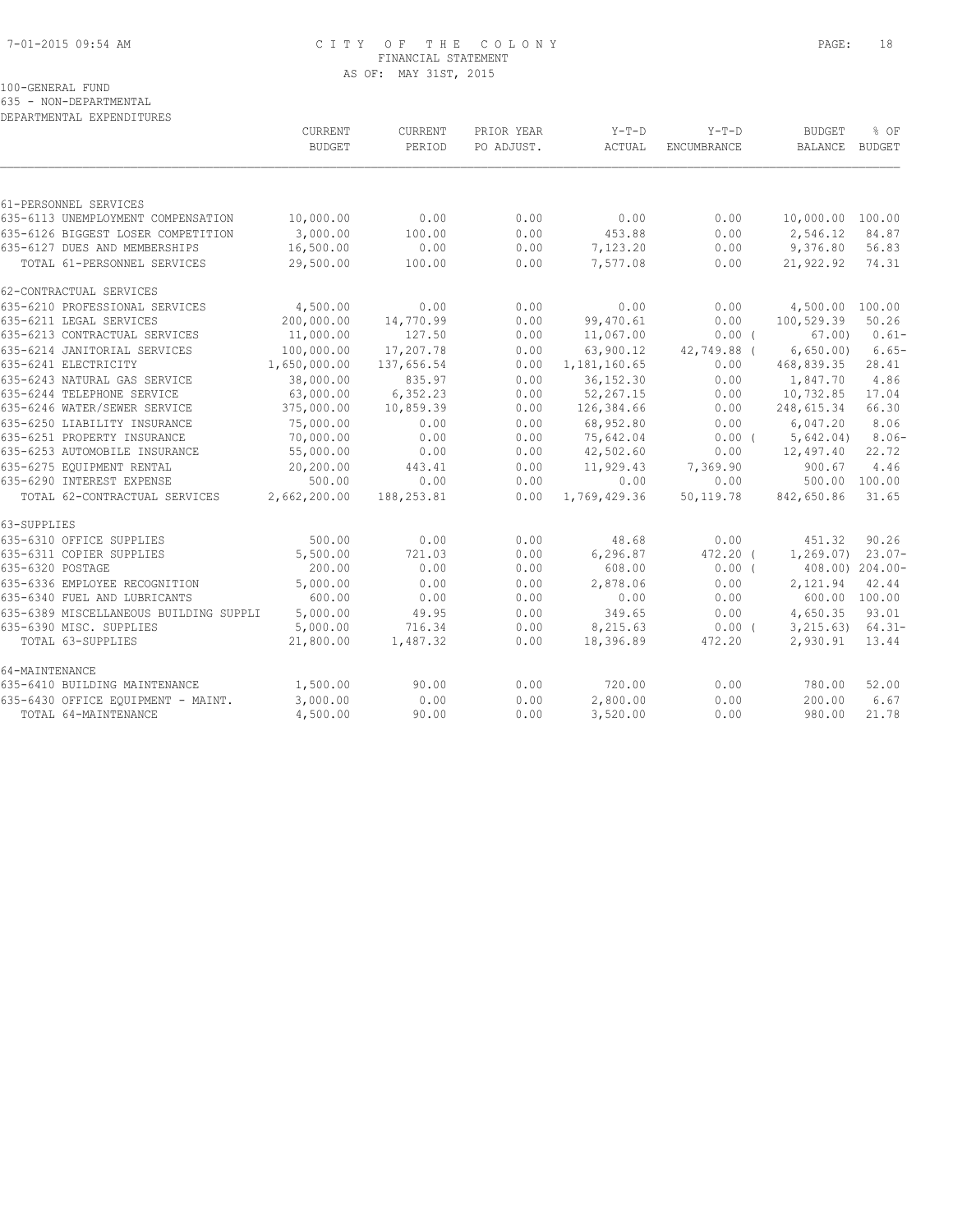#### 7-01-2015 09:54 AM C I T Y O F T H E C O L O N Y PAGE: 19 FINANCIAL STATEMENT AS OF: MAY 31ST, 2015

# 100-GENERAL FUND

635 - NON-DEPARTMENTAL

| DEPARTMENTAL EXPENDITURES |  |
|---------------------------|--|
|                           |  |

|                                                     | CURRENT           | CURRENT     | PRIOR YEAR | $Y-T-D$      | $Y-T-D$            | <b>BUDGET</b>                    | % OF          |
|-----------------------------------------------------|-------------------|-------------|------------|--------------|--------------------|----------------------------------|---------------|
|                                                     | <b>BUDGET</b>     | PERIOD      | PO ADJUST. | ACTUAL       | <b>ENCUMBRANCE</b> | BALANCE                          | <b>BUDGET</b> |
| 65-NON-CAPITAL                                      |                   |             |            |              |                    |                                  |               |
| 66-CAPITAL OUTLAY                                   |                   |             |            |              |                    |                                  |               |
| 635-6630-CAPT OUTLAY - VEHICLES - FIRE 228,091.00   |                   | 0.00        | 0.00       | 228,090.54   | 0.00               | 0.46                             | 0.00          |
| 635-6690 CAPITAL OUTLAY-OTHER EQUIPMEN 2,622,000.00 |                   | 0.00        | 0.00       | 0.00         | 0.00               | 2,622,000.00                     | 100.00        |
| TOTAL 66-CAPITAL OUTLAY                             | 2,850,091.00      | 0.00        | 0.00       | 228,090.54   | 0.00               | 2,622,000.46                     | 92.00         |
| 67-OVERHEAD ALLOCATION                              |                   |             |            |              |                    |                                  |               |
| 635-6705 CONTINGENCY                                | 0.00              | 182,684.84  | 0.00       | 695,140.81   |                    | 56,398.56 ( 751,539.37) 0.00     |               |
| 635-6706 CONTINGENCY                                | 200,000.00        | 0.00        | 0.00       | 7,502.58     |                    | $0.00$ 192,497.42                | 96.25         |
| 635-6708 BUDGET ACCT FOR DENTON CO BLD 1,450,000.00 |                   | 0.00        | 0.00       | 0.00         | 0.00               | 1,450,000.00 100.00              |               |
| 635-6710 ALLOCATION OUT - NON DEPT (3,945,663.00)   |                   | 0.00        | 0.00       | 0.00         |                    | $0.00$ ( 3,945,663.00) 100.00    |               |
| TOTAL 67-OVERHEAD ALLOCATION                        | (2, 295, 663, 00) | 182,684.84  | 0.00       | 702,643.39   |                    | 56,398.56 (3,054,704.95) 133.06  |               |
| 68-SUNDRY CHARGES                                   |                   |             |            |              |                    |                                  |               |
| 635-6810 TRANSFERS OUT                              | 0.00              | 0.00        | 0.00       | 612,007.24   | $0.00$ (           | 612,007.24)                      | 0.00          |
| 635-6820 PROPERTY DAMAGE CLAIMS                     | 25,000.00         | 3,659.38    | 0.00       | 13,696.12    | 0.00               | 11,303.88                        | 45.22         |
| 635-6821 BODILY INJURY CLAIMS                       | 1,000.00          | 0.00        | 0.00       | 10,000.00    | $0.00$ (           | 9,000.00) 900.00-                |               |
| 635-6822 CIVIL CLAIMS                               | 1,000.00          | 0.00        | 0.00       | 0.00         | 0.00               | 1,000.00                         | 100.00        |
| 635-6823 TRANSFER OUT-SPECIAL EVENTS F              | 100,000.00        | 0.00        | 0.00       | 100,000.00   | 0.00               | 0.00                             | 0.00          |
| 635-6841 TAX REBATE - TRIBUTE                       | 484,000.00        | 0.00        | 0.00       | 726,177.60   | $0.00$ (           | 242, 177, 60)                    | $50.04-$      |
| 635-6855 TRANS OUT - CD/KEEP COLONY BE              | 20,000.00         | 0.00        | 0.00       | 20,000.00    | 0.00               | 0.00                             | 0.00          |
| 635-6858 TRANSFER OUT - PARKS FUND                  | 2,149,884.00      | 0.00        | 0.00       | 2,149,884.00 | 0.00               | 0.00                             | 0.00          |
| 635-6861 TRANSFER OUT - CVB                         | 120,000.00        | 0.00        | 0.00       | 120,000.00   | 0.00               | 0.00                             | 0.00          |
| 635-6882 TRSFR OUT-G.F.SPECIAL CAP PRO 541,053.00   |                   | 0.00        | 0.00       | 1,151,053.00 | $0.00$ (           | 610,000.00) 112.74-              |               |
| TOTAL 68-SUNDRY CHARGES                             | 3,441,937.00      | 3,659.38    | 0.00       | 4,902,817.96 |                    | $0.00(1,460,880.96)$ 42.44-      |               |
| TOTAL 635 - NON-DEPARTMENTAL                        | 6,714,365.00      | 376, 275.35 | 0.00       | 7,632,475.22 |                    | 106,990.54 (1,025,100.76) 15.27- |               |
|                                                     |                   |             |            |              |                    |                                  |               |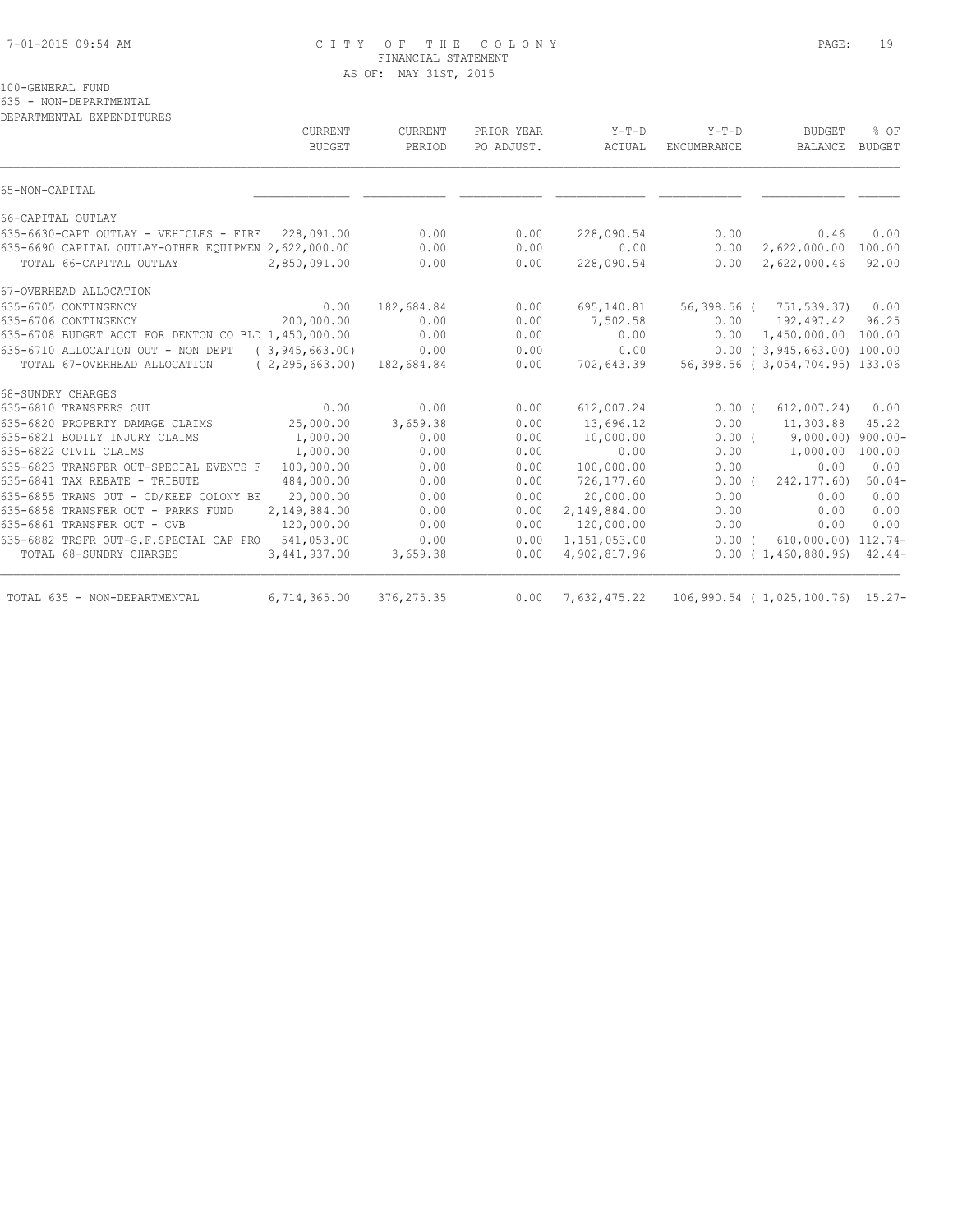# 7-01-2015 09:54 AM C I T Y O F T H E C O L O N Y PAGE: 20 FINANCIAL STATEMENT AS OF: MAY 31ST, 2015

100-GENERAL FUND 640 - MUNICIPAL COURT

|                                    | CURRENT       | CURRENT    | PRIOR YEAR | $Y-T-D$    | $Y-T-D$     | <b>BUDGET</b>   | % OF          |
|------------------------------------|---------------|------------|------------|------------|-------------|-----------------|---------------|
|                                    | <b>BUDGET</b> | PERIOD     | PO ADJUST. | ACTUAL     | ENCUMBRANCE | BALANCE BUDGET  |               |
|                                    |               |            |            |            |             |                 |               |
| 61-PERSONNEL SERVICES              |               |            |            |            |             |                 |               |
| 640-6110 SALARIES                  | 204, 944.25   | 15,065.55  | 0.00       | 140,646.74 | 0.00        | 64,297.51       | 31.37         |
| 640-6111 SALARIES, OVERTIME        | 600.00        | 0.00       | 0.00       | 901.58     | 0.00(       | 301.58          | $50.26 -$     |
| 640-6114 HOSPITALIZATION INSURANCE | 40,250.00     | 3,260.91   | 0.00       | 25,496.64  | 0.00        | 14,753.36       | 36.65         |
| 640-6115 SOCIAL SECURITY TAXES     | 15,725.01     | 1,085.89   | 0.00       | 10,310.32  | 0.00        | 5,414.69        | 34.43         |
| 640-6116 WORKERS' COMPENSATION     | 750.00        | 0.00       | 0.00       | 689.10     | 0.00        | 60.90           | 8.12          |
| 640-6117 RETIREMENT CONTRIBUTIONS  | 25,839.61     | 1,902.76   | 0.00       | 16,621.30  | 0.00        | 9,218.31        | 35.68         |
| 640-6125 EDUCATION & TRAINING      | 500.00        | 0.00       | 0.00       | 150.00     | 0.00        | 350.00          | 70.00         |
| 640-6126 TRAVEL EXPENSE            | 200.00        | 0.00       | 0.00       | 0.00       | 0.00        | 200.00          | 100.00        |
| 640-6127 DUES AND MEMBERSHIPS      | 100.00        | 0.00       | 0.00       | 0.00       | 0.00        | 100.00          | 100.00        |
| TOTAL 61-PERSONNEL SERVICES        | 288,908.87    | 21, 315.11 | 0.00       | 194,815.68 | 0.00        | 94,093.19       | 32.57         |
| 62-CONTRACTUAL SERVICES            |               |            |            |            |             |                 |               |
| 640-6210 PROFESSIONAL SERVICES     | 39,600.00     | 3,300.00   | 0.00       | 26,400.00  | 0.00        | 13,200.00       | 33.33         |
| 640-6211 LEGAL SERVICES            | 27,000.00     | 3,555.66   | 0.00       | 22,878.81  | 0.00        | 4,121.19        | 15.26         |
| 640-6213 CONTRACTUAL SERVICES      | 100.00        | 0.00       | 0.00       | 0.00       | 0.00        | 100.00          | 100.00        |
| 640-6215 JURY FEES                 | 500.00        | 0.00       | 0.00       | 216.00     | 0.00        | 284.00          | 56.80         |
| 640-6219 CREDIT CARD FEES          | 14,500.00     | 925.24     | 0.00       | 6, 168.19  | 0.00        | 8,331.81        | 57.46         |
| 640-6235 PRINTING SERVICES         | 2,250.00      | 0.00       | 0.00       | 914.65     | 0.00        | 1,335.35        | 59.35         |
| 640-6275 EQUIPMENT RENTAL          | 1,286.00      | 0.00       | 0.00       | 0.00       | 0.00        | 1,286.00 100.00 |               |
| TOTAL 62-CONTRACTUAL SERVICES      | 85,236.00     | 7,780.90   | 0.00       | 56, 577.65 | 0.00        | 28,658.35       | 33.62         |
| 63-SUPPLIES                        |               |            |            |            |             |                 |               |
| 640-6310 OFFICE SUPPLIES           | 1,650.00      | 0.00       | 0.00       | 1,436.22   | 0.00        | 213.78          | 12.96         |
| 640-6311 COPIER SUPPLIES           | 600.00        | 0.00       | 0.00       | 316.04     | 0.00        | 283.96          | 47.33         |
| 640-6312 COMPUTER SUPPLIES         | 300.00        | 0.00       | 0.00       | 0.00       | 0.00        |                 | 300.00 100.00 |
| 640-6320 POSTAGE                   | 3,800.00      | 166.07     | 0.00       | 1,619.70   | 0.00        | 2,180.30        | 57.38         |
| 640-6330 BOOKS AND PERIODICALS     | 100.00        | 0.00       | 0.00       | 0.00       | 0.00        |                 | 100.00 100.00 |
| 640-6390 MISCELLANEOUS SUPPLIES    | 1,000.00      | 0.00       | 0.00       | 41.74      | 0.00        | 958.26          | 95.83         |
| TOTAL 63-SUPPLIES                  | 7,450.00      | 166.07     | 0.00       | 3,413.70   | 0.00        | 4,036.30        | 54.18         |
| 64-MAINTENANCE                     |               |            |            |            |             |                 |               |
| 640-6430 OFFICE EQUIPMENT - MAINT. | 200.00        | 0.00       | 0.00       | 0.00       | 0.00        |                 | 200.00 100.00 |
| TOTAL 64-MAINTENANCE               | 200.00        | 0.00       | 0.00       | 0.00       | 0.00        |                 | 200.00 100.00 |
| 66-CAPITAL OUTLAY                  |               |            |            |            |             |                 |               |
|                                    |               |            |            |            |             |                 |               |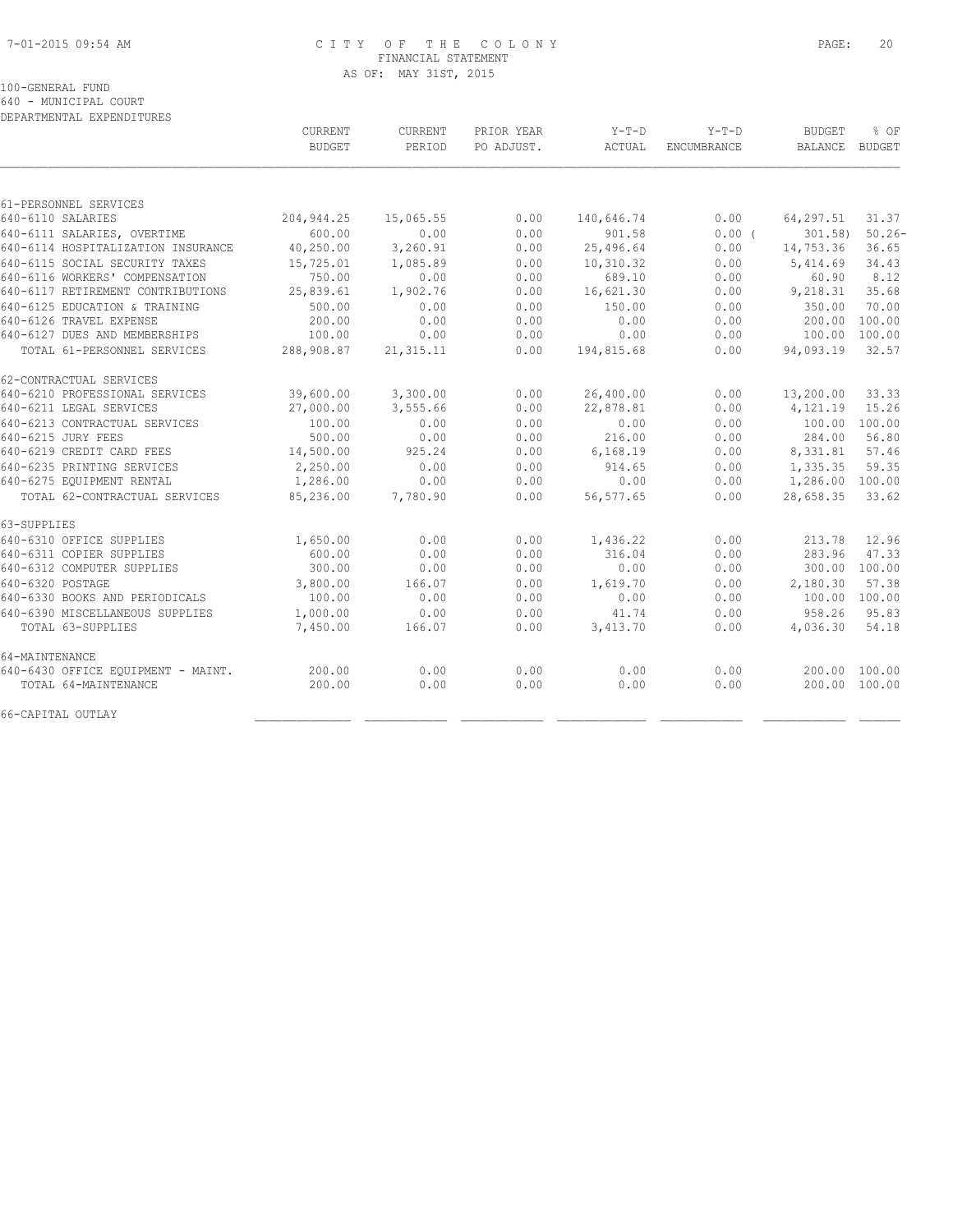| 7-01-2015 09:54 AM |  |  |
|--------------------|--|--|
|--------------------|--|--|

# 7-01-2015 09:54 AM C I T Y O F T H E C O L O N Y PAGE: 21 FINANCIAL STATEMENT AS OF: MAY 31ST, 2015

| DEPARTMENTAL EXPENDITURES   |            |           |            |            |             |            |        |
|-----------------------------|------------|-----------|------------|------------|-------------|------------|--------|
|                             | CURRENT    | CURRENT   | PRIOR YEAR | Y-T-D      | Y-T-D       | BUDGET     | % OF   |
|                             | BUDGET     | PERIOD    | PO ADJUST. | ACTUAL     | ENCUMBRANCE | BALANCE    | BUDGET |
| 67-OVERHEAD ALLOCATION      |            |           |            |            |             |            |        |
| 68-SUNDRY CHARGES           |            |           |            |            |             |            |        |
| TOTAL 640 - MUNICIPAL COURT | 381,794.87 | 29,262.08 | 0.00       | 254,807.03 | 0.00        | 126,987.84 | 33.26  |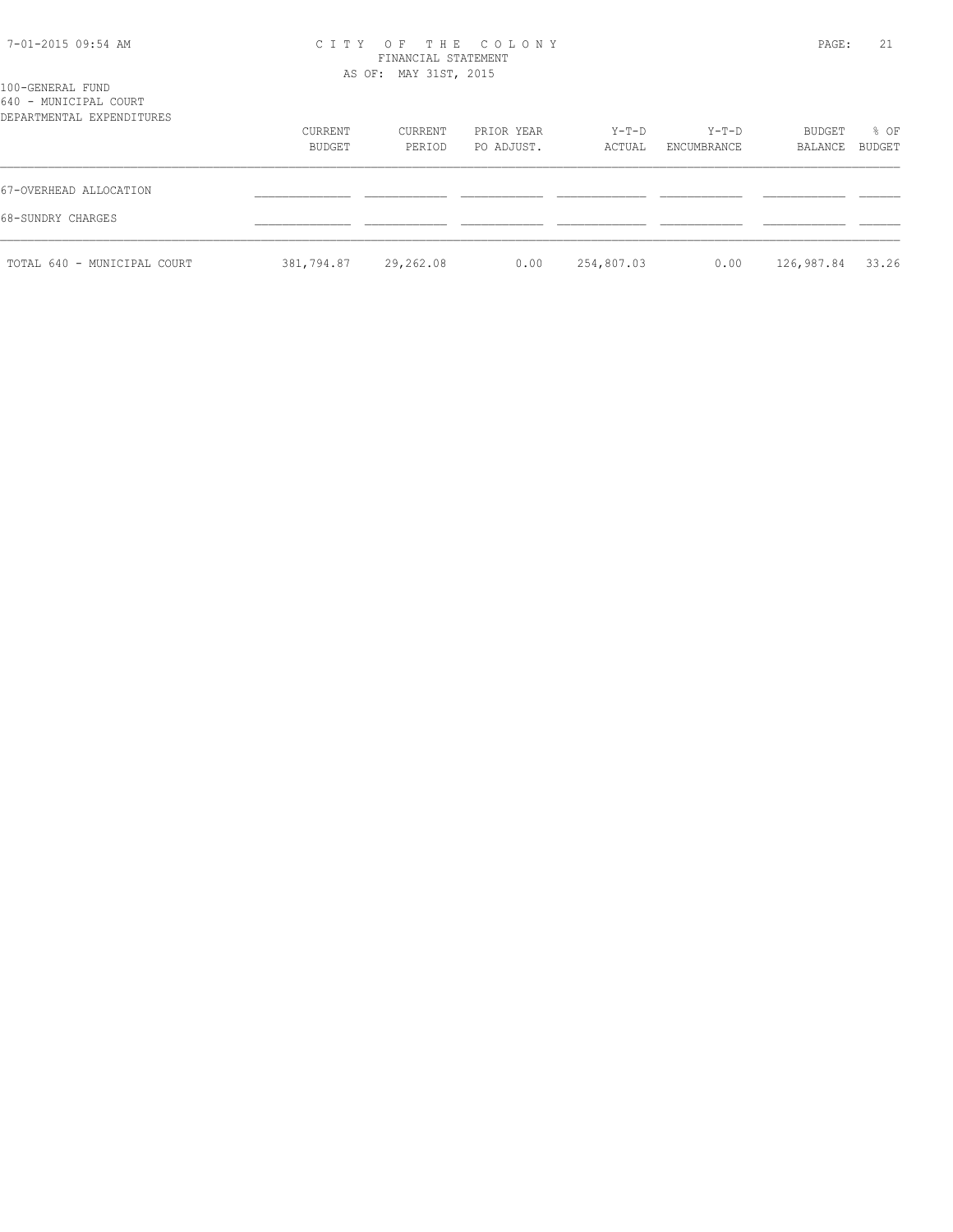# 7-01-2015 09:54 AM C I T Y O F T H E C O L O N Y PAGE: 22 FINANCIAL STATEMENT AS OF: MAY 31ST, 2015

100-GENERAL FUND 668 - FACILITIES MAINT

|                                      | CURRENT       | CURRENT   | PRIOR YEAR | $Y-T-D$    | $Y-T-D$      | <b>BUDGET</b>     | % OF                |
|--------------------------------------|---------------|-----------|------------|------------|--------------|-------------------|---------------------|
|                                      | <b>BUDGET</b> | PERIOD    | PO ADJUST. | ACTUAL     | ENCUMBRANCE  | BALANCE BUDGET    |                     |
|                                      |               |           |            |            |              |                   |                     |
| 61-PERSONNEL SERVICES                |               |           |            |            |              |                   |                     |
| 668-6110 SALARIES                    | 124,239.63    | 9,738.94  | 0.00       | 83,582.79  | 0.00         | 40,656.84         | 32.72               |
| 668-6111 SALARIES, OVERTIME          | 6,000.00      | 447.32    | 0.00       | 3,807.71   | 0.00         | 2,192.29          | 36.54               |
| 668-6114 HOSPITALIZATION INSURANCE   | 24,150.00     | 1,370.49  | 0.00       | 10,054.02  | 0.00         | 14,095.98         | 58.37               |
| 668-6115 SOCIAL SECURITY TAXES       | 10,433.90     | 683.66    | 0.00       | 6, 200.15  | 0.00         | 4,233.75          | 40.58               |
| 668-6116 WORKERS' COMPENSATION       | 2,900.00      | 0.00      | 0.00       | 2,664.53   | 0.00         | 235.47            | 8.12                |
| 668-6117 RETIREMENT CONTRIBUTIONS    | 17,697.46     | 1,286.52  | 0.00       | 10,964.60  | 0.00         | 6,732.86          | 38.04               |
| 668-6118 UNIFORMS                    | 500.00        | 15.92     | 0.00       | 590.52     | 0.00(        |                   | $90.52$ ) $18.10 -$ |
| 668-6125 EDUCATION AND TRAINING      | 500.00        | 0.00      | 0.00       | 73.00      | 0.00         | 427.00            | 85.40               |
| 668-6126 TRAVEL EXPENSE              | 300.00        | 101.85    | 0.00       | 157.14     | 0.00         | 142.86            | 47.62               |
| 668-6127 DUES AND MEMBERSHIPS        | 200.00        | 12.52     | 0.00       | 182.52     | 0.00         | 17.48             | 8.74                |
| TOTAL 61-PERSONNEL SERVICES          | 186,920.99    | 13,657.22 | 0.00       | 118,276.98 | 0.00         | 68,644.01         | 36.72               |
| 62-CONTRACTUAL SERVICES              |               |           |            |            |              |                   |                     |
| 668-6210 PROFESSIONAL SERVICES       | 2,000.00      | 0.00      | 0.00       | 0.00       | 0.00         | 2,000.00 100.00   |                     |
| 668-6213 CONTRACTUAL SERVICES        | 32,000.00     | 900.00    | 0.00       | 7,250.22   | 0.00         | 24,749.78         | 77.34               |
| 668-6213-CONTRACTUAL SERV WASTEWATER | 0.00          | 0.00      | 0.00       | 1,836.04   | $0.00$ (     | 1,836.04)         | 0.00                |
| 668-6213-CONTRACTUAL SERV MIS        | 0.00          | 0.00      | 0.00       | 2,255.14   | $0.00$ (     | 2, 255.14         | 0.00                |
| 668-6213-PEST CONTROL                | 0.00          | 578.12    | 0.00       | 3,951.13   | $0.00$ (     | 3, 951, 13)       | 0.00                |
| 668-6244 TELEPHONE SERVICE           | 1,300.00      | 73.32     | 0.00       | 526.29     | 0.00         | 773.71            | 59.52               |
| 668-6275 EQUIPMENT RENTAL            | 500.00        | 15.77     | 0.00       | 141.93     | 47.67        | 310.40            | 62.08               |
| TOTAL 62-CONTRACTUAL SERVICES        | 35,800.00     | 1,567.21  | 0.00       | 15,960.75  | 47.67        | 19,791.58         | 55.28               |
| 63-SUPPLIES                          |               |           |            |            |              |                   |                     |
| 668-6310 OFFICE SUPPLIES             | 250.00        | 54.10     | 0.00       | 376.23     | 0.00(        | 126.23)           | $50.49-$            |
| 668-6311 COPIER SUPPLIES             | 100.00        | 1.69      | 0.00       | 12.43      | 28.43        | 59.14             | 59.14               |
| 668-6312 COMPUTER SUPPLIES           | 250.00        | 0.00      | 0.00       | 0.00       | 0.00         | 250.00 100.00     |                     |
| 668-6313 JANITORIAL SUPPLIES         | 1,000.00      | 726.84    | 0.00       | 1,095.63   | $0.00$ (     | 95.63)            | $9.56 -$            |
| 668-6320 POSTAGE                     | 100.00        | 0.00      | 0.00       | 13.61      | 0.00         | 86.39             | 86.39               |
| 668-6322 SMALL TOOLS                 | 4,000.00      | 2,123.98  | 0.00       | 3,293.21   | 0.00         | 706.79            | 17.67               |
| 668-6340 FUEL AND LUBRICANTS         | 5,000.00      | 258.30    | 0.00       | 1,504.67   | 0.00         | 3,495.33          | 69.91               |
| 668-6390 MISCELLANEOUS SUPPLIES      | 6,000.00      | 3,571.23  | 0.00       | 6,889.10   | 0.00(        | 889.10) 14.82-    |                     |
| TOTAL 63-SUPPLIES                    | 16,700.00     | 6,736.14  | 0.00       | 13,184.88  | 28.43        | 3,486.69          | 20.88               |
| 64-MAINTENANCE                       |               |           |            |            |              |                   |                     |
| 668-6410 BUILDING MAINTENANCE        | 165,000.00    | 0.00      | 0.00       | 5.73       | 0.00         | 164,994.27 100.00 |                     |
| 668-6410-BLDG MAINT ANIMAL SHELTER   | 0.00          | 4,785.68  | 0.00       | 5,252.48   | $0.00$ (     | 5, 252.48         | 0.00                |
| 668-6410-BLDG MAINT AQUATIC PARK     | 0.00          | 175.00    | 0.00       | 3,545.89   | 0.00(        | 3, 545.89         | 0.00                |
| 668-6410-BLDG MAINT ARTS CENTER      | 0.00          | 64.12     | 0.00       | 632.25     | $0.00$ (     | 632.25            | 0.00                |
| 668-6410-BLDG MAINT CITY HALL        | 0.00          | 14,108.81 | 0.00       | 24,683.41  | $4,301.00$ ( | 28,984.41)        | 0.00                |
| 668-6410-BLDG MAINT COMMUNITY CENTER | 0.00          | 0.00      | 0.00       | 2,679.23   | 0.00(        | 2,679.23          | 0.00                |
| 668-6410-BLDG MAINT FACILITIES SHOP  | 0.00          | 314.92    | 0.00       | 4,520.03   | $0.00$ (     | 4,520.03          | 0.00                |
|                                      |               |           |            |            |              |                   |                     |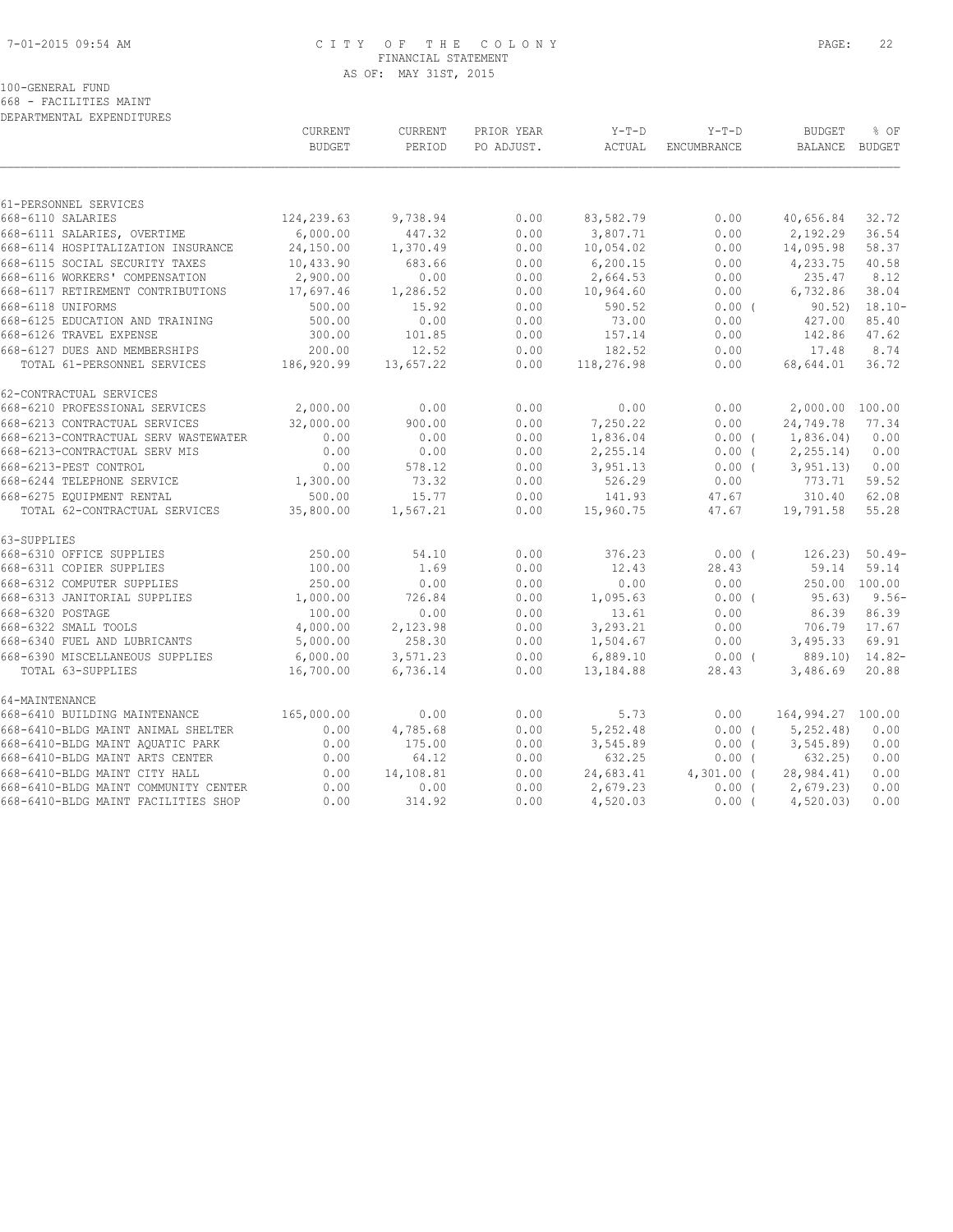### 7-01-2015 09:54 AM C I T Y O F T H E C O L O N Y PAGE: 23 FINANCIAL STATEMENT AS OF: MAY 31ST, 2015

|                                       | CURRENT       | <b>CURRENT</b> | PRIOR YEAR | $Y-T-D$    | $Y-T-D$     | <b>BUDGET</b>  | % OF          |
|---------------------------------------|---------------|----------------|------------|------------|-------------|----------------|---------------|
|                                       | <b>BUDGET</b> | PERIOD         | PO ADJUST. | ACTUAL     | ENCUMBRANCE | <b>BALANCE</b> | <b>BUDGET</b> |
| 668-6410-BLDG MAINT FIRE DEPT         | 0.00          | 1,921.99       | 0.00       | 36, 223.51 | $0.00$ (    | 36, 223.51)    | 0.00          |
| 668-6410-BLDG MAINT LIBRARY           | 0.00          | 23.20          | 0.00       | 681.47     | 0.00(       | 681.47)        | 0.00          |
| 668-6410-BLDG MAINT OFFICE CREEK      | 0.00          | 33.45          | 0.00       | 33.45      | 0.00(       | 33.45          | 0.00          |
| 668-6410-BLDG MAINT POLICE DEPT       | 0.00          | 495.92         | 0.00       | 8,134.64   | $0.00$ (    | 8,134.64)      | 0.00          |
| 668-6410-BLDG MAINT PW/WD/FLEET       | 0.00          | 0.00           | 0.00       | 8,114.18   | 0.00(       | 8, 114. 18)    | 0.00          |
| 668-6410-BLDG MAINT RECREATION CENTER | 0.00          | 1,175.82       | 0.00       | 8,055.11   | 0.00(       | 8,055.11)      | 0.00          |
| 668-6410-BLDG MAINT WASTEWATER        | 0.00          | 1,155.78       | 0.00       | 4,557.11   | 0.00(       | 4, 557.11      | 0.00          |
| 668-6410-BLDG MAINT MISCELLANEOUS     | 0.00          | 0.00           | 0.00       | 276.97     | $0.00$ (    | 276.97         | 0.00          |
| 668-6410-BLDG MAINT WATER PROD        | 0.00          | 26.94          | 0.00       | 1,814.44   | 0.00(       | 1,814.44)      | 0.00          |
| 668-6410-BLDG MAINT FLEET SERVICE     | 0.00          | 0.00           | 0.00       | 2,312.35   | 0.00(       | 2,312.35       | 0.00          |
| 668-6423 RIGHT-OF-WAY MAINTENANCE     | 8,000.00      | 0.00           | 0.00       | 4,716.43   | 0.00        | 3,283.57       | 41.04         |
| 668-6440 VEHICLE MAINTENANCE          | 0.00          | 0.00           | 0.00       | 19.99      | $0.00$ (    | 19.99)         | 0.00          |
| TOTAL 64-MAINTENANCE                  | 173,000.00    | 24, 281.63     | 0.00       | 116,258.67 | 4,301.00    | 52,440.33      | 30.31         |
| 65-NON-CAPITAL                        |               |                |            |            |             |                |               |
| 66-CAPITAL OUTLAY                     |               |                |            |            |             |                |               |
| 668-6640-CAPITAL OUTLAY - BLDGS       | 0.00          | 9,163.00       | 0.00       | 9,163.00   | $0.00$ (    | 9,163.00       | 0.00          |
| TOTAL 66-CAPITAL OUTLAY               | 0.00          | 9,163.00       | 0.00       | 9,163.00   | $0.00$ (    | 9,163.00       | 0.00          |
| 67-OVERHEAD ALLOCATION                |               |                |            |            |             |                |               |
| 68-SUNDRY CHARGES                     |               |                |            |            |             |                |               |
| TOTAL 668 - FACILITIES MAINT          | 412,420.99    | 55,405.20      | 0.00       | 272,844.28 | 4,377.10    | 135, 199.61    | 32.78         |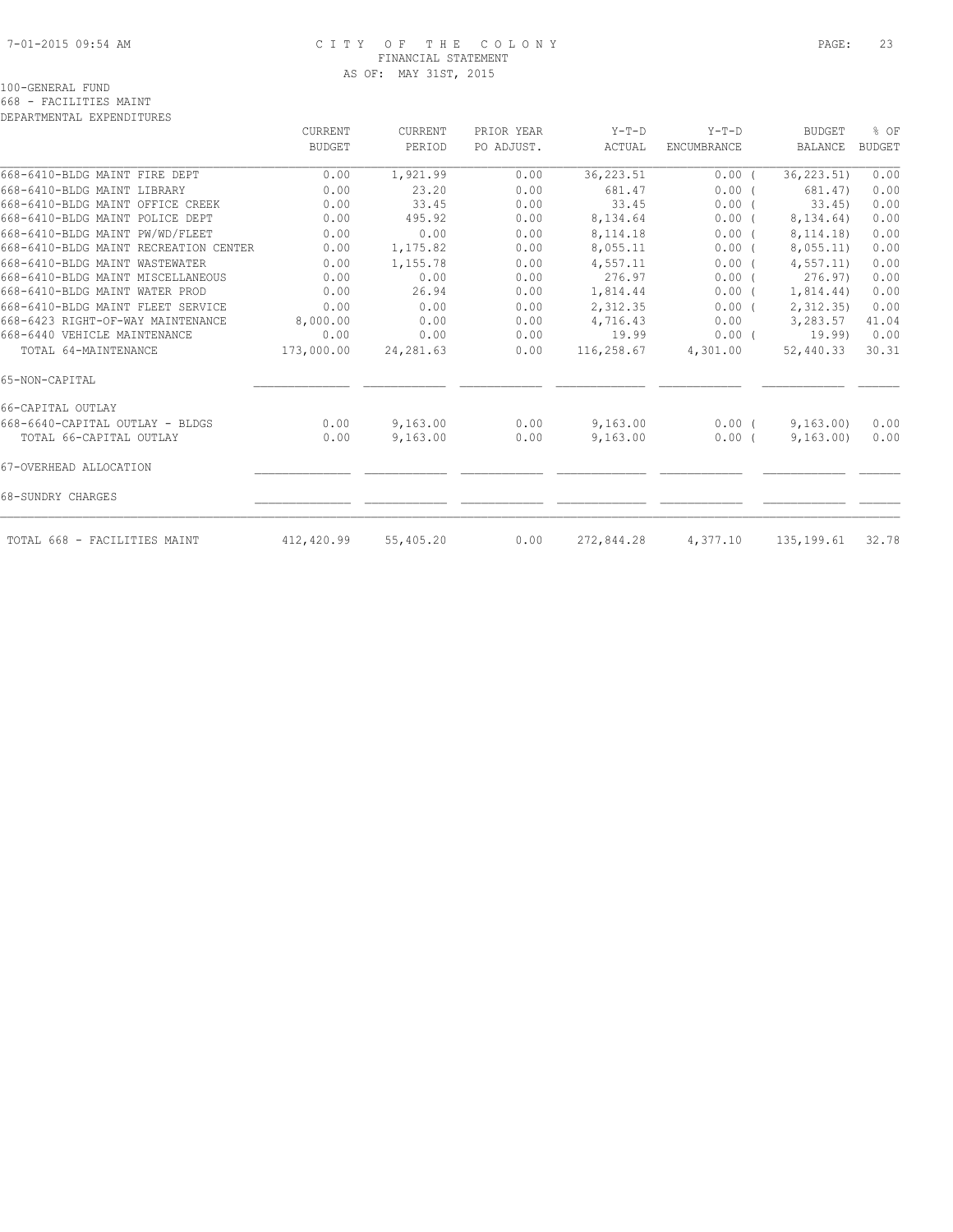#### 7-01-2015 09:54 AM C I T Y O F T H E C O L O N Y PAGE: 24 FINANCIAL STATEMENT AS OF: MAY 31ST, 2015

|  | 100-GENERAL FUND |                        |  |
|--|------------------|------------------------|--|
|  |                  | 669 - ENGINEERING DEPT |  |

|                                        | <b>CURRENT</b><br><b>BUDGET</b>          | <b>CURRENT</b><br>PERIOD | PRIOR YEAR<br>PO ADJUST. | $Y-T-D$<br>ACTUAL | $Y-T-D$<br>ENCUMBRANCE | <b>BUDGET</b><br>BALANCE BUDGET | % OF      |
|----------------------------------------|------------------------------------------|--------------------------|--------------------------|-------------------|------------------------|---------------------------------|-----------|
|                                        |                                          |                          |                          |                   |                        |                                 |           |
| 61-PERSONNEL SERVICES                  |                                          |                          |                          |                   |                        |                                 |           |
| 669-6110 SALARIES                      | 962,599.89                               | 64,106.47                | 0.00                     | 580,074.29        | 0.00                   | 382,525.60                      | 39.74     |
| 669-6110-SALARIES - NFM                | 0.00                                     | 3,346.17                 | $0.00$ (                 | 3, 119, 72)       | 0.00                   | 3, 119.72                       | 0.00      |
|                                        | 669-6111 SALARIES, OVERTIME 27,000.00    | 2,253.92                 | 0.00                     | 21,941.66         | 0.00                   | 5,058.34                        | 18.73     |
| 669-6114 HOSPITALIZATION INSURANCE     | 112,700.00                               | 8,679.97                 | 0.00                     | 69,080.72         | 0.00                   | 43,619.28                       | 38.70     |
| 669-6115 SOCIAL SECURITY TAXES         | 77,007.95                                | 4,916.05                 | 0.00                     | 44,792.12         | 0.00                   | 32, 215.83                      | 41.83     |
| 669-6115-SOCIAL SECURITY TAXES - NFM   | 0.00                                     | 252.27                   | 0.00                     | 1,972.90          | $0.00$ (               | 1,972.90)                       | 0.00      |
| 669-6116 WORKERS' COMPENSATION         | 2,900.00                                 | 0.00                     | 0.00                     | 2,664.53          | 0.00                   | 235.47                          | 8.12      |
| 669-6117 RETIREMENT CONTRIBUTIONS      | 124,494.04                               | 8,486.24                 | 0.00                     | 76,613.52         | 0.00                   | 47,880.52                       | 38.46     |
| 669-6117-RETIREMENT CONTRIBUTIONS - NF | 0.00                                     | 422.62                   | 0.00                     | 3,433.80          | $0.00$ (               | 3,433.80)                       | 0.00      |
| 669-6118 UNIFORMS                      | 1,000.00                                 | 40.00                    | 0.00                     | 1,290.02          | 0.00(                  | 290.02                          | $29.00 -$ |
| 669-6120 PRIVATE AUTO ALLOWANCE        | 11,000.00                                | 830.76                   | 0.00                     | 7,061.46          | 0.00                   | 3,938.54                        | 35.80     |
| 669-6125 EDUCATION & TRAINING          | 3,700.00                                 | 790.00                   | 0.00                     | 1,852.95          | 0.00                   | 1,847.05                        | 49.92     |
| 669-6126 TRAVEL EXPENSE                | 1,500.00                                 | 377.47                   | 0.00                     | 419.27            | 0.00                   | 1,080.73                        | 72.05     |
| 669-6127 DUES & MEMBERSHIPS            | 4,800.00                                 | 0.00                     | 0.00                     | 2,904.64          | 0.00                   | 1,895.36                        | 39.49     |
|                                        | TOTAL 61-PERSONNEL SERVICES 1,328,701.88 | 94,501.94                | 0.00                     | 810,982.16        | 0.00                   | 517,719.72                      | 38.96     |
| 62-CONTRACTUAL SERVICES                |                                          |                          |                          |                   |                        |                                 |           |
| 669-6210 PROFESSIONAL SERVICES         | 60,000.00                                | 1,825.00                 | 0.00                     | 96,878.90         | $6,912.00$ (           | 43,790.90)                      | $72.98-$  |
| 669-6213 CONTRACTUAL SERVICES          | 500.00                                   | 0.00                     | 0.00                     | 357.66            | 0.00                   | 142.34                          | 28.47     |
| 669-6235 PRINTING SERVICES             | 2,000.00                                 | 0.00                     | 0.00                     | 37.87             | 0.00                   | 1,962.13                        | 98.11     |
| 669-6236 ADVERTISING & LEGAL NOTICES   | 500.00                                   | 0.00                     | 0.00                     | 0.00              | 0.00                   | 500.00 100.00                   |           |
| 669-6244 TELEPHONE SERVICE             | 4,500.00                                 | 312.69                   | 0.00                     | 2,421.22          | 0.00                   | 2,078.78                        | 46.20     |
| 669-6275 EQUIPMENT RENTAL              | 500.00                                   | 15.79                    | 0.00                     | 141.95            | 47.65                  | 310.40                          | 62.08     |
| TOTAL 62-CONTRACTUAL SERVICES          | 68,000.00                                | 2,153.48                 | 0.00                     | 99,837.60         | $6,959.65$ (           | 38,797.25)                      | $57.05-$  |
| 63-SUPPLIES                            |                                          |                          |                          |                   |                        |                                 |           |
| 669-6310 OFFICE SUPPLIES               | 2,500.00                                 | 0.00                     | 0.00                     | 2,636.88          | $0.00$ (               | 136.88)                         | $5.48-$   |
| 669-6311 COPIER SUPPLIES               | 4,500.00                                 | 1.69                     | 0.00                     | 12.45             | 28.41                  | 4,459.14                        | 99.09     |
| 669-6312 COMPUTER SUPPLIES             | 1,000.00                                 | 923.97                   | 0.00                     | 2,474.93          | $0.00$ (               | 1,474.93) 147.49-               |           |
| 669-6320 POSTAGE                       | 500.00                                   | 6.37                     | 0.00                     | 284.26            | 0.00                   | 215.74                          | 43.15     |
| 669-6322 SMALL TOOLS                   | 500.00                                   | 0.00                     | 0.00                     | 407.94            | 0.00                   | 92.06                           | 18.41     |
| 669-6330 BOOKS & PERIODICALS           | 400.00                                   | 0.00                     | 0.00                     | 494.00            | $0.00$ (               | 94.00)                          | $23.50-$  |
| 669-6340 FUEL AND LUBRICANTS           | 12,500.00                                | 675.50                   | 0.00                     | 5,281.92          | 0.00                   | 7,218.08                        | 57.74     |
| 669-6390 MISCELLANEOUS SUPPLIES        | 500.00                                   | 67.21                    | 0.00                     | 208.40            | 0.00                   | 291.60                          | 58.32     |
| TOTAL 63-SUPPLIES                      | 22,400.00                                | 1,674.74                 | 0.00                     | 11,800.78         | 28.41                  | 10,570.81                       | 47.19     |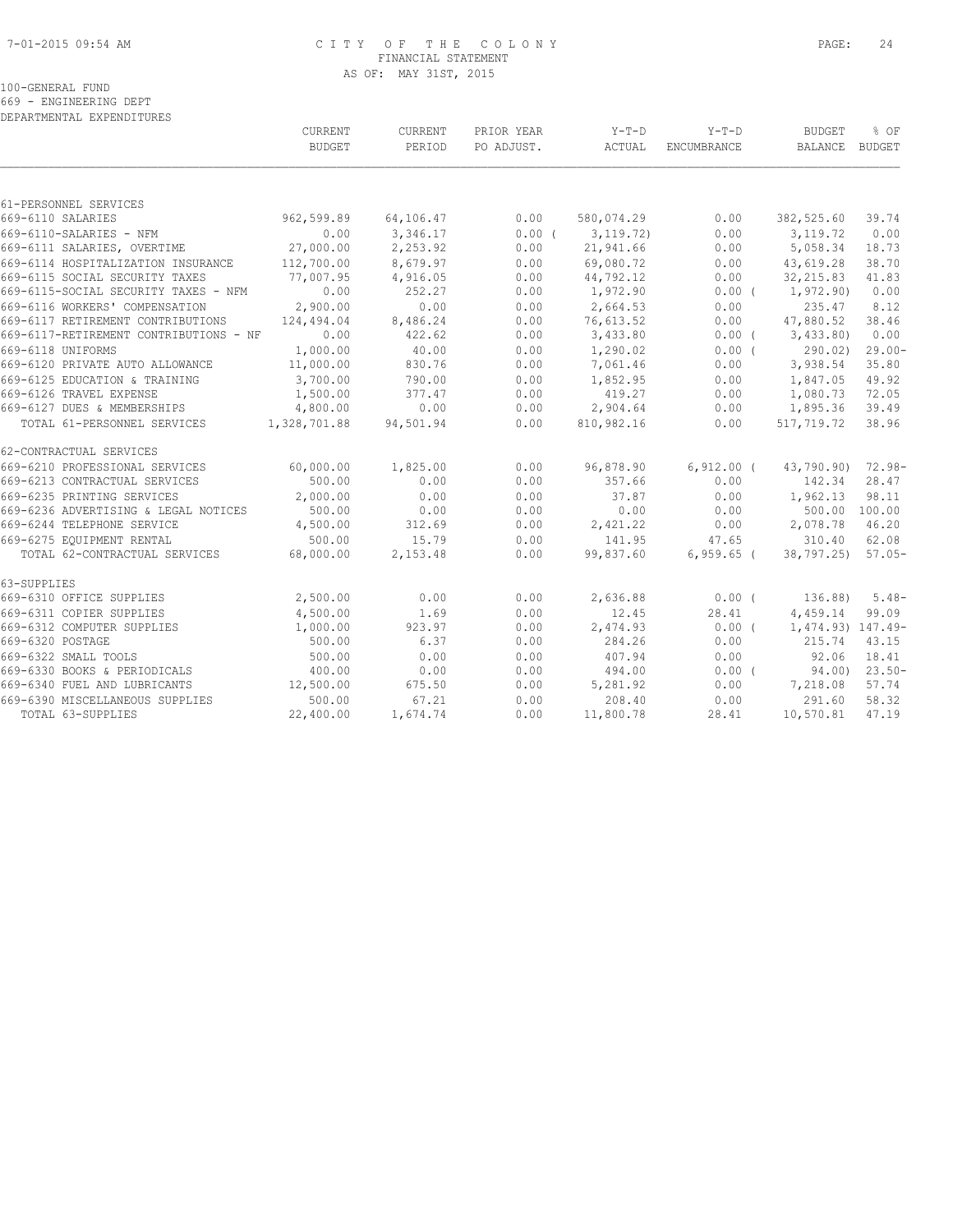#### 7-01-2015 09:54 AM C I T Y O F T H E C O L O N Y PAGE: 25 FINANCIAL STATEMENT AS OF: MAY 31ST, 2015

100-GENERAL FUND

669 - ENGINEERING DEPT

| DEPARTMENTAL EXPENDITURES    |              |           |            |             |             |                |        |
|------------------------------|--------------|-----------|------------|-------------|-------------|----------------|--------|
|                              | CURRENT      | CURRENT   | PRIOR YEAR | $Y-T-D$     | Y-T-D       | <b>BUDGET</b>  | % OF   |
|                              | BUDGET       | PERIOD    | PO ADJUST. | ACTUAL      | ENCUMBRANCE | <b>BALANCE</b> | BUDGET |
| 64-MAINTENANCE               |              |           |            |             |             |                |        |
| 669-6431 MAINTENANCE - GIS   | 5,500.00     | 0.00      | 0.00       | 5,500.00    | 0.00        | 0.00           | 0.00   |
| 669-6440 VEHICLE MAINTENANCE | 200.00       | 0.00      | 0.00       | 32.98       | 0.00        | 167.02         | 83.51  |
| TOTAL 64-MAINTENANCE         | 5,700.00     | 0.00      | 0.00       | 5,532.98    | 0.00        | 167.02         | 2.93   |
| 65-NON-CAPITAL               |              |           |            |             |             |                |        |
| 66-CAPITAL OUTLAY            |              |           |            |             |             |                |        |
| 67-OVERHEAD ALLOCATION       |              |           |            |             |             |                |        |
| TOTAL 669 - ENGINEERING DEPT | 1,424,801.88 | 98,330.16 | 0.00       | 928, 153.52 | 6,988.06    | 489,660.30     | 34.37  |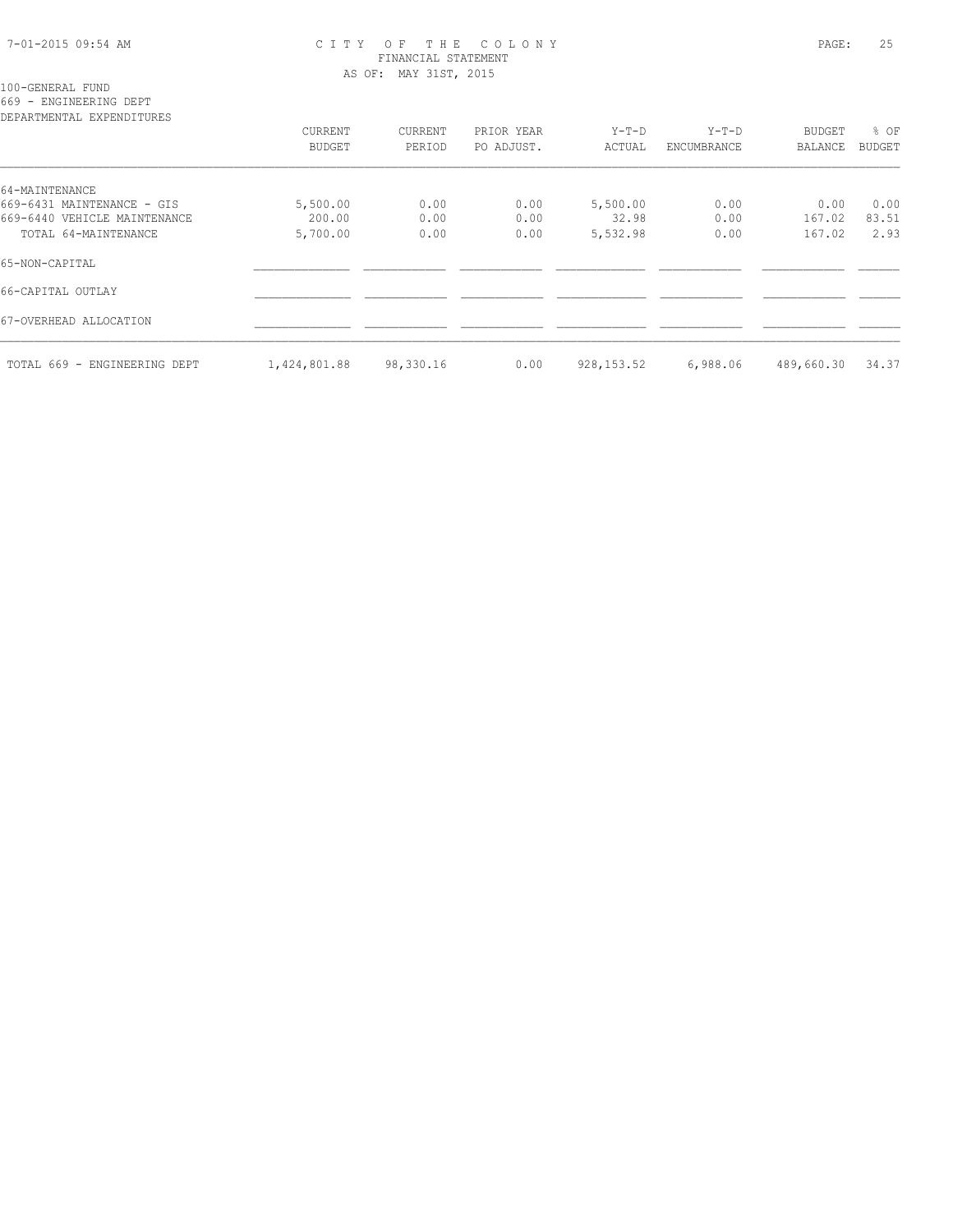#### 7-01-2015 09:54 AM C I T Y O F T H E C O L O N Y PAGE: 26 FINANCIAL STATEMENT AS OF: MAY 31ST, 2015

# 100-GENERAL FUND

670 - FIRE DEPARTMENT

| DEPARTMENTAL EXPENDITURES |
|---------------------------|
|                           |

| DEPARTMENTAL EXPENDITURES                                     |                  |                   |              |               |              |                   |               |
|---------------------------------------------------------------|------------------|-------------------|--------------|---------------|--------------|-------------------|---------------|
|                                                               | CURRENT          | CURRENT           | PRIOR YEAR   | $Y-T-D$       | $Y-T-D$      | <b>BUDGET</b>     | % OF          |
|                                                               | <b>BUDGET</b>    | PERIOD            | PO ADJUST.   | ACTUAL        | ENCUMBRANCE  | BALANCE BUDGET    |               |
| 61-PERSONNEL SERVICES                                         |                  |                   |              |               |              |                   |               |
| 670-6110 SALARIES                                             | 3,692,018.52     | 293,041.34        | 0.00         | 2,447,461.86  | 0.00         | 1,244,556.66      | 33.71         |
| 670-6111 SALARIES, OVERTIME                                   | 280,000.00       | 32,968.68         | 0.00         | 289,289.64    | 0.00(        | 9, 289.64)        | $3.32 -$      |
| 670-6114 HOSPITALIZATION INSURANCE                            | 426,650.00       | 34,726.21         | 0.00         | 267, 232.28   | 0.00         | 159, 417.72       | 37.36         |
| 670-6115 SOCIAL SECURITY TAXES                                | 319,094.00       | 23,762.33         | 0.00         | 199,734.66    | 0.00         | 119,359.34        | 37.41         |
| 670-6116 WORKERS' COMPENSATION                                | 53,332.00        | 0.00              | 0.00         | 49,001.54     | 0.00         | 4,330.46          | 8.12          |
| 670-6117 RETIREMENT CONTRIBUTIONS                             | 500,343.10       | 41,188.49         | 0.00         | 343, 123.32   | 0.00         | 157,219.78        | 31.42         |
| 670-6118 UNIFORMS                                             | 20,400.00        | 571.50            | 0.00         | 15,298.75     | 0.00         | 5,101.25          | 25.01         |
| 670-6119 MEDICAL EXPENSES                                     | 1,000.00         | 0.00              | 0.00         | 850.00        | 0.00         | 150.00            | 15.00         |
| 670-6120 BUNKER GEAR                                          | 35,000.00        | 892.90            | 0.00         | 25, 479.51    | 0.00         | 9,520.49          | 27.20         |
| 670-6125 EDUCATION & TRAINING                                 | 5,400.00         | 0.00              | 0.00         | 2,789.73      | 0.00         | 2,610.27          | 48.34         |
| 670-6125-TRAINING COUNCIL                                     | 7,054.09         | 56.81             | 0.00         | 4,730.75      | 0.00         | 2,323.34          | 32.94         |
| 670-6126 TRAVEL EXPENSE                                       | 10,545.91        | 1,472.48          | 0.00         | 11, 122.94    | 0.00(        | 577.03            | $5.47-$       |
| 670-6127 DUES AND MEMBERSHIPS                                 | 9,000.00         | 20.00             | 0.00         | 9,125.53      | 0.00(        | 125.53)           | $1.39-$       |
| TOTAL 61-PERSONNEL SERVICES                                   | 5, 359, 837.62   | 428,700.74        | 0.00         | 3,665,240.51  | 0.00         | 1,694,597.11      | 31.62         |
| 62-CONTRACTUAL SERVICES                                       |                  |                   |              |               |              |                   |               |
| 670-6210 PROFESSIONAL SERVICES                                | 36,000.00        | 0.00              | 0.00         | 36,000.00     | 0.00         | 0.00              | 0.00          |
| 670-6213 CONTRACTUAL SERVICES                                 | 87,934.00        | 0.00              | 0.00         | 44, 332.46    | 0.00         | 43,601.54         | 49.58         |
| 670-6235 PRINTING SERVICES                                    | 600.00           | 0.00              | 0.00         | 1,010.71      | $0.00$ (     | 410.71)           | $68.45-$      |
| 670-6244 TELEPHONE SERVICE                                    | 10,000.00        | 1,070.42          | 0.00         | 7,402.08      | 0.00         | 2,597.92          | 25.98         |
| 670-6275 EQUIPMENT RENTAL                                     | 7,000.00         | 715.96            | 0.00         | 5,244.16      | 641.64       | 1,114.20          | 15.92         |
| TOTAL 62-CONTRACTUAL SERVICES                                 | 141,534.00       | 1,786.38          | 0.00         | 93,989.41     | 641.64       | 46,902.95         | 33.14         |
| 63-SUPPLIES                                                   |                  |                   |              |               |              |                   |               |
| 670-6310 OFFICE SUPPLIES                                      | 2,000.00         | 85.96             | 0.00         | 1,673.58      | 0.00         | 326.42            | 16.32         |
| 670-6311 COPIER SUPPLIES                                      | 900.00           | 32.38             | 0.00         | 509.61        | $1,668.07$ ( | 1,277.68) 141.96- |               |
| 670-6312 COMPUTER SUPPLIES                                    | 3,000.00         | 397.50            | 0.00         | 1,861.16      | 0.00         | 1,138.84          | 37.96         |
| 670-6313 JANITORIAL SUPPLIES                                  | 5,000.00         | 285.68            | 0.00         | 4,058.53      | 0.00         | 941.47            | 18.83         |
| 670-6320 POSTAGE                                              | 600.00           | 39.02             | 0.00         | 454.80        | 0.00         | 145.20            | 24.20         |
| 670-6322 SMALL TOOLS                                          | 3,712.98         | 1,492.97          | 0.00         | 4,166.79      | $0.00$ (     | 453.81)           | $12.22 -$     |
| 670-6322-SMALL TOOLS - FLEET                                  | 0.00             | 0.00              | 0.00         | 481.95        | $0.00$ (     | 481.95)           | 0.00          |
| 670-6330 BOOKS AND PERIODICALS                                | 1,000.00         | 0.00              | 0.00         | 474.53        | 0.00         | 525.47            | 52.55         |
| 670-6340 FUEL AND LUBRICANTS                                  | 13,000.00        | 712.50            | 0.00         | 4,848.77      | 0.00         | 8,151.23          | 62.70         |
| 670-6340-FUEL AND LUBR - FIRE                                 | 0.00             | 0.00              | 0.00         | 4,157.97      | 0.00(        | 4, 157.97)        | 0.00          |
| 670-6345 CHEMICALS                                            | 1,500.00         | 0.00              | 0.00         | 912.44        | 0.00         | 587.56            | 39.17         |
| 670-6346 COMPRESSED GASSES                                    | 4,000.00         | 247.91            | 0.00         | 2,060.79      | 0.00         | 1,939.21          | 48.48         |
| 670-6360 MEDICAL SUPPLIES                                     | 35,000.00        | 2,753.05<br>14.44 | 0.00         | 45,684.09     | $0.00$ (     | 10,684.09         | $30.53-$      |
| 670-6390 MISCELLANEOUS SUPPLIES                               | 9,000.00         |                   | 0.00         | 8,709.63      | 0.00         | 290.37<br>135.15  | 3.23<br>67.58 |
| 670-6393 INVESTIGATIVE SUPPLIES<br>670-6394 TACTICAL SUPPLIES | 200.00<br>350.00 | 0.00<br>0.00      | 0.00<br>0.00 | 64.85<br>0.00 | 0.00<br>0.00 | 350.00            | 100.00        |
| TOTAL 63-SUPPLIES                                             | 79,262.98        | 6,061.41          | 0.00         | 80,119.49     | $1,668.07$ ( | 2,524.58          | $3.19-$       |
|                                                               |                  |                   |              |               |              |                   |               |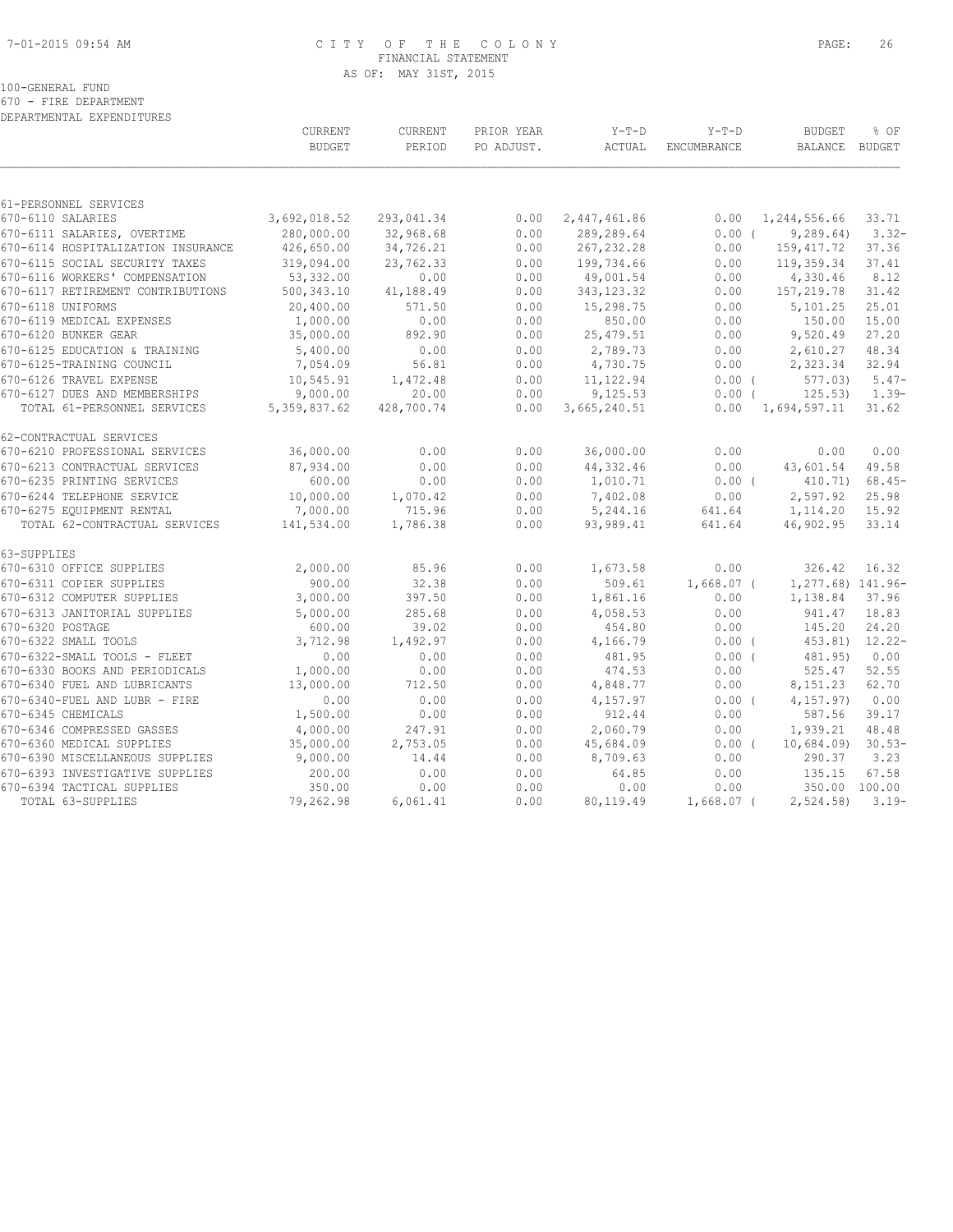#### 7-01-2015 09:54 AM C I T Y O F T H E C O L O N Y PAGE: 27 FINANCIAL STATEMENT AS OF: MAY 31ST, 2015

# 100-GENERAL FUND

670 - FIRE DEPARTMENT

| DEPARTMENTAL EXPENDITURES          |               |                          |                          |                 |                    |                       |                       |
|------------------------------------|---------------|--------------------------|--------------------------|-----------------|--------------------|-----------------------|-----------------------|
|                                    | CURRENT       | <b>CURRENT</b><br>PERIOD | PRIOR YEAR<br>PO ADJUST. | Y-T-D<br>ACTUAL | $Y-T-D$            | <b>BUDGET</b>         | % OF<br><b>BUDGET</b> |
|                                    | <b>BUDGET</b> |                          |                          |                 | <b>ENCUMBRANCE</b> | <b>BALANCE</b>        |                       |
| 64-MAINTENANCE                     |               |                          |                          |                 |                    |                       |                       |
| 670-6410 BUILDING MAINTENANCE      | 4,287.02      | 306.10                   | 0.00                     | 3,047.59        | 0.00               | 1,239.43              | 28.91                 |
| 670-6430 OFFICE EQUIPMENT - MAINT. | 100.00        | 0.00                     | 0.00                     | 0.00            | 0.00               | 100.00                | 100.00                |
| 670-6440-VEHICLE MAINT - FIRE      | 0.00          | 0.00                     | 0.00                     | 4,007.62        | 0.00(              | 4,007.62              | 0.00                  |
| 670-6445 RADIO MAINTENANCE         | 7,000.00      | 0.00                     | 0.00                     | 7,053.00        | $0.00$ (           | 53.00                 | $0.76-$               |
| 670-6470 OTHER EOUIPMENT - MAINT.  | 16,000.00     | 0.00                     | 0.00                     | 25, 413.52      | $0.00$ (           | 9,413.52)             | $58.83-$              |
| TOTAL 64-MAINTENANCE               | 27,387.02     | 306.10                   | 0.00                     | 39,521.73       | 0.00(              | 12, 134. 71)          | $44.31 -$             |
| 65-NON-CAPITAL                     |               |                          |                          |                 |                    |                       |                       |
| 66-CAPITAL OUTLAY                  |               |                          |                          |                 |                    |                       |                       |
| 670-6690 OTHER EQUIPMENT-CAPITAL   | 0.00          | 0.00                     | 0.00                     | 16,224.50       | $0.00$ (           | 16,224.50)            | 0.00                  |
| TOTAL 66-CAPITAL OUTLAY            | 0.00          | 0.00                     | 0.00                     | 16,224.50       | $0.00$ (           | 16,224.50)            | 0.00                  |
| 67-OVERHEAD ALLOCATION             |               |                          |                          |                 |                    |                       |                       |
| 68-SUNDRY CHARGES                  |               |                          |                          |                 |                    |                       |                       |
| TOTAL 670 - FIRE DEPARTMENT        | 5,608,021.62  | 436,854.63               | 0.00                     | 3,895,095.64    |                    | 2,309.71 1,710,616.27 | 30.50                 |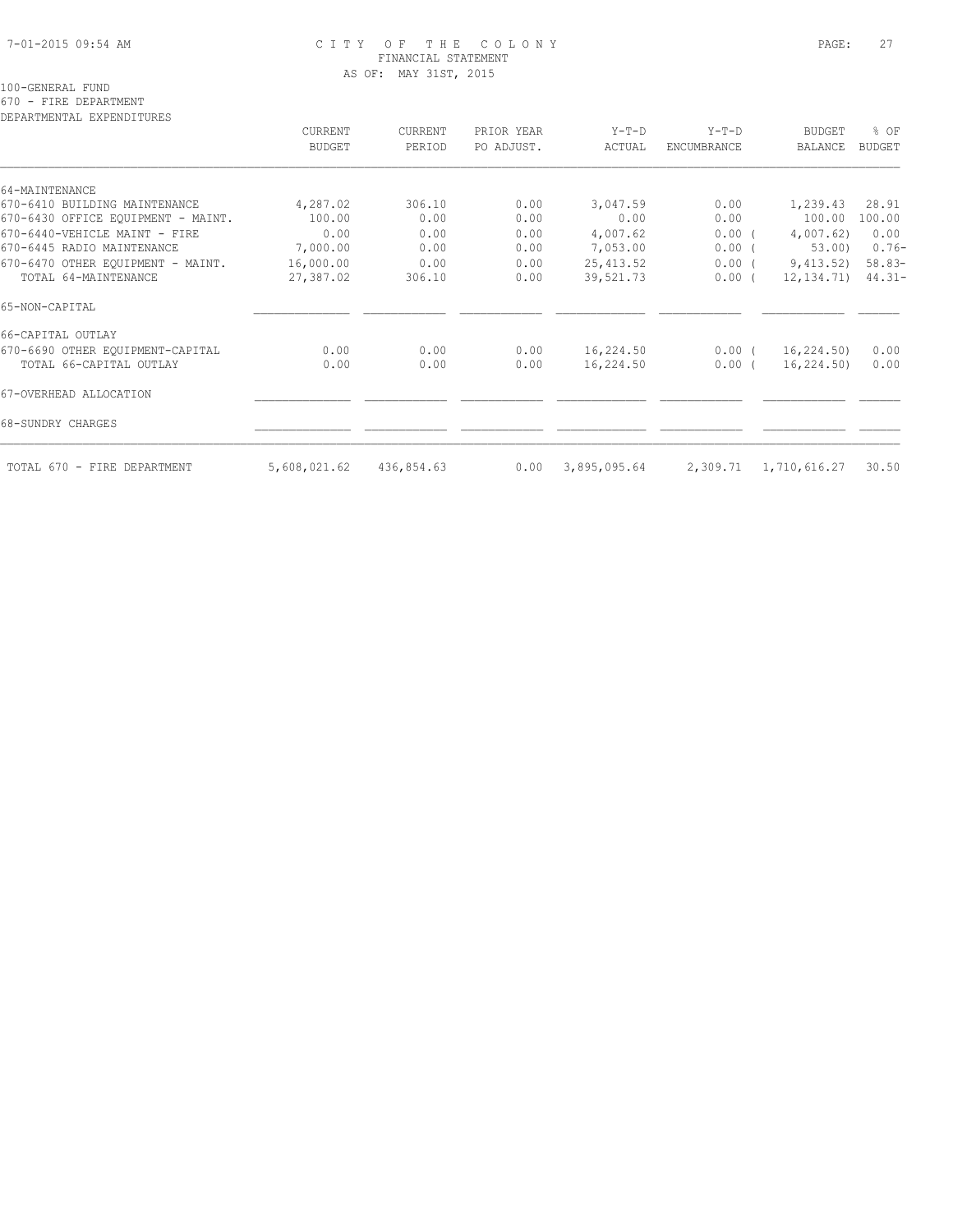# 7-01-2015 09:54 AM C I T Y O F T H E C O L O N Y PAGE: 28 FINANCIAL STATEMENT AS OF: MAY 31ST, 2015

#### 100-GENERAL FUND 675 - POLICE DEPARTMENT

|                                        | CURRENT<br><b>BUDGET</b> | CURRENT<br>PERIOD | PRIOR YEAR<br>PO ADJUST. | $Y-T-D$<br>ACTUAL | $Y-T-D$<br>ENCUMBRANCE | <b>BUDGET</b><br>BALANCE BUDGET | % OF      |
|----------------------------------------|--------------------------|-------------------|--------------------------|-------------------|------------------------|---------------------------------|-----------|
|                                        |                          |                   |                          |                   |                        |                                 |           |
| 61-PERSONNEL SERVICES                  |                          |                   |                          |                   |                        |                                 |           |
| 675-6110 SALARIES                      | 4,979,148.75             | 381,659.81        | 0.00                     | 3,250,136.53      | 0.00                   | 1,729,012.22                    | 34.73     |
| 675-6111 SALARIES, OVERTIME            | 105,000.00               | 23, 135. 31       | 0.00                     | 187,386.03        | 0.00(                  | 82,386.03)                      | $78.46-$  |
| 675-6112 PART-TIME, TEMPORARY          | 142,243.00               | 12,235.86         | 0.00                     | 92,722.05         | 0.00                   | 49,520.95                       | 34.81     |
| 675-6114 HOSPITALIZATION INSURANCE     | 676,215.00               | 54,166.46         | 0.00                     | 401,883.37        | 0.00                   | 274, 331.63                     | 40.57     |
| 675-6115 SOCIAL SECURITY TAXES         | 418, 363.34              | 30,807.32         | 0.00                     | 261, 205.41       | 0.00                   | 157, 157.93                     | 37.56     |
| 675-6116 WORKERS' COMPENSATION         | 75,000.00                | 0.00              | 0.00                     | 68,910.14         | 0.00                   | 6,089.86                        | 8.12      |
| 675-6117 RETIREMENT CONTRIBUTIONS      | 639,992.56               | 51,368.66         | 0.00                     | 432, 462.75       | 0.00                   | 207,529.81                      | 32.43     |
| 675-6118 UNIFORMS                      | $62,400.00$ (            | 347.04)           | 0.00                     | 56,052.63         | 1,229.18               | 5, 118.19                       | 8.20      |
| 675-6118-UNIFORMS - NFM                | 0.00                     | 148.05            | 0.00                     | 1,955.67          | $0.00$ (               | 1, 955.67                       | 0.00      |
| 675-6119 MEDICAL EXPENSE               | 5,100.00                 | 0.00              | 0.00                     | 3,718.80          | 0.00                   | 1,381.20                        | 27.08     |
| 675-6120 PRIVATE CAR ALLOWANCE         | 15,400.00                | 1,052.28          | 0.00                     | 8,944.38          | 0.00                   | 6,455.62                        | 41.92     |
| 675-6125 EDUCATION & TRAINING          | 16,000.00                | 100.00            | 0.00                     | 11,392.98         | 0.00                   | 4,607.02                        | 28.79     |
| 675-6126 TRAVEL EXPENSE                | 8,500.00                 | 1,496.90          | 0.00                     | 12,343.51         | 0.00(                  | 3,843.51                        | $45.22 -$ |
| 675-6127 DUES AND MEMBERSHIPS          | 1,500.00                 | 25.00             | 0.00                     | 1,415.95          | 0.00                   | 84.05                           | 5.60      |
| TOTAL 61-PERSONNEL SERVICES            | 7,144,862.65             | 555,848.61        | 0.00                     | 4,790,530.20      | 1,229.18               | 2,353,103.27                    | 32.93     |
| 62-CONTRACTUAL SERVICES                |                          |                   |                          |                   |                        |                                 |           |
| 675-6210 PROFESSIONAL SERVICES         | 4,000.00                 | 18.62             | 0.00                     | 1,531.62          | 0.00                   | 2,468.38                        | 61.71     |
| 675-6213 CONTRACTUAL SERVICES          | 46,800.00                | 2.00              | 0.00                     | 27,560.43         | 0.00                   | 19,239.57                       | 41.11     |
| 675-6219 CREDIT CARD FEES              | 750.00                   | 66.11             | 0.00                     | 420.32            | 0.00                   | 329.68                          | 43.96     |
| 675-6235 PRINTING EXPENSES             | 3,000.00                 | 62.50             | 0.00                     | 2,893.21          | 0.00                   | 106.79                          | 3.56      |
| 675-6236 ADVERTISING AND LEGAL NOTICES | 100.00                   | 0.00              | 0.00                     | 0.00              | 0.00                   | 100.00 100.00                   |           |
| 675-6244 TELEPHONE SERVICE             | 8,000.00                 | 601.93            | 0.00                     | 4,037.47          | 0.00                   | 3,962.53                        | 49.53     |
| 675-6275 EQUIPMENT RENTAL              | 9,000.00                 | 634.00            | 0.00                     | 5,662.00          | 1,740.00               | 1,598.00                        | 17.76     |
| TOTAL 62-CONTRACTUAL SERVICES          | 71,650.00                | 1,385.16          | 0.00                     | 42,105.05         | 1,740.00               | 27,804.95                       | 38.81     |
| 63-SUPPLIES                            |                          |                   |                          |                   |                        |                                 |           |
| 675-6310 OFFICE SUPPLIES               | 4,300.00                 | 195.39            | 0.00                     | 2,831.77          | 0.00                   | 1,468.23                        | 34.14     |
| 675-6311 COPIER SUPPLIES               | 5,900.00                 | 549.52            | 0.00                     | 4,329.42          | 889.38                 | 681.20                          | 11.55     |
| 675-6312 COMPUTER SUPPLIES             | 4,500.00                 | 69.08             | 0.00                     | 1,809.35          | 0.00                   | 2,690.65                        | 59.79     |
| 675-6313 JANITORIAL SUPPLIES           | 1,800.00                 | 0.00              | 0.00                     | 1,389.08          | 0.00                   | 410.92                          | 22.83     |
| 675-6320 POSTAGE                       | 3,600.00                 | 327.84            | 0.00                     | 2,821.37          | 0.00                   | 778.63                          | 21.63     |
| 675-6322 SMALL TOOLS                   | 150.00                   | 0.00              | 0.00                     | 67.07             | 0.00                   | 82.93                           | 55.29     |
| 675-6330 BOOKS AND PERIODICALS         | 800.00                   | 0.00              | 0.00                     | 34.82             | 0.00                   | 765.18                          | 95.65     |
| 675-6331 PUBLIC EDUCATION MATERIAL     | 4,200.00                 | 1,790.42          | 0.00                     | 3,290.42          | 0.00                   | 909.58                          | 21.66     |
| 675-6335 AWARDS                        | 900.00                   | 0.00              | 0.00                     | 713.36            | 0.00                   | 186.64                          | 20.74     |
| 675-6340 FUEL AND LUBRICANTS           | 128,000.00               | 8,596.93          | 0.00                     | 60,217.64         | 0.00                   | 67,782.36                       | 52.95     |
| 675-6350 ANIMAL SUPPLIES               | 4,350.00                 | 623.45            | 0.00                     | 3,359.75          | 0.00                   | 990.25                          | 22.76     |
| 675-6360 MEDICAL SUPPLIES              | 1,300.00                 | 0.00              | 0.00                     | 739.96            | 0.00                   | 560.04                          | 43.08     |
| 675-6390 MISCELLANEOUS SUPPLIES        | 7,450.00                 | 310.54            | 0.00                     | 5,518.58          | 0.00                   | 1,931.42                        | 25.93     |
| 675-6391 INMATE FOOD                   | 3,700.00                 | 213.20            | 0.00                     | 1,711.36          | 0.00                   | 1,988.64                        | 53.75     |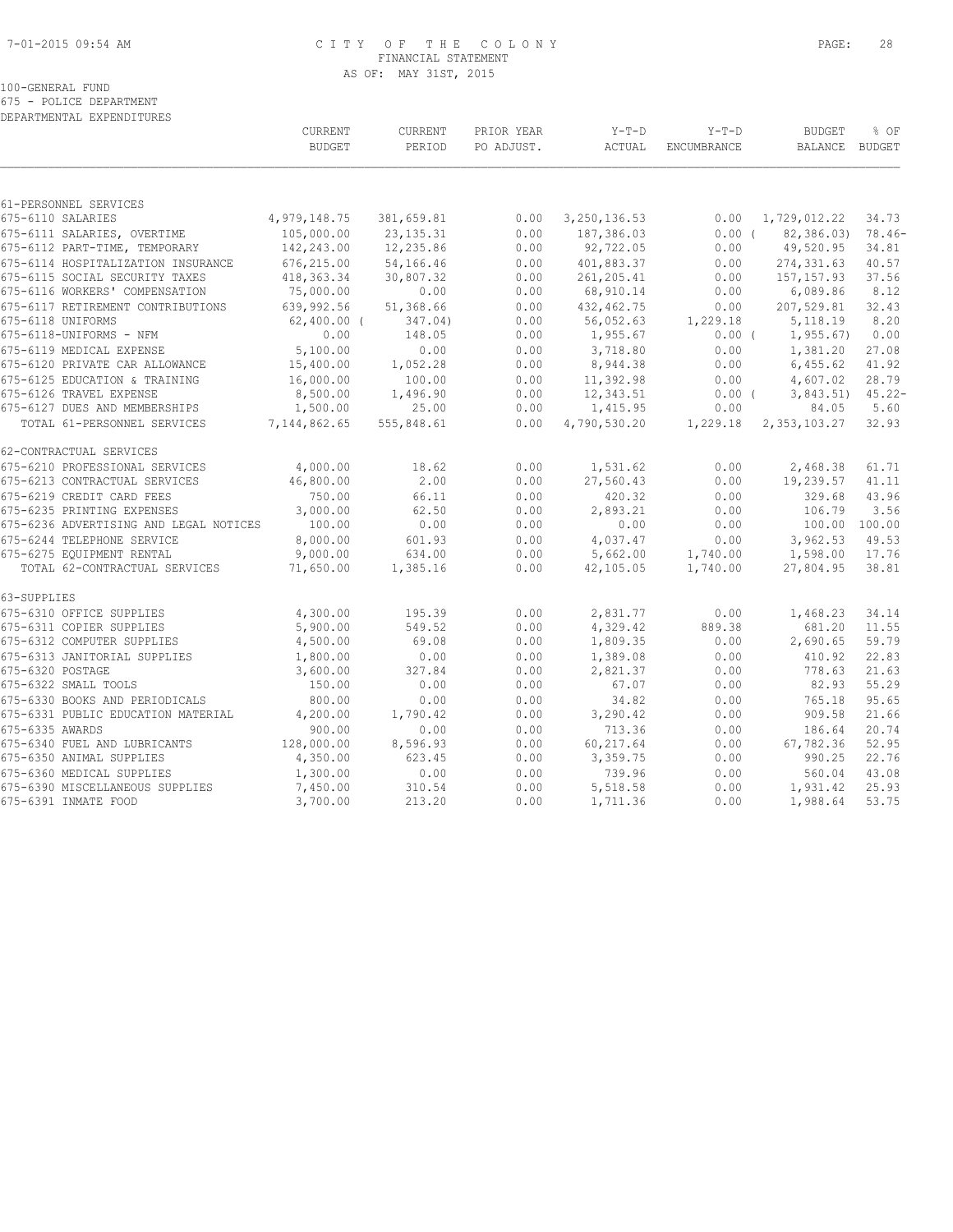# 7-01-2015 09:54 AM C I T Y O F T H E C O L O N Y PAGE: 29 FINANCIAL STATEMENT AS OF: MAY 31ST, 2015

675 - POLICE DEPARTMENT DEPARTMENTAL EXPENDITURES

|                                    | CURRENT       | CURRENT    | PRIOR YEAR | $Y-T-D$      | $Y-T-D$            | <b>BUDGET</b>         | % OF          |
|------------------------------------|---------------|------------|------------|--------------|--------------------|-----------------------|---------------|
|                                    | <b>BUDGET</b> | PERIOD     | PO ADJUST. | ACTUAL       | <b>ENCUMBRANCE</b> | <b>BALANCE</b>        | <b>BUDGET</b> |
| 675-6392 JAIL SUPPLIES             | 2,400.00      | 534.85     | 0.00       | 418.47       | 0.00               | 1,981.53              | 82.56         |
| 675-6393 INVESTIGATIVE SUPPLIES    | 2,500.00      | 0.00       | 0.00       | 1,991.41     | 0.00               | 508.59                | 20.34         |
| 675-6394 TACTICAL SUPPLIES         | 11,450.00     | 1,042.28   | 0.00       | 10,432.37    | 0.00               | 1,017.63              | 8.89          |
| TOTAL 63-SUPPLIES                  | 187,300.00    | 14,253.50  | 0.00       | 101,676.20   | 889.38             | 84,734.42             | 45.24         |
| 64-MAINTENANCE                     |               |            |            |              |                    |                       |               |
| 675-6410 BUILDING MAINTENANCE      | 1,500.00      | 0.00       | 0.00       | 698.30       | 0.00               | 801.70                | 53.45         |
| 675-6430 OFFICE EQUIPMENT - MAINT. | 800.00        | 0.00       | 0.00       | 0.00         | 0.00               | 800.00                | 100.00        |
| 675-6431 MAINTENANCE - GIS         | 5,000.00      | 0.00       | 0.00       | 5,000.00     | 0.00               | 0.00                  | 0.00          |
| 675-6440 VEHICLE MAINTENANCE       | 1,200.00      | 21.73      | 0.00       | 640.96       | 0.00               | 559.04                | 46.59         |
| 675-6445 RADIO MAINTENANCE         | 12,400.00     | 0.00       | 0.00       | 10,251.24    | 0.00               | 2,148.76              | 17.33         |
| 675-6470 OTHER EOUIPMENT - MAINT.  | 131,000.00    | 0.00       | 0.00       | 131, 113.47  | $0.00$ (           | 113.47)               | $0.09-$       |
| TOTAL 64-MAINTENANCE               | 151,900.00    | 21.73      | 0.00       | 147,703.97   | 0.00               | 4,196.03              | 2.76          |
| 65-NON-CAPITAL                     |               |            |            |              |                    |                       |               |
| 66-CAPITAL OUTLAY                  |               |            |            |              |                    |                       |               |
| 67-OVERHEAD ALLOCATION             |               |            |            |              |                    |                       |               |
| 68-SUNDRY CHARGES                  |               |            |            |              |                    |                       |               |
| 675-6835 SPECIAL INVESTIGATIONS    | 1,500.00      | 0.00       | 0.00       | 0.00         | 0.00               | 1,500.00              | 100.00        |
| TOTAL 68-SUNDRY CHARGES            | 1,500.00      | 0.00       | 0.00       | 0.00         | 0.00               | 1,500.00              | 100.00        |
| TOTAL 675 - POLICE DEPARTMENT      | 7,557,212.65  | 571,509.00 | 0.00       | 5,082,015.42 |                    | 3,858.56 2,471,338.67 | 32.70         |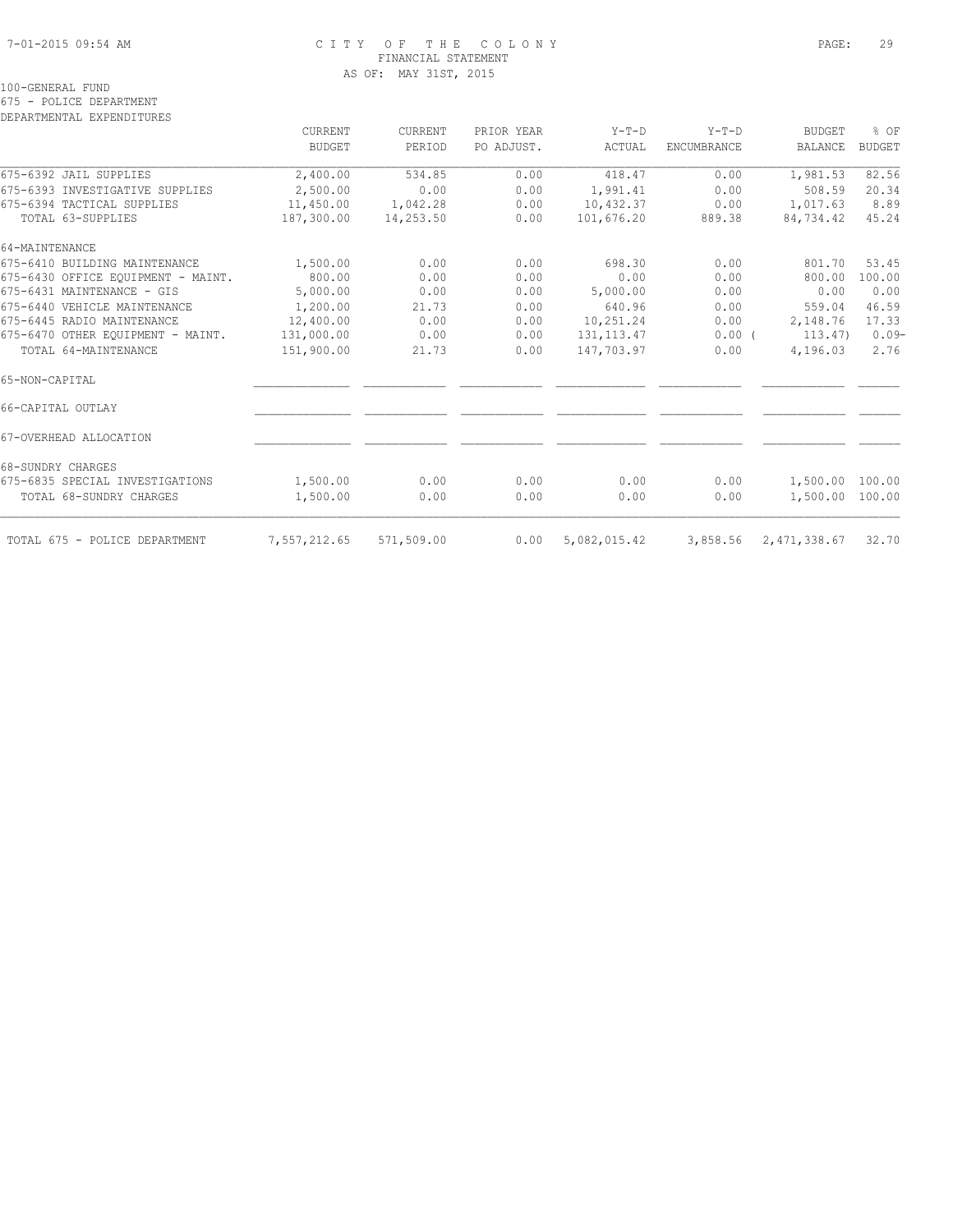#### 7-01-2015 09:54 AM C I T Y O F T H E C O L O N Y PAGE: 30 FINANCIAL STATEMENT AS OF: MAY 31ST, 2015

100-GENERAL FUND

680 - LIBRARY

|                                     | CURRENT       | CURRENT    | PRIOR YEAR | $Y-T-D$       | $Y-T-D$            | <b>BUDGET</b>  | % OF     |
|-------------------------------------|---------------|------------|------------|---------------|--------------------|----------------|----------|
|                                     | <b>BUDGET</b> | PERIOD     | PO ADJUST. | <b>ACTUAL</b> | <b>ENCUMBRANCE</b> | BALANCE BUDGET |          |
|                                     |               |            |            |               |                    |                |          |
| 61-PERSONNEL SERVICES               |               |            |            |               |                    |                |          |
| 680-6110 SALARIES                   | 556,400.85    | 40,921.78  | 0.00       | 369,426.67    | 0.00               | 186, 974.18    | 33.60    |
| 680-6112 PART-TIME, TEMPORARY       | 85, 392.15    | 5,842.09   | 0.00       | 49,219.02     | 0.00               | 36, 173. 13    | 42.36    |
| 680-6114 HOSPITALIZATION INSURANCE  | 88,550.00     | 7,213.40   | 0.00       | 56, 322.55    | 0.00               | 32, 227.45     | 36.39    |
| 680-6115 SOCIAL SECURITY TAXES      | 51, 343.44    | 3,431.50   | 0.00       | 30,987.12     | 0.00               | 20,356.32      | 39.65    |
| 680-6116 WORKERS' COMPENSATION      | 1,290.00      | 0.00       | 0.00       | 1,185.25      | 0.00               | 104.75         | 8.12     |
| 680-6117 RETIREMENT CONTRIBUTIONS   | 69,937.00     | 5,168.42   | 0.00       | 46, 415.42    | 0.00               | 23,521.58      | 33.63    |
| 680-6125 EDUCATION & TRAINING       | 600.00        | 0.00       | 0.00       | 573.00        | 0.00               | 27.00          | 4.50     |
| 680-6126 TRAVEL EXPENSE             | 4,140.00      | 1,654.92   | 0.00       | 2,724.69      | 0.00               | 1,415.31       | 34.19    |
| 680-6127 DUES AND MEMBERSHIPS       | 1,670.00      | 0.00       | 0.00       | 1,677.25      | $0.00$ (           | 7.25)          | $0.43-$  |
| TOTAL 61-PERSONNEL SERVICES         | 859, 323.44   | 64, 232.11 | 0.00       | 558,530.97    | 0.00               | 300,792.47     | 35.00    |
| 62-CONTRACTUAL SERVICES             |               |            |            |               |                    |                |          |
| 680-6213 CONTRACTUAL SERVICES       | 2,830.00      | 2,399.00   | 0.00       | 2,749.00      | 0.00               | 81.00          | 2.86     |
| 680-6219 CREDIT CARD FEES           | 200.00        | 14.37      | 0.00       | 144.67        | 0.00               | 55.33          | 27.67    |
| 680-6235 PRINTING SERVICES          | 2,840.00      | 0.00       | 0.00       | 1,089.35      | 345.00             | 1,405.65       | 49.49    |
| 680-6244 TELEPHONE SERVICE          | 360.00        | 25.00      | 0.00       | 184.50        | 0.00               | 175.50         | 48.75    |
| 680-6275 EQUIPMENT RENTAL           | 1,900.00      | 158.00     | 0.00       | 1,422.00      | 474.00             | 4.00           | 0.21     |
| TOTAL 62-CONTRACTUAL SERVICES       | 8,130.00      | 2,596.37   | 0.00       | 5,589.52      | 819.00             | 1,721.48       | 21.17    |
| 63-SUPPLIES                         |               |            |            |               |                    |                |          |
| 680-6310 OFFICE SUPPLIES            | 950.00        | 30.34      | 0.00       | 625.86        | 0.00               | 324.14         | 34.12    |
| 680-6311 COPIER SUPPLIES            | 1,230.00      | 86.11      | 0.00       | 762.88        | $770.60$ (         | $303.48$ )     | $24.67-$ |
| 680-6312 COMPUTER SUPPLIES          | 3,120.00      | 533.06     | 0.00       | 2,187.67      | 0.00               | 932.33         | 29.88    |
| 680-6313 JANITORIAL SUPPLIES        | 150.00        | 34.81      | 0.00       | 103.94        | 0.00               | 46.06          | 30.71    |
| 680-6315 PROGRAM SUPPLIES           | 600.00        | 0.00       | 0.00       | 513.46        | 0.00               | 86.54          | 14.42    |
| 680-6320 POSTAGE                    | 1,500.00      | 67.04      | 0.00       | 725.82        | 0.00               | 774.18         | 51.61    |
| 680-6330 BOOKS AND PERIODICALS      | 102,000.00    | 3,344.04   | 0.00       | 51,105.30     | 0.00               | 50,894.70      | 49.90    |
| 680-6335 AWARDS                     | 620.00        | 226.76     | 0.00       | 310.14        | 0.00               | 309.86         | 49.98    |
| 680-6355 LIBRARY SUPPLIES           | 8,300.00      | 2,341.88   | 0.00       | 4,767.40      | 0.00               | 3,532.60       | 42.56    |
| 680-6390 MISCELLANEOUS SUPPLIES     | 1,500.00      | 14.72      | 0.00       | 793.33        | 0.00               | 706.67         | 47.11    |
| TOTAL 63-SUPPLIES                   | 119,970.00    | 6,678.76   | 0.00       | 61,895.80     | 770.60             | 57,303.60      | 47.76    |
| 64-MAINTENANCE                      |               |            |            |               |                    |                |          |
| 680-6452 MAINTENANCE - SOFTWARE AGR | 12,000.00     | 1,402.40   | 0.00       | 9,997.65      | 0.00               | 2,002.35       | 16.69    |
| 680-6470 OTHER EQUIPMENT - MAINT.   | 910.00        | 0.00       | 0.00       | 798.00        | 0.00               | 112.00         | 12.31    |
| TOTAL 64-MAINTENANCE                | 12,910.00     | 1,402.40   | 0.00       | 10,795.65     | 0.00               | 2,114.35       | 16.38    |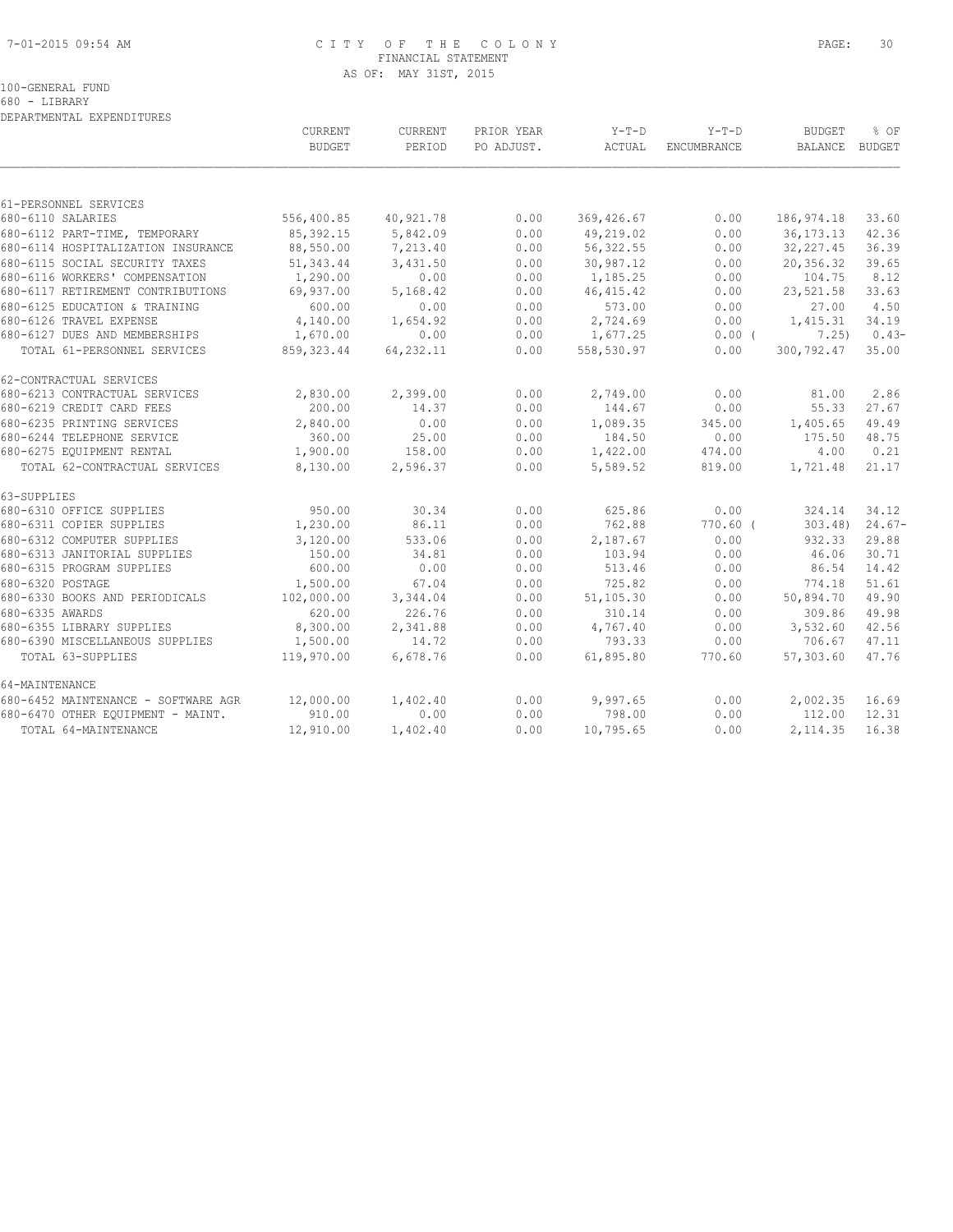#### 7-01-2015 09:54 AM C I T Y O F T H E C O L O N Y PAGE: 31 FINANCIAL STATEMENT AS OF: MAY 31ST, 2015

# 100-GENERAL FUND

680 - LIBRARY

| DEPARTMENTAL EXPENDITURES                                                 | <b>CURRENT</b><br><b>BUDGET</b> | CURRENT<br>PERIOD | PRIOR YEAR<br>PO ADJUST. | $Y-T-D$<br>ACTUAL                          | $Y-T-D$<br>ENCUMBRANCE | BUDGET<br>BALANCE | % OF<br><b>BUDGET</b> |
|---------------------------------------------------------------------------|---------------------------------|-------------------|--------------------------|--------------------------------------------|------------------------|-------------------|-----------------------|
| 65-NON-CAPITAL                                                            |                                 |                   |                          |                                            |                        |                   |                       |
| 66-CAPITAL OUTLAY                                                         |                                 |                   |                          |                                            |                        |                   |                       |
| 67-OVERHEAD ALLOCATION                                                    |                                 |                   |                          |                                            |                        |                   |                       |
| TOTAL 680 - LIBRARY                                                       | 1,000,333.44                    | 74,909.64         | 0.00                     | 636,811.94                                 | 1,589.60               | 361,931.90        | 36.18                 |
| TOTAL EXPENDITURES<br>$***$<br>$***$                                      | 27,005,841.09 2,006,615.78      |                   |                          | 6,600.00 21,330,725.17                     | 163,162.02             | 5,518,553.90      | 20.43                 |
| ** REVENUE OVER (UNDER) EXPENDITURES * ( 2, 404, 252.09) (1, 051, 866.45) | ______________                  |                   | 6,600.00                 | 1,877,780.93 ( 163,162.02) ( 4,125,471.00) |                        |                   | $0.27 -$<br>-------   |

\*\*\* END OF REPORT \*\*\*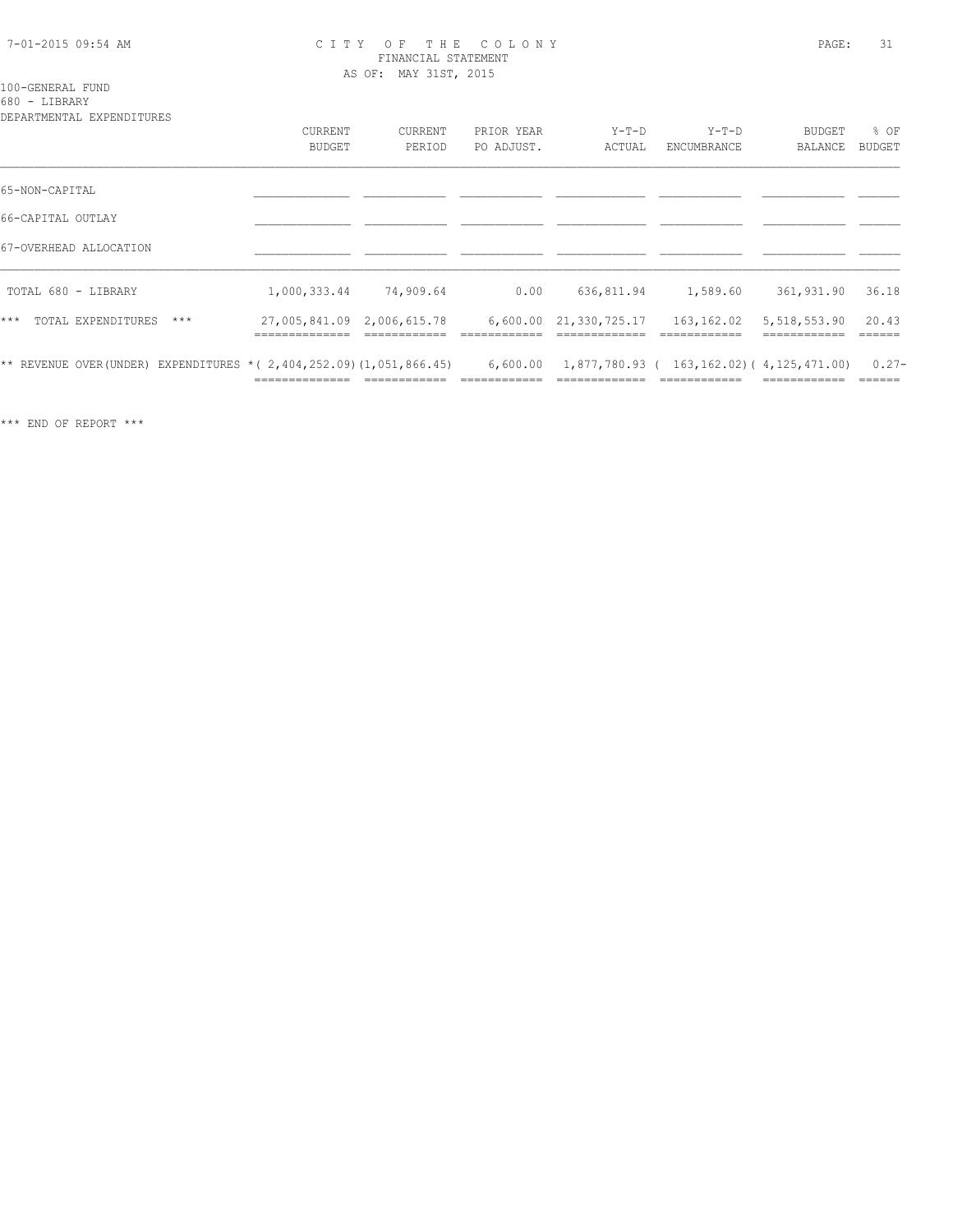#### 7-01-2015 09:55 AM C I T Y O F T H E C O L O N Y PAGE: 1 FINANCIAL STATEMENT AS OF: MAY 31ST, 2015

# 105-PARKS FUND

FINANCIAL SUMMARY

|                                        | CURRENT<br><b>BUDGET</b>       | CURRENT<br>PERIOD | PRIOR YEAR<br>PO ADJUST. | $Y-T-D$<br>ACTUAL                                  | $Y-T-D$<br>ENCUMBRANCE | <b>BUDGET</b><br>BALANCE | % OF<br><b>BUDGET</b> |
|----------------------------------------|--------------------------------|-------------------|--------------------------|----------------------------------------------------|------------------------|--------------------------|-----------------------|
| REVENUE SUMMARY                        |                                |                   |                          |                                                    |                        |                          |                       |
| 4-LICENSES & PERMITS                   | 430,200.00                     | 66,555.46         | 0.00                     | 297,507.40                                         | 0.00                   | 132,692.60               | 30.84                 |
| 5-AQUATIC PARK                         | 239,160.00                     | 24,350.30         | 0.00                     | 110,643.55                                         | 0.00                   | 128,516.45               | 53.74                 |
| 8-MISCELLANEOUS REVENUE                | 2,674,729.00                   | 168.44            | 0.00                     | 2,476,394.86                                       | 0.00                   | 198,334.14               | 7.42                  |
| ** TOTAL REVENUES **                   | 3,344,089.00<br>-------------- | 91,074.20         | 0.00                     | 2,884,545.81                                       | 0.00                   | 459,543.19               | 13.74<br>------       |
| EXPENDITURE SUMMARY                    |                                |                   |                          |                                                    |                        |                          |                       |
| NON-DEPARTMENTAL                       | 1,014,396.00                   | 0.00              | 0.00                     | 74.20                                              | 0.00                   | 1,014,321.80             | 99.99                 |
| PARKS & RECREATION                     | 2,074,530.28                   | 127,719.34        | 0.00                     | 1,209,085.02                                       | 210,777.17             | 654,668.09               | 31.56                 |
| AQUATIC PARK                           | 410,848.09                     | 41,486.65         | 0.00                     | 213, 272.76                                        | 13,569.60              | 184,005.73               | 44.79                 |
| COMMUNITY CENTER                       | 128,761.04                     | 9,570.00          | 0.00                     | 83,200.68                                          | 0.00                   | 45,560.36                | 35.38                 |
| ** TOTAL EXPENDITURES **               | 3,628,535.41                   | 178,775.99        | 0.00                     | 1,505,632.66                                       | 224,346.77             | 1,898,555.98             | 52.32<br>======       |
| ** REVENUE OVER(UNDER) EXPENDITURES *( | 284,446.41)(                   | 87,701.79)        | 0.00                     | $1,378,913.15$ ( $224,346.77$ ) ( $1,439,012.79$ ) |                        |                          | 0.00                  |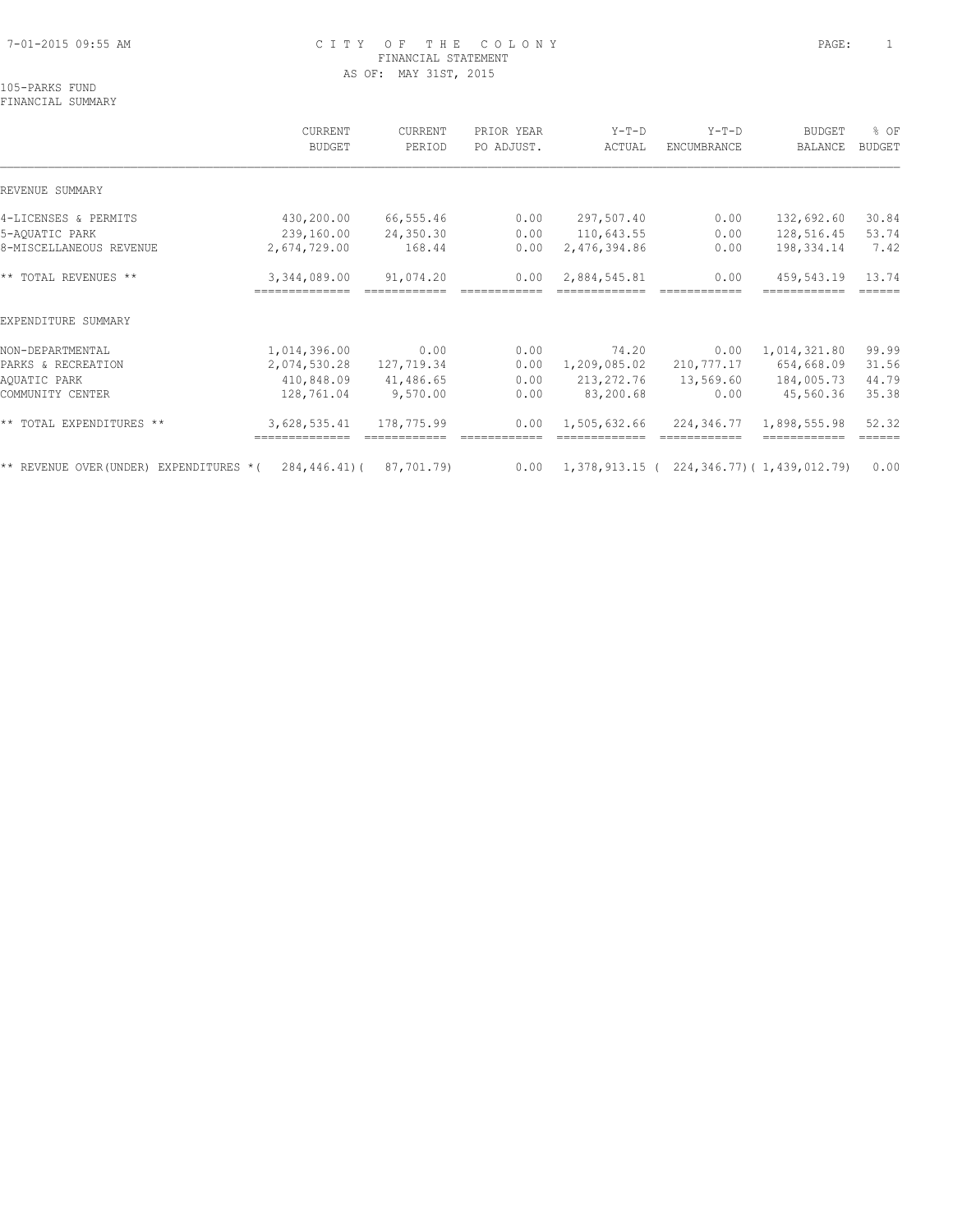#### 7-01-2015 09:55 AM C I T Y O F T H E C O L O N Y PAGE: 2 FINANCIAL STATEMENT AS OF: MAY 31ST, 2015

105-PARKS FUND

|                |                               | CURRENT        | <b>CURRENT</b> | PRIOR YEAR                                                                                                                                                                                                                                                                                                                                                                                                                                                                             | $Y-T-D$      | $Y-T-D$            | <b>BUDGET</b>     | % OF                                                                                                                                                                                                                                                                                                                                                                                                                                                                                           |
|----------------|-------------------------------|----------------|----------------|----------------------------------------------------------------------------------------------------------------------------------------------------------------------------------------------------------------------------------------------------------------------------------------------------------------------------------------------------------------------------------------------------------------------------------------------------------------------------------------|--------------|--------------------|-------------------|------------------------------------------------------------------------------------------------------------------------------------------------------------------------------------------------------------------------------------------------------------------------------------------------------------------------------------------------------------------------------------------------------------------------------------------------------------------------------------------------|
|                |                               | <b>BUDGET</b>  | PERIOD         | PO ADJUST.                                                                                                                                                                                                                                                                                                                                                                                                                                                                             | ACTUAL       | <b>ENCUMBRANCE</b> | <b>BALANCE</b>    | <b>BUDGET</b>                                                                                                                                                                                                                                                                                                                                                                                                                                                                                  |
|                |                               |                |                |                                                                                                                                                                                                                                                                                                                                                                                                                                                                                        |              |                    |                   |                                                                                                                                                                                                                                                                                                                                                                                                                                                                                                |
|                | 4-LICENSES & PERMITS          |                |                |                                                                                                                                                                                                                                                                                                                                                                                                                                                                                        |              |                    |                   |                                                                                                                                                                                                                                                                                                                                                                                                                                                                                                |
| 441000         | RECREATION PROGRAM REVENUE    | 132,000.00     | 28,735.20      | 0.00                                                                                                                                                                                                                                                                                                                                                                                                                                                                                   | 91,833.33    | 0.00               | 40,166.67         | 30.43                                                                                                                                                                                                                                                                                                                                                                                                                                                                                          |
| 441100         | ATHLETIC PROGRAM REVENUE      | 115,000.00     | 26,692.22      | 0.00                                                                                                                                                                                                                                                                                                                                                                                                                                                                                   | 87,858.86    | 0.00               | 27, 141. 14       | 23.60                                                                                                                                                                                                                                                                                                                                                                                                                                                                                          |
| 441101         | ATHLETIC FACILITY REVENUE     | $118,000.00$ ( | 2, 927.81      | 0.00                                                                                                                                                                                                                                                                                                                                                                                                                                                                                   | 57, 572.33   | 0.00               | 60,427.67         | 51.21                                                                                                                                                                                                                                                                                                                                                                                                                                                                                          |
| 441200         | RECREATION PASS REVENUE       | 23,000.00      | 1,354.00       | 0.00                                                                                                                                                                                                                                                                                                                                                                                                                                                                                   | 10,457.40    | 0.00               | 12,542.60         | 54.53                                                                                                                                                                                                                                                                                                                                                                                                                                                                                          |
| 441300         | RECREATION FACILITY REVENUE   | 23,000.00      | 2,465.70       | 0.00                                                                                                                                                                                                                                                                                                                                                                                                                                                                                   | 25,615.83    | $0.00$ (           | 2,615.83          | $11.37-$                                                                                                                                                                                                                                                                                                                                                                                                                                                                                       |
| 442000         | CC PASS REVENUE               | 6, 200.00      | 408.00         | 0.00                                                                                                                                                                                                                                                                                                                                                                                                                                                                                   | 3,266.00     | 0.00               | 2,934.00          | 47.32                                                                                                                                                                                                                                                                                                                                                                                                                                                                                          |
| 442001         | CC PROGRAM REVENUE            | 3,000.00       | 129.00         | 0.00                                                                                                                                                                                                                                                                                                                                                                                                                                                                                   | 891.00       | 0.00               | 2,109.00          | 70.30                                                                                                                                                                                                                                                                                                                                                                                                                                                                                          |
| 442002         | CC FACILITY REVENUE           | 10,000.00      | 415.00         | 0.00                                                                                                                                                                                                                                                                                                                                                                                                                                                                                   | 10,728.50    | $0.00$ (           | 728.50            | $7.29 -$                                                                                                                                                                                                                                                                                                                                                                                                                                                                                       |
| 442004         | CC TRAVEL COMMISSIONS         | 0.00           | 9,284.15       | 0.00                                                                                                                                                                                                                                                                                                                                                                                                                                                                                   | 9,284.15     | $0.00$ (           | 9, 284.15         | 0.00                                                                                                                                                                                                                                                                                                                                                                                                                                                                                           |
|                | TOTAL 4-LICENSES & PERMITS    | 430,200.00     | 66, 555.46     | 0.00                                                                                                                                                                                                                                                                                                                                                                                                                                                                                   | 297,507.40   | 0.00               | 132,692.60        | 30.84                                                                                                                                                                                                                                                                                                                                                                                                                                                                                          |
| 5-AQUATIC PARK |                               |                |                |                                                                                                                                                                                                                                                                                                                                                                                                                                                                                        |              |                    |                   |                                                                                                                                                                                                                                                                                                                                                                                                                                                                                                |
| 450000         | SWIMMING LESSONS              | 110,000.00     | 13,542.00      | 0.00                                                                                                                                                                                                                                                                                                                                                                                                                                                                                   | 62,330.25    | 0.00               | 47,669.75         | 43.34                                                                                                                                                                                                                                                                                                                                                                                                                                                                                          |
| 451000         | SEASON PASSES                 | 11,000.00      | 1,270.50       | 0.00                                                                                                                                                                                                                                                                                                                                                                                                                                                                                   | 3,314.50     | 0.00               | 7,685.50          | 69.87                                                                                                                                                                                                                                                                                                                                                                                                                                                                                          |
| 452000         | SWIMMING TEAM                 | 21,000.00      | 518.00         | 0.00                                                                                                                                                                                                                                                                                                                                                                                                                                                                                   | 17,034.00    | 0.00               | 3,966.00          | 18.89                                                                                                                                                                                                                                                                                                                                                                                                                                                                                          |
| 453000         | <b>ENTRANCE FEES</b>          | 45,000.00      | 1,162.30       | 0.00                                                                                                                                                                                                                                                                                                                                                                                                                                                                                   | 2,121.80     | 0.00               | 42,878.20         | 95.28                                                                                                                                                                                                                                                                                                                                                                                                                                                                                          |
| 454000         | CONCESSION SALES              | 1,500.00       | 37.00          | 0.00                                                                                                                                                                                                                                                                                                                                                                                                                                                                                   | 72.00        | 0.00               | 1,428.00          | 95.20                                                                                                                                                                                                                                                                                                                                                                                                                                                                                          |
| 455000         | PRIVATE PARTY FEES            | 33,660.00      | 6,796.50       | 0.00                                                                                                                                                                                                                                                                                                                                                                                                                                                                                   | 17,787.00    | 0.00               | 15,873.00         | 47.16                                                                                                                                                                                                                                                                                                                                                                                                                                                                                          |
| 456000         | AEROBIC CLASSES               | 17,000.00      | 1,024.00       | 0.00                                                                                                                                                                                                                                                                                                                                                                                                                                                                                   | 7,984.00     | 0.00               | 9,016.00          | 53.04                                                                                                                                                                                                                                                                                                                                                                                                                                                                                          |
|                | TOTAL 5-AQUATIC PARK          | 239,160.00     | 24,350.30      | 0.00                                                                                                                                                                                                                                                                                                                                                                                                                                                                                   | 110,643.55   | 0.00               | 128,516.45        | 53.74                                                                                                                                                                                                                                                                                                                                                                                                                                                                                          |
|                | 8-MISCELLANEOUS REVENUE       |                |                |                                                                                                                                                                                                                                                                                                                                                                                                                                                                                        |              |                    |                   |                                                                                                                                                                                                                                                                                                                                                                                                                                                                                                |
| 480000         | INTEREST INCOME               | 1,000.00       | 168.44         | 0.00                                                                                                                                                                                                                                                                                                                                                                                                                                                                                   | 569.67       | 0.00               | 430.33            | 43.03                                                                                                                                                                                                                                                                                                                                                                                                                                                                                          |
| 482000         | MISCELLANEOUS REVENUE         | 1,000.00       | 0.00           | 0.00                                                                                                                                                                                                                                                                                                                                                                                                                                                                                   | 3,096.19     | 0.00(              | 2,096.19) 209.62- |                                                                                                                                                                                                                                                                                                                                                                                                                                                                                                |
| 482100         | HORIZON LEASE PAYMENT         | 200,000.00     | 0.00           | 0.00                                                                                                                                                                                                                                                                                                                                                                                                                                                                                   | 0.00         | 0.00               | 200,000.00        | 100.00                                                                                                                                                                                                                                                                                                                                                                                                                                                                                         |
| 489012         | TRANSFER IN LAKE PARKS FUND   | 35,000.00      | 0.00           | 0.00                                                                                                                                                                                                                                                                                                                                                                                                                                                                                   | 35,000.00    | 0.00               | 0.00              | 0.00                                                                                                                                                                                                                                                                                                                                                                                                                                                                                           |
| 489064         | TRANSFER IN FIVE STAR MAINT   | 165,000.00     | 0.00           | 0.00                                                                                                                                                                                                                                                                                                                                                                                                                                                                                   | 165,000.00   | 0.00               | 0.00              | 0.00                                                                                                                                                                                                                                                                                                                                                                                                                                                                                           |
| 489065         | CDC - PERSONNELL              | 122,845.00     | 0.00           | 0.00                                                                                                                                                                                                                                                                                                                                                                                                                                                                                   | 122,845.00   | 0.00               | 0.00              | 0.00                                                                                                                                                                                                                                                                                                                                                                                                                                                                                           |
| 489099         | TRANSFER IN GENERAL FUND      | 2,149,884.00   | 0.00           | 0.00                                                                                                                                                                                                                                                                                                                                                                                                                                                                                   | 2,149,884.00 | 0.00               | 0.00              | 0.00                                                                                                                                                                                                                                                                                                                                                                                                                                                                                           |
|                | TOTAL 8-MISCELLANEOUS REVENUE | 2,674,729.00   | 168.44         | 0.00                                                                                                                                                                                                                                                                                                                                                                                                                                                                                   | 2,476,394.86 | 0.00               | 198,334.14        | 7.42                                                                                                                                                                                                                                                                                                                                                                                                                                                                                           |
|                | ** TOTAL REVENUES **          | 3,344,089.00   | 91,074.20      | 0.00                                                                                                                                                                                                                                                                                                                                                                                                                                                                                   | 2,884,545.81 | 0.00               | 459,543.19        | 13.74                                                                                                                                                                                                                                                                                                                                                                                                                                                                                          |
|                |                               |                |                | $\begin{array}{cccccccccc} \multicolumn{2}{c}{} & \multicolumn{2}{c}{} & \multicolumn{2}{c}{} & \multicolumn{2}{c}{} & \multicolumn{2}{c}{} & \multicolumn{2}{c}{} & \multicolumn{2}{c}{} & \multicolumn{2}{c}{} & \multicolumn{2}{c}{} & \multicolumn{2}{c}{} & \multicolumn{2}{c}{} & \multicolumn{2}{c}{} & \multicolumn{2}{c}{} & \multicolumn{2}{c}{} & \multicolumn{2}{c}{} & \multicolumn{2}{c}{} & \multicolumn{2}{c}{} & \multicolumn{2}{c}{} & \multicolumn{2}{c}{} & \mult$ |              |                    | ------------      | $\begin{array}{c} \multicolumn{3}{c} {\textbf{1}} & \multicolumn{3}{c} {\textbf{2}} & \multicolumn{3}{c} {\textbf{3}} \\ \multicolumn{3}{c} {\textbf{4}} & \multicolumn{3}{c} {\textbf{5}} & \multicolumn{3}{c} {\textbf{6}} \\ \multicolumn{3}{c} {\textbf{5}} & \multicolumn{3}{c} {\textbf{6}} & \multicolumn{3}{c} {\textbf{7}} \\ \multicolumn{3}{c} {\textbf{6}} & \multicolumn{3}{c} {\textbf{7}} & \multicolumn{3}{c} {\textbf{8}} \\ \multicolumn{3}{c} {\textbf{7}} & \multicolumn{$ |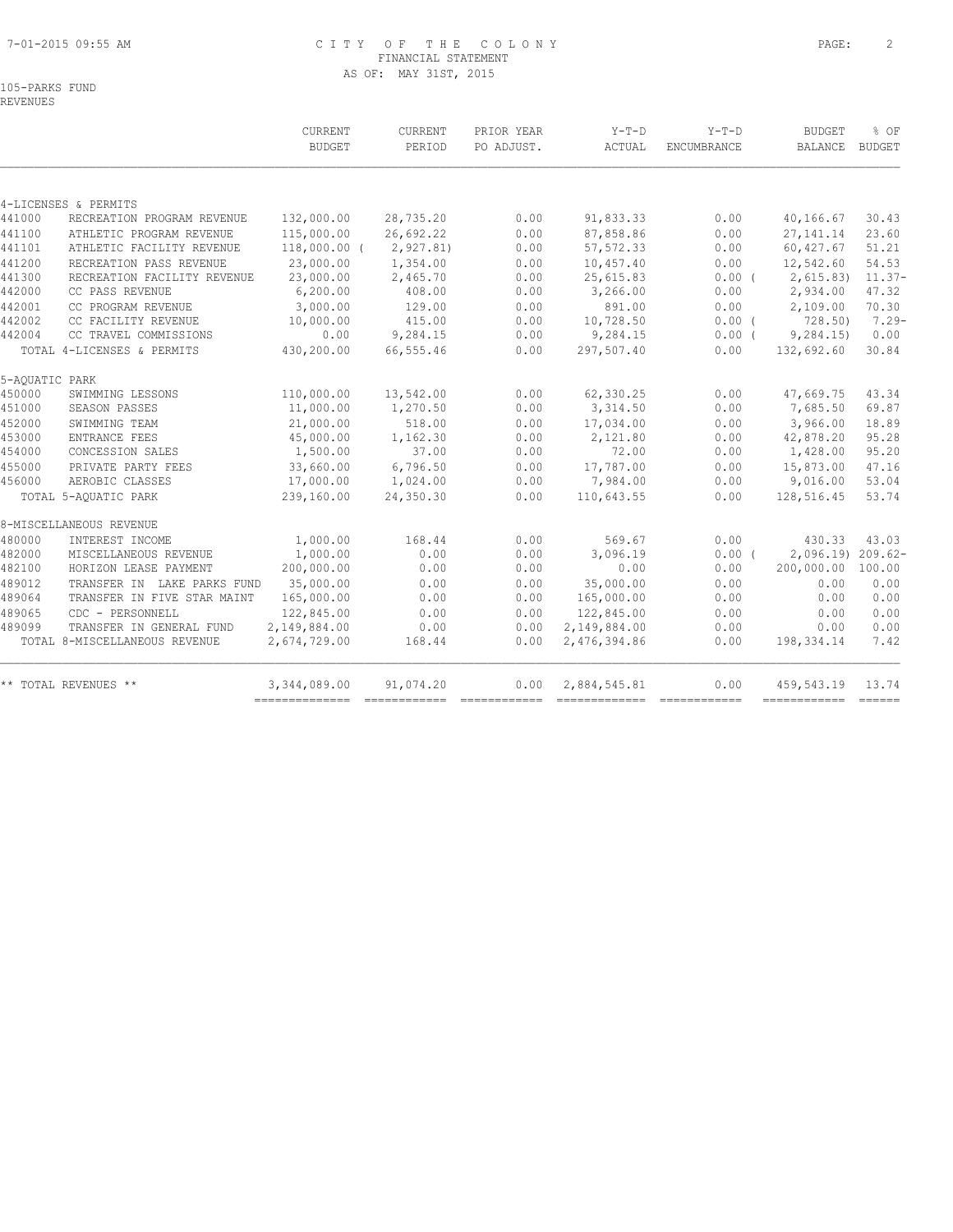#### 7-01-2015 09:55 AM C I T Y O F T H E C O L O N Y PAGE: 3 FINANCIAL STATEMENT AS OF: MAY 31ST, 2015

NON-DEPARTMENTAL

| DEPARTMENTAL EXPENDITURES          |               |         |            |         |             |              |               |
|------------------------------------|---------------|---------|------------|---------|-------------|--------------|---------------|
|                                    | CURRENT       | CURRENT | PRIOR YEAR | $Y-T-D$ | $Y-T-D$     | BUDGET       | % OF          |
|                                    | <b>BUDGET</b> | PERIOD  | PO ADJUST. | ACTUAL  | ENCUMBRANCE | BALANCE      | <b>BUDGET</b> |
|                                    |               |         |            |         |             |              |               |
| 61-PERSONNEL SERVICES              |               |         |            |         |             |              |               |
| 635-6113 UNEMPLOYMENT COMPENSATION | 0.00          | 0.00    | 0.00       | 74.20   | $0.00$ (    | 74.20)       | 0.00          |
| TOTAL 61-PERSONNEL SERVICES        | 0.00          | 0.00    | 0.00       | 74.20   | 0.00(       | 74.20)       | 0.00          |
| 62-CONTRACTUAL SERVICES            |               |         |            |         |             |              |               |
| 67-OVERHEAD ALLOCATION             |               |         |            |         |             |              |               |
| 635-6700 OVERHEAD ALLOCATION       | 1,014,396.00  | 0.00    | 0.00       | 0.00    | 0.00        | 1,014,396.00 | 100.00        |
| TOTAL 67-OVERHEAD ALLOCATION       | 1,014,396.00  | 0.00    | 0.00       | 0.00    | 0.00        | 1,014,396.00 | 100.00        |
| TOTAL NON-DEPARTMENTAL             | 1,014,396.00  | 0.00    | 0.00       | 74.20   | 0.00        | 1,014,321.80 | 99.99         |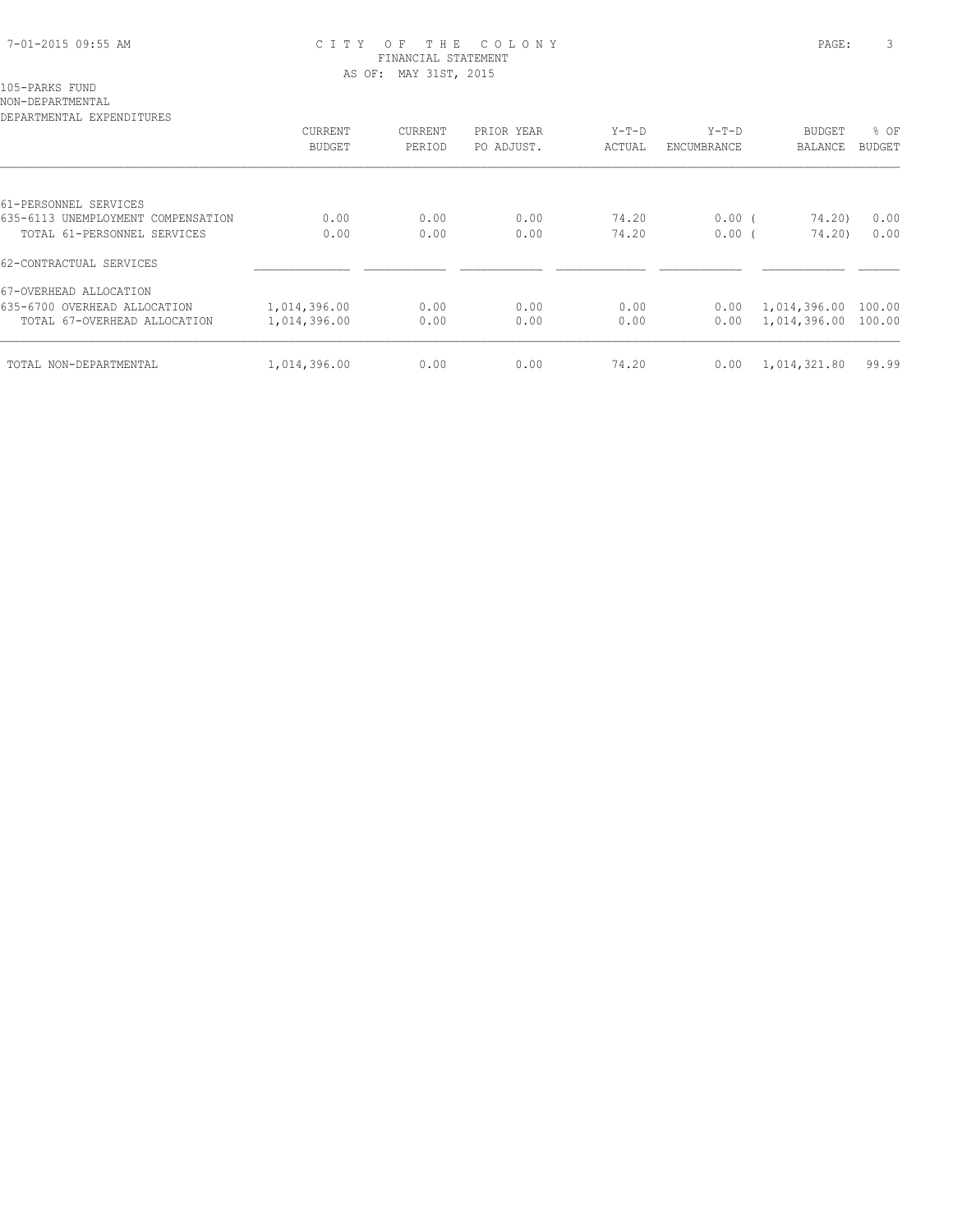#### 7-01-2015 09:55 AM C I T Y O F T H E C O L O N Y PAGE: 4 FINANCIAL STATEMENT AS OF: MAY 31ST, 2015

|  | 105-PARKS FUND     |
|--|--------------------|
|  | PARKS & RECREATION |

|                                        | CURRENT<br><b>BUDGET</b> | CURRENT<br>PERIOD | PRIOR YEAR<br>PO ADJUST. | $Y-T-D$<br>ACTUAL | $Y-T-D$<br>ENCUMBRANCE | <b>BUDGET</b><br>BALANCE | % OF<br><b>BUDGET</b> |
|----------------------------------------|--------------------------|-------------------|--------------------------|-------------------|------------------------|--------------------------|-----------------------|
|                                        |                          |                   |                          |                   |                        |                          |                       |
| 61-PERSONNEL SERVICES                  |                          |                   |                          |                   |                        |                          |                       |
| 650-6110 SALARIES                      | 888, 971.37              | 64,723.86         | 0.00                     | 599,796.28        | 0.00                   | 289,175.09               | 32.53                 |
| 650-6111 SALARIES, OVERTIME            | 32,000.00                | 2,689.65          | 0.00                     | 16,187.51         | 0.00                   | 15,812.49                | 49.41                 |
| 650-6112 PART-TIME, TEMPORARY          | 93,730.00                | 3,573.29          | 0.00                     | 20,747.18         | 0.00                   | 72,982.82                | 77.86                 |
| 650-6114 HOSPITALIZATION INSURANCE     | 161,000.00               | 12,428.65         | 0.00                     | 98,897.88         | 0.00                   | 62,102.12                | 38.57                 |
| 650-6115 SOCIAL SECURITY TAXES         | 81,252.58                | 5,266.71          | 0.00                     | 47,358.39         | 0.00                   | 33,894.19                | 41.71                 |
| 650-6116 WORKERS' COMPENSATION         | 17,265.00                | 0.00              | 0.00                     | 15,863.12         | 0.00                   | 1,401.88                 | 8.12                  |
| 650-6117 RETIREMENT CONTRIBUTIONS      | 115,886.33               | 8,403.12          | 0.00                     | 76,009.83         | 0.00                   | 39,876.50                | 34.41                 |
| 650-6118-UNIFORMS - ADMINISTRATION     | 100.00                   | 0.00              | 0.00                     | 0.00              | 0.00                   | 100.00 100.00            |                       |
| 650-6118-UNIFORMS - ATHLETICS          | 50.00                    | 0.00              | 0.00                     | 0.00              | 0.00                   | 50.00                    | 100.00                |
| 650-6118-UNIFORMS - RECREATION         | 500.00                   | 0.00              | 0.00                     | 0.00              | 0.00                   | 500.00                   | 100.00                |
| 650-6118-UNIFORMS - PARKS              | 3,500.00                 | 63.52             | 0.00                     | 1,638.08          | 0.00                   | 1,861.92                 | 53.20                 |
| 650-6118-UNIFORMS - FIVE STAR          | 2,000.00                 | 0.00              | 0.00                     | 726.36            | 0.00                   | 1,273.64                 | 63.68                 |
| 650-6120 PRIVATE AUTO ALLOWANCE        | 3,600.00                 | 276.92            | 0.00                     | 2,353.82          | 0.00                   | 1,246.18                 | 34.62                 |
| 650-6125 EDUCATION & TRAINING          | 6,425.00                 | 0.00              | 0.00                     | 2,348.00          | 0.00                   | 4,077.00                 | 63.46                 |
| 650-6125-EDUCATION & TRAINING - RECREA | 0.00                     | 0.00              | 0.00                     | 65.00             | $0.00$ (               | 65.00                    | 0.00                  |
| 650-6126 TRAVEL EXPENSE                | 5,500.00                 | 361.80            | 0.00                     | 3,582.43          | 0.00                   | 1,917.57                 | 34.86                 |
| 650-6127-DUES & MEMBERSHIPS - ADMINIST | 1,000.00                 | 180.00            | 0.00                     | 670.00            | 0.00                   | 330.00                   | 33.00                 |
| 650-6127-DUES & MEMBERSHIPS - ATHLETIC | 2,500.00                 | 0.00              | 0.00                     | 1,150.75          | 0.00                   | 1,349.25                 | 53.97                 |
| 650-6127-DUES & MEMBERSHIPS - RECREATI | 1,400.00                 | 0.00              | 0.00                     | 809.00            | 0.00                   | 591.00                   | 42.21                 |
| 650-6127-DUES & MEMBERSHIPS - PARKS    | 500.00                   | 0.00              | 0.00                     | 484.00            | 0.00                   | 16.00                    | 3.20                  |
| TOTAL 61-PERSONNEL SERVICES            | 1,417,180.28             | 97,967.52         | 0.00                     | 888,687.63        | 0.00                   | 528,492.65               | 37.29                 |
| 62-CONTRACTUAL SERVICES                |                          |                   |                          |                   |                        |                          |                       |
| 650-6213 CONTRACTUAL SERVICES          | 0.00                     | 0.00              | 0.00                     | 490.00            | $0.00$ (               | 490.00)                  | 0.00                  |
| 650-6213-CONTRACTUAL SERVICES - ADMINI | 350.00                   | 0.00              | 0.00                     | 0.00              | 0.00                   |                          | 350.00 100.00         |
| 650-6213-CONTRACTUAL SERVICES - ATHLET | 32,000.00                | 3,612.00          | 0.00                     | 20,041.26         | 0.00                   | 11,958.74                | 37.37                 |
| 650-6213-CONTRACTUAL SERVICES - RECREA | 42,000.00                | 1,891.25          | 0.00                     | 18,731.95         | 0.00                   | 23,268.05                | 55.40                 |
| 650-6213-CONTRACTUAL SERVICES - PARKS  | 255,000.00               | 11,720.80         | 0.00                     | 133,780.49        | 132,338.24 (           | 11, 118, 73)             | $4.36-$               |
| 650-6213-CONTRACTUAL SERVICES - FIVE S | 37,600.00                | 198.98            | 0.00                     | 16,333.22         | 17,056.00              | 4,210.78                 | 11.20                 |
| 650-6219 CREDIT CARD FEES              | 7,000.00                 | 556.49            | 0.00                     | 4,042.24          | 0.00                   | 2,957.76                 | 42.25                 |
| 650-6235 PRINTING SERVICES             | 11,250.00                | 0.00              | 0.00                     | 6, 123.50         | 3,301.00               | 1,825.50                 | 16.23                 |
| 650-6244 TELEPHONE SERVICE             | 3,000.00                 | 182.60            | 0.00                     | 1,400.31          | 0.00                   | 1,599.69                 | 53.32                 |
| 650-6244-TELEPHONE SERVICE - PARKS     | 850.00                   | 80.00             | 0.00                     | 645.89            | 0.00                   | 204.11                   | 24.01                 |
| 650-6244-TELEPHONE SERVICE - FIVE STAR | 750.00                   | 0.00              | 0.00                     | 0.00              | 0.00                   | 750.00 100.00            |                       |
| 650-6275 EQUIPMENT RENTAL              | 0.00                     | 57.95             | 0.00                     | 854.71            | $0.00$ (               | 854.71)                  | 0.00                  |
| 650-6275-EQUIPMENT RENTAL - ADMINISTRA | 2,500.00                 | 156.93            | 0.00                     | 754.79            | 346.65                 | 1,398.56                 | 55.94                 |
| 650-6275-EQUIPMENT RENTAL - RECREATION | 4,500.00                 | 284.33            | 0.00                     | 2,161.65          | 1,421.65               | 916.70                   | 20.37                 |
| 650-6275-EQUIPMENT RENTAL - PARKS      | 500.00                   | 0.00              | 0.00                     | 0.00              | 0.00                   | 500.00 100.00            |                       |
| 650-6275-EQUIPMENT RENTAL - FIVE STAR  | 500.00                   | 0.00              | 0.00                     | 0.00              | 0.00                   | 500.00                   | 100.00                |
| TOTAL 62-CONTRACTUAL SERVICES          | 397,800.00               | 18,741.33         | 0.00                     | 205,360.01        | 154,463.54             | 37,976.45                | 9.55                  |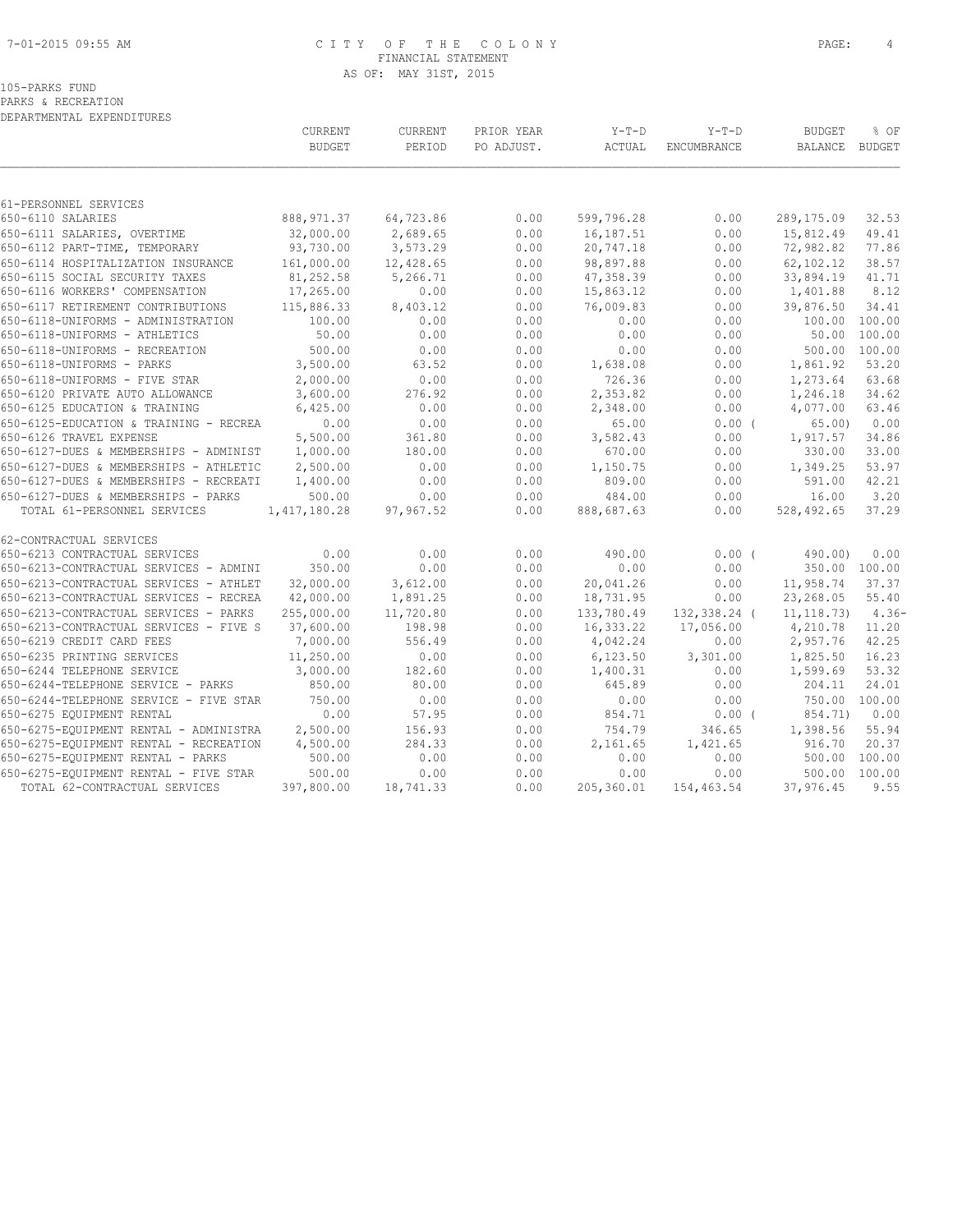#### 7-01-2015 09:55 AM C I T Y O F T H E C O L O N Y PAGE: 5 FINANCIAL STATEMENT AS OF: MAY 31ST, 2015

105-PARKS FUND

PARKS & RECREATION

| DEPARTMENTAL EXPENDITURES |  |
|---------------------------|--|
|                           |  |

| DEPARTMENTAL EXPENDITURES              |               |                |            |            |             |               |                 |
|----------------------------------------|---------------|----------------|------------|------------|-------------|---------------|-----------------|
|                                        | CURRENT       | <b>CURRENT</b> | PRIOR YEAR | $Y-T-D$    | $Y-T-D$     | <b>BUDGET</b> | % OF            |
|                                        | <b>BUDGET</b> | PERIOD         | PO ADJUST. | ACTUAL     | ENCUMBRANCE | BALANCE       | BUDGET          |
| 63-SUPPLIES                            |               |                |            |            |             |               |                 |
| 650-6310 OFFICE SUPPLIES               | 2,250.00      | 178.17         | 0.00       | 1,113.15   | 0.00        | 1,136.85      | 50.53           |
| 650-6311-COPIER SUPPLIES - ADMINISTRAT | 700.00        | 39.18          | 0.00       | 450.28     | 45.72       | 204.00        | 29.14           |
| 650-6311-COPIER SUPPLIES - ATHLETICS   | 100.00        | 0.00           | 0.00       | 0.00       | 0.00        | 100.00        | 100.00          |
| 650-6311-COPIER SUPPLIES - RECREATION  | 1,000.00      | 263.24         | 0.00       | 527.94     | 36.38       | 435.68        | 43.57           |
| 650-6312 COMPUTER SUPPLIES             | 0.00          | 0.00           | 0.00       | 224.50     | 0.00(       | 224.50        | 0.00            |
| 650-6312-COMPUTER SUPPLIES - ADMINISTR | 1,000.00      | 0.00           | 0.00       | 541.26     | 0.00        | 458.74        | 45.87           |
| 650-6312-COMPUTER SUPPLIES - RECREATIO | 750.00        | 0.00           | 0.00       | 0.00       | 0.00        |               | 750.00 100.00   |
| 650-6313-JANITORIAL SUPPLIES - ADMINIS | 50.00         | 8.72           | 0.00       | 17.57      | 0.00        | 32.43         | 64.86           |
| 650-6313-JANITORIAL SUPPLIES - RECREAT | 250.00        | 0.00           | 0.00       | 836.56     | $0.00$ (    |               | 586.56) 234.62- |
| 650-6313-JANITORIAL SUPPLIES - PARKS   | 1,250.00      | 0.00           | 0.00       | 1,511.20   | $0.00$ (    | 261.20)       | $20.90 -$       |
| 650-6313-JANITORIAL SUPPLIES - FIVE ST | 2,250.00      | 535.50         | 0.00       | 3,048.77   | $0.00$ (    | 798.77)       | $35.50 -$       |
| 650-6315-PROGRAM SUPPLIES - ATHLETICS  | 11,750.00     | 2,327.91       | 0.00       | 7,333.05   | 0.00        | 4,416.95      | 37.59           |
| 650-6315-PROGRAM SUPPLIES - RECREATION | 3,950.00      | 2,806.50       | 0.00       | 3,201.93   | 0.00        | 748.07        | 18.94           |
| 650-6320 POSTAGE                       | 5,000.00      | 0.00           | 0.00       | 12.42      | 0.00        | 4,987.58      | 99.75           |
| 650-6320-POSTAGE - ADMINISTRATION      | 5,000.00      | 8.16           | 0.00       | 6,998.44   | $0.00$ (    | 1,998.44)     | $39.97 -$       |
| 650-6322-SMALL TOOLS - PARKS           | 1,000.00      | 34.75          | 0.00       | 618.45     | 0.00        | 381.55        | 38.16           |
| 650-6322-SMALL TOOLS - FIVE STAR       | 1,000.00      | 0.00           | 0.00       | 223.19     | 0.00        | 776.81        | 77.68           |
| 650-6323-SMALL EQUIPMENT - PARKS       | 1,000.00      | 0.00           | 0.00       | 700.41     | 0.00        | 299.59        | 29.96           |
| 650-6323-SMALL EOUIPMENT - FIVE STAR   | 1,000.00      | 0.00           | 0.00       | 718.11     | 0.00        | 281.89        | 28.19           |
| 650-6330-BOOKS & PERIODICALS - ADMINIS | 100.00        | 0.00           | 0.00       | 0.00       | 0.00        | 100.00        | 100.00          |
| 650-6330-BOOKS & PERIODICALS - RECREAT | 50.00         | 0.00           | 0.00       | 0.00       | 0.00        | 50.00         | 100.00          |
| 650-6335-AWARDS - ADMINISTRATION       | 550.00        | 0.00           | 0.00       | 0.00       | 0.00        |               | 550.00 100.00   |
| 650-6335-AWARDS - ATHLETICS            | 10,000.00     | 1,359.61       | 0.00       | 3,190.49   | 0.00        | 6,809.51      | 68.10           |
| 650-6340 FUEL AND LUBRICANTS           | 25,000.00     | 1,521.73       | 0.00       | 9,525.79   | 0.00        | 15,474.21     | 61.90           |
| 650-6340-FUELS & LUBRICANTS - PARKS    | 0.00          | 0.00           | 0.00       | 152.12     | 0.00(       | 152.12)       | 0.00            |
| 650-6340-FUELS & LUBRICANTS - FIVE STA | 0.00          | 0.00           | 0.00       | 124.88     | $0.00$ (    | 124.88)       | 0.00            |
| 650-6345-CHEMICALS - PARKS             | 32,000.00     | 0.00           | 0.00       | 2,163.86   | 21, 123.40  | 8,712.74      | 27.23           |
| 650-6345-CHEMICALS - FIVE STAR         | 30,000.00     | 0.00           | 0.00       | 2,348.07   | 21,579.00   | 6,072.93      | 20.24           |
| 650-6346-COMPRESSED GASES - FIVE STAR  | 300.00        | 0.00           | 0.00       | 0.00       | 0.00        | 300.00        | 100.00          |
| 650-6360-MEDICAL SUPPLIES - ATHLETICS  | 25.00         | 0.00           | 0.00       | 0.00       | 0.00        | 25.00         | 100.00          |
| 650-6360-MEDICAL SUPPLIES - RECREATION | 100.00        | 0.00           | 0.00       | 236.62     | $0.00$ (    |               | 136.62) 136.62- |
| 650-6360-MEDICAL SUPPLIES - PARKS      | 50.00         | 0.00           | 0.00       | 26.76      | 0.00        | 23.24         | 46.48           |
| 650-6360-MEDICAL SUPPLIES - FIVE STAR  | 50.00         | 0.00           | 0.00       | 15.88      | 0.00        | 34.12         | 68.24           |
| 650-6390 MISCELLANEOUS SUPPLIES        | 0.00          | 171.18         | 0.00       | 305.85     | $0.00$ (    | 305.85        | 0.00            |
| 650-6390-MISC SUPPLIES - ADMINISTRATIO | 800.00        | 37.83          | 0.00       | 335.05     | 0.00        | 464.95        | 58.12           |
| 650-6390-MISC SUPPLIES - ATHLETICS     | 50.00         | 0.00           | 0.00       | 40.91      | 0.00        | 9.09          | 18.18           |
| 650-6390-MISC SUPPLIES - RECREATION    | 500.00        | 0.00           | 0.00       | 46.44      | 0.00        | 453.56        | 90.71           |
| 650-6390-MISC SUPPLIES - PARKS         | 1,500.00      | 125.03         | 0.00       | 493.31     | 0.00        | 1,006.69      | 67.11           |
| 650-6390-MISC SUPPLIES - FIVE STAR     | 1,500.00      | 15.96          | 0.00       | 364.07     | 0.00        | 1,135.93      | 75.73           |
| TOTAL 63-SUPPLIES                      | 141,875.00    | 9,433.47       | 0.00       | 47, 447.33 | 42,784.50   | 51,643.17     | 36.40           |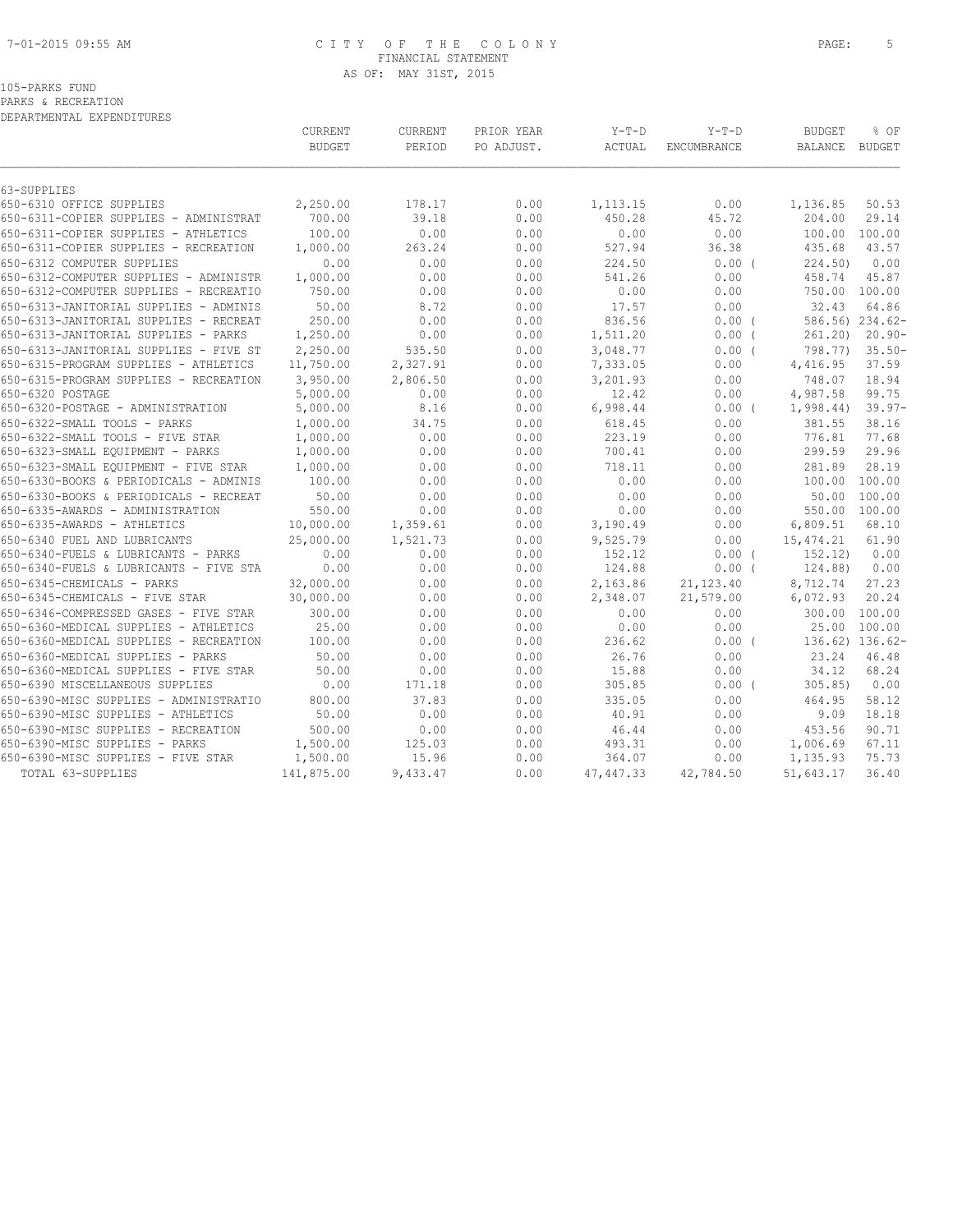# 7-01-2015 09:55 AM C I T Y O F T H E C O L O N Y PAGE: 6 FINANCIAL STATEMENT AS OF: MAY 31ST, 2015

# 105-PARKS FUND

PARKS & RECREATION

|                                        | CURRENT       | CURRENT    | PRIOR YEAR | $Y-T-D$      | $Y-T-D$            | <b>BUDGET</b>   | % OF          |
|----------------------------------------|---------------|------------|------------|--------------|--------------------|-----------------|---------------|
|                                        | <b>BUDGET</b> | PERIOD     | PO ADJUST. | ACTUAL       | <b>ENCUMBRANCE</b> | <b>BALANCE</b>  | <b>BUDGET</b> |
| 64-MAINTENANCE                         |               |            |            |              |                    |                 |               |
| 650-6410-BLDG MAINTENANCE - RECREATION | 1,500.00      | 0.00       | 0.00       | 0.00         | 0.00               | 1,500.00 100.00 |               |
| 650-6410-BLDG MAINTENANCE - PARKS      | 700.00        | 0.00       | 0.00       | 166.53       | 0.00               | 533.47          | 76.21         |
| 650-6410-BLDG MAINTENANCE - FIVE STAR  | 1,100.00      | 118.82     | 0.00       | 478.72       | 0.00               | 621.28          | 56.48         |
| 650-6425-TRAFFIC/STREET MAINT - PARKS  | 850.00        | 0.00       | 0.00       | 0.00         | 0.00               | 850.00          | 100.00        |
| 650-6425-TRAFFIC/STREET MAINT - FIVE S | 700.00        | 0.00       | 0.00       | 0.00         | 0.00               | 700.00          | 100.00        |
| 650-6430 OFFICE EQUIPMENT MAINTENANCE  | 6,950.00      | 0.00       | 0.00       | 6,427.20     | 0.00               | 522.80          | 7.52          |
| 650-6431 MAINTENANCE - GIS             | 2,500.00      | 0.00       | 0.00       | 2,500.00     | 0.00               | 0.00            | 0.00          |
| 650-6440 VEHICLE MAINTENANCE           | 100.00        | 0.00       | 0.00       | 0.00         | 0.00               | 100.00          | 100.00        |
| 650-6450-PARK MAINTENANCE - PARKS      | 27,875.00     | 951.31     | 0.00       | 24,012.76    | 0.00               | 3,862.24        | 13.86         |
| 650-6450-PARK MAINTENANCE - FIVE STA   | 39,000.00     | 342.83     | 0.00       | 18,816.57    | 0.00               | 20,183.43       | 51.75         |
| 650-6460-IRRIGATION MAINTENANCE - PARK | 7,500.00      | 157.33     | 0.00       | 3,611.05     | $4,151.62$ (       | 262.67          | $3.50 -$      |
| 650-6460-IRRIGATION MAINTENANCE - FIVE | 13,000.00     | 0.00       | 0.00       | 319.54       | 9,377.51           | 3,302.95        | 25.41         |
| 650-6470 OTHER EQUIPMENT MAINTENANCE   | 100.00        | 0.00       | 0.00       | 150.00       | 0.00(              | 50.001          | $50.00 -$     |
| 650-6470-OTHER EQUIP MAINT - ADMINISTR | 200.00        | 0.00       | 0.00       | 0.00         | 0.00               | 200.00          | 100.00        |
| 650-6470-OTHER EQUIP MAINT - RECREATIO | 1,600.00      | 0.00       | 0.00       | 276.73       | 0.00               | 1,323.27        | 82.70         |
| 650-6470-OTHER EOUIP MAINT - PARKS     | 2,000.00      | 0.00       | 0.00       | 777.06       | 0.00               | 1,222.94        | 61.15         |
| 650-6470-OTHER EQUIP MAINT - FIVE STAR | 2,000.00      | 6.73       | 0.00       | 310.89       | 0.00               | 1,689.11        | 84.46         |
| TOTAL 64-MAINTENANCE                   | 107,675.00    | 1,577.02   | 0.00       | 57,847.05    | 13,529.13          | 36,298.82       | 33.71         |
| 65-NON-CAPITAL                         |               |            |            |              |                    |                 |               |
| 650-6590 NON CAPITAL - OTHER EQUIPMENT | 10,000.00     | 0.00       | 0.00       | 9,743.00     | 0.00               | 257.00          | 2.57          |
| TOTAL 65-NON-CAPITAL                   | 10,000.00     | 0.00       | 0.00       | 9,743.00     | 0.00               | 257.00          | 2.57          |
| 66-CAPITAL OUTLAY                      |               |            |            |              |                    |                 |               |
| 67-OVERHEAD ALLOCATION                 |               |            |            |              |                    |                 |               |
| TOTAL PARKS & RECREATION               | 2,074,530.28  | 127,719.34 | 0.00       | 1,209,085.02 | 210,777.17         | 654,668.09      | 31.56         |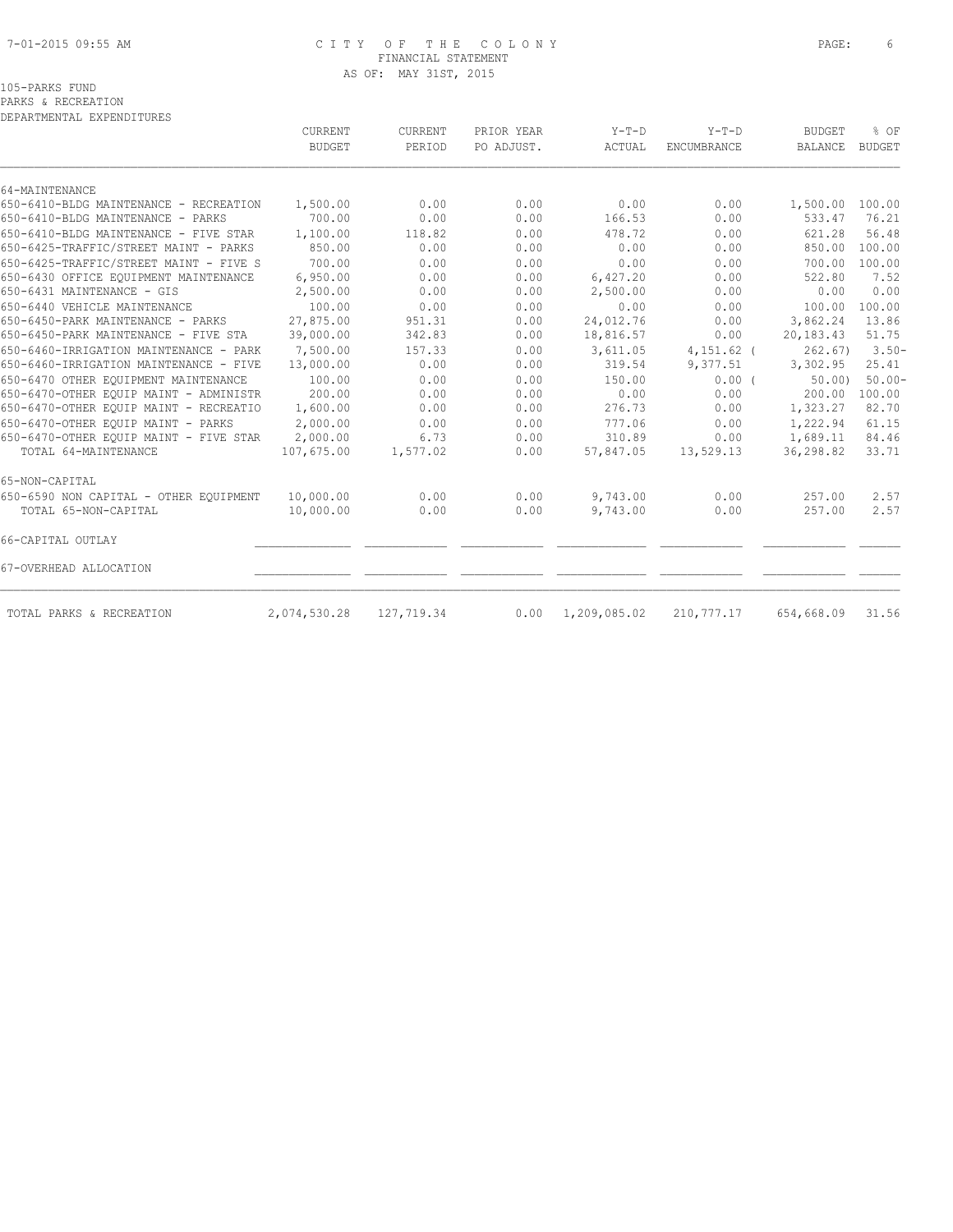#### 7-01-2015 09:55 AM C I T Y O F T H E C O L O N Y PAGE: 7 FINANCIAL STATEMENT AS OF: MAY 31ST, 2015

#### 105-PARKS FUND AQUATIC PARK

|                                         | CURRENT       | CURRENT   | PRIOR YEAR | $Y-T-D$    | $Y-T-D$              | <b>BUDGET</b>           | % OF         |
|-----------------------------------------|---------------|-----------|------------|------------|----------------------|-------------------------|--------------|
|                                         | <b>BUDGET</b> | PERIOD    | PO ADJUST. | ACTUAL     | ENCUMBRANCE          | BALANCE BUDGET          |              |
|                                         |               |           |            |            |                      |                         |              |
| 61-PERSONNEL SERVICES                   |               |           |            |            |                      |                         |              |
| 651-6110 SALARIES                       | 90, 269.20    | 6,600.50  | 0.00       | 59,671.60  | 0.00                 | 30,597.60               | 33.90        |
| 651-6111 SALARIES, OVERTIME             | 1,500.00      | 142.27    | 0.00       | 661.64     | 0.00                 | 838.36                  | 55.89        |
| 651-6112 PART-TIME, TEMPORARY           | 208,060.00    | 9,196.71  | 0.00       | 68,490.19  | 0.00                 | 139,569.81              | 67.08        |
| 651-6114 HOSPITALIZATION                | 16,100.00     | 1,309.64  | 0.00       | 10,226.41  | 0.00                 | 5,873.59                | 36.48        |
| 651-6115 SOCIAL SECURITY TAXES          | 23,020.50     | 1,199.57  | 0.00       | 9,710.77   | 0.00                 | 13,309.73               | 57.82        |
| 651-6116 WORKERS' COMPENSATION          | 7,396.00      | 0.00      | 0.00       | 6,795.46   | 0.00                 | 600.54                  | 8.12         |
| 651-6117 RETIREMENT CONTRIBUTIONS       | 11,652.39     | 851.62    | 0.00       | 7,571.90   | 0.00                 | 4,080.49                | 35.02        |
| 651-6118 UNIFORMS                       | 2,300.00      | 0.00      | 0.00       | 723.61     | 0.00                 | 1,576.39                | 68.54        |
| 651-6125 EDUCATION AND TRAINING         | 900.00        | 0.00      | 0.00       | 19.00      | 0.00                 | 881.00                  | 97.89        |
| 651-6126 TRAVEL EXPENSE                 | 1,000.00      | 54.06     | 0.00       | 420.79     | 0.00                 | 579.21                  | 57.92        |
| 651-6127 DUES AND MEMBERSHIPS           | 100.00        | 0.00      | 0.00       | 0.00       | 0.00                 | 100.00 100.00           |              |
| TOTAL 61-PERSONNEL SERVICES             | 362,298.09    | 19,354.37 | 0.00       | 164,291.37 | 0.00                 | 198,006.72              | 54.65        |
| 62-CONTRACTUAL SERVICES                 |               |           |            |            |                      |                         |              |
| 651-6213 CONTRACTUAL SERVICES           | 8,000.00      | 20,304.53 | 0.00       |            | 27,076.04 1,980.00 ( | $21,056.04$ ) $263.20-$ |              |
| 651-6214 JANITORIAL SERVICES            | 5,200.00      | 381.00    | 0.00       | 2,952.75   | 2,246.25             | 1.00                    | 0.02         |
| 651-6235 PRINTING SERVICES              | 3,150.00      | 0.00      | 0.00       | 2,415.00   | 690.00               | 45.00                   | 1.43         |
| 651-6244 TELEPHONE SERVICE              | 250.00        | 24.44     | 0.00       | 175.27     | 0.00                 | 74.73                   | 29.89        |
| 651-6275 EQUIPMENT RENTAL               | 25.00         | 0.00      | 0.00       | 0.00       | 0.00                 |                         | 25.00 100.00 |
| TOTAL 62-CONTRACTUAL SERVICES 16,625.00 |               | 20,709.97 | 0.00       | 32,619.06  | $4,916.25$ (         | 20,910.31) 125.78-      |              |
| 63-SUPPLIES                             |               |           |            |            |                      |                         |              |
| 651-6310 OFFICE SUPPLIES                | 300.00        | 0.00      | 0.00       | 203.11     | 0.00                 | 96.89                   | 32.30        |
| 651-6311 COPIER SUPPLIES                | 400.00        | 0.00      | 0.00       | 407.09     | 0.00(                | 7.09)                   | $1.77-$      |
| 651-6312 COMPUTER SUPPLIES              | 400.00        | 0.00      | 0.00       | 566.00     | $0.00$ (             | 166.00)                 | $41.50 -$    |
| 651-6313 JANITORIAL SUPPLIES 2,975.00   |               | 0.00      | 0.00       | 1,094.83   | 0.00                 | 1,880.17                | 63.20        |
| 651-6315 PROGRAM SUPPLIES               | 2,500.00      | 217.17    | 0.00       | 1,240.21   | 0.00                 | 1,259.79                | 50.39        |
| 651-6320 POSTAGE                        | 100.00        | 14.40     | 0.00       | 58.29      | 0.00                 | 41.71                   | 41.71        |
| 651-6322 SMALL TOOLS                    | 800.00        | 0.00      | 0.00       | 1,113.29   | 0.00(                | 313.29                  | $39.16 -$    |
| 651-6323 SMALL EQUIPMENT                | 600.00        | 25.82     | 0.00       | 209.71     | 0.00                 | 390.29                  | 65.05        |
| 651-6340 FUELS AND LUBRICANTS           | 400.00        | 0.00      | 0.00       | 45.00      | 0.00                 | 355.00                  | 88.75        |
| 651-6345 CHEMICALS                      | 13,500.00     | 0.00      | 0.00       | 3,384.72   | 8,653.35             | 1,461.93                | 10.83        |
| 651-6360 MEDICAL SUPPLIES               | 450.00        | 0.00      | 0.00       | 98.56      | 0.00                 | 351.44                  | 78.10        |
| 651-6390 MISCELLANEOUS SUPPLIES         | 1,200.00      | 87.75     | 0.00       | 584.92     | 0.00                 | 615.08                  | 51.26        |
| TOTAL 63-SUPPLIES                       | 23,625.00     | 345.14    | 0.00       | 9,005.73   | 8,653.35             | 5,965.92                | 25.25        |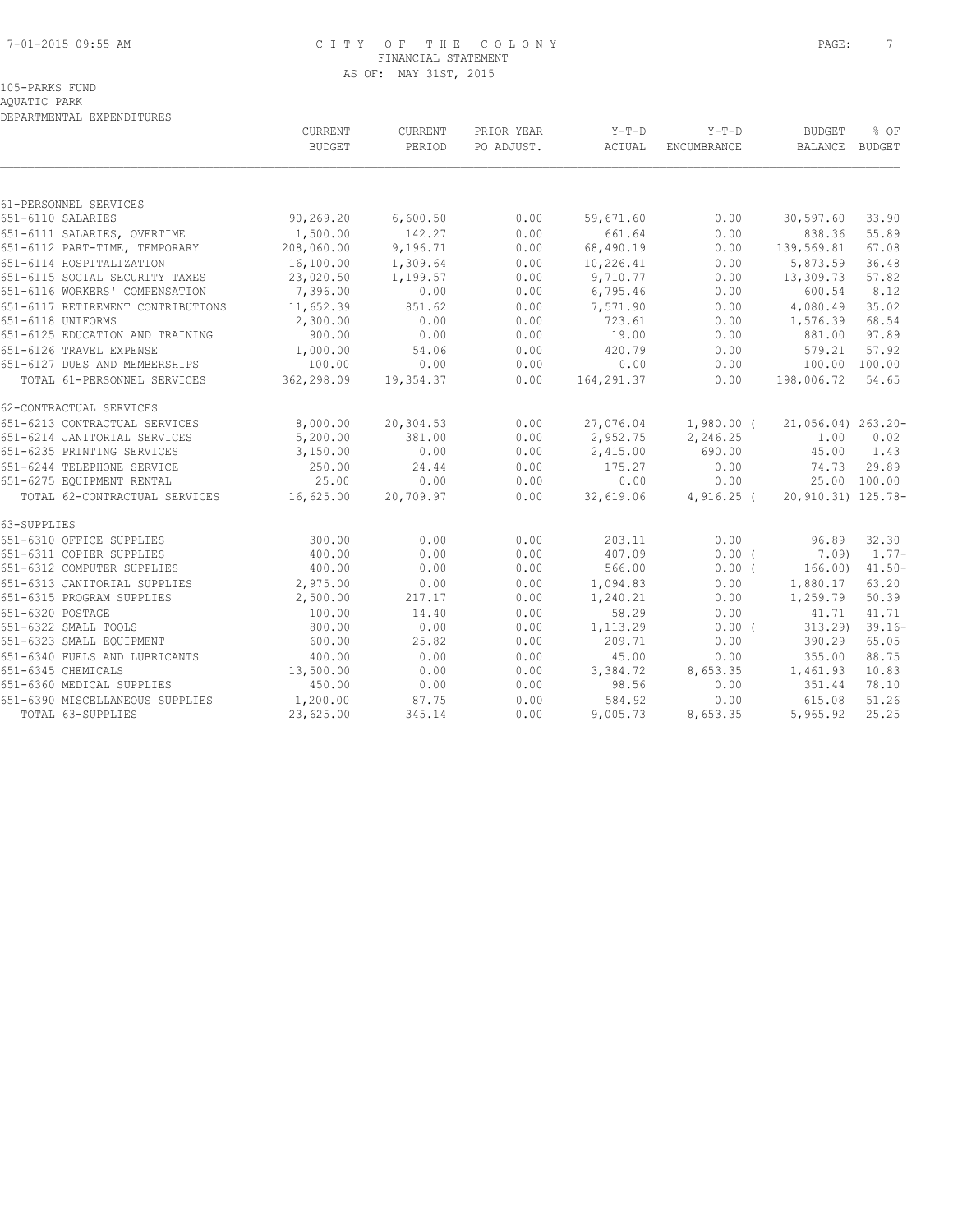#### 7-01-2015 09:55 AM C I T Y O F T H E C O L O N Y PAGE: 8 FINANCIAL STATEMENT AS OF: MAY 31ST, 2015

# 105-PARKS FUND

AQUATIC PARK

|                                        | CURRENT<br><b>BUDGET</b> | <b>CURRENT</b><br>PERIOD | PRIOR YEAR | $Y-T-D$    | $Y-T-D$<br>ENCUMBRANCE | <b>BUDGET</b><br>BALANCE | % OF<br>BUDGET |
|----------------------------------------|--------------------------|--------------------------|------------|------------|------------------------|--------------------------|----------------|
|                                        |                          |                          | PO ADJUST. | ACTUAL     |                        |                          |                |
| 64-MAINTENANCE                         |                          |                          |            |            |                        |                          |                |
| 651-6410 BUILDING MAINTENANCE          | 1,700.00                 | 0.00                     | 0.00       | 2,865.98   | $0.00$ (               | 1,165.98)                | 68.59-         |
| 651-6425 SIGN MAINTENANCE              | 600.00                   | 410.00                   | 0.00       | 476.24     | 0.00                   | 123.76                   | 20.63          |
|                                        |                          |                          |            |            |                        |                          |                |
| 651-6430 OFFICE EOUIPMENT - MAINTENANC | 0.00                     | 0.00                     | 0.00       | 117.00     | 0.00(                  | 117.00)                  | 0.00           |
| 651-6450 PARK MAINTENANCE              | 3,000.00                 | 667.17                   | 0.00       | 2,645.45   | 0.00                   | 354.55                   | 11.82          |
| 651-6470 OTHER EQUIPMENT - MAINTENANCE | 3,000.00                 | 0.00                     | 0.00       | 1,251.93   | 0.00                   | 1,748.07                 | 58.27          |
| TOTAL 64-MAINTENANCE                   | 8,300.00                 | 1,077.17                 | 0.00       | 7,356.60   | 0.00                   | 943.40                   | 11.37          |
| 65-NON-CAPITAL                         |                          |                          |            |            |                        |                          |                |
| 66-CAPITAL OUTLAY                      |                          |                          |            |            |                        |                          |                |
| 67-OVERHEAD ALLOCATION                 |                          |                          |            |            |                        |                          |                |
| TOTAL AOUATIC PARK                     | 410,848.09               | 41,486.65                | 0.00       | 213,272.76 | 13,569.60              | 184,005.73               | 44.79          |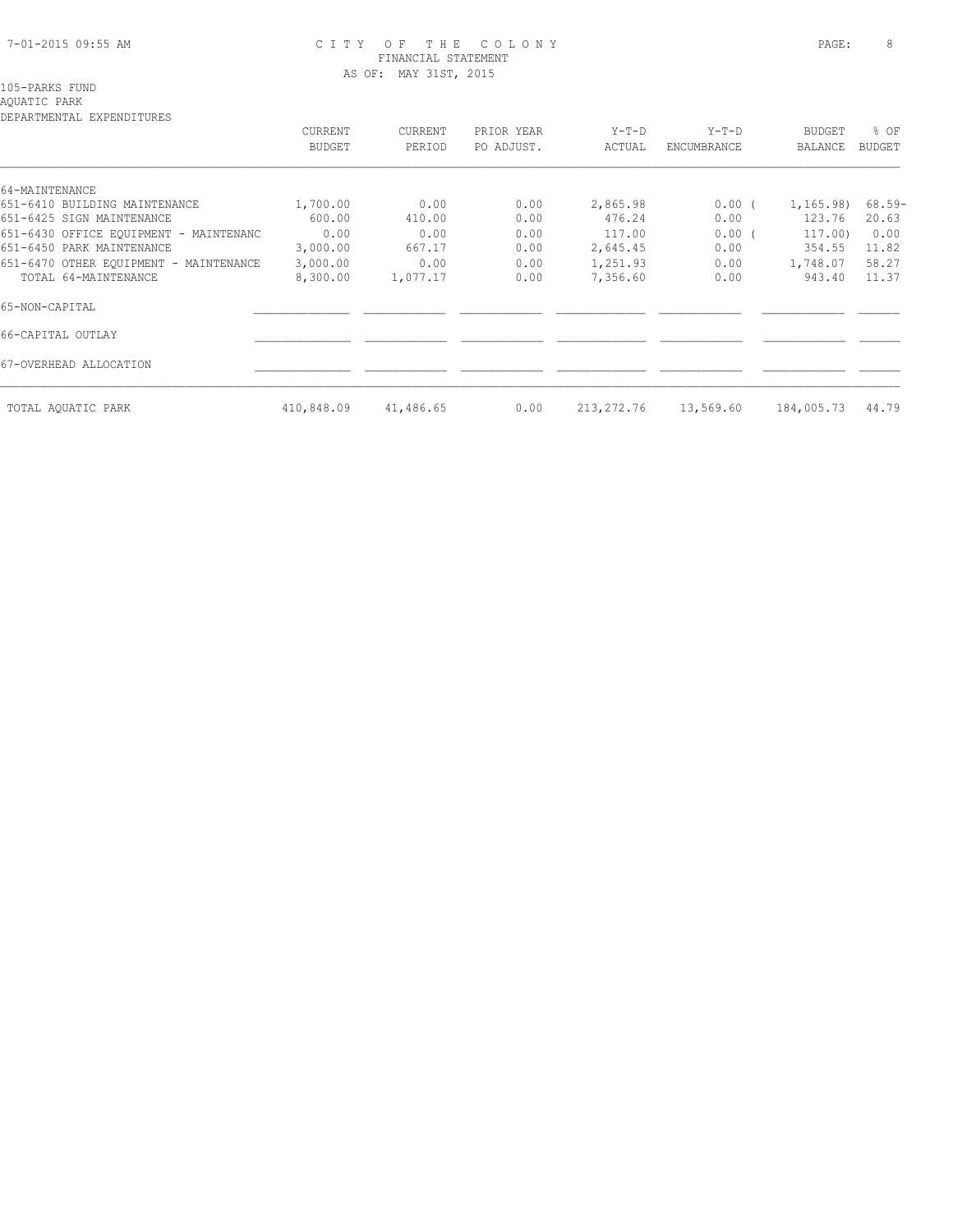# 7-01-2015 09:55 AM C I T Y O F T H E C O L O N Y PAGE: 9 FINANCIAL STATEMENT AS OF: MAY 31ST, 2015

105-PARKS FUND

COMMUNITY CENTER DEPARTMENTAL EXPENDITURES

|                                        | CURRENT                                         | <b>CURRENT</b> | PRIOR YEAR | $Y-T-D$                                       | $Y-T-D$                                         | <b>BUDGET</b>                          | % OF            |
|----------------------------------------|-------------------------------------------------|----------------|------------|-----------------------------------------------|-------------------------------------------------|----------------------------------------|-----------------|
|                                        | <b>BUDGET</b>                                   | PERIOD         | PO ADJUST. | ACTUAL                                        | ENCUMBRANCE                                     | BALANCE BUDGET                         |                 |
| 61-PERSONNEL SERVICES                  |                                                 |                |            |                                               |                                                 |                                        |                 |
| 652-6110 SALARIES                      | 68,786.49                                       | 5,202.36       | 0.00       | 45,086.62                                     | 0.00                                            | 23,699.87                              | 34.45           |
| 652-6111 SALARIES, OVERTIME            | 1,000.00                                        | 0.00           | 0.00       | 179.80                                        | 0.00                                            | 820.20                                 | 82.02           |
| 652-6112 PART-TIME, TEMPORARY          | 18,065.17                                       | 1,585.12       | 0.00       | 13,991.84                                     | 0.00                                            | 4,073.33                               | 22.55           |
| 652-6114 HOSPITALIZATION INSURANCE     | 16,100.00                                       | 1,299.18       | 0.00       | 10,144.02                                     | 0.00                                            | 5,955.98                               | 36.99           |
| 652-6115 SOCIAL SECURITY TAXES         | 7,030.78                                        | 457.93         | 0.00       | 4,071.34                                      | 0.00                                            | 2,959.44                               | 42.09           |
| 652-6116 WORKERS' COMPENSATION         | 467.00                                          | 0.00           | 0.00       | 429.08                                        | 0.00                                            | 37.92                                  | 8.12            |
| 652-6117 RETIREMENT CONTRIBUTIONS      | 8,775.60                                        | 657.07         | 0.00       | 5,711.79                                      | 0.00                                            | 3,063.81                               | 34.91           |
| 652-6118 UNIFORMS                      | 50.00                                           | 0.00           | 0.00       | 0.00                                          | 0.00                                            |                                        | 50.00 100.00    |
| 652-6125 EDUCATION AND TRAINING        | 360.00                                          | 0.00           | 0.00       | 65.00                                         | 0.00                                            | 295.00                                 | 81.94           |
| 652-6127 DUES AND MEMBERSHIPS          | 700.00                                          | 0.00           | 0.00       | 90.00                                         | 0.00                                            | 610.00                                 | 87.14           |
| TOTAL 61-PERSONNEL SERVICES            | 121,335.04                                      | 9,201.66       | 0.00       | 79,769.49                                     | 0.00                                            | 41,565.55                              | 34.26           |
| 62-CONTRACTUAL SERVICES                |                                                 |                |            |                                               |                                                 |                                        |                 |
| 652-6213 CONTRACTUAL SERVICES          | 1,200.00                                        | 0.00           | 0.00       | 195.95                                        | 0.00                                            | 1,004.05                               | 83.67           |
| 652-6235 PRINTING SERVICES             | 26.00                                           | 0.00           | 0.00       | 0.00                                          | 0.00                                            |                                        | 26.00 100.00    |
| TOTAL 62-CONTRACTUAL SERVICES          | 1,226.00                                        | 0.00           | 0.00       | 195.95                                        | 0.00                                            | 1,030.05                               | 84.02           |
| 63-SUPPLIES                            |                                                 |                |            |                                               |                                                 |                                        |                 |
| 652-6310 OFFICE SUPPLIES               | 250.00                                          | 0.00           | 0.00       | 122.36                                        | 0.00                                            | 127.64                                 | 51.06           |
| 652-6311 COPIER SUPPLIES               | 150.00                                          | 0.00           | 0.00       | 215.95                                        | $0.00$ (                                        | 65.95)                                 | $43.97-$        |
| 652-6312 COMPUTER SUPPLIES             | 400.00                                          | 0.00           | 0.00       | 186.05                                        | 0.00                                            | 213.95                                 | 53.49           |
| 652-6313 JANITORIAL SUPPLIES           | 200.00                                          | 0.00           | 0.00       | 0.00                                          | 0.00                                            | 200.00 100.00                          |                 |
| 652-6315 PROGRAM SUPPLIES              | 4,500.00                                        | 350.10         | 0.00       | 2,236.75                                      | 0.00                                            | 2,263.25                               | 50.29           |
| 652-6320 POSTAGE                       | 0.00                                            | 18.24          | 0.00       | 42.77                                         | $0.00$ (                                        | 42.77)                                 | 0.00            |
| 652-6360 MEDICAL SUPPLIES              | 50.00                                           | 0.00           | 0.00       | 431.36                                        | $0.00$ (                                        |                                        | 381.36) 762.72- |
| 652-6390 MISCELLANEOUS SUPPLIES        | 400.00                                          | 0.00           | 0.00       | 0.00                                          | 0.00                                            | 400.00 100.00                          |                 |
| TOTAL 63-SUPPLIES                      | 5,950.00                                        | 368.34         | 0.00       | 3,235.24                                      | 0.00                                            | 2,714.76                               | 45.63           |
| 64-MAINTENANCE                         |                                                 |                |            |                                               |                                                 |                                        |                 |
| 652-6410 BUILDING MAINTENANCE          | 50.00                                           | 0.00           | 0.00       | 0.00                                          | 0.00                                            |                                        | 50.00 100.00    |
| 652-6430 OFFICE EOUIPMENT MAINTENANCE  | 200.00                                          | 0.00           | 0.00       | 0.00                                          | 0.00                                            | 200.00 100.00                          |                 |
| TOTAL 64-MAINTENANCE                   | 250.00                                          | 0.00           | 0.00       | 0.00                                          | 0.00                                            | 250.00 100.00                          |                 |
| 67-OVERHEAD ALLOCATION                 |                                                 |                |            |                                               |                                                 |                                        |                 |
| TOTAL COMMUNITY CENTER                 | 128,761.04                                      | 9,570.00       | 0.00       | 83,200.68                                     | 0.00                                            | 45,560.36                              | 35.38           |
| *** TOTAL EXPENDITURES ***             | 3,628,535.41<br>=============================== | 178,775.99     | 0.00       | 1,505,632.66<br>============================= | 224,346.77                                      | 1,898,555.98<br>====================== | 52.32           |
| ** REVENUE OVER(UNDER) EXPENDITURES *( | 284,446.41)(                                    | 87,701.79)     | 0.00       |                                               | 1, 378, 913.15 ( 224, 346.77) ( 1, 439, 012.79) |                                        | 0.00            |
|                                        |                                                 |                |            |                                               |                                                 | ------------- ------                   |                 |

\*\*\* END OF REPORT \*\*\*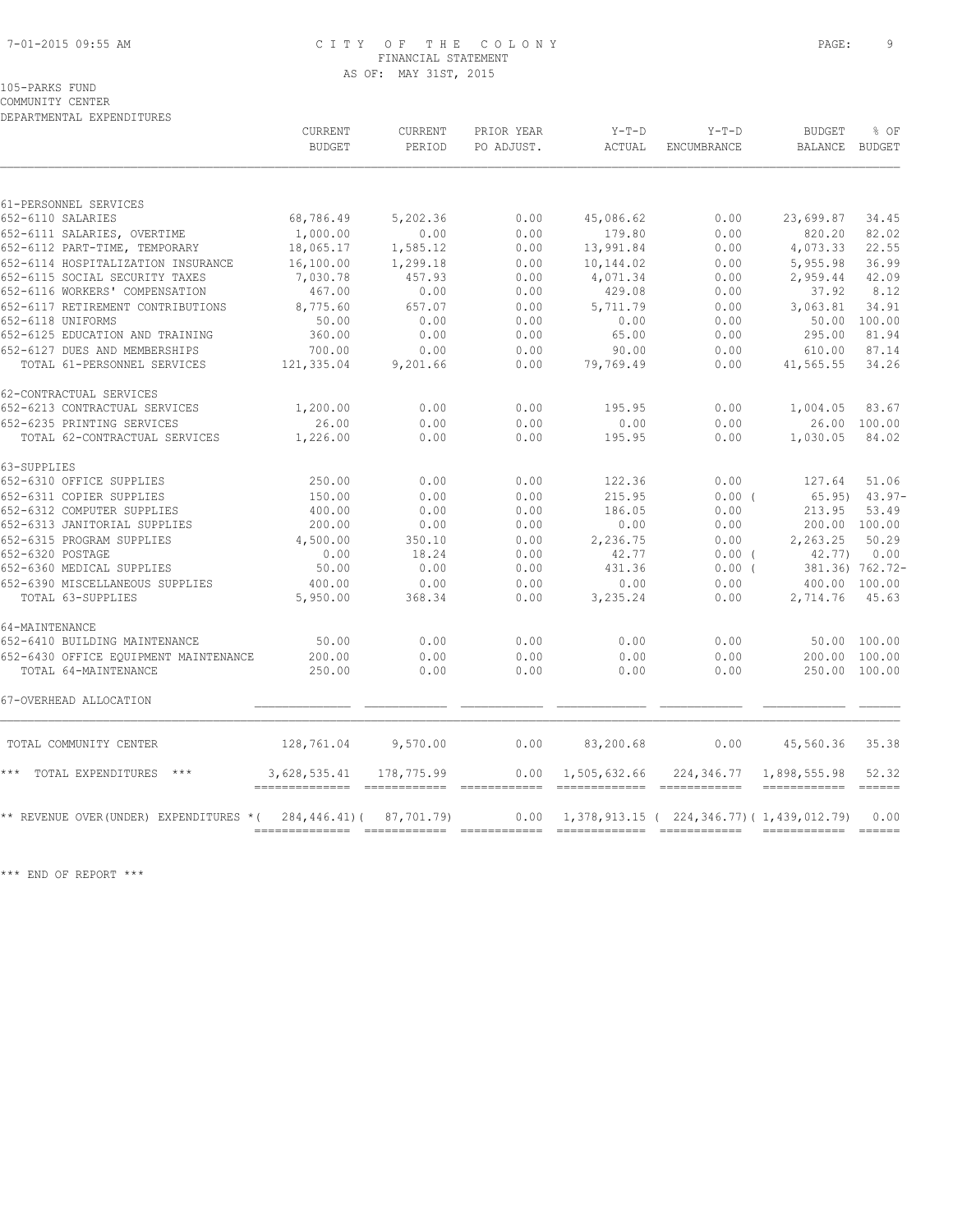#### 7-01-2015 09:55 AM C I T Y O F T H E C O L O N Y PAGE: 1 FINANCIAL STATEMENT AS OF: MAY 31ST, 2015

#### 200-UTILITY FUND FINANCIAL SUMMARY

|                                          | CURRENT                                      | CURRENT                                                                                                                                                                                                                                                                                                                                                                                                                                                                              | PRIOR YEAR           | $Y-T-D$                                 | $Y-T-D$                                                                                                                                                                                                                                                                                                                                                                                                                                                                                        | <b>BUDGET</b>                                                                                                                                                                                                                                                                                                                                                                                                                                                                                            | % OF                             |
|------------------------------------------|----------------------------------------------|--------------------------------------------------------------------------------------------------------------------------------------------------------------------------------------------------------------------------------------------------------------------------------------------------------------------------------------------------------------------------------------------------------------------------------------------------------------------------------------|----------------------|-----------------------------------------|------------------------------------------------------------------------------------------------------------------------------------------------------------------------------------------------------------------------------------------------------------------------------------------------------------------------------------------------------------------------------------------------------------------------------------------------------------------------------------------------|----------------------------------------------------------------------------------------------------------------------------------------------------------------------------------------------------------------------------------------------------------------------------------------------------------------------------------------------------------------------------------------------------------------------------------------------------------------------------------------------------------|----------------------------------|
|                                          | <b>BUDGET</b>                                | PERIOD                                                                                                                                                                                                                                                                                                                                                                                                                                                                               | PO ADJUST.           | ACTUAL                                  | <b>ENCUMBRANCE</b>                                                                                                                                                                                                                                                                                                                                                                                                                                                                             | <b>BALANCE</b>                                                                                                                                                                                                                                                                                                                                                                                                                                                                                           | <b>BUDGET</b>                    |
| REVENUE SUMMARY                          |                                              |                                                                                                                                                                                                                                                                                                                                                                                                                                                                                      |                      |                                         |                                                                                                                                                                                                                                                                                                                                                                                                                                                                                                |                                                                                                                                                                                                                                                                                                                                                                                                                                                                                                          |                                  |
| 3-RECYCLE REVENUE                        | 35,000.00                                    | 2,638.64                                                                                                                                                                                                                                                                                                                                                                                                                                                                             | 0.00                 | 21,071.60                               | 0.00                                                                                                                                                                                                                                                                                                                                                                                                                                                                                           | 13,928.40                                                                                                                                                                                                                                                                                                                                                                                                                                                                                                | 39.80                            |
| 4-SERVICE REVENUE                        | 14, 286, 276.00 1, 091, 648.13               |                                                                                                                                                                                                                                                                                                                                                                                                                                                                                      | 0.00                 | 8,688,403.67                            | 0.00                                                                                                                                                                                                                                                                                                                                                                                                                                                                                           | 5,597,872.33                                                                                                                                                                                                                                                                                                                                                                                                                                                                                             | 39.18                            |
| 8-MISCELLANEOUS REVENUE                  | 550,000.00                                   | 58.66                                                                                                                                                                                                                                                                                                                                                                                                                                                                                | 0.00                 | 550,468.36                              | $0.00$ (                                                                                                                                                                                                                                                                                                                                                                                                                                                                                       | 468.36)                                                                                                                                                                                                                                                                                                                                                                                                                                                                                                  | $0.09-$                          |
| ** TOTAL REVENUES **                     | 14,871,276.00 1,094,345.43<br>-------------- | $\begin{array}{cccccc} \multicolumn{2}{c}{} & \multicolumn{2}{c}{} & \multicolumn{2}{c}{} & \multicolumn{2}{c}{} & \multicolumn{2}{c}{} & \multicolumn{2}{c}{} & \multicolumn{2}{c}{} & \multicolumn{2}{c}{} & \multicolumn{2}{c}{} & \multicolumn{2}{c}{} & \multicolumn{2}{c}{} & \multicolumn{2}{c}{} & \multicolumn{2}{c}{} & \multicolumn{2}{c}{} & \multicolumn{2}{c}{} & \multicolumn{2}{c}{} & \multicolumn{2}{c}{} & \multicolumn{2}{c}{} & \multicolumn{2}{c}{} & \multic$ | 0.00<br>============ | 9,259,943.63<br>-------------           | 0.00<br>$\begin{array}{cccccccccc} \multicolumn{2}{c}{} & \multicolumn{2}{c}{} & \multicolumn{2}{c}{} & \multicolumn{2}{c}{} & \multicolumn{2}{c}{} & \multicolumn{2}{c}{} & \multicolumn{2}{c}{} & \multicolumn{2}{c}{} & \multicolumn{2}{c}{} & \multicolumn{2}{c}{} & \multicolumn{2}{c}{} & \multicolumn{2}{c}{} & \multicolumn{2}{c}{} & \multicolumn{2}{c}{} & \multicolumn{2}{c}{} & \multicolumn{2}{c}{} & \multicolumn{2}{c}{} & \multicolumn{2}{c}{} & \multicolumn{2}{c}{} & \mult$ | 5, 611, 332.37<br>$\begin{array}{cccccccccc} \multicolumn{2}{c}{} & \multicolumn{2}{c}{} & \multicolumn{2}{c}{} & \multicolumn{2}{c}{} & \multicolumn{2}{c}{} & \multicolumn{2}{c}{} & \multicolumn{2}{c}{} & \multicolumn{2}{c}{} & \multicolumn{2}{c}{} & \multicolumn{2}{c}{} & \multicolumn{2}{c}{} & \multicolumn{2}{c}{} & \multicolumn{2}{c}{} & \multicolumn{2}{c}{} & \multicolumn{2}{c}{} & \multicolumn{2}{c}{} & \multicolumn{2}{c}{} & \multicolumn{2}{c}{} & \multicolumn{2}{c}{} & \mult$ | 37.73<br>$=$ $=$ $=$ $=$ $=$ $=$ |
| EXPENDITURE SUMMARY                      |                                              |                                                                                                                                                                                                                                                                                                                                                                                                                                                                                      |                      |                                         |                                                                                                                                                                                                                                                                                                                                                                                                                                                                                                |                                                                                                                                                                                                                                                                                                                                                                                                                                                                                                          |                                  |
| 635 - NON-DEPARTMENTAL                   | 8,289,758.00                                 | 56,727.60                                                                                                                                                                                                                                                                                                                                                                                                                                                                            | 0.00                 | 5,665,169.90                            | 0.00                                                                                                                                                                                                                                                                                                                                                                                                                                                                                           | 2,624,588.10                                                                                                                                                                                                                                                                                                                                                                                                                                                                                             | 31.66                            |
| 661 - WATER DISTRIBUTION                 | 1,281,829.65                                 | 82,394.79                                                                                                                                                                                                                                                                                                                                                                                                                                                                            | 0.00                 | 771,380.18                              | 0.00                                                                                                                                                                                                                                                                                                                                                                                                                                                                                           | 510,449.47                                                                                                                                                                                                                                                                                                                                                                                                                                                                                               | 39.82                            |
| 662 - WASTEWATER DEPT                    | 666,168.22                                   | 36,572.31                                                                                                                                                                                                                                                                                                                                                                                                                                                                            | 5,352.13             | 455,603.10                              | 67,901.70                                                                                                                                                                                                                                                                                                                                                                                                                                                                                      | 148,015.55                                                                                                                                                                                                                                                                                                                                                                                                                                                                                               | 22.22                            |
| 663 - UTILITY ADMIN                      | 692,734.81                                   | 46,093.09                                                                                                                                                                                                                                                                                                                                                                                                                                                                            | 0.00                 | 425,843.33                              | 26,733.64                                                                                                                                                                                                                                                                                                                                                                                                                                                                                      | 240,157.84                                                                                                                                                                                                                                                                                                                                                                                                                                                                                               | 34.67                            |
| 666 - WATER PRODUCTION                   | 2,780,853.56                                 | 239,762.47                                                                                                                                                                                                                                                                                                                                                                                                                                                                           | 29,359.87            | 1,814,229.71                            | 77,525.60                                                                                                                                                                                                                                                                                                                                                                                                                                                                                      | 918, 458.12                                                                                                                                                                                                                                                                                                                                                                                                                                                                                              | 33.03                            |
| 667 - PUBLIC WORKS ADMIN                 | 1,600,834.31                                 | 109,988.11                                                                                                                                                                                                                                                                                                                                                                                                                                                                           | 0.00                 | 999, 144, 44                            | 231,298.28                                                                                                                                                                                                                                                                                                                                                                                                                                                                                     | 370, 391.59                                                                                                                                                                                                                                                                                                                                                                                                                                                                                              | 23.14                            |
| 671 - STORM WTR ENG                      | 38,400.00                                    | 17.46                                                                                                                                                                                                                                                                                                                                                                                                                                                                                | 0.00                 | 20,281.12                               | 75.99                                                                                                                                                                                                                                                                                                                                                                                                                                                                                          | 18,042.89                                                                                                                                                                                                                                                                                                                                                                                                                                                                                                | 46.99                            |
| 672 - STORM WTR PUB WKS                  | 149,646.15                                   | 7,162.99                                                                                                                                                                                                                                                                                                                                                                                                                                                                             | 0.00                 | 66,367.96                               | 6,000.00                                                                                                                                                                                                                                                                                                                                                                                                                                                                                       | 77,278.19                                                                                                                                                                                                                                                                                                                                                                                                                                                                                                | 51.64                            |
| 690 - ENVIRONMENTAL                      | 157, 345.31                                  | 8,355.98                                                                                                                                                                                                                                                                                                                                                                                                                                                                             | 0.00                 | 79,432.07                               | 22,075.42                                                                                                                                                                                                                                                                                                                                                                                                                                                                                      | 55,837.82                                                                                                                                                                                                                                                                                                                                                                                                                                                                                                | 35.49                            |
| ** TOTAL EXPENDITURES **                 | 15,657,570.01<br>==============              | 587,074.80<br>============                                                                                                                                                                                                                                                                                                                                                                                                                                                           |                      | 34,712.00 10,297,451.81                 | 431,610.63<br>============                                                                                                                                                                                                                                                                                                                                                                                                                                                                     | 4,963,219.57                                                                                                                                                                                                                                                                                                                                                                                                                                                                                             | 31.70<br>$=$ $=$ $=$ $=$ $=$     |
| ** REVENUE OVER (UNDER) EXPENDITURES * ( | 786,294.01)                                  | 507,270.63                                                                                                                                                                                                                                                                                                                                                                                                                                                                           |                      | 34,712.00 ( 1,037,508.18) ( 431,610.63) |                                                                                                                                                                                                                                                                                                                                                                                                                                                                                                | 648,112.80                                                                                                                                                                                                                                                                                                                                                                                                                                                                                               | $4.41-$                          |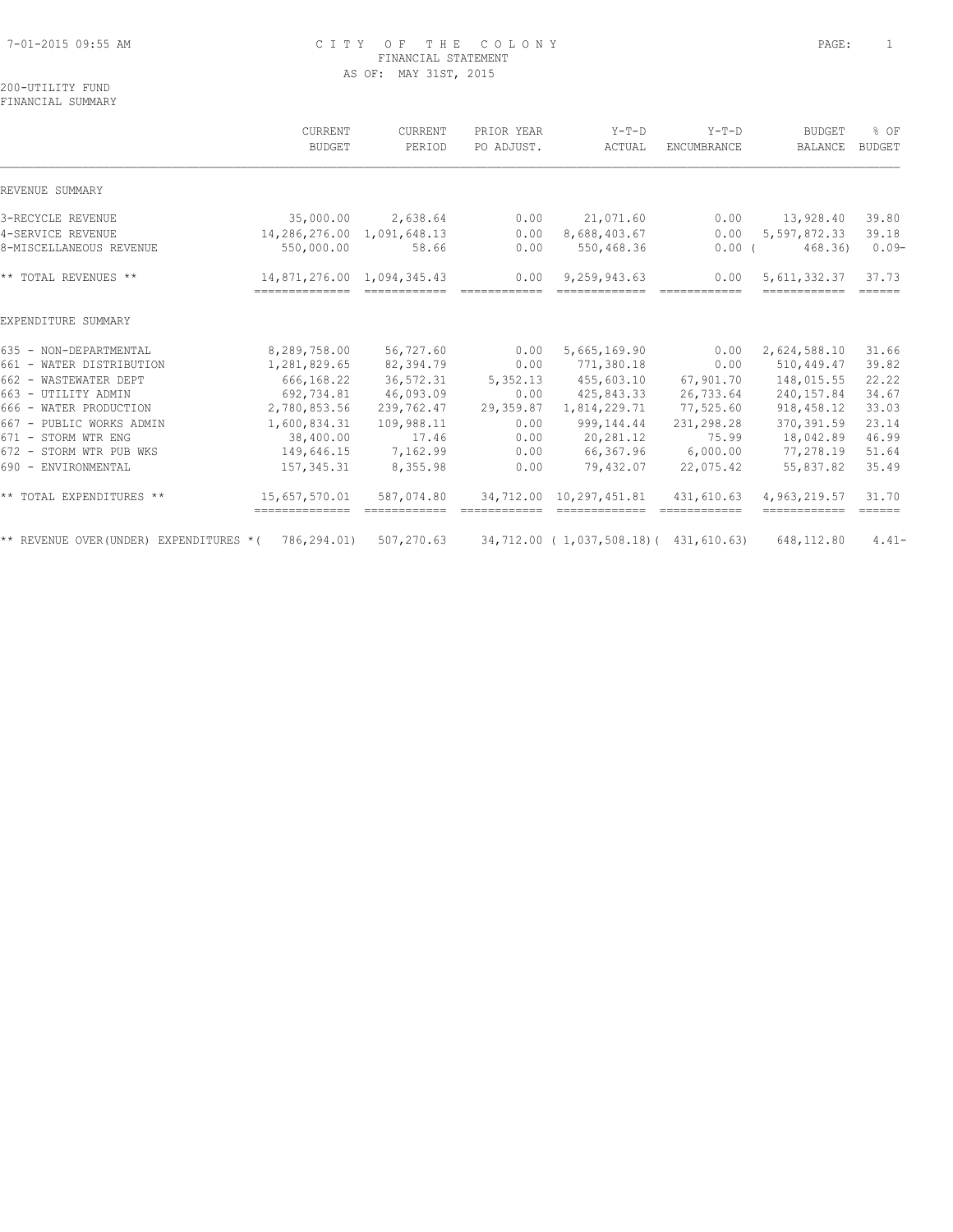#### 7-01-2015 09:55 AM C I T Y O F T H E C O L O N Y PAGE: 2 FINANCIAL STATEMENT AS OF: MAY 31ST, 2015

# 200-UTILITY FUND

REVENUES

|        |                               | CURRENT                    | CURRENT                        | PRIOR YEAR | $Y-T-D$        | $Y-T-D$     | <b>BUDGET</b>                  | % OF     |
|--------|-------------------------------|----------------------------|--------------------------------|------------|----------------|-------------|--------------------------------|----------|
|        |                               | <b>BUDGET</b>              | PERIOD                         | PO ADJUST. | ACTUAL         | ENCUMBRANCE | BALANCE                        | BUDGET   |
|        |                               |                            |                                |            |                |             |                                |          |
|        | 3-RECYCLE REVENUE             |                            |                                |            |                |             |                                |          |
| 435000 | SOLID WASTE/RECYCLING REVENU  |                            | 35,000.00 2,638.64             | 0.00       | 21,071.60      | 0.00        | 13,928.40                      | 39.80    |
|        | TOTAL 3-RECYCLE REVENUE       | 35,000.00                  | 2,638.64                       | 0.00       | 21,071.60      | 0.00        | 13,928.40                      | 39.80    |
|        | 4-SERVICE REVENUE             |                            |                                |            |                |             |                                |          |
| 441000 | WATER SERVICE                 | 8,647,753.00               | 614, 512.64                    | 0.00       | 4,875,218.50   | 0.00        | 3,772,534.50                   | 43.62    |
| 442000 | WASTEWATER SERVICE            | 4,940,323.00               | 417,806.66                     | 0.00       | 3, 263, 775.30 | 0.00        | 1,676,547.70                   | 33.94    |
| 442502 | RECYCLING EDUCATION CONTRIBU  | 36,000.00                  | 0.00                           | 0.00       | 0.00           | 0.00        | 36,000.00                      | 100.00   |
| 443000 | RECONNECT FEES                | 20,000.00                  | 1,300.00                       | 0.00       | 14,520.00      | 0.00        | 5,480.00                       | 27.40    |
| 443500 | PENALTIES                     | 410,000.00                 | 30,584.93                      | 0.00       | 295,196.96     | 0.00        | 114,803.04                     | 28.00    |
| 443510 | NON-SCHEDULED ON              | 2,000.00                   | 130.00                         | 0.00       | 1,480.00       | 0.00        | 520.00                         | 26.00    |
| 443515 | NON-SCHEDULED OFF             | 200.00                     | 0.00                           | 0.00       | 0.00           | 0.00        | 200.00                         | 100.00   |
| 444000 | TAP CONNECTION FEES           | 200,000.00                 | 16,300.00                      | 0.00       | 183,190.00     |             | $0.00$ 16,810.00               | 8.41     |
| 444100 | TRANSFER FEES                 | 1,000.00                   | 163.29                         | 0.00       | 1,239.30       |             | 0.00(<br>239.30) 23.93-        |          |
| 444500 | BACKFLOW INSPECTION FEES      | 10,000.00                  | 4,348.74                       | 0.00       | 10,841.82      | $0.00$ (    | 841.82)                        | $8.42-$  |
| 446400 | ELECTRONIC RECYCLING REBATE   | 0.00                       | 1,041.20                       | 0.00       | 2,641.58       | $0.00$ (    | 2,641.58)                      | 0.00     |
| 447000 | INTEREST INCOME               | 4,000.00                   | 1,111.69                       | 0.00       | 6,297.86       |             | 0.00(2,297.86)                 | $57.45-$ |
| 449000 | MISCELLANEOUS REVENUE         | 15,000.00                  | 4,348.98                       | 0.00       | 34,000.49      |             | $0.00$ ( $19,000.49$ ) 126.67- |          |
| 449100 | NONREFUNDED BALANCES          | 0.00                       | 0.00                           | 0.00       | 1.86           |             | $0.00$ (<br>1.86)              | 0.00     |
|        | TOTAL 4-SERVICE REVENUE       |                            | 14, 286, 276.00 1, 091, 648.13 | 0.00       | 8,688,403.67   |             | $0.00$ 5,597,872.33            | 39.18    |
|        | 5-OTHER REVENUE               |                            |                                |            |                |             |                                |          |
|        | 8-MISCELLANEOUS REVENUE       |                            |                                |            |                |             |                                |          |
| 484000 | DISCOUNT REVENUE              | 0.00                       | 58.66                          | 0.00       | 468.36         |             | $0.00$ ( $468.36$ )            | 0.00     |
| 489003 | BAL TRANF IN STORM WTR UTILI  | 350,000.00                 | 0.00                           | 0.00       | 350,000.00     | 0.00        | 0.00                           | 0.00     |
| 489081 | TRANSFER IN - CAP PROJ STREE  | 200,000.00                 | 0.00                           | 0.00       | 200,000.00     | 0.00        | 0.00                           | 0.00     |
|        | TOTAL 8-MISCELLANEOUS REVENUE | 550,000.00                 | 58.66                          | 0.00       | 550,468.36     | $0.00$ (    | 468.36)                        | $0.09-$  |
|        | ** TOTAL REVENUES **          | 14,871,276.00 1,094,345.43 |                                | 0.00       | 9,259,943.63   | 0.00        | 5,611,332.37                   | 37.73    |
|        |                               |                            |                                |            |                |             |                                |          |
|        |                               |                            |                                |            |                |             |                                |          |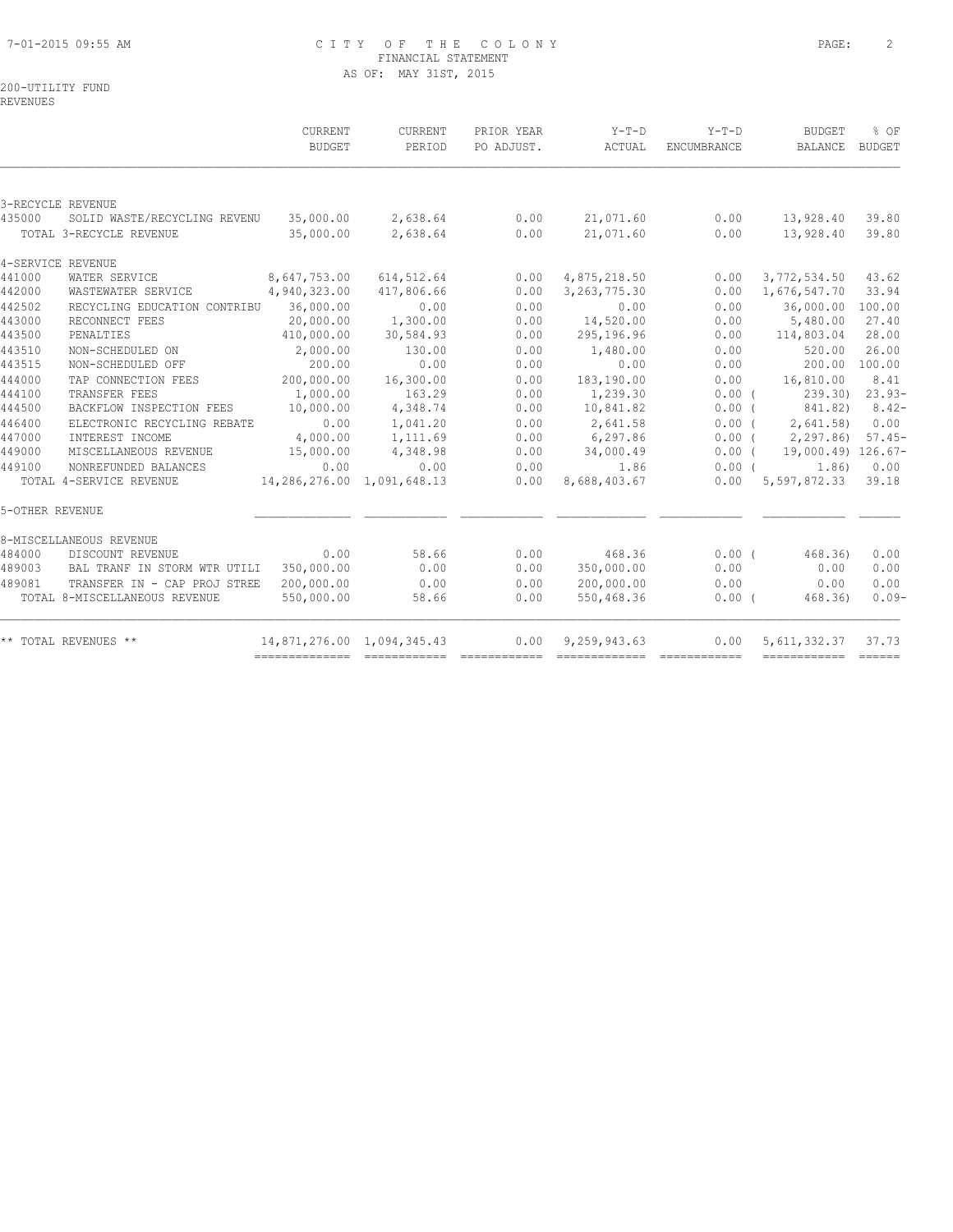# 7-01-2015 09:55 AM C I T Y O F T H E C O L O N Y PAGE: 3 FINANCIAL STATEMENT AS OF: MAY 31ST, 2015

# 200-UTILITY FUND

635 - NON-DEPARTMENTAL DEPARTMENTAL EXPENDITURES

| CURRENT<br><b>BUDGET</b>                              | CURRENT<br>PERIOD      | PRIOR YEAR<br>PO ADJUST. | $Y-T-D$<br>ACTUAL | $Y-T-D$<br>ENCUMBRANCE | <b>BUDGET</b><br><b>BALANCE</b> | % OF<br><b>BUDGET</b>                                                                                                                                       |
|-------------------------------------------------------|------------------------|--------------------------|-------------------|------------------------|---------------------------------|-------------------------------------------------------------------------------------------------------------------------------------------------------------|
|                                                       |                        |                          |                   |                        |                                 |                                                                                                                                                             |
|                                                       |                        |                          |                   |                        |                                 |                                                                                                                                                             |
|                                                       |                        |                          |                   |                        |                                 | 60.53                                                                                                                                                       |
|                                                       |                        |                          |                   |                        |                                 | 60.53                                                                                                                                                       |
|                                                       |                        |                          |                   |                        |                                 |                                                                                                                                                             |
| 8,000.00                                              | 600.60                 | 0.00                     | 5,405.40          | 0.00                   | 2,594.60                        | 32.43                                                                                                                                                       |
| 65,000.00                                             | 627.00                 | 0.00                     | 3,338.50          | 0.00                   | 61,661.50                       | 94.86                                                                                                                                                       |
| 2,000.00                                              | 0.00                   | 0.00                     | 0.00              | 0.00                   | 2,000.00                        | 100.00                                                                                                                                                      |
| 75,000.00                                             | 1,227.60               | 0.00                     | 8,743.90          | 0.00                   | 66,256.10                       | 88.34                                                                                                                                                       |
|                                                       |                        |                          |                   |                        |                                 |                                                                                                                                                             |
| 1,000.00                                              | 0.00                   | 0.00                     | 0.00              | 0.00                   |                                 |                                                                                                                                                             |
| 1,000.00                                              | 0.00                   | 0.00                     | 0.00              | 0.00                   |                                 |                                                                                                                                                             |
|                                                       |                        |                          |                   |                        |                                 |                                                                                                                                                             |
| 2,600.00                                              | 0.00                   | 0.00                     | 2,600.00          | 0.00                   | 0.00                            | 0.00                                                                                                                                                        |
| 2,600.00                                              | 0.00                   | 0.00                     | 2,600.00          | 0.00                   | 0.00                            | 0.00                                                                                                                                                        |
|                                                       |                        |                          |                   |                        |                                 |                                                                                                                                                             |
|                                                       |                        |                          |                   |                        |                                 |                                                                                                                                                             |
|                                                       |                        |                          |                   |                        |                                 |                                                                                                                                                             |
| 2,593,752.00                                          | 0.00                   | 0.00                     | 0.00              | 0.00                   |                                 |                                                                                                                                                             |
| 2,593,752.00                                          | 0.00                   | 0.00                     | 0.00              | 0.00                   |                                 |                                                                                                                                                             |
|                                                       |                        |                          |                   |                        |                                 |                                                                                                                                                             |
| 0.00                                                  | 10,500.00              | 0.00                     | 10,500.00         |                        | 10, 500.00)                     | 0.00                                                                                                                                                        |
| 635-6803 TRANSFER OUT - TAX SUPP DEBT<br>2,275,000.00 | 0.00                   | 0.00                     | 2,275,000.00      | 0.00                   | 0.00                            | 0.00                                                                                                                                                        |
| 995,000.00                                            | 0.00                   | 0.00                     | 995,000.00        | 0.00                   | 0.00                            | 0.00                                                                                                                                                        |
| 0.00                                                  | 45,000.00              | 0.00                     | 45,000.00         |                        | 45,000.00)                      | 0.00                                                                                                                                                        |
| 2,332,406.00                                          | 0.00                   | 0.00                     | 2,322,406.00      | 0.00                   | 10,000.00                       | 0.43                                                                                                                                                        |
| 5,602,406.00                                          | 55,500.00              | 0.00                     | 5,647,906.00      |                        | 45,500.00)                      | $0.81 -$                                                                                                                                                    |
| 8,289,758.00                                          | 56,727.60              | 0.00                     | 5,665,169.90      |                        |                                 | 31.66                                                                                                                                                       |
|                                                       | 15,000.00<br>15,000.00 | 0.00<br>0.00             | 0.00<br>0.00      | 5,920.00<br>5,920.00   | 0.00<br>0.00                    | 9,080.00<br>9,080.00<br>1,000.00 100.00<br>1,000.00 100.00<br>2,593,752.00 100.00<br>2,593,752.00 100.00<br>0.00(<br>0.00(<br>0.00(<br>0.00<br>2,624,588.10 |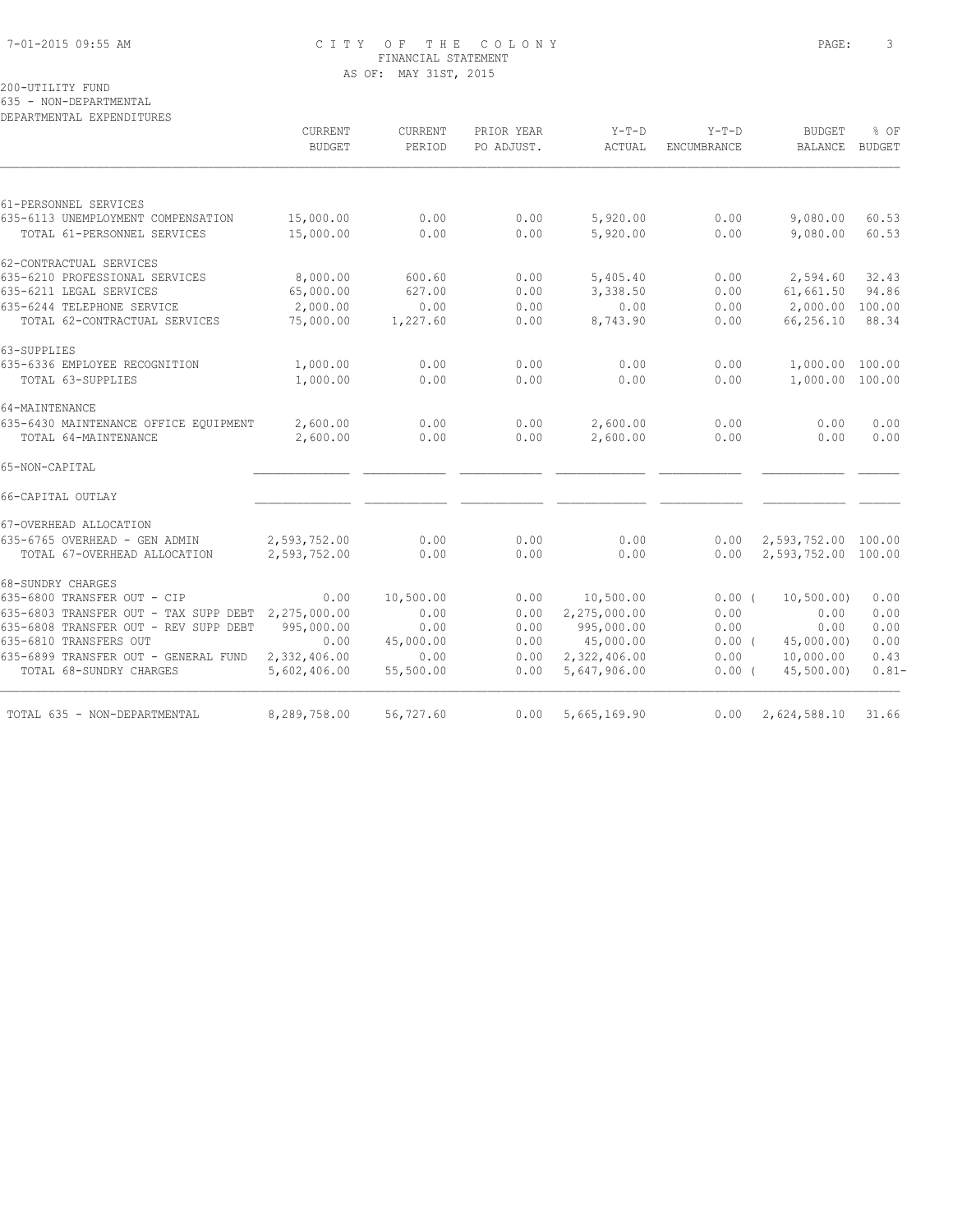#### 7-01-2015 09:55 AM C I T Y O F T H E C O L O N Y PAGE: 4 FINANCIAL STATEMENT AS OF: MAY 31ST, 2015

|                                            | CURRENT<br><b>BUDGET</b> | CURRENT<br>PERIOD | PRIOR YEAR<br>PO ADJUST. | $Y-T-D$<br>ACTUAL | $Y-T-D$<br><b>ENCUMBRANCE</b> | <b>BUDGET</b><br><b>BALANCE</b> | % OF<br>BUDGET |
|--------------------------------------------|--------------------------|-------------------|--------------------------|-------------------|-------------------------------|---------------------------------|----------------|
|                                            |                          |                   |                          |                   |                               |                                 |                |
| 61-PERSONNEL SERVICES<br>661-6110 SALARIES | 656,488.01               | 49,394.48         | 0.00                     | 423,795.97        | 0.00                          | 232,692.04                      | 35.44          |
| 661-6111 SALARIES, OVERTIME                | 65,000.00                | 4,863.29          | 0.00                     | 42,523.34         | 0.00                          | 22,476.66                       | 34.58          |
| 661-6114 HOSPITALIZATION INSURANCE         | 128,800.00               | 10,437.04         | 0.00                     | 79,595.96         | 0.00                          | 49,204.04                       | 38.20          |
| 661-6115 SOCIAL SECURITY TAXES             | 58,195.00                | 3,905.47          | 0.00                     | 34,071.90         | 0.00                          | 24, 123. 10                     | 41.45          |
| 661-6116 WORKERS COMPENSATION              | 19,836.00                | 0.00              | 0.00                     | 18,225.36         | 0.00                          | 1,610.64                        | 8.12           |
| 661-6117 RETIREMENT CONTRIBUTIONS          | 91,554.64                | 6,887.91          | 0.00                     | 58,788.22         | 0.00                          | 32,766.42                       | 35.79          |
| 661-6118 UNIFORMS                          | 4,000.00                 | 78.56             | 0.00                     | 1,606.56          | 0.00                          | 2,393.44                        | 59.84          |
| 661-6120 PRIVATE AUTO ALLOWANCE            | 3,600.00                 | 276.92            | 0.00                     | 2,353.82          | 0.00                          | 1,246.18                        | 34.62          |
| 661-6125 EDUCATION & TRAINING              | 10,000.00                | 111.00            | 0.00                     | 2,610.00          | 0.00                          | 7,390.00                        | 73.90          |
| 661-6127 DUES & MEMBERSHIPS                | 250.00                   | 0.00              | 0.00                     | 495.00            | $0.00$ (                      | 245.00                          | $98.00 -$      |
| TOTAL 61-PERSONNEL SERVICES                | 1,037,723.65             | 75,954.67         | 0.00                     | 664,066.13        | 0.00                          | 373,657.52                      | 36.01          |
| 62-CONTRACTUAL SERVICES                    |                          |                   |                          |                   |                               |                                 |                |
| 661-6213 CONTRACTUAL SERVICES              | 4,500.00                 | 61.68             | 0.00                     | 2,605.03          | 0.00                          | 1,894.97                        | 42.11          |
| 661-6235 PRINTING SERVICES                 | 50.00                    | 0.00              | 0.00                     | 0.00              | 0.00                          |                                 | 50.00 100.00   |
| 661-6244 TELEPHONE SERVICE                 | 1,636.00                 | 163.54            | 0.00                     | 1,156.12          | 0.00                          | 479.88                          | 29.33          |
| 661-6275 EQUIPMENT RENTAL                  | 5,000.00                 | 70.05             | 0.00                     | 609.60            | 0.00                          | 4,390.40                        | 87.81          |
| TOTAL 62-CONTRACTUAL SERVICES              | 11,186.00                | 295.27            | 0.00                     | 4,370.75          | 0.00                          | 6,815.25                        | 60.93          |
| 63-SUPPLIES                                |                          |                   |                          |                   |                               |                                 |                |
| 661-6310 OFFICE SUPPLIES                   | 300.00                   | 0.00              | 0.00                     | 114.53            | 0.00                          | 185.47                          | 61.82          |
| 661-6311 COPIER SUPPLIES                   | 500.00                   | 39.89             | 0.00                     | 335.56            | 0.00                          | 164.44                          | 32.89          |
| 661-6312 COMPUTER SUPPLIES                 | 100.00                   | 0.00              | 0.00                     | 68.00             | 0.00                          | 32.00                           | 32.00          |
| 661-6313 JANITORIAL SUPPLIES               | 25.00                    | 0.00              | 0.00                     | 0.00              | 0.00                          | 25.00                           | 100.00         |
| 661-6320 POSTAGE                           | 95.00                    | 0.00              | 0.00                     | 0.00              | 0.00                          | 95.00                           | 100.00         |
| 661-6322 SMALL TOOLS                       | 2,000.00                 | 86.35             | 0.00                     | 821.24            | 0.00                          | 1,178.76                        | 58.94          |
| 661-6340 FUEL AND LUBRICANTS               | 43,000.00                | 2,639.19          | 0.00                     | 19,221.57         | 0.00                          | 23,778.43                       | 55.30          |
| 661-6342 WATER METERS AND BOXES            | 135,000.00               | 0.00              | 0.00                     | 52,678.46         | 0.00                          | 82, 321.54                      | 60.98          |
| 661-6344 REPAIR MATERIALS                  | 26,000.00                | 1,140.77          | 0.00                     | 15,179.07         | 0.00                          | 10,820.93                       | 41.62          |
| 661-6345 CHEMICALS                         | 2,400.00                 | 772.00            | 0.00                     | 1,609.79          | 0.00                          | 790.21                          | 32.93          |
| 661-6346 COMPRESSED GASES                  | 50.00                    | 0.00              | 0.00                     | 0.00              | 0.00                          |                                 | 50.00 100.00   |
| 661-6390 MISCELLANEOUS SUPPLIES            | 15,000.00                | 1,156.67          | 0.00                     | 7,460.27          | 0.00                          | 7,539.73                        | 50.26          |
| TOTAL 63-SUPPLIES                          | 224,470.00               | 5,834.87          | 0.00                     | 97,488.49         | 0.00                          | 126,981.51                      | 56.57          |
| 64-MAINTENANCE                             |                          |                   |                          |                   |                               |                                 |                |
| 661-6410 BUILDING MAINTENANCE              | 250.00                   | 0.00              | 0.00                     | 0.00              | 0.00                          |                                 | 250.00 100.00  |
| 661-6421 DRAINAGE MAINTENANCE              | 400.00                   | 0.00              | 0.00                     | 0.00              | 0.00                          |                                 | 400.00 100.00  |
| 661-6430 OFFICE EQUIPMENT - MAINT          | 300.00                   | 0.00              | 0.00                     | 0.00              | 0.00                          | 300.00                          | 100.00         |
| 661-6431 MAINTENANCE - GIS                 | 2,000.00                 | 0.00              | 0.00                     | 2,000.00          | 0.00                          | 0.00                            | 0.00           |
| 661-6440 VEHICLE MAINTENANCE               | 500.00                   | 0.00              | 0.00                     | 4.44              | 0.00                          | 495.56                          | 99.11          |
| 661-6470 OTHER EQUIP. MAINTENANCE          | 5,000.00                 | 309.98            | 0.00                     | 3,450.37          | 0.00                          | 1,549.63                        | 30.99          |
| TOTAL 64-MAINTENANCE                       | 8,450.00                 | 309.98            | 0.00                     | 5,454.81          | 0.00                          | 2,995.19                        | 35.45          |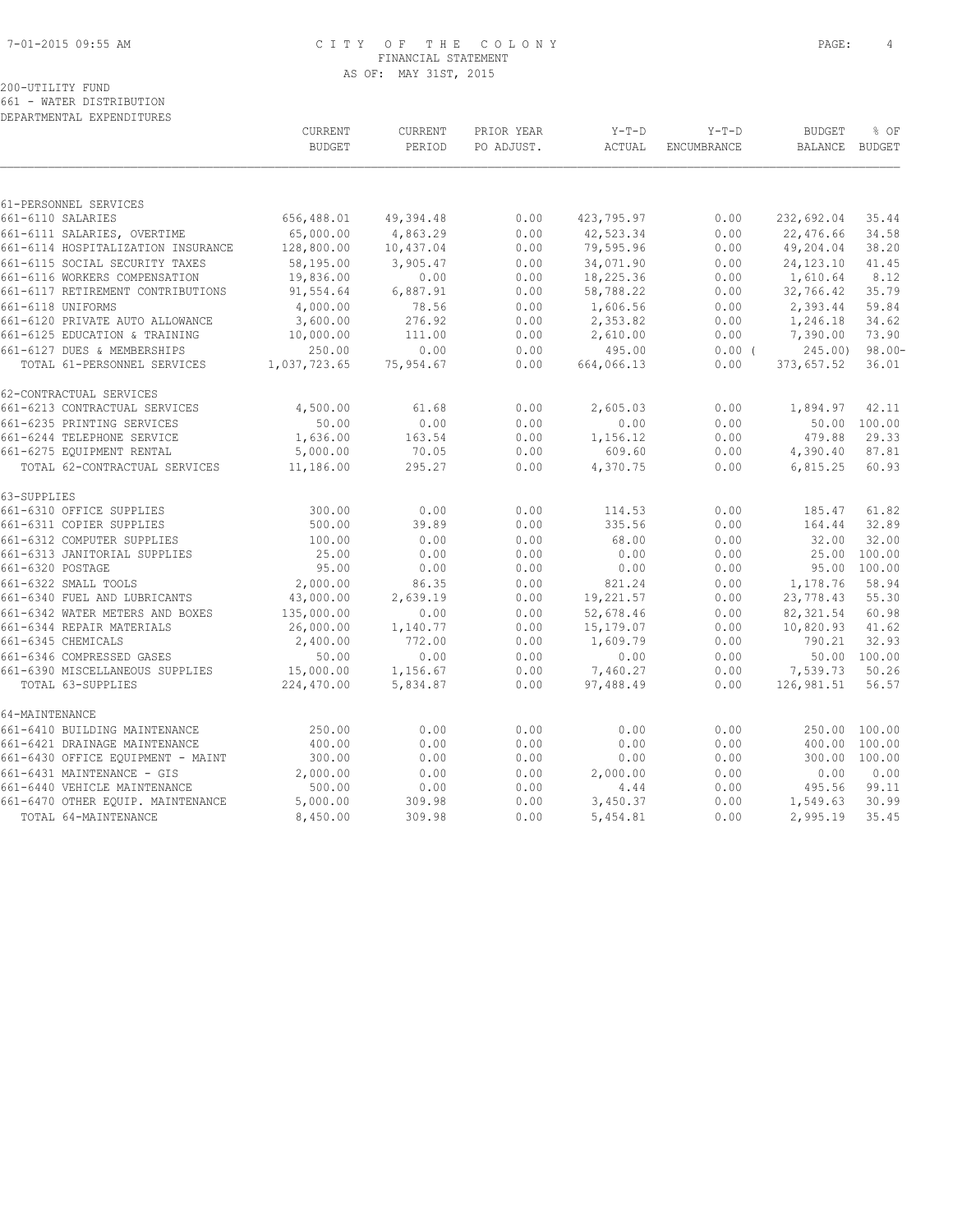#### 7-01-2015 09:55 AM C I T Y O F T H E C O L O N Y PAGE: 5 FINANCIAL STATEMENT AS OF: MAY 31ST, 2015

200-UTILITY FUND 661 - WATER DISTRIBUTION

| DEPARTMENTAL EXPENDITURES      |              |           |            |            |             |            |        |
|--------------------------------|--------------|-----------|------------|------------|-------------|------------|--------|
|                                | CURRENT      | CURRENT   | PRIOR YEAR | Y-T-D      | $Y-T-D$     | BUDGET     | % OF   |
|                                | BUDGET       | PERIOD    | PO ADJUST. | ACTUAL     | ENCUMBRANCE | BALANCE    | BUDGET |
| 65-NON-CAPITAL                 |              |           |            |            |             |            |        |
| 66-CAPITAL OUTLAY              |              |           |            |            |             |            |        |
| 67-OVERHEAD ALLOCATION         |              |           |            |            |             |            |        |
| 68-SUNDRY CHARGES              |              |           |            |            |             |            |        |
| TOTAL 661 - WATER DISTRIBUTION | 1,281,829.65 | 82,394.79 | 0.00       | 771,380.18 | 0.00        | 510,449.47 | 39.82  |
|                                |              |           |            |            |             |            |        |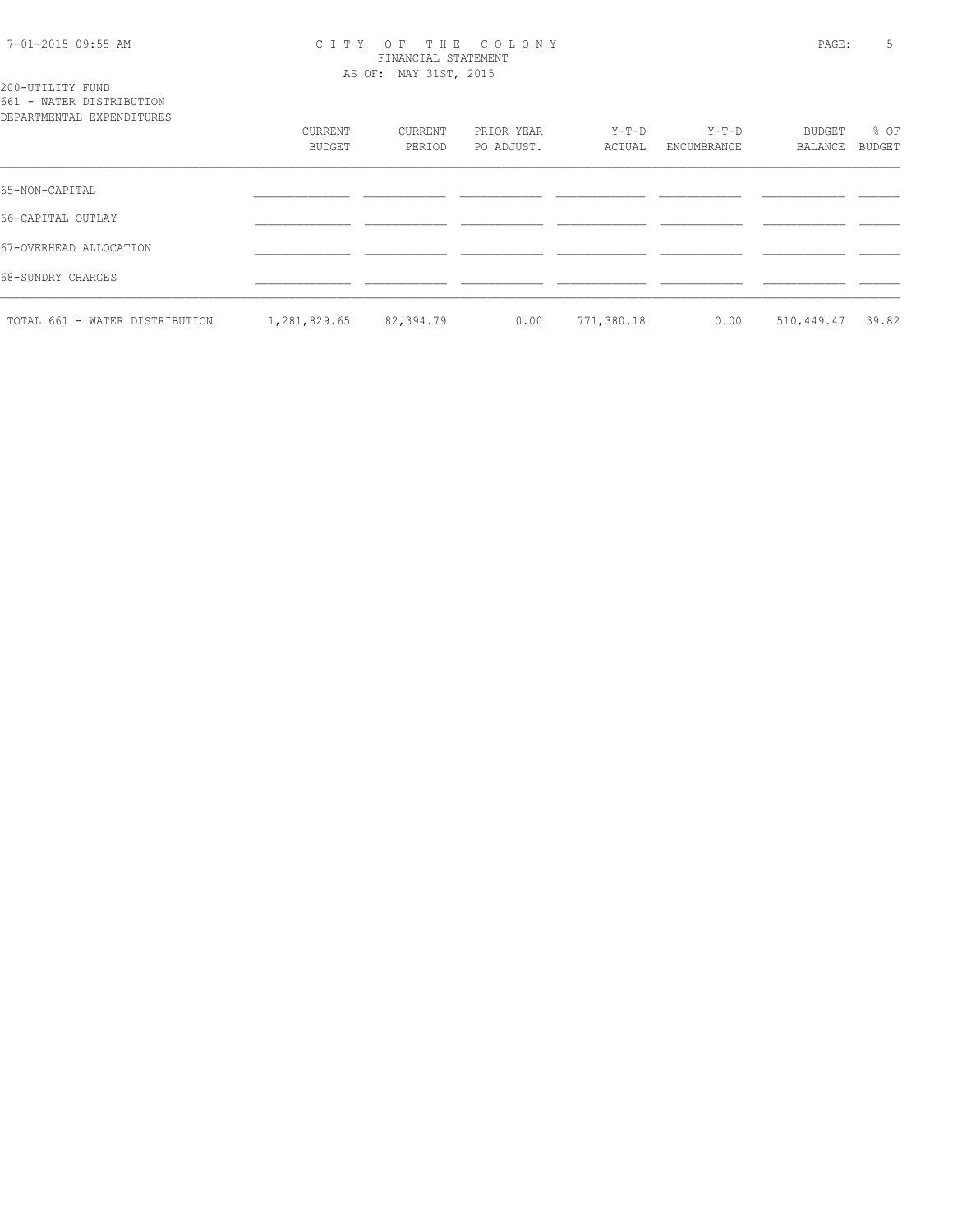# 7-01-2015 09:55 AM C I T Y O F T H E C O L O N Y PAGE: 6 FINANCIAL STATEMENT AS OF: MAY 31ST, 2015

|                                                                | CURRENT<br><b>BUDGET</b> | CURRENT<br>PERIOD | PRIOR YEAR<br>PO ADJUST. | $Y-T-D$<br>ACTUAL      | $Y-T-D$<br>ENCUMBRANCE | <b>BUDGET</b><br>BALANCE BUDGET | % OF         |
|----------------------------------------------------------------|--------------------------|-------------------|--------------------------|------------------------|------------------------|---------------------------------|--------------|
|                                                                |                          |                   |                          |                        |                        |                                 |              |
|                                                                |                          |                   |                          |                        |                        |                                 |              |
| 61-PERSONNEL SERVICES<br>662-6110 SALARIES                     | 191,724.20               | 14,503.10         | 0.00                     | 123,003.73             | 0.00                   | 68,720.47                       | 35.84        |
| 662-6111 SALARIES, OVERTIME                                    | 8,000.00                 | 690.02            | 0.00                     | 8,633.00               | $0.00$ (               | 633.00                          | $7.91 -$     |
| 662-6114 HOSPITALIZATION INSURANCE                             | 40,250.00                | 3,256.78          | 0.00                     | 24,186.18              | 0.00                   | 16,063.82                       | 39.91        |
| 662-6115 SOCIAL SECURITY TAXES                                 | 15,996.93                | 992.17            | 0.00                     | 8,770.70               | 0.00                   | 7,226.23                        | 45.17        |
| 662-6116 WORKERS COMPENSATION                                  | 3,226.00                 | 0.00              | 0.00                     | 2,964.06               | 0.00                   | 261.94                          | 8.12         |
| 662-6117 RETIREMENT CONTRIBUTIONS                              | 25, 135.09               | 1,918.89          | 0.00                     | 16,497.04              | 0.00                   | 8,638.05                        | 34.37        |
| 662-6118 UNIFORMS                                              | 2,500.00                 | 0.00              | 0.00                     | 1,495.45               | 0.00                   | 1,004.55                        | 40.18        |
| 662-6125 EDUCATION & TRAINING                                  | 3,600.00                 | 0.00              | 0.00                     | 1,221.00               | 0.00                   | 2,379.00                        | 66.08        |
| 662-6126 TRAVEL EXPENSE                                        | 500.00                   | 0.00              | 0.00                     | 0.00                   | 0.00                   | 500.00 100.00                   |              |
| 662-6127 DUES & MEMBERSHIPS                                    | 111.00                   | 0.00              | 0.00                     | 0.00                   | 0.00                   | 111.00 100.00                   |              |
| TOTAL 61-PERSONNEL SERVICES                                    | 291,043.22               | 21,360.96         | 0.00                     | 186,771.16             | 0.00                   | 104,272.06                      | 35.83        |
| 62-CONTRACTUAL SERVICES                                        |                          |                   |                          |                        |                        |                                 |              |
| 662-6210 PROFESSIONAL SERVICES                                 | 10,000.00                | 2,459.00          | 0.00                     | 8,717.53               | 0.00                   | 1,282.47                        | 12.82        |
| 662-6211 LEGAL FEES                                            | 0.00                     | 0.00              | 0.00                     | 690.00                 | $0.00$ (               | 690.00)                         | 0.00         |
| 662-6213 CONTRACTUAL SERVICES                                  | 200,000.00               | 8,879.20          | 0.00                     | 148,079.19             | 51,949.81 (            | 29.00)                          | $0.01 -$     |
| 662-6218 PERMIT FEES                                           | 20,100.00                | 0.00              | 0.00                     | 20,295.80              | $0.00$ (               | 195.80)                         | $0.97-$      |
| 662-6244 TELEPHONE SERVICE                                     | 400.00                   | 24.44             | 0.00                     | 211.35                 | 0.00                   | 188.65                          | 47.16        |
| 662-6275 EQUIPMENT RENTAL                                      | 1,000.00                 | 0.00              | 0.00                     | 0.00                   | 0.00                   | 1,000.00 100.00                 |              |
| TOTAL 62-CONTRACTUAL SERVICES                                  | 231,500.00               | 11,362.64         | 0.00                     | 177,993.87             | 51,949.81              | 1,556.32                        | 0.67         |
| 63-SUPPLIES                                                    |                          |                   |                          |                        |                        |                                 |              |
| 662-6310 OFFICE SUPPLIES                                       | 450.00                   | 0.00              | 0.00                     | 0.00                   | 0.00                   | 450.00 100.00                   |              |
| 662-6311 COPIER SUPPLIES                                       | 150.00                   | 0.00              | 0.00                     | 264.57                 | $0.00$ (               | $114.57$ ) 76.38-               |              |
| 662-6312 COMPUTER SUPPLIES                                     | 200.00                   | 0.00              | 0.00                     | 0.00                   | 0.00                   | 200.00 100.00                   |              |
| 662-6313 JANITORIAL SUPPLIES                                   | 500.00                   | 0.00              | 0.00                     | 231.63                 | 0.00                   | 268.37                          | 53.67        |
| 662-6314 LAB SUPPLIES                                          | 19,000.00                | 2,995.10          | 0.00                     | 14,420.80              | 0.00                   | 4,579.20                        | 24.10        |
| 662-6320 POSTAGE                                               | 0.00                     | 11.68             | 0.00                     | 197.31                 | $0.00$ (               | 197.31)                         | 0.00         |
| 662-6322 SMALL TOOLS                                           | 600.00                   | 0.00              | 0.00                     | 227.75                 | 0.00                   | 372.25                          | 62.04        |
| 662-6323 SMALL EQUIPMENT                                       | 500.00                   | 0.00              | 0.00                     | 440.55                 | 0.00                   | 59.45                           | 11.89        |
| 662-6330 BOOKS AND PERIODICALS<br>662-6340 FUEL AND LUBRICANTS | 100.00<br>6,000.00       | 0.00<br>220.32    | 0.00<br>0.00             | 0.00<br>2,556.74       | 0.00<br>0.00           | 100.00 100.00<br>3,443.26       | 57.39        |
| 662-6344 REPAIR MATERIALS                                      | 8,000.00                 | 57.97             | 0.00                     | 8,676.75               | $0.00$ (               | 676.75)                         | $8.46-$      |
| 662-6345 CHEMICALS                                             |                          | 0.00              | 0.00                     |                        |                        | 7,121.67                        | 18.74        |
| 662-6360 MEDICAL SUPPLIES                                      | 38,000.00<br>25.00       | 0.00              | 0.00                     | 25,452.83<br>0.00      | 5,425.50<br>0.00       |                                 | 25.00 100.00 |
|                                                                | 5,000.00                 | 54.64             | 0.00                     |                        | 0.00                   | 1,051.58                        | 21.03        |
| 662-6390 MISCELLANEOUS SUPPLIES<br>TOTAL 63-SUPPLIES           |                          | 3,339.71          | 0.00                     | 3,948.42<br>56, 417.35 | 5,425.50               | 16,682.15                       | 21.24        |
|                                                                | 78,525.00                |                   |                          |                        |                        |                                 |              |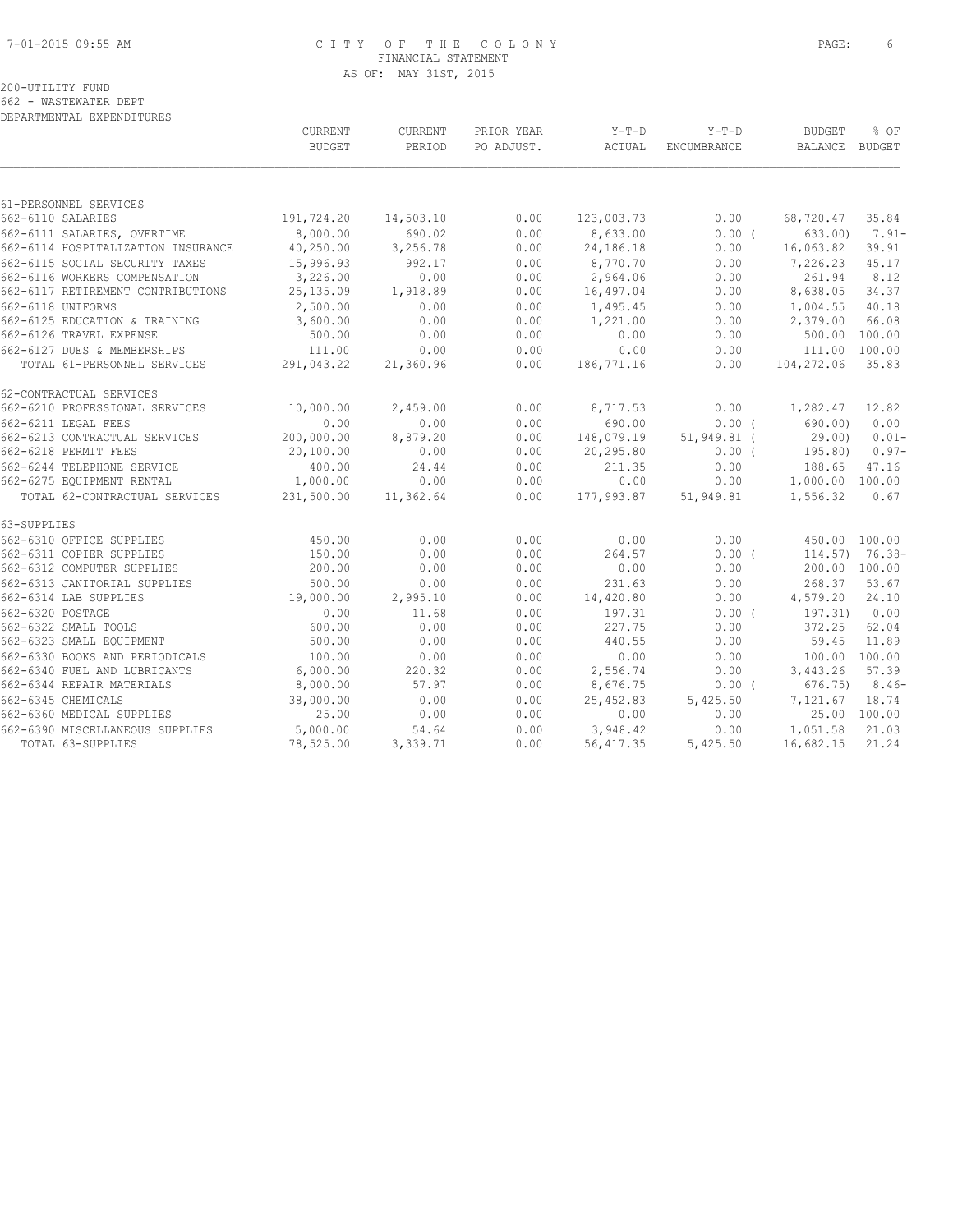#### 7-01-2015 09:55 AM C I T Y O F T H E C O L O N Y PAGE: 7 FINANCIAL STATEMENT AS OF: MAY 31ST, 2015

# 200-UTILITY FUND 662 - WASTEWATER DEPT

| DEPARTMENTAL EXPENDITURES       |               |           |            |            |             |               |               |
|---------------------------------|---------------|-----------|------------|------------|-------------|---------------|---------------|
|                                 | CURRENT       | CURRENT   | PRIOR YEAR | $Y-T-D$    | $Y-T-D$     | <b>BUDGET</b> | % OF          |
|                                 | <b>BUDGET</b> | PERIOD    | PO ADJUST. | ACTUAL     | ENCUMBRANCE | BALANCE       | <b>BUDGET</b> |
|                                 |               |           |            |            |             |               |               |
| 64-MAINTENANCE                  |               |           |            |            |             |               |               |
| 662-6411 FACILITY MAINTENANCE   | 50.00         | 0.00      | 0.00       | 0.00       | 0.00        | 50.00         | 100.00        |
| 662-6412 UV MAINTENANCE         | 10,000.00     | 0.00      | 0.00       | 0.00       | 10,000.00   | 0.00          | 0.00          |
| 662-6431 MAINTENANCE - GIS      | 2,000.00      | 0.00      | 0.00       | 2,000.00   | 0.00        | 0.00          | 0.00          |
| 662-6440 VEHICLE MAINTENANCE    | 50.00         | 0.00      | 0.00       | 0.00       | 0.00        | 50.00         | 100.00        |
| 662-6470 OTHER EQUIPMENT MAINT. | 53,000.00     | 509.00    | 5,352.13   | 32,420.72  | 526.39      | 25,405.02     | 47.93         |
| TOTAL 64-MAINTENANCE            | 65,100.00     | 509.00    | 5,352.13   | 34,420.72  | 10,526.39   | 25,505.02     | 39.18         |
| 65-NON-CAPITAL                  |               |           |            |            |             |               |               |
| 66-CAPITAL OUTLAY               |               |           |            |            |             |               |               |
| 67-OVERHEAD ALLOCATION          |               |           |            |            |             |               |               |
| TOTAL 662 - WASTEWATER DEPT     | 666,168.22    | 36,572.31 | 5,352.13   | 455,603.10 | 67,901.70   | 148,015.55    | 22.22         |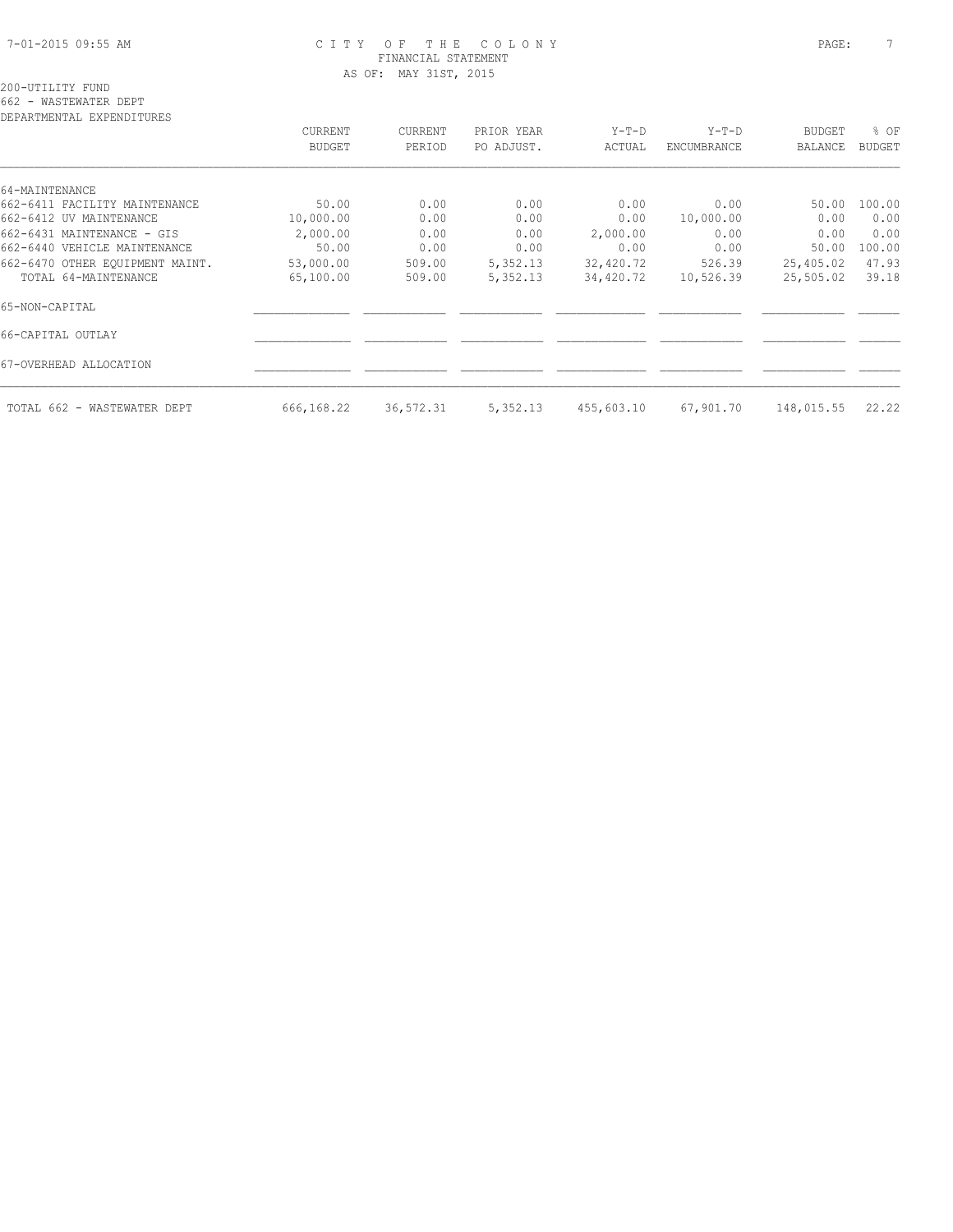#### 7-01-2015 09:55 AM C I T Y O F T H E C O L O N Y PAGE: 8 FINANCIAL STATEMENT AS OF: MAY 31ST, 2015

|  | 200-UTILITY FUND    |  |  |
|--|---------------------|--|--|
|  | 663 - UTILITY ADMIN |  |  |

| DEPARTMENTAL | EXPENDITURES |
|--------------|--------------|
|              |              |

|                                    | CURRENT       | CURRENT   | PRIOR YEAR | $Y-T-D$     | $Y-T-D$       | <b>BUDGET</b>   | % OF         |
|------------------------------------|---------------|-----------|------------|-------------|---------------|-----------------|--------------|
|                                    | <b>BUDGET</b> | PERIOD    | PO ADJUST. | ACTUAL      | ENCUMBRANCE   | BALANCE BUDGET  |              |
|                                    |               |           |            |             |               |                 |              |
| 61-PERSONNEL SERVICES              |               |           |            |             |               |                 |              |
| 663-6110 SALARIES                  | 340,192.52    | 22,805.67 | 0.00       | 211,718.58  | 0.00          | 128,473.94      | 37.77        |
| 663-6111 SALARIES, OVERTIME        | 500.00        | 0.00      | 0.00       | 61.26       | 0.00          | 438.74          | 87.75        |
| 663-6112 PART-TIME, TEMPORARY      | 0.00          | 0.00      | 0.00       | 273.52      | 0.00(         | 273.52          | 0.00         |
| 663-6114 HOSPITALIZATION INSURANCE | 72,450.00     | 4,681.29  | 0.00       | 39,768.13   | 0.00          | 32,681.87       | 45.11        |
| 663-6115 SOCIAL SECURITY TAXES     | 27,256.89     | 1,619.67  | 0.00       | 15,026.80   | 0.00          | 12,230.09       | 44.87        |
| 663-6116 WORKER'S COMPENSATION     | 2,228.00      | 0.00      | 0.00       | 2,047.09    | 0.00          | 180.91          | 8.12         |
| 663-6117 RETIREMENT CONTRIBUTIONS  | 42,827.40     | 2,880.69  | 0.00       | 26,504.13   | 0.00          | 16,323.27       | 38.11        |
| 663-6125 EDUCATION & TRAINING      | 4,350.00      | 0.00      | 0.00       | 357.00      | 0.00          | 3,993.00        | 91.79        |
| 663-6126 TRAVEL EXPENSE            | 1,275.00      | 0.00      | 0.00       | 802.94      | 0.00          | 472.06          | 37.02        |
| 663-6127 DUES & MEMBERSHIPS        | 100.00        | 0.00      | 0.00       | 0.00        | 0.00          | 100.00          | 100.00       |
| TOTAL 61-PERSONNEL SERVICES        | 491,179.81    | 31,987.32 | 0.00       | 296,559.45  | 0.00          | 194,620.36      | 39.62        |
| 62-CONTRACTUAL SERVICES            |               |           |            |             |               |                 |              |
| 663-6210 PROFESSIONAL SERVICES     | 750.00        | 0.00      | 0.00       | 235.81      | 0.00          | 514.19          | 68.56        |
| 663-6213 CONTRACTUAL SERVICES      | 27,000.00     | 1,558.41  | 0.00       | 10,114.45   | 5,277.29      | 11,608.26       | 42.99        |
| 663-6219 CREDIT CARD FEES          | 52,300.00     | 4,931.88  | 0.00       | 40,247.96   | 0.00          | 12,052.04       | 23.04        |
| 663-6235 PRINTING SERVICES         | 1,000.00      | 0.00      | 0.00       | 0.00        | 0.00          | 1,000.00 100.00 |              |
| 663-6275 EOUIPMENT RENTAL          | 2,600.00      | 215.20    | 0.00       | 1,732.36    | 850.04        | 17.60           | 0.68         |
| 663-6280 UNCOLLECTIBLE ACCOUNTS    | 15,000.00     | 0.00      | 0.00       | 1,516.33    | 0.00          | 13,483.67       | 89.89        |
| TOTAL 62-CONTRACTUAL SERVICES      | 98,650.00     | 6,705.49  | 0.00       | 53,846.91   | 6,127.33      | 38,675.76       | 39.21        |
| 63-SUPPLIES                        |               |           |            |             |               |                 |              |
| 663-6310 OFFICE SUPPLIES           | 2,000.00      | 52.83     | 0.00       | 1,866.69    | 0.00          | 133.31          | 6.67         |
| 663-6311 COPIER SUPPLIES           | 2,400.00      | 341.04    | 0.00       | 1,076.87    | 0.00          | 1,323.13        | 55.13        |
| 663-6312 COMPUTER SUPPLIES         | 1,600.00      | 0.00      | 0.00       | 0.00        | 0.00          | 1,600.00        | 100.00       |
| 663-6313 JANITORIAL SUPPLIES       | 70.00         | 0.00      | 0.00       | 0.00        | 0.00          |                 | 70.00 100.00 |
| 663-6320 POSTAGE                   | 68,935.00     | 5,410.45  | 0.00       | 49,188.94   | $20,606.31$ ( | 860.25)         | $1.25-$      |
| 663-6323 SMALL EQUIPMENT           | 1,000.00      | 0.00      | 0.00       | 0.00        | 0.00          | 1,000.00 100.00 |              |
| 663-6340 FUEL AND LUBRICANTS       | 50.00         | 0.00      | 0.00       | 0.00        | 0.00          |                 | 50.00 100.00 |
| 663-6390 MISCELLANEOUS SUPPLIES    | 350.00        | 0.00      | 0.00       | 192.20      | 0.00          | 157.80          | 45.09        |
| TOTAL 63-SUPPLIES                  | 76,405.00     | 5,804.32  | 0.00       | 52,324.70   | 20,606.31     | 3,473.99        | 4.55         |
| 64-MAINTENANCE                     |               |           |            |             |               |                 |              |
| 663-6430 OFFICE EQUIPMENT - MAINT  | 26,500.00     | 1,595.96  | 0.00       | 23, 112.27  | 0.00          | 3,387.73        | 12.78        |
| TOTAL 64-MAINTENANCE               | 26,500.00     | 1,595.96  | 0.00       | 23, 112. 27 | 0.00          | 3,387.73        | 12.78        |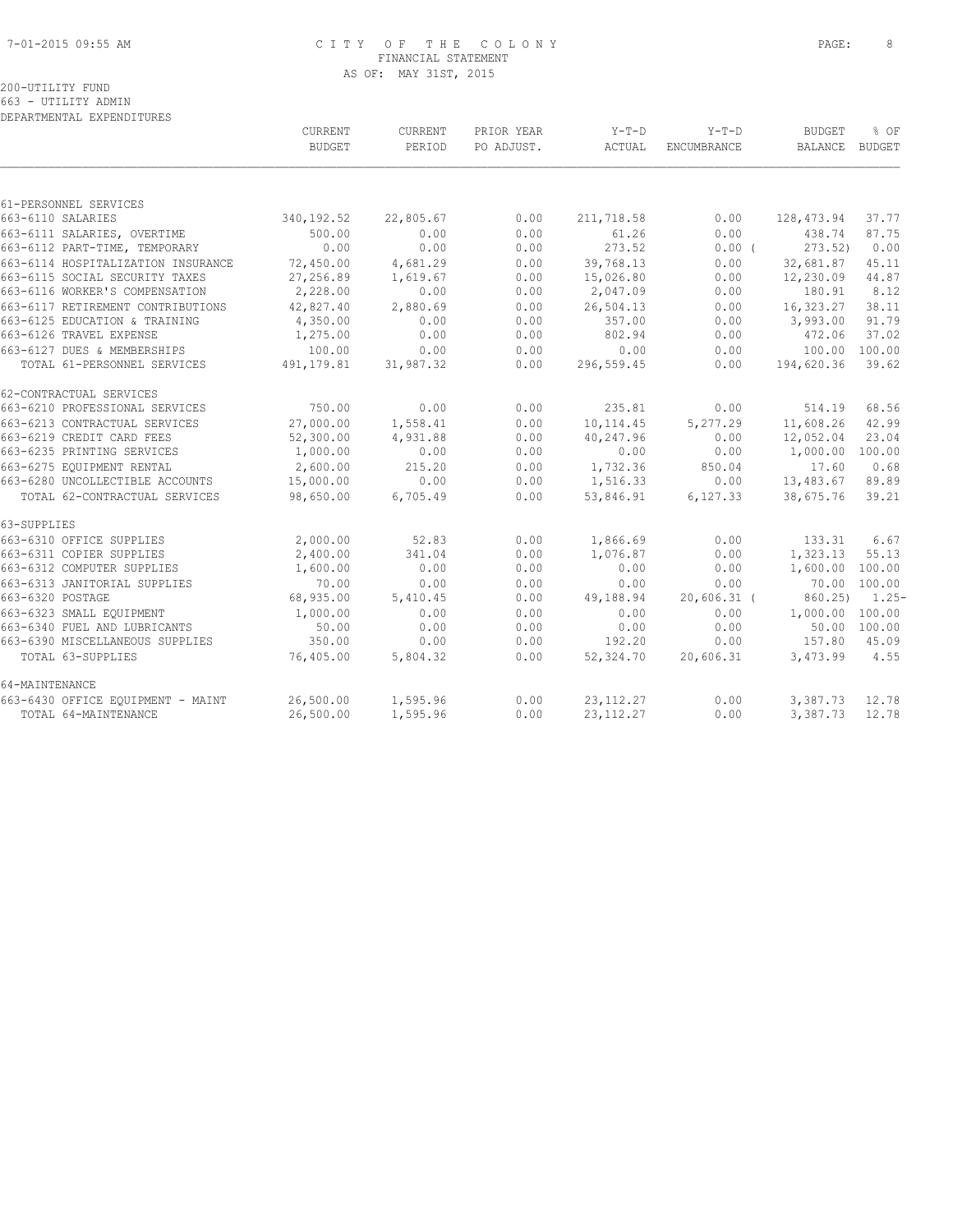| 7-01-2015 09:55 AM |  |  |
|--------------------|--|--|
|--------------------|--|--|

#### 7-01-2015 09:55 AM C I T Y O F T H E C O L O N Y PAGE: 9 FINANCIAL STATEMENT AS OF: MAY 31ST, 2015

|  | 200-UTILITY FUND    |  |  |
|--|---------------------|--|--|
|  | 663 - UTILITY ADMIN |  |  |

| DEPARTMENTAL EXPENDITURES | CURRENT<br>BUDGET | CURRENT<br>PERIOD | PRIOR YEAR<br>PO ADJUST. | $Y-T-D$<br>ACTUAL | Y-T-D<br>ENCUMBRANCE | BUDGET<br>BALANCE | % OF<br>BUDGET |
|---------------------------|-------------------|-------------------|--------------------------|-------------------|----------------------|-------------------|----------------|
| 65-NON-CAPITAL            |                   |                   |                          |                   |                      |                   |                |
| 66-CAPITAL OUTLAY         |                   |                   |                          |                   |                      |                   |                |
| 67-OVERHEAD ALLOCATION    |                   |                   |                          |                   |                      |                   |                |
| TOTAL 663 - UTILITY ADMIN | 692,734.81        | 46,093.09         | 0.00                     | 425,843.33        | 26,733.64            | 240,157.84        | 34.67          |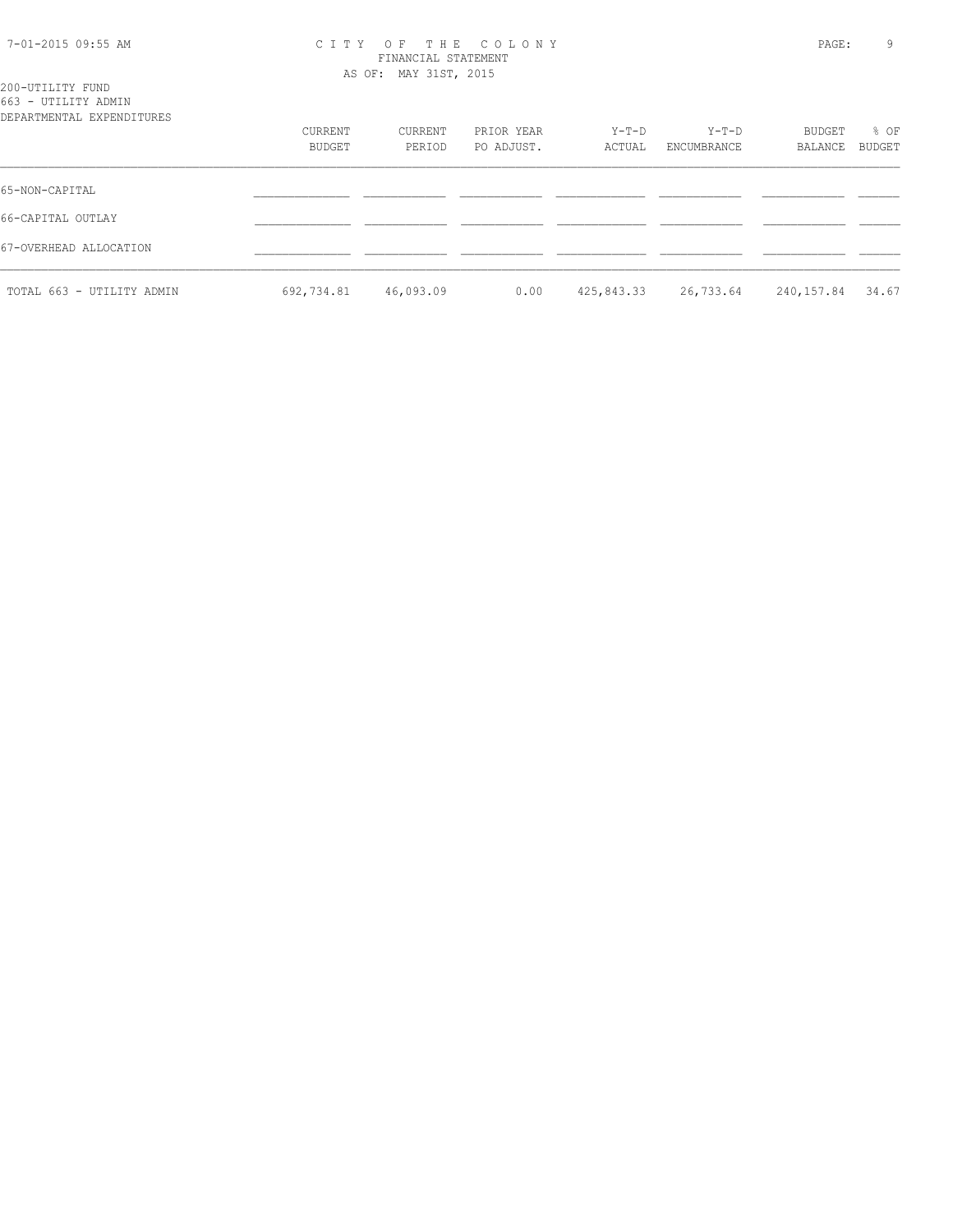#### 7-01-2015 09:55 AM C I T Y O F T H E C O L O N Y PAGE: 10 FINANCIAL STATEMENT AS OF: MAY 31ST, 2015

# 200-UTILITY FUND 666 - WATER PRODUCTION

| ,,,,,, | WAIBR IRODOCIION          |
|--------|---------------------------|
|        | DEPARTMENTAL EXPENDITURES |

|                                                                      | CURRENT<br><b>BUDGET</b> | CURRENT<br>PERIOD    | PRIOR YEAR<br>PO ADJUST. | $Y-T-D$<br>ACTUAL       | $Y-T-D$<br>ENCUMBRANCE  | <b>BUDGET</b><br>BALANCE | % OF<br>BUDGET   |
|----------------------------------------------------------------------|--------------------------|----------------------|--------------------------|-------------------------|-------------------------|--------------------------|------------------|
|                                                                      |                          |                      |                          |                         |                         |                          |                  |
| 61-PERSONNEL SERVICES                                                |                          |                      |                          |                         |                         |                          |                  |
| 666-6110 SALARIES                                                    | 303,878.84               | 22,578.57            | 0.00                     | 206, 611.12             | 0.00                    | 97,267.72                | 32.01            |
| 666-6111 SALARIES - OVERTIME                                         | 24,000.00                | 1,613.36             | 0.00                     | 14,465.29               | 0.00                    | 9,534.71                 | 39.73            |
| 666-6114 HOSPITALIZATION INSURANCE<br>666-6115 SOCIAL SECURITY TAXES | 56,350.00<br>26, 287.66  | 4,576.95<br>1,790.12 | 0.00                     | 35,732.97<br>16, 415.87 | 0.00                    | 20,617.03<br>9,871.79    | 36.59<br>37.55   |
| 666-6116 WORKER'S COMPENSATION                                       | 6,732.00                 | 0.00                 | 0.00<br>0.00             | 6,185.38                | 0.00<br>0.00            | 546.62                   | 8.12             |
| 666-6117 RETIREMENT CONTRIBUTIONS                                    | 41,305.06                | 3,055.46             | 0.00                     | 27,720.52               | 0.00                    | 13,584.54                | 32.89            |
| 666-6118 UNIFORMS                                                    | 3,500.00                 | 1,207.51             | 0.00                     | 2,502.28                | 0.00                    | 997.72                   | 28.51            |
| 666-6125 EDUCATION & TRAINING                                        | 3,500.00                 | 0.00                 | 0.00                     | 2,344.00                | 0.00                    | 1,156.00                 | 33.03            |
| 666-6126 TRAVEL EXPENSE                                              | 600.00                   | 0.00                 | 0.00                     | 73.84                   | 0.00                    | 526.16                   | 87.69            |
| 666-6127 DUES & MEMBERSHIPS                                          | 640.00                   | 0.00                 | 0.00                     | 222.00                  | 0.00                    | 418.00                   | 65.31            |
| TOTAL 61-PERSONNEL SERVICES                                          | 466,793.56               | 34,821.97            | 0.00                     | 312, 273. 27            | 0.00                    | 154,520.29               | 33.10            |
| 62-CONTRACTUAL SERVICES                                              |                          |                      |                          |                         |                         |                          |                  |
| 666-6210 PROFESSIONAL SERVICES                                       | 50,200.00                | 4,442.61             | 0.00                     | 29,837.65               | 4,680.00                | 15,682.35                | 31.24            |
| 666-6213 CONTRACTUAL SERVICES                                        | 33,000.00                | 2,501.49             | 0.00                     | 38,775.88               | $21,901.00$ (           | 27,676.88)               | $83.87-$         |
| 666-6218 PERMIT FEES                                                 | 26,500.00                | 0.00                 | 0.00                     | 25,976.30               | 0.00                    | 523.70                   | 1.98             |
| 666-6235 PRINTING SERVICES                                           | 2,600.00                 | 2,559.00             | 0.00                     | 2,559.00                | 0.00                    | 41.00                    | 1.58             |
| 666-6244 TELEPHONE SERVICE                                           | 1,600.00                 | 57.33                | 0.00                     | 408.93                  | 0.00                    | 1,191.07                 | 74.44            |
| 666-6275 EQUIPMENT RENTAL<br>TOTAL 62-CONTRACTUAL SERVICES           | 2,500.00<br>116,400.00   | 216.27<br>9,776.70   | 0.00<br>0.00             | 955.49<br>98,513.25     | 135.00<br>$26,716.00$ ( | 1,409.51<br>8,829.25)    | 56.38<br>$7.59-$ |
|                                                                      |                          |                      |                          |                         |                         |                          |                  |
| 63-SUPPLIES                                                          |                          |                      |                          |                         |                         |                          |                  |
| 666-6310 OFFICE SUPPLIES                                             | 500.00                   | 0.00                 | 0.00                     | 206.96                  | 0.00                    | 293.04                   | 58.61            |
| 666-6311 COPIER SUPPLIES<br>666-6312 COMPUTER SUPPLIES               | 300.00<br>700.00         | 7.40<br>0.00         | 0.00<br>0.00             | 162.52<br>264.95        | 63.45<br>0.00           | 74.03<br>435.05          | 24.68<br>62.15   |
| 666-6313 JANITORIAL SUPPLIES                                         | 1,000.00                 | 375.00               | 0.00                     | 751.09                  | 0.00                    | 248.91                   | 24.89            |
| 666-6320 POSTAGE                                                     | 300.00                   | 0.00                 | 0.00                     | 11.91                   | 0.00                    | 288.09                   | 96.03            |
| 666-6322 SMALL TOOLS                                                 | 4,000.00                 | 147.09               | 0.00                     | 2,493.79                | 0.00                    | 1,506.21                 | 37.66            |
| 666-6323 SMALL EOUIPMENT                                             | 5,000.00                 | 2,213.32             | 0.00                     | 4,633.65                | 0.00                    | 366.35                   | 7.33             |
| 666-6330 BOOKS & PERIODICALS                                         | 500.00                   | 0.00                 | 0.00                     | 1,456.95                | $0.00$ (                |                          | 956.95) 191.39-  |
| 666-6340 FUEL AND LUBRICANTS                                         | 17,000.00                | 1,204.64             | 0.00                     | 6,279.32                | 0.00                    | 10,720.68                | 63.06            |
| 666-6344 REPAIR MATERIALS                                            | 3,000.00                 | 220.84               | 0.00                     | 1,489.52                | 0.00                    | 1,510.48                 | 50.35            |
| 666-6345 CHEMICALS                                                   | 34,460.00                | 2,476.65             | 0.00                     | 20,975.61               | 11,396.15               | 2,088.24                 | 6.06             |
| 666-6346 COMPRESSED GASES                                            | 300.00                   | 0.00                 | 0.00                     | 53.09                   | 0.00                    | 246.91                   | 82.30            |
| 666-6360 MEDICAL SUPPLIES                                            | 200.00                   | 0.00                 | 0.00                     | 34.39                   | 0.00                    | 165.61                   | 82.81            |
| 666-6370 DALLAS WATER PURCHASES                                      | 1,670,000.00             | 129,996.27           | 0.00                     | 1,016,395.18            | 0.00                    | 653,604.82               | 39.14            |
| 666-6371 PLANO WATER PURCHASES                                       | 250,000.00               | 24,459.25            | 0.00                     | 200,993.02              | 0.00                    | 49,006.98                | 19.60            |
| 666-6372 NTGWCD FEES                                                 | 40,000.00                | 0.00                 | 0.00                     | 18,543.10               | 0.00                    | 21,456.90                | 53.64            |
| 666-6389 MISC BUILDING SUPPLIES                                      | 600.00                   | 0.00                 | 0.00                     | 309.25                  | 0.00                    | 290.75                   | 48.46            |
| 666-6390 MISCELLANEOUS SUPPLIES                                      | 4,000.00                 | 91.94                | 0.00                     | 5,072.01                | $0.00$ (                | 1,072.01)                | $26.80 -$        |
| TOTAL 63-SUPPLIES                                                    | 2,031,860.00             | 161, 192.40          | 0.00                     | 1,280,126.31            | 11,459.60               | 740,274.09               | 36.43            |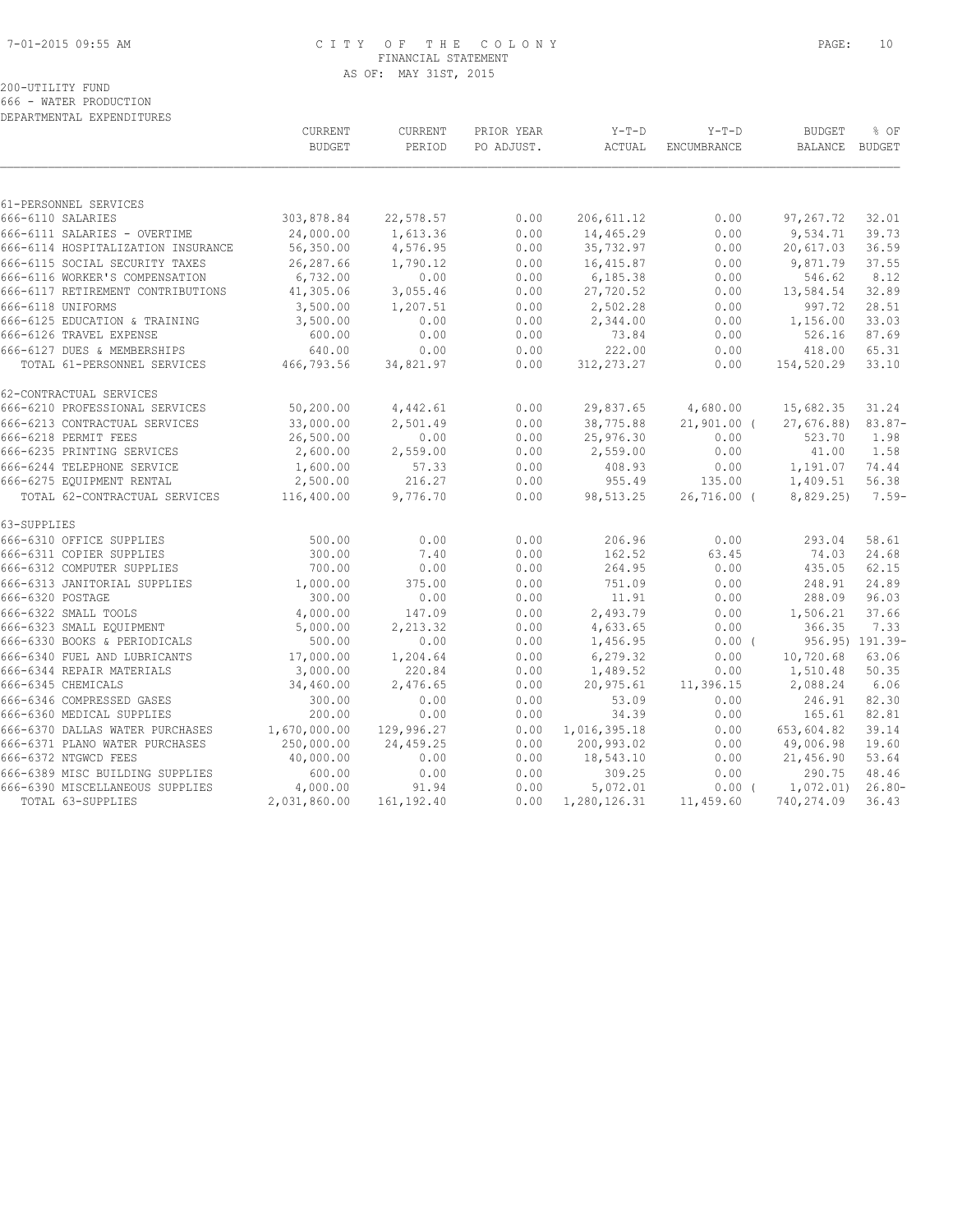#### 7-01-2015 09:55 AM C I T Y O F T H E C O L O N Y PAGE: 11 FINANCIAL STATEMENT AS OF: MAY 31ST, 2015

#### 200-UTILITY FUND 666 - WATER PRODUCTION

| ARI UNIMENIUM – RAT RIANI I ANRO   | CURRENT       | <b>CURRENT</b> | PRIOR YEAR | $Y-T-D$      | $Y-T-D$     | <b>BUDGET</b>  | % OF          |
|------------------------------------|---------------|----------------|------------|--------------|-------------|----------------|---------------|
|                                    | <b>BUDGET</b> | PERIOD         | PO ADJUST. | ACTUAL       | ENCUMBRANCE | <b>BALANCE</b> | <b>BUDGET</b> |
|                                    |               |                |            |              |             |                |               |
| 64-MAINTENANCE                     |               |                |            |              |             |                |               |
| 666-6410 BUILDING MAINTENANCE      | 4,000.00      | 2,487.82       | 0.00       | 2,854.63     | 0.00        | 1,145.37       | 28.63         |
| 666-6411 FACILITY MAINTENANCE      | 3,000.00      | 0.00           | 0.00       | 941.97       | 0.00        | 2,058.03       | 68.60         |
| 666-6430 OFFICE EQUIPMENT-MAINT.   | 500.00        | 0.00           | 0.00       | 482.00       | 0.00        | 18.00          | 3.60          |
| 666-6431 MAINTENANCE - GIS         | 2,000.00      | 0.00           | 0.00       | 2,000.00     | 0.00        | 0.00           | 0.00          |
| 666-6440 VEHICLE MAINTENANCE       | 500.00        | 0.00           | 0.00       | 60.00        | 0.00        | 440.00         | 88.00         |
| 666-6445 RADIO MAINTENANCE         | 300.00        | 0.00           | 0.00       | 0.00         | 0.00        | 300.00         | 100.00        |
| 666-6460 MAINTENANCE - IRRIGATION  | 1,500.00      | 0.00           | 0.00       | 0.00         | 0.00        | 1,500.00       | 100.00        |
| 666-6470 OTHER EQUIPMENT-MAINT.    | 154,000.00    | 31,483.58      | 29,359.87  | 105, 118.28  | 39,350.00   | 38,891.59      | 25.25         |
| TOTAL 64-MAINTENANCE               | 165,800.00    | 33,971.40      | 29,359.87  | 111,456.88   | 39,350.00   | 44,352.99      | 26.75         |
| 65-NON-CAPITAL                     |               |                |            |              |             |                |               |
| 66-CAPITAL OUTLAY                  |               |                |            |              |             |                |               |
| 666-6690 CAPT. OUTLAY - OTHER EOPT | 0.00          | 0.00           | 0.00       | 11,860.00    | $0.00$ $($  | 11,860.00)     | 0.00          |
| TOTAL 66-CAPITAL OUTLAY            | 0.00          | 0.00           | 0.00       | 11,860.00    | 0.00(       | 11,860.00)     | 0.00          |
| 67-OVERHEAD ALLOCATION             |               |                |            |              |             |                |               |
| 68-SUNDRY CHARGES                  |               |                |            |              |             |                |               |
| TOTAL 666 - WATER PRODUCTION       | 2,780,853.56  | 239,762.47     | 29,359.87  | 1,814,229.71 | 77,525.60   | 918,458.12     | 33.03         |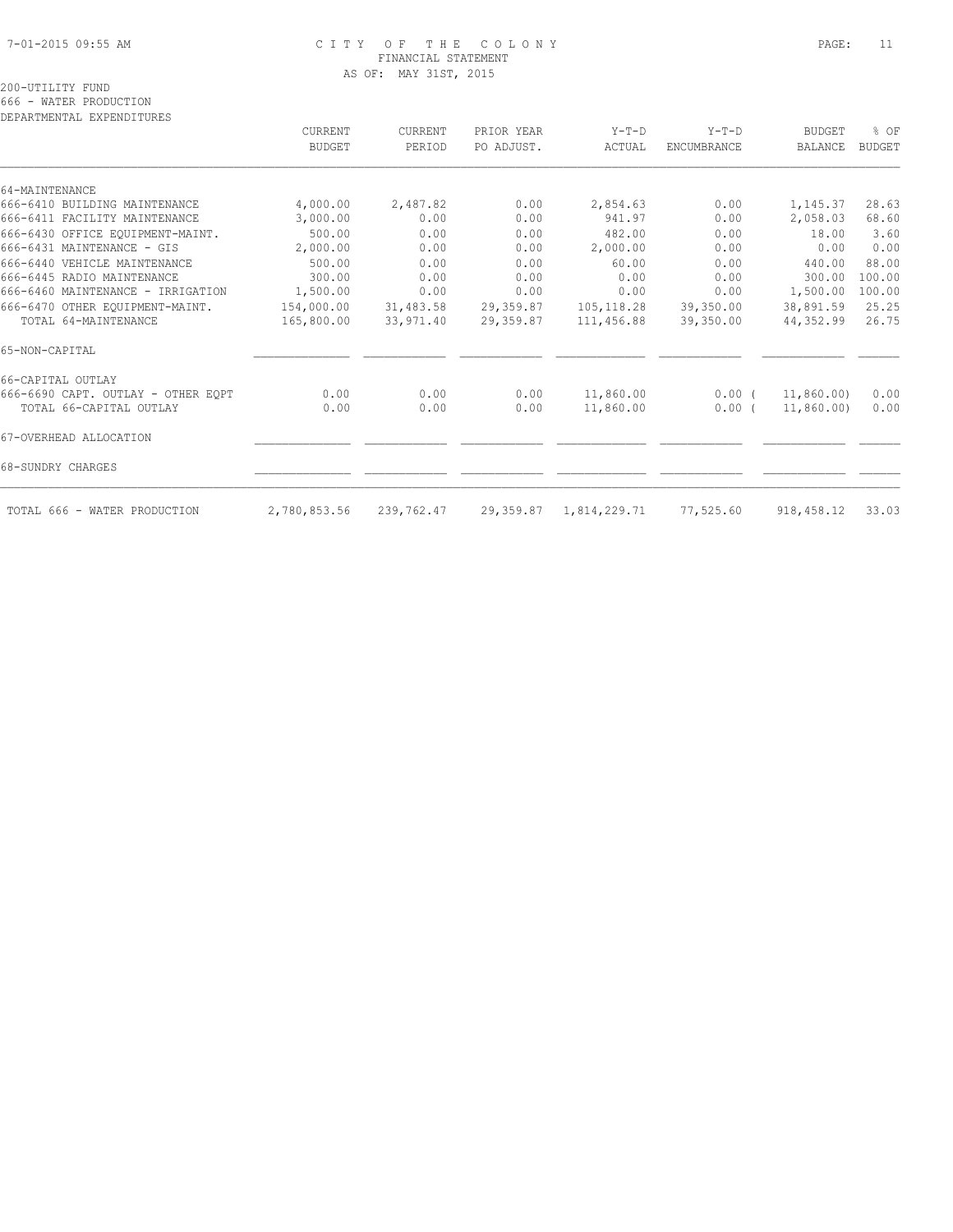# 7-01-2015 09:55 AM C I T Y O F T H E C O L O N Y PAGE: 12 FINANCIAL STATEMENT AS OF: MAY 31ST, 2015

200-UTILITY FUND 667 - PUBLIC WORKS ADMIN

|                                    | CURRENT<br><b>BUDGET</b> | CURRENT<br>PERIOD | PRIOR YEAR<br>PO ADJUST. | $Y-T-D$<br>ACTUAL | $Y-T-D$<br>ENCUMBRANCE | <b>BUDGET</b><br><b>BALANCE</b> | % OF<br><b>BUDGET</b> |
|------------------------------------|--------------------------|-------------------|--------------------------|-------------------|------------------------|---------------------------------|-----------------------|
|                                    |                          |                   |                          |                   |                        |                                 |                       |
| 61-PERSONNEL SERVICES              |                          |                   |                          |                   |                        |                                 |                       |
| 667-6110 SALARIES                  | 609,245.00               | 47, 114.51        | 0.00                     | 398, 572.59       | 0.00                   | 210,672.41                      | 34.58                 |
| 667-6111 SALARIES, OVERTIME        | 18,500.00                | 1,099.90          | 0.00                     | 17,659.93         | 0.00                   | 840.07                          | 4.54                  |
| 667-6114 HOSPITALIZATION INSURANCE | 136,850.00               | 11,059.96         | 0.00                     | 83,898.09         | 0.00                   | 52,951.91                       | 38.69                 |
| 667-6115 SOCIAL SECURITY TAXES     | 50,264.00                | 3,537.44          | 0.00                     | 30,839.90         | 0.00                   | 19,424.10                       | 38.64                 |
| 667-6116 WORKERS' COMPENSATION     | 35,978.00                | 0.00              | 0.00                     | 33,056.66         | 0.00                   | 2,921.34                        | 8.12                  |
| 667-6117 RETIREMENT CONTRIBUTIONS  | 78,977.31                | 6,089.45          | 0.00                     | 52,184.64         | 0.00                   | 26,792.67                       | 33.92                 |
| 667-6118 UNIFORMS                  | 7,000.00                 | 340.85            | 0.00                     | 6,042.44          | 0.00                   | 957.56                          | 13.68                 |
| 667-6125 EDUCATION & TRAINING      | 6,000.00                 | 69.00             | 0.00                     | 144.00            | 0.00                   | 5,856.00                        | 97.60                 |
| 667-6127 DUES & MEMBERSHIPS        | 160.00                   | 0.00              | 0.00                     | 255.00            | $0.00$ (               | 95.00                           | $59.38-$              |
| TOTAL 61-PERSONNEL SERVICES        | 942, 974.31              | 69, 311.11        | 0.00                     | 622,653.25        | 0.00                   | 320, 321.06                     | 33.97                 |
| 62-CONTRACTUAL SERVICES            |                          |                   |                          |                   |                        |                                 |                       |
| 667-6210 PROFESSIONAL SERVICES     | 11,000.00                | 0.00              | 0.00                     | 0.00              | 11,000.00              | 0.00                            | 0.00                  |
| 667-6213 CONTRACTUAL SERVICES      | 21,000.00                | 132.64            | 0.00                     | 12,861.48         | 0.00                   | 8,138.52                        | 38.75                 |
| 667-6235 PRINTING SERVICES         | 50.00                    | 0.00              | 0.00                     | 0.00              | 0.00                   | 50.00                           | 100.00                |
| 667-6244 TELEPHONE SERVICE         | 1,300.00                 | 106.21            | 0.00                     | 753.01            | 0.00                   | 546.99                          | 42.08                 |
| 667-6275 EQUIPMENT RENTAL          | 7,500.00                 | 65.09             | 0.00                     | 3,813.89          | 0.00                   | 3,686.11                        | 49.15                 |
| TOTAL 62-CONTRACTUAL SERVICES      | 40,850.00                | 303.94            | 0.00                     | 17,428.38         | 11,000.00              | 12,421.62                       | 30.41                 |
| 63-SUPPLIES                        |                          |                   |                          |                   |                        |                                 |                       |
| 667-6310 OFFICE SUPPLIES           | 700.00                   | 99.63             | 0.00                     | 589.30            | 0.00                   | 110.70                          | 15.81                 |
| 667-6311 COPIER SUPPLIES           | 300.00                   | 0.00              | 0.00                     | 295.57            | 0.00                   | 4.43                            | 1.48                  |
| 667-6312 COMPUTER SUPPLIES         | 200.00                   | 70.86             | 0.00                     | 117.45            | 0.00                   | 82.55                           | 41.28                 |
| 667-6320 POSTAGE                   | 10.00                    | 0.00              | 0.00                     | 5.61              | 0.00                   | 4.39                            | 43.90                 |
| 667-6322 SMALL TOOLS               | 1,000.00                 | 228.48            | 0.00                     | 609.55            | 0.00                   | 390.45                          | 39.05                 |
| 667-6323 SMALL EQUIPMENT           | 5,000.00                 | 160.85            | 0.00                     | 2,765.85          | 0.00                   | 2,234.15                        | 44.68                 |
| 667-6330 BOOKS & PERIODICALS       | 200.00                   | 0.00              | 0.00                     | 0.00              | 0.00                   | 200.00                          | 100.00                |
| 667-6340 FUEL AND LUBRICANTS       | 45,000.00                | 2,621.59          | 0.00                     | 19,742.86         | 0.00                   | 25, 257.14                      | 56.13                 |
| 667-6344 REPAIR MATERIALS          | 1,500.00                 | 8.11              | 0.00                     | 122.83            | 0.00                   | 1,377.17                        | 91.81                 |
| 667-6346 COMPRESSED GASES          | 50.00                    | 0.00              | 0.00                     | 0.00              | 0.00                   | 50.00                           | 100.00                |
| 667-6360 MEDICAL SUPPLIES          | 200.00                   | 0.00              | 0.00                     | 0.00              | 0.00                   | 200.00                          | 100.00                |
| 667-6390 MISCELLANEOUS SUPPLIES    | 7,000.00                 | 733.62            | 0.00                     | 2,841.02          | 0.00                   | 4,158.98                        | 59.41                 |
| TOTAL 63-SUPPLIES                  | 61,160.00                | 3,923.14          | 0.00                     | 27,090.04         | 0.00                   | 34,069.96                       | 55.71                 |
| 64-MAINTENANCE                     |                          |                   |                          |                   |                        |                                 |                       |
| 667-6410 BUILDING MAINTENANCE      | 100.00                   | 0.00              | 0.00                     | 0.00              | 0.00                   |                                 | 100.00 100.00         |
| 667-6420 STREET MAINTENANCE        | 350,000.00               | 4,923.20          | 0.00                     | 196, 136.56       | 158,753.44 (           | 4,890.00                        | $1.40-$               |
| 667-6424 SIDEWALK MAINTENANCE      | 150,000.00               | 28,872.01         | 0.00                     | 79,177.75         | 54,963.43              | 15,858.82                       | 10.57                 |
| 667-6425 TRAFFIC AND STREET SIGNS  | 37,250.00                | 2,314.71          | 0.00                     | 34,106.42         | $6,581.41$ (           | 3,437.83                        | $9.23 -$              |
| 667-6431 MAINTENANCE - GIS         | 7,000.00                 | 0.00              | 0.00                     | 7,000.00          | 0.00                   | 0.00                            | 0.00                  |
| 667-6440 VEHICLE MAINTENANCE       | 800.00                   | 340.00            | 0.00                     | 509.04            | 0.00                   | 290.96                          | 36.37                 |
|                                    |                          |                   |                          |                   |                        |                                 |                       |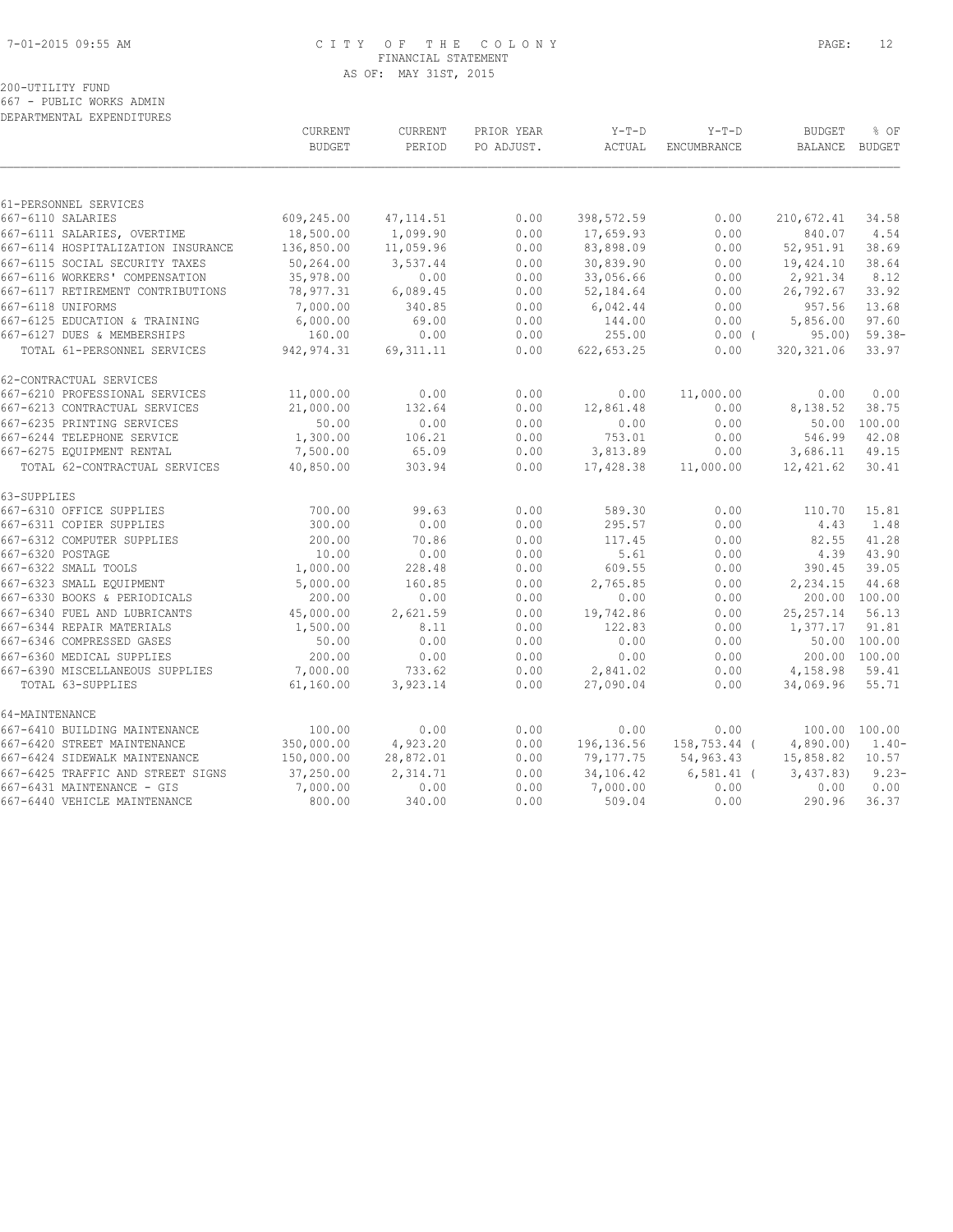# 7-01-2015 09:55 AM C I T Y O F T H E C O L O N Y PAGE: 13 FINANCIAL STATEMENT AS OF: MAY 31ST, 2015

#### 200-UTILITY FUND 667 - PUBLIC WORKS ADMIN

|                                        | CURRENT       | CURRENT    | PRIOR YEAR | $Y-T-D$    | $Y-T-D$     | <b>BUDGET</b>  | % OF          |
|----------------------------------------|---------------|------------|------------|------------|-------------|----------------|---------------|
|                                        | <b>BUDGET</b> | PERIOD     | PO ADJUST. | ACTUAL     | ENCUMBRANCE | <b>BALANCE</b> | <b>BUDGET</b> |
| 667-6452 MAINTENANCE - SOFTWARE APPLIC | 10,000.00     | 0.00       | 0.00       | 10,000.00  | 0.00        | 0.00           | 0.00          |
| 667-6470 OTHER EQUIPMENT - MAINTENANCE | 700.00        | 0.00       | 0.00       | 0.00       | 0.00        | 700.00         | 100.00        |
| TOTAL 64-MAINTENANCE                   | 555,850.00    | 36,449.92  | 0.00       | 326,929.77 | 220,298.28  | 8,621.95       | 1.55          |
| 65-NON-CAPITAL                         |               |            |            |            |             |                |               |
| 66-CAPITAL OUTLAY                      |               |            |            |            |             |                |               |
| 667-6690 CAPITAL OUTLAY-OTHER EQUIPMEN | 0.00          | 0.00       | 0.00       | 5,043.00   | $0.00$ (    | 5,043,00)      | 0.00          |
| TOTAL 66-CAPITAL OUTLAY                | 0.00          | 0.00       | 0.00       | 5,043.00   | $0.00$ (    | 5,043.00       | 0.00          |
| 67-OVERHEAD ALLOCATION                 |               |            |            |            |             |                |               |
| 68-SUNDRY CHARGES                      |               |            |            |            |             |                |               |
| TOTAL 667 - PUBLIC WORKS ADMIN         | 1,600,834.31  | 109,988.11 | 0.00       | 999,144.44 | 231,298.28  | 370,391.59     | 23.14         |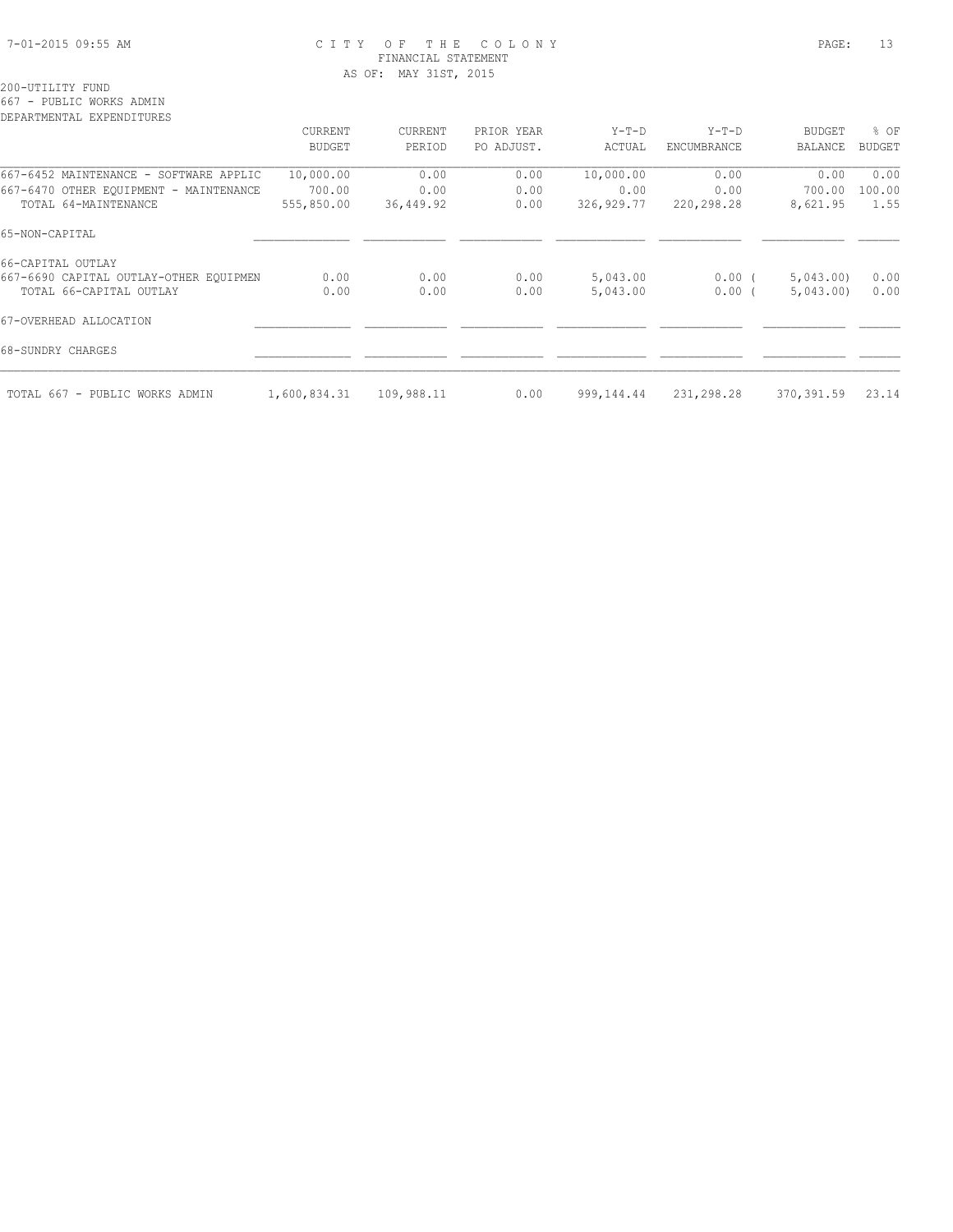# 7-01-2015 09:55 AM C I T Y O F T H E C O L O N Y PAGE: 14 FINANCIAL STATEMENT AS OF: MAY 31ST, 2015

200-UTILITY FUND 671 - STORM WTR ENG

|                                | CURRENT<br><b>BUDGET</b> | <b>CURRENT</b><br>PERIOD | PRIOR YEAR<br>PO ADJUST. | $Y-T-D$<br>ACTUAL | $Y-T-D$<br><b>ENCUMBRANCE</b> | <b>BUDGET</b><br><b>BALANCE</b> | % OF<br><b>BUDGET</b> |
|--------------------------------|--------------------------|--------------------------|--------------------------|-------------------|-------------------------------|---------------------------------|-----------------------|
|                                |                          |                          |                          |                   |                               |                                 |                       |
| 61-PERSONNEL SERVICES          |                          |                          |                          |                   |                               |                                 |                       |
| 671-6127 DUES AND MEMBERSHIPS  | 100.00                   | 0.00                     | 0.00                     | 0.00              | 0.00                          | 100.00                          | 100.00                |
| TOTAL 61-PERSONNEL SERVICES    | 100.00                   | 0.00                     | 0.00                     | 0.00              | 0.00                          | 100.00                          | 100.00                |
| 62-CONTRACTUAL SERVICES        |                          |                          |                          |                   |                               |                                 |                       |
| 671-6210 PROFESSIONAL SERVICES | 35,000.00                | 0.00                     | 0.00                     | 16,826.65         | 0.00                          | 18, 173. 35                     | 51.92                 |
| 671-6218 PERMIT FEES           | 100.00                   | 0.00                     | 0.00                     | 0.00              | 0.00                          | 100.00                          | 100.00                |
| 671-6275 EQUIPMENT RENTAL      | 200.00                   | 15.77                    | 0.00                     | 142.01            | 47.59                         | 10.40                           | 5.20                  |
| TOTAL 62-CONTRACTUAL SERVICES  | 35,300.00                | 15.77                    | 0.00                     | 16,968.66         | 47.59                         | 18,283.75                       | 51.80                 |
| 63-SUPPLIES                    |                          |                          |                          |                   |                               |                                 |                       |
| 671-6311 COPIER SUPPLIES       | 0.00                     | 1.69                     | 0.00                     | 12.46             | $28.40$ (                     | 40.86                           | 0.00                  |
| 671-6315 PROGRAM SUPPLIES      | 0.00                     | 0.00                     | 0.00                     | 300.00            | 0.00(                         | 300.00                          | 0.00                  |
| TOTAL 63-SUPPLIES              | 0.00                     | 1.69                     | 0.00                     | 312.46            | $28.40$ (                     | 340.86)                         | 0.00                  |
| 64-MAINTENANCE                 |                          |                          |                          |                   |                               |                                 |                       |
| 671-6431 MAINTENANCE - GIS     | 3,000.00                 | 0.00                     | 0.00                     | 3,000.00          | 0.00                          | 0.00                            | 0.00                  |
| TOTAL 64-MAINTENANCE           | 3,000.00                 | 0.00                     | 0.00                     | 3,000.00          | 0.00                          | 0.00                            | 0.00                  |
| 65-NON-CAPITAL                 |                          |                          |                          |                   |                               |                                 |                       |
| 66-CAPITAL OUTLAY              |                          |                          |                          |                   |                               |                                 |                       |
| 67-OVERHEAD ALLOCATION         |                          |                          |                          |                   |                               |                                 |                       |
| TOTAL 671 - STORM WTR ENG      | 38,400.00                | 17.46                    | 0.00                     | 20,281.12         | 75.99                         | 18,042.89                       | 46.99                 |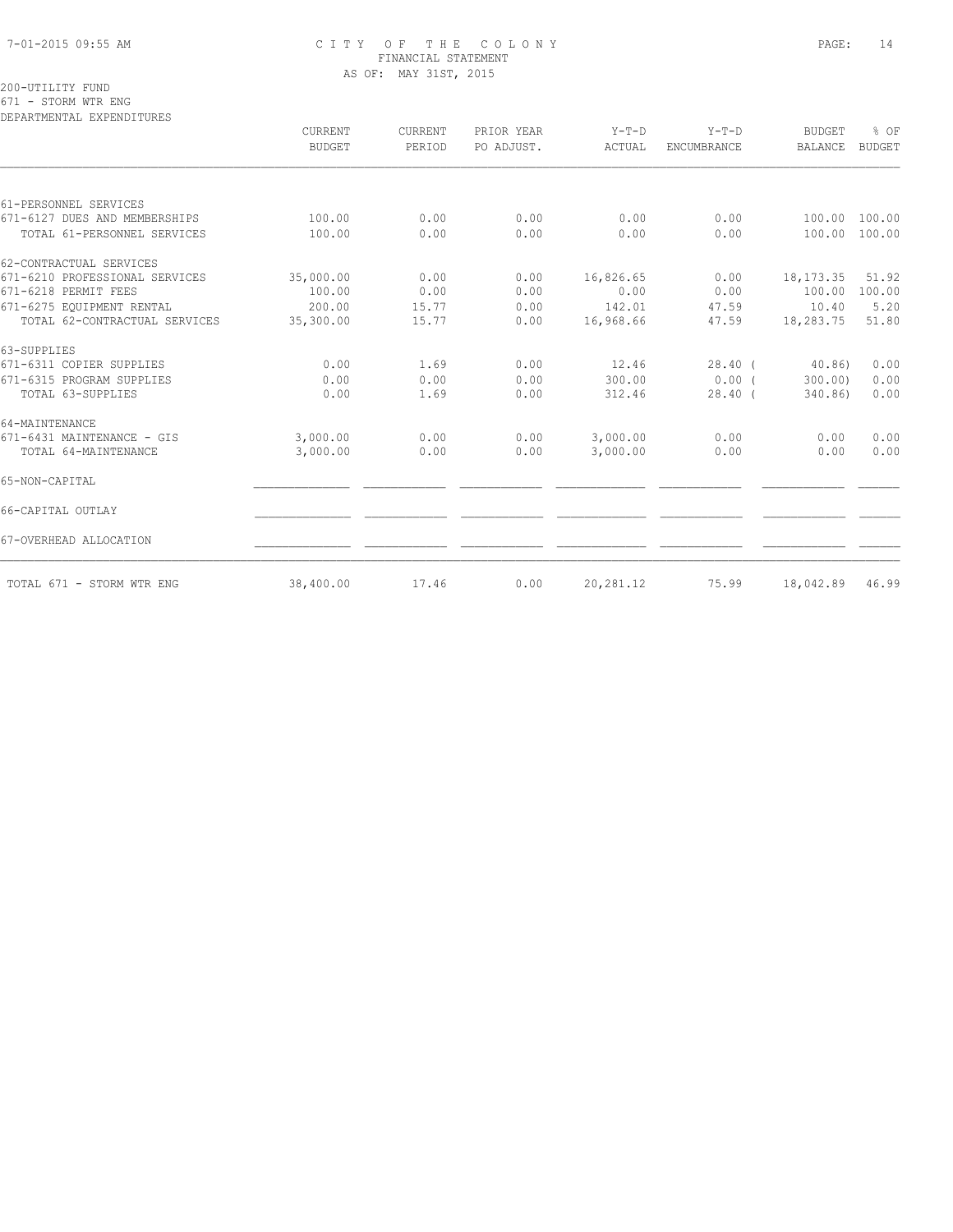# 7-01-2015 09:55 AM C I T Y O F T H E C O L O N Y PAGE: 15 FINANCIAL STATEMENT AS OF: MAY 31ST, 2015

|                                    | <b>CURRENT</b> | <b>CURRENT</b> | PRIOR YEAR | $Y-T-D$    | $Y-T-D$            | <b>BUDGET</b>    | % OF          |
|------------------------------------|----------------|----------------|------------|------------|--------------------|------------------|---------------|
|                                    | <b>BUDGET</b>  | PERIOD         | PO ADJUST. | ACTUAL     | <b>ENCUMBRANCE</b> | <b>BALANCE</b>   | <b>BUDGET</b> |
|                                    |                |                |            |            |                    |                  |               |
| 61-PERSONNEL SERVICES              |                |                |            |            |                    |                  |               |
| 672-6110 SALARIES                  | 64, 312.17     | 4,876.64       | 0.00       | 42, 341.41 | 0.00               | 21,970.76        | 34.16         |
| 672-6111 SALARIES, OVERTIME        | 4,000.00       | 0.00           | 0.00       | 602.18     | 0.00               | 3,397.82         | 84.95         |
| 672-6114 HOSPITALIZATION INSURANCE | 16,100.00      | 1,297.37       | 0.00       | 10,128.01  | 0.00               | 5,971.99         | 37.09         |
| 672-6115 SOCIAL SECURITY TAXES     | 5,474.45       | 373.06         | 0.00       | 3,267.69   | 0.00               | 2,206.76         | 40.31         |
| 672-6116 WORKERS' COMPENSATION     | 4,558.00       | 0.00           | 0.00       | 4,187.90   | 0.00               | 370.10           | 8.12          |
| 672-6117 RETIREMENT CONTRIBUTIONS  | 8,601.53       | 615.92         | 0.00       | 5,376.77   | 0.00               | 3,224.76         | 37.49         |
| 672-6125 EDUCATION AND TRAINING    | 100.00         | 0.00           | 0.00       | 0.00       | 0.00               | 100.00           | 100.00        |
| TOTAL 61-PERSONNEL SERVICES        | 103,146.15     | 7,162.99       | 0.00       | 65,903.96  | 0.00               | 37,242.19        | 36.11         |
| 62-CONTRACTUAL SERVICES            |                |                |            |            |                    |                  |               |
| 672-6210 PROFESSIONAL SERVICES     | 10,000.00      | 0.00           | 0.00       | 0.00       | 6,000.00           | 4,000.00         | 40.00         |
| 672-6213 CONTRACTUAL SERVICES      | 24,000.00      | 0.00           | 0.00       | 0.00       | 0.00               | 24,000.00        | 100.00        |
| 672-6236 ADVERTISING AND NOTICES   | 0.00           | 0.00           | 0.00       | 464.00     | $0.00$ (           | 464.00)          | 0.00          |
| 672-6275 EQUIPMENT RENTAL          | 2,500.00       | 0.00           | 0.00       | 0.00       | 0.00               | 2,500.00         | 100.00        |
| TOTAL 62-CONTRACTUAL SERVICES      | 36,500.00      | 0.00           | 0.00       | 464.00     | 6,000.00           | 30,036.00        | 82.29         |
| 63-SUPPLIES                        |                |                |            |            |                    |                  |               |
| 64-MAINTENANCE                     |                |                |            |            |                    |                  |               |
| 672-6421 DRAINAGE MAINTENANCE      | 10,000.00      | 0.00           | 0.00       | 0.00       | 0.00               | 10,000.00 100.00 |               |
| TOTAL 64-MAINTENANCE               | 10,000.00      | 0.00           | 0.00       | 0.00       | 0.00               | 10,000.00 100.00 |               |
| 66-CAPITAL OUTLAY                  |                |                |            |            |                    |                  |               |
| 67-OVERHEAD ALLOCATION             |                |                |            |            |                    |                  |               |
| TOTAL 672 - STORM WTR PUB WKS      | 149,646.15     | 7,162.99       | 0.00       | 66,367.96  | 6,000.00           | 77,278.19        | 51.64         |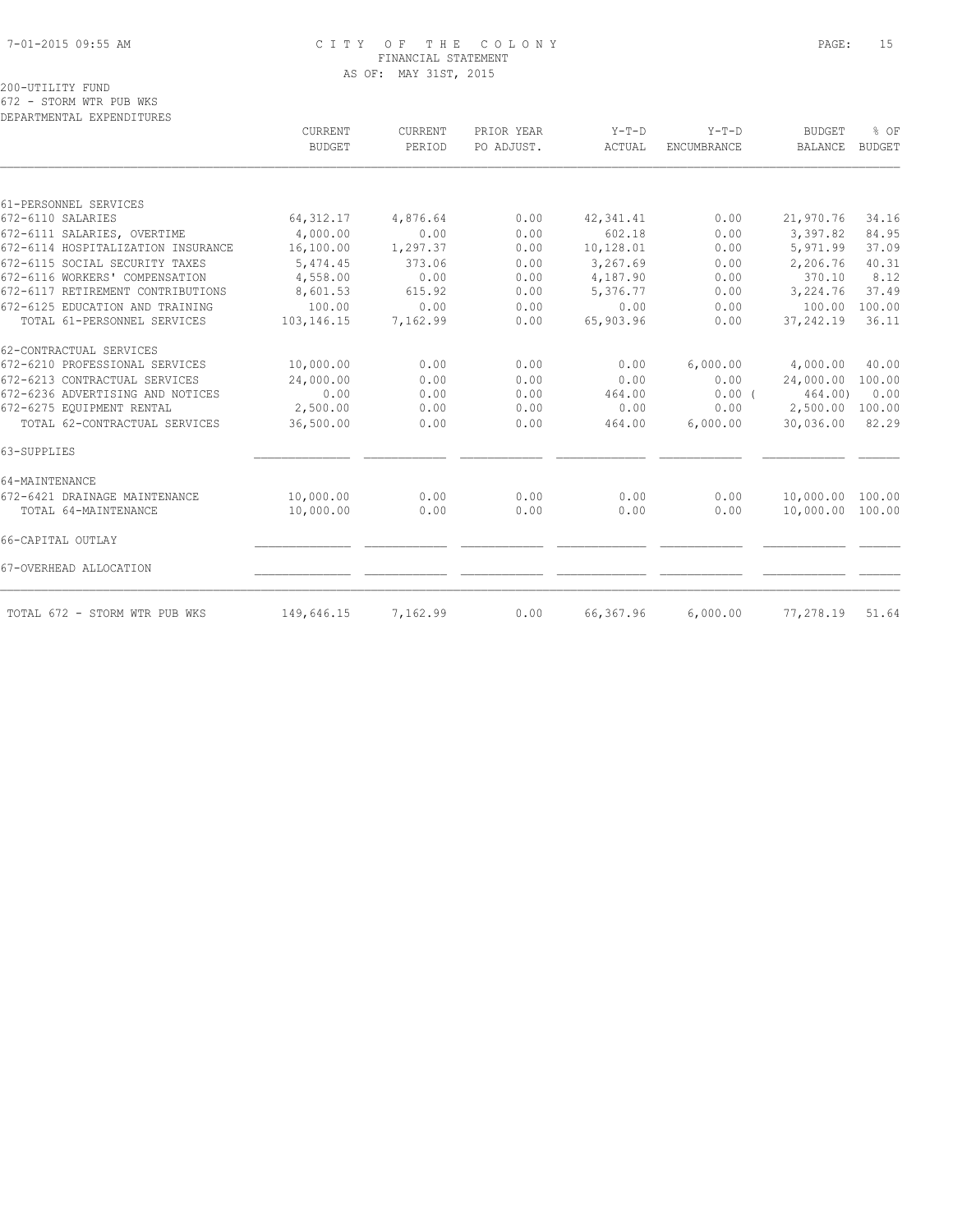#### 7-01-2015 09:55 AM C I T Y O F T H E C O L O N Y PAGE: 16 FINANCIAL STATEMENT AS OF: MAY 31ST, 2015

# 200-UTILITY FUND

690 - ENVIRONMENTAL

| DEPARTMENTAL EXPENDITURES          |               |                |            |             | $Y-T-D$     | <b>BUDGET</b> | % OF   |
|------------------------------------|---------------|----------------|------------|-------------|-------------|---------------|--------|
|                                    | CURRENT       | <b>CURRENT</b> | PRIOR YEAR | Y-T-D       |             |               |        |
|                                    | <b>BUDGET</b> | PERIOD         | PO ADJUST. | ACTUAL      | ENCUMBRANCE | BALANCE       | BUDGET |
|                                    |               |                |            |             |             |               |        |
| 61-PERSONNEL SERVICES              |               |                |            |             |             |               |        |
| 690-6110 SALARIES                  | 69,091.37     | 5,280.52       | 0.00       | 46,274.39   | 0.00        | 22,816.98     | 33.02  |
| 690-6114 HOSPITALIZATION INSURANCE | 8,050.00      | 670.29         | 0.00       | 5,233.71    | 0.00        | 2,816.29      | 34.98  |
| 690-6115 SOCIAL SECURITY TAXES     | 5,526.98      | 348.22         | 0.00       | 3,127.21    | 0.00        | 2,399.77      | 43.42  |
| 690-6116 WORKERS' COMPENSATION     | 142.00        | 0.00           | 0.00       | 130.47      | 0.00        | 11.53         | 8.12   |
| 690-6117 RETIREMENT CONTRIBUTIONS  | 8,684.96      | 666.92         | 0.00       | 5,835.40    | 0.00        | 2,849.56      | 32.81  |
| 690-6125 EDUCATION AND TRAINING    | 1,000.00      | 0.00           | 0.00       | 0.00        | 0.00        | 1,000.00      | 100.00 |
| 690-6126 TRAVEL EXPENSE            | 1,500.00      | 0.00           | 0.00       | 0.00        | 0.00        | 1,500.00      | 100.00 |
| 690-6127 DUES AND MEMBERSHIPS      | 300.00        | 0.00           | 0.00       | 225.00      | 0.00        | 75.00         | 25.00  |
| TOTAL 61-PERSONNEL SERVICES        | 94,295.31     | 6,965.95       | 0.00       | 60,826.18   | 0.00        | 33,469.13     | 35.49  |
| 62-CONTRACTUAL SERVICES            |               |                |            |             |             |               |        |
| 690-6213 CONTRACTUAL SERVICES      | 43,000.00     | 1,075.61       | 0.00       | 16,967.39   | 21,999.34   | 4,033.27      | 9.38   |
| 690-6235 PRINTING SERVICES         | 2,000.00      | 0.00           | 0.00       | 22.88       | 0.00        | 1,977.12      | 98.86  |
| 690-6275 EQUIPMENT RENTAL          | 700.00        | 15.77          | 0.00       | 141.93      | 47.67       | 510.40        | 72.91  |
| TOTAL 62-CONTRACTUAL SERVICES      | 45,700.00     | 1,091.38       | 0.00       | 17, 132, 20 | 22,047.01   | 6,520.79      | 14.27  |
| 63-SUPPLIES                        |               |                |            |             |             |               |        |
| 690-6310 OFFICE SUPPLIES           | 250.00        | 111.76         | 0.00       | 224.26      | 0.00        | 25.74         | 10.30  |
| 690-6311 COPIER SUPPLIES           | 450.00        | 1.69           | 0.00       | 12.45       | 28.41       | 409.14        | 90.92  |
| 690-6312 COMPUTER SUPPLIES         | 50.00         | 0.00           | 0.00       | 0.00        | 0.00        | 50.00         | 100.00 |
| 690-6313 JANITORIAL SUPPLIES       | 200.00        | 0.00           | 0.00       | 0.00        | 0.00        | 200.00        | 100.00 |
| 690-6314 RECYCLING SUPPLIES        | 6,000.00      | 0.00           | 0.00       | 491.49      | 0.00        | 5,508.51      | 91.81  |
| 690-6320 POSTAGE                   | 200.00        | 0.00           | 0.00       | 5.95        | 0.00        | 194.05        | 97.03  |
| 690-6322 SMALL TOOLS               | 1,000.00      | 0.00           | 0.00       | 23.99       | 0.00        | 976.01        | 97.60  |
| 690-6330 BOOKS AND PERIODICALS     | 200.00        | 0.00           | 0.00       | 0.00        | 0.00        | 200.00        | 100.00 |
| 690-6331 PUBLIC EDUCATION MATERIAL | 7,000.00      | 0.00           | 0.00       | 0.00        | 0.00        | 7,000.00      | 100.00 |
| 690-6390 MISCELLANEOUS SUPPLIES    | 2,000.00      | 185.20         | 0.00       | 715.55      | 0.00        | 1,284.45      | 64.22  |
| TOTAL 63-SUPPLIES                  | 17,350.00     | 298.65         | 0.00       | 1,473.69    | 28.41       | 15,847.90     | 91.34  |
| 64-MAINTENANCE                     |               |                |            |             |             |               |        |
| 65-NON-CAPITAL                     |               |                |            |             |             |               |        |
| 66-CAPITAL OUTLAY                  |               |                |            |             |             |               |        |
| 67-OVERHEAD ALLOCATION             |               |                |            |             |             |               |        |
|                                    |               |                |            |             |             |               |        |